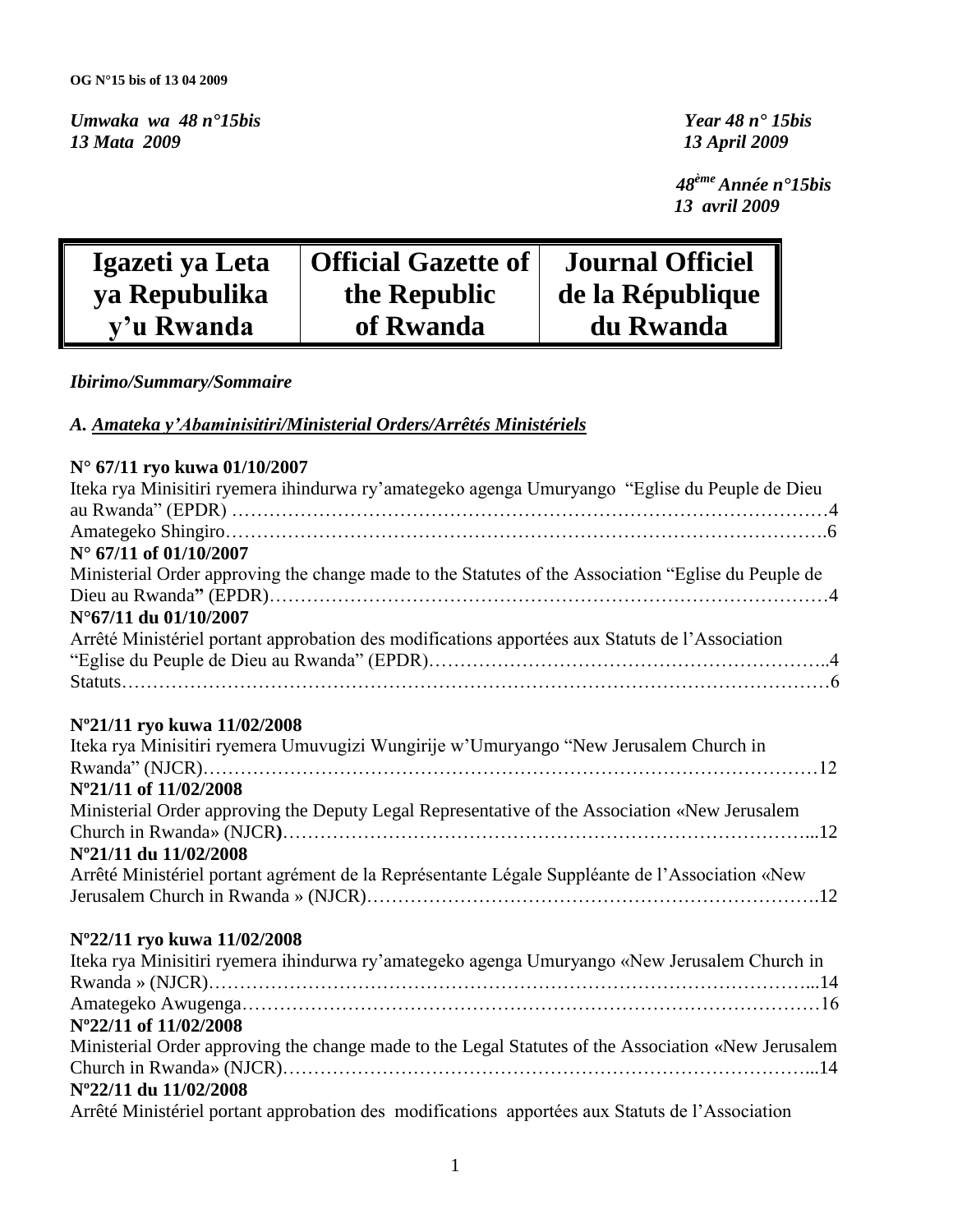| $OG N°15$ bis of 13 04 2009 |  |  |
|-----------------------------|--|--|
|                             |  |  |

# **N°61/11 ryo kuwa 18/04/2008**

| Iteka rya Minisitiri ryemera ihindurwa ry'amategeko agenga Itorero « Eglise du Dieu Vivant        |
|---------------------------------------------------------------------------------------------------|
|                                                                                                   |
|                                                                                                   |
| N°61/11 of 18/04/2008                                                                             |
| Ministerial Order approving changes made to the Statutes of the "Church of Living God in Rwanda"  |
|                                                                                                   |
| N°61/11 du 18/04/2008                                                                             |
| Arrêté Ministériel portant approbation des modifications approtées aux Statuts de l'« Eglise      |
|                                                                                                   |
|                                                                                                   |
| N°62/11 ryo ku wa 18/04/2008                                                                      |
| Iteka rya Minisitiri ryemeza Abavugizi b'Umuryango « Eglise du Dieu Vivant                        |
|                                                                                                   |
| N°62/11 of 18/04/2008                                                                             |
| Ministerial Order approving the Legal Representative of the Chruch of Living God in Rwanda        |
|                                                                                                   |
| N°62/11 du 18/04/2008                                                                             |
| Arrêté Ministériel portant agrément des Représentants Légaux de l'Association «Eglise du          |
|                                                                                                   |
| Nº 114/11 ryo kuwa 03/09/2008                                                                     |
| Iteka rya Minisitiri riha ubuzimagatozi Umuryango "Rwanda Men's Resource Center" kandi            |
|                                                                                                   |
|                                                                                                   |
| N° 114/11 of 03/09/2008                                                                           |
| Ministerial Order granting Legal Status to the Association "Rwanda Men's Resource                 |
|                                                                                                   |
|                                                                                                   |
| Nº 114/11 du 03/09/2008                                                                           |
| Arrêté Ministériel accordant la personnalité civile à l'Association « Rwanda Men's Resource       |
| Center » (RWAMREC) et portant agrément de ses Représentants Légaux34                              |
|                                                                                                   |
| N°112/11 ryo ku wa 03/09/2008                                                                     |
| Iteka rya Minisitiri ryemera ihindurwa ry'amategeko agenga "Ishyirahamwe ry'Ababyeyi Riharanira   |
|                                                                                                   |
|                                                                                                   |
| N°112/11 of 03/09/2008                                                                            |
| Ministerial Order approving alterations made to the Statutes of the "Association of Parents aimed |

| $N^{\circ}112/11$ du 03/09/2008                                                                  |  |
|--------------------------------------------------------------------------------------------------|--|
|                                                                                                  |  |
| Ministerial Order approving atterations made to the Statutes of the Association of Parents anned |  |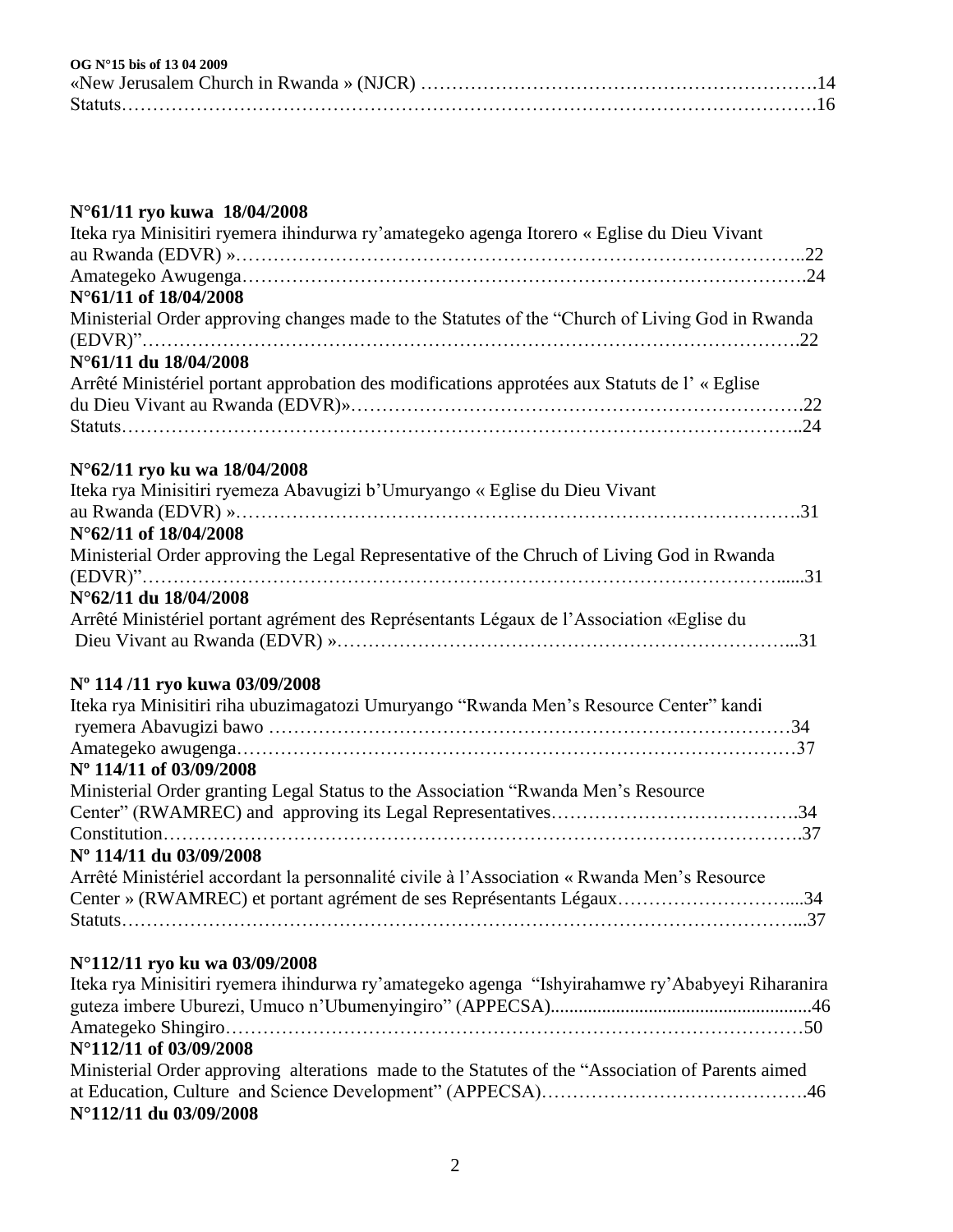**OG N°15 bis of 13 04 2009**

| Arrêté Ministériel portant approbation des modifications apportées aux Statuts de l' "Association" |
|----------------------------------------------------------------------------------------------------|
| des Parents pour la Promotion de l'Education, la Culture et les Sciences Appliquées" (APPECSA).46  |
|                                                                                                    |

# **N°113/11 ryo kuwa 03/09/2008**

| Iteka rya Minisitiri ryemeza Abavugizi b' "Ishyirahamwe ry'Ababyeyi Riharanira guteza imbere                                                                                     |
|----------------------------------------------------------------------------------------------------------------------------------------------------------------------------------|
|                                                                                                                                                                                  |
| N°113/11 of 03/09/2008                                                                                                                                                           |
| Ministerial Order approving the Legal Representatives of the "Association of Parents aimed                                                                                       |
| N°113/11 du 03/09/2008                                                                                                                                                           |
| Arrêté Ministériel portant agrément des Représentants Légaux de l'"Association des Parents pour<br>la Promotion de l'Education, la Culture et les Sciences Appliquées" (APPECSA) |
| N° 118/11 ryo kuwa 03/09/2008                                                                                                                                                    |
| Iteka rya Minisitiri riha ubuzimagatozi "HAGURUKA Association of Disabled Persons" (H.A.D.P.)                                                                                    |
|                                                                                                                                                                                  |
|                                                                                                                                                                                  |
| N° 118/11 of 03/09/2008                                                                                                                                                          |
| Ministerial Order granting Legal Status to the "HAGURUKA Association of Disabled Persons"                                                                                        |
|                                                                                                                                                                                  |
| N° 118/11 du 03/09/2008                                                                                                                                                          |
| Arrêté Ministériel accordant la personnalité civile à «HAGURUKA Association of Disabled Persons                                                                                  |
| N°24/11 ryo kuwa 05/02/2009                                                                                                                                                      |
|                                                                                                                                                                                  |
| $N^{\circ}$ 24/11 of 05/2/2009                                                                                                                                                   |
| N° 24/11 du 05/2/2009                                                                                                                                                            |
|                                                                                                                                                                                  |

# *B. Sosiyete z'ubucuruzi/Trading Companies/Sociétés Commerciales*

| Procès Verbal de l'Assemblée Générale Extraordinaire, tenue à Muhima, |  |
|-----------------------------------------------------------------------|--|
|                                                                       |  |
|                                                                       |  |
|                                                                       |  |
|                                                                       |  |
|                                                                       |  |

| C. Amakoperative/Cooperatives |  |
|-------------------------------|--|
|                               |  |

|--|--|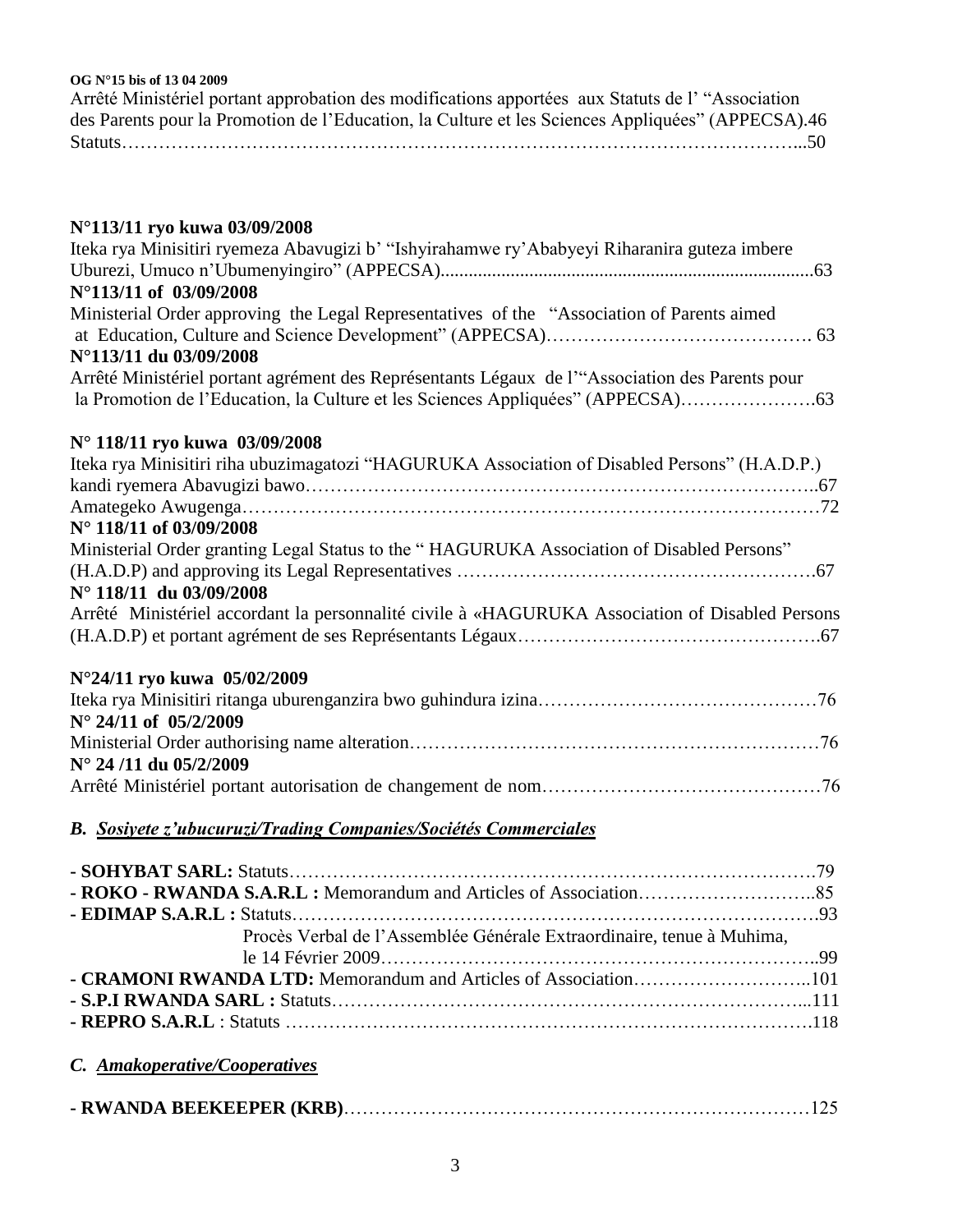| OG N°15 bis of 1304 2009                                            |  |
|---------------------------------------------------------------------|--|
| - COOPERATIVE DE FABRICATION DE BRIQUES CUITES DE MUSANZE(CFBMU)126 |  |
|                                                                     |  |
|                                                                     |  |
|                                                                     |  |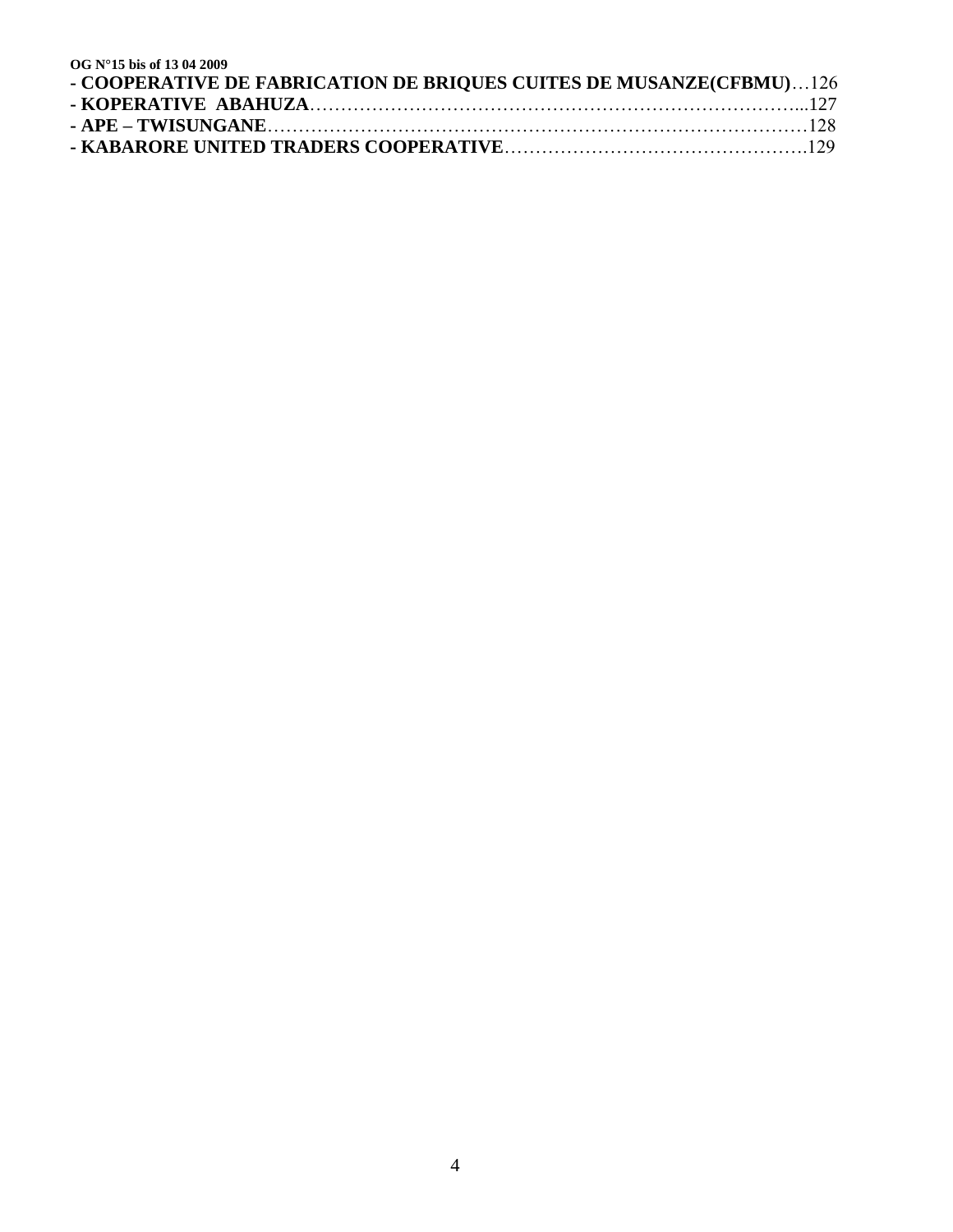**ITEKA RYA MINISITIRI N° 67/11 RYO KUWA 01/10/2007 RYEMERA IHINDURWA RY"AMATEGEKO AGENGA UMURYANGO "EGLISE DU PEUPLE DE DIEU AU RWANDA" (EPDR)**

#### **Minisitiri w"Ubutabera**

Ashingiye ku Itegeko Nshinga rya Republika y"u Rwanda ryo kuwa 04 Kamena 2003, cyane mu ngingo yaryo ya 120 n"iya 121 ;

Ashingiye ku Itegeko n˚ 20/2000 ryo kuwa 26/07/2000 ryerekeye imiryango idaharanira inyungu, cyane cyane mu ngingo yaryo ya 12, iya 14 n"iya 42;

Amaze kubona Iteka rya Perezida n˚ 27/01 ryo kuwa 18/07/2004 rigena amwe mu mateka y"Abaminisitiri yemezwa atanyuze mu Nama y"Abaminisitiri, cyane cyane mu ngingo yaryo ya mbere;

Asubiye ku Iteka rya Minisitiri n°127/05 ryo kuwa 11/03/1994 riha ubuzima gatozi umuryango"**Eglise du Peuple de Dieu Rwanda" (EPDR),** cyane cyane mu ngingo yaryo ya mbere ;

**MINISTERIAL ORDER N° 67/11 OF 01/10/2007 APPROVING THE CHANGE MADE TO THE STATUTE OF THE ASSOCIATION "EGLISE DU PEUPLE DE DIEU AU RWANDA" (EPDR)**

#### **The Minister of Justice**,

Pursuant to the Constitution of the Republic of Rwanda of 4 June 2003 as amended to date, especially in Articles 120 and 121 ;

Pursuant to Law n° 20/2000 of 26/07 /2000, providing for Non profit Making organisations, especially in Articles 12, 14 and  $42:$ 

Pursuant to the Presidential Order n° 27/01 of 18/07/2004, providing for ministerial Orders which are adopted without consideration by the Cabinet, especially in Article One.

Revised Ministerial Order n˚127/05 of 11/03/1994 granting the legal status to the Association "**Eglise du Peuple de Dieu Rwanda" (EPDR),** especially in Article One;

**ARRETE MINISTERIEL N°67/11 DU 01/10/2007 PORTANT APPROBATION DES MODIFICATIONS APPORTEES AUX STATUTS DE L"ASSOCIATION "EGLISE DU PEUPLE DE DIEU AU RWANDA" (EPDR)**

#### **Le Ministre de la Justice,**

Vu la Constitution de la République du Rwanda du 04 Juin 2003, spécialement en ses articles 120 et 121 ;

Vu la Loi n˚ 20/2000 du 26/07/2000 relative aux associations sans but lucratif, spécialement en ses articles 12,14 et 42 ;

Vu l"Arrêté Présidentiel n˚27/01 du 18/07/ 2004 déterminant certains arrêtés ministériels qui ne sont pas adoptés par le Conseil des Ministres, spécialement en son article premier ;

Revu l"Arrêté Ministériel n°127/05 du 04/03/1994 accordant la personnalité civile à l"Association "**Eglise du Peuple de Dieu Rwanda" (EPDR),** spécialement en son article premier ;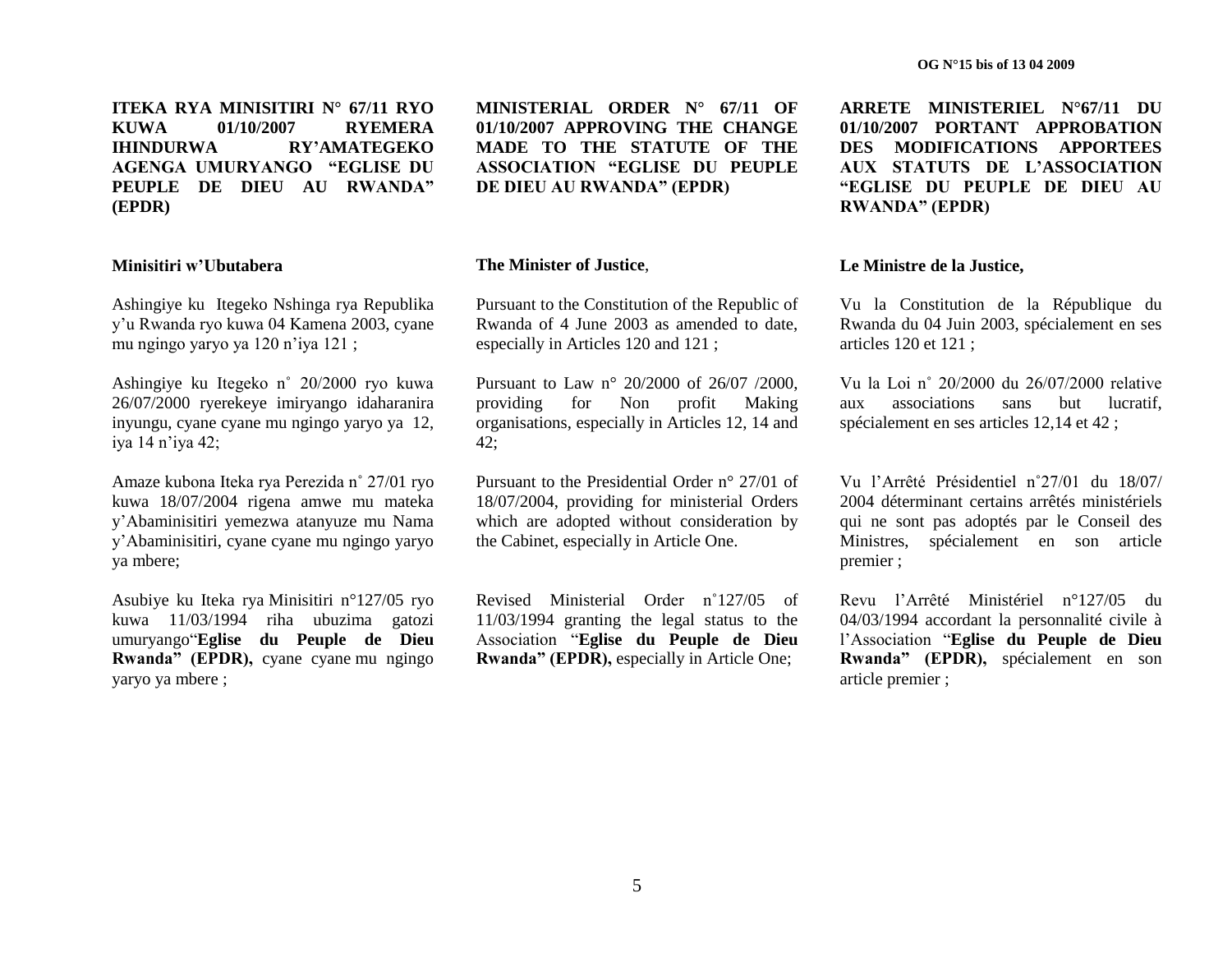#### **OG N°15 bis of 13 04 2009**

Abisabwe n"Umuvugizi w"umuryango **"Eglise du Peuple de Dieu au Rwanda" (EPDR)** mu rwandiko rwakiriwe kuwa 04 Mata 2002.

#### **ATEGETSE:**

# **Ingingo ya mbere: Guhindura amategeko agenga umuryango**

Icyemezo cyafashwe n"abagize ubwiganze bw"umuryango**"Eglise du Peuple de Dieu au Rwanda" (EPDR),** mu nama idasanzwe yo kuwa 01/12/2001 cyo guhindura amategeko agenga uwo muryango nk"uko ateye ku mugereka w"iri teka kiremewe.

# **Ingingo ya 2**: **Kuvanwaho kw"ingingo zinyuranyije n"iri teka**

Ingingo zose z"amateka abanziriza iri kandi zinyuranyije naryo zivanyweho.

# **Ingingo ya 3 : Igihe Iteka ritangirira gukurikizwa**

Iri teka ritangira gukurikizwa umunsi ritangarijweho mu Igazeti ya Leta ya Repubulika y"u Rwanda.

Kigali, kuwa **01/10/2007**

**Minisitiri w"Ubutabera KARUGARAMA Tharcisse (sé)**

Upon request lodged by the Legal Representative of Association **"Eglise du Peuple de Dieu au Rwanda" (EPDR),** on 4 April 2002;

### **HEREBY ORDERS:**

# **Articles One**: **Decision to change the Legal Statute**

The resolution made by the majority members of the association **"Eglise du Peuple de Dieu au Rwanda" (EPDR),** in its general assembly of 01/12/ 2001 to change the Legal Statute of the Association as attached to this Order is hereby approved for registration.

# **Article 2: Repealing of inconsistent provisions**

All prior provisions contrary to this Order are hereby repealed.

# **Articles 3: Commencement**

This Order shall come into force on the date of its publication in the Official Gazette of the Republic of Rwanda.

#### Kigali, on **01/10/2007**

**Minister of Justice KARUGARAMA Tharcisse (sé)**

Sur requête du Représentant Légal de l"Association **"Eglise du Peuple de Dieu au Rwanda" (EPDR),** reçue le 04 avril 2002 ;

## **ARRETE :**

# **Article premier** : **Décision modificative de Statuts**

Est approuvée la décision de la majorité des membres effectifs de l"Association **"Eglise du Peuple de Dieu au Rwanda" (EPDR)** prise au cours de l"Assembée Générale Extraordinaire du 1<sup>er</sup> Décembre 2001 de modifier les statuts de ladite association tels qu"ils figurent en annexe du présent arrêté.

# **Article 2** : **Dispositions abrogatoires**

Toutes les dispositions réglementaires antérieures contraires au présent arrêté sont abrogées.

# **Articles 3 Entrée en vigueur**

Le présent arrêté entre en vigueur le jour de sa publication au Journal officiel de la République du Rwanda.

Kigali, le **01/10/2007**

**Ministre de la Justice KARUGARAMA Tharcisse (sé)**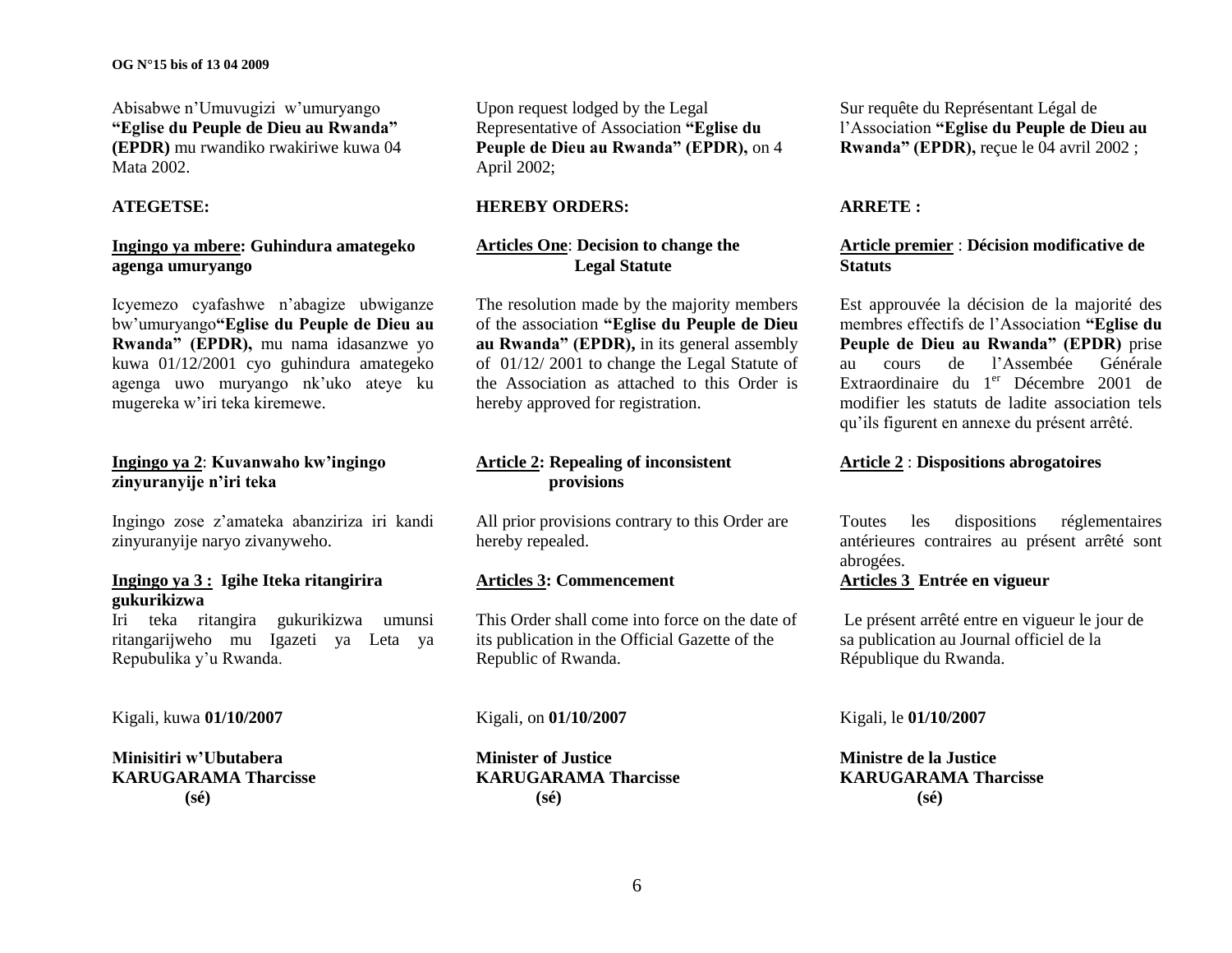**EGLISE DU PEUPLE DE DIEU AU RWANDA (EPDR) ASBL/CHURCH OF GOD"S PEOPLE IN RWANDA (PO BOX 6595 TEL: (00250) 08473393 COMPTE-BANCAIRE: COGEBANQUE: 130- 00220634-42 KIGALI RWANDA Arrêté ministériel n° 127/05 du 11/03/1993).**

## **STATUTS**

#### **CHAPITRE PREMIER: DENOMINATION**

#### **Article premier :**

Il est créé une association sans but lucratif dénommée «**Eglise du Peuple de Dieu au Rwanda (EPDR) ».**

#### **CHAPITRE II : SIEGE**

## **Article 2 :**

Le siège social est dans la Ville de Kigali, District de Nyamirarmbo ;il peut être transféré sur décision de l"Assemblée Générale de l"Association.

# **CHAPITRE III : OBJET**

## **Article 3 :**

L"Association a pour objet :

- Proclamer l"évangile du salut conformément à l"ordre donne par Jésus Christ ;

- Lutter contre le VIH/SIDA ;

- S"occuper des œuvres sociales médicales et scolaires à tous le niveaux :

- solidifier l"unité des Rwandais.

- L"association pourra se livrer à toute activité quelconque intéressant la communauté selon les besoins sociogéographiques du pays suivant la demande de la population.

**ITORERO RY"UBWOKO BW"IMANA MU RWANDA (EPDR) ASBL/CHURCH OF GOD"S PEOPLE IN RWANDA (PO BOX 6595 TEL: (00250) 08473393 COMPTE–BANCAIRE: COGEBANQUE: 130-00220634-42 KIGALI RWANDA Arrêté ministériel n° 127/05 du 11/03/1993).**

## **AMATEGEKO SHINGIRO**

#### **UMUTWE WA MBERE: IZINA**

## **Ingingo ya mbere**:

Hashyizweho umuryango udaharanira inyungu witwa **Umuryango w"ubwoko bw"Imana mu Rwanda ( EPDR).**

## **UMUTWE WA II :ICYICARO**

# **Ingingo ya 2** :

Intebe y"umuryango ishinzwe mu Mujyi wa Kigali , Akarere ka Nyamirambo, ishobora kwimurirwa ahandi hakurikijwe icyemezo by"Inteko Rusange y"umuryango.

## **UMUTWE WA III : INTEGO**

#### **Ingingo ya 3**:

Umuryango ugamije:

- Kwamamza ubutumwa bwiza bw"agakiza uko byategetswe na Yesu Kristo;

- kurwanya icyorezo cya SIDA;

- Gushinga ibigo byita ku mibereho myiza y"abanyarwanda,kubaka ibigo by"ubuvuzi n"ibigo by"amashuri y"ingeri zose;

- Gukomeza ubumwe bw"Abanyarwanda.

- Umuryango ushobora gukora n"ibindi bishobora kuwugirira akamaro, hakurikijwe ibyo abaturage bakeneye n"aho batuye.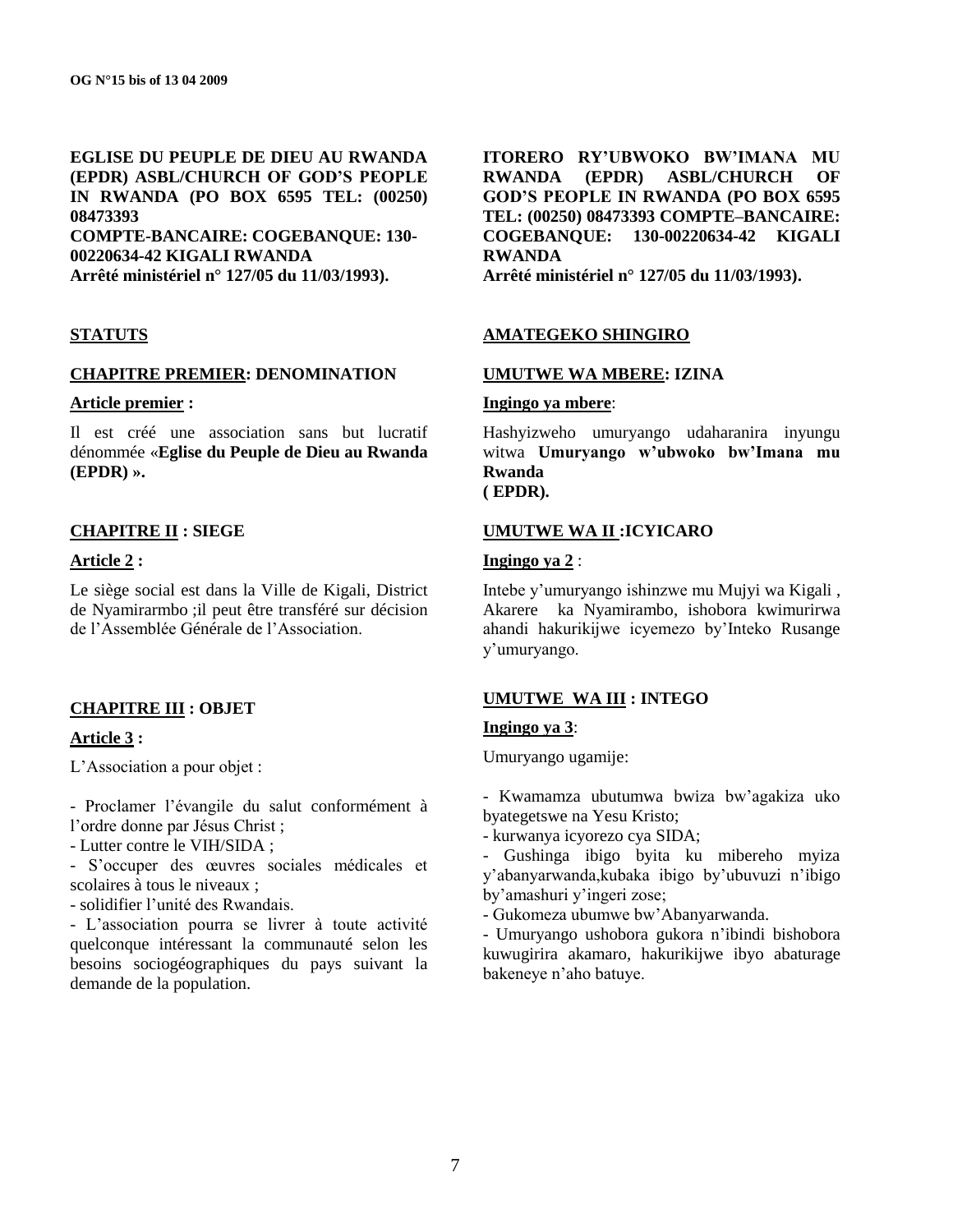# **CHAPITRE IV :CHAMP D"ACTIVITES**

## **Article 4 :**

Eglise du Peuple de Dieu au Rwanda exerce ses activités dans toutes les provinces et Districts sur l"étendue de la République Rwandaise et àl"étranger, en France, au Canada , au Kenya et au Congo.

# **CHAPITRE V** : **DU PATRIMOINE ET DES RESSOURCES**

## **Article 5 :**

L"association ou communauté peut posséder, soit en jouissance, soit en propriété des biens meubles et immeubles nécessaires à la réalisation de son objet.

# **Article 6** :

Les ressources de l'association sont constituées de :

- Cotisation des membres ;

- Les dons, legs, subvention ;

-Les dîmes et offrandes ordinaires de ses adeptes ou

membres de l"E.P.D.R ;

-Tout financement destiné aux oeuvres de l"association: -Les autres aides financières venant à notre Eglise.

## **Article 7** :

Sans aller à l'encontre du caractère non lucratif, l"Association peu réaliser les opération de nature à accroître son patrimoine pour atteindre ses objectifs.

## **Article 8** :

Eglise du peuple de Dieu au Rwanda est constituée pour une durée indéterminée. Elle peut être dissoute conformément aux présents statuts et au règlement d"ordre intérieur de la communauté E.P.D.R.

# **UMUTWE WA IV : AHO UMURYANGO UZAKORERA**

# **Ingingo ya 4**:

Itorero ry"ubwoko bw"Imana rikorera imirimo yaryo mu Ntara, Imijyi n'Uturere twose tw'u Rwanda. Naho mu mahanga rikaba rikorera mu Bufaransa, muri Canada, muri Kenya no muri Congo.

# **UMUTWE WA V :UMUTUNGO W"UMURYANGO.**

## **Ingingo ya 5**:

Umuryango ushobora gutunga ibintu by"indagizo cyangwa byayo bwite, ari ibyimukanwa cyangwa ibitimukanwa, bituma ushobora kugera ku ntego yawo.

# **Ingingo ya 6** :

Umutungo w"umuryango ugizwe na :

- Imisanzu, imirage,imfashanyo, amaturo na kimwe cy"icumi by"abanyamuryango ba EPDR
- Inkunga zose zo gushyigikira ibikorwa by"umuryango ;
- Inkunga zose zigeneye ibikorwa bw"umuryango.
- Cyangwa izindi nkunga ziva mu muryango.

# **Ingingo ya 7:**

Bitabangamiye imyemerere y'umuryango wacu, umuryango ushobora kugira ibikorwa byakongera umutungo kugira ngo ugere ku ntego yawo wiyemeje.

## **Ingingo ya 8** :

Itorero ry"ubwoko bw"Imana mu Rwanda nta gihe giteganyijwe rizamara ;

Ushobora guseswa hakurikijwe aya mategeko shingiro,

kimwe n"amategeko yihariye agenga Umuryango EPDR.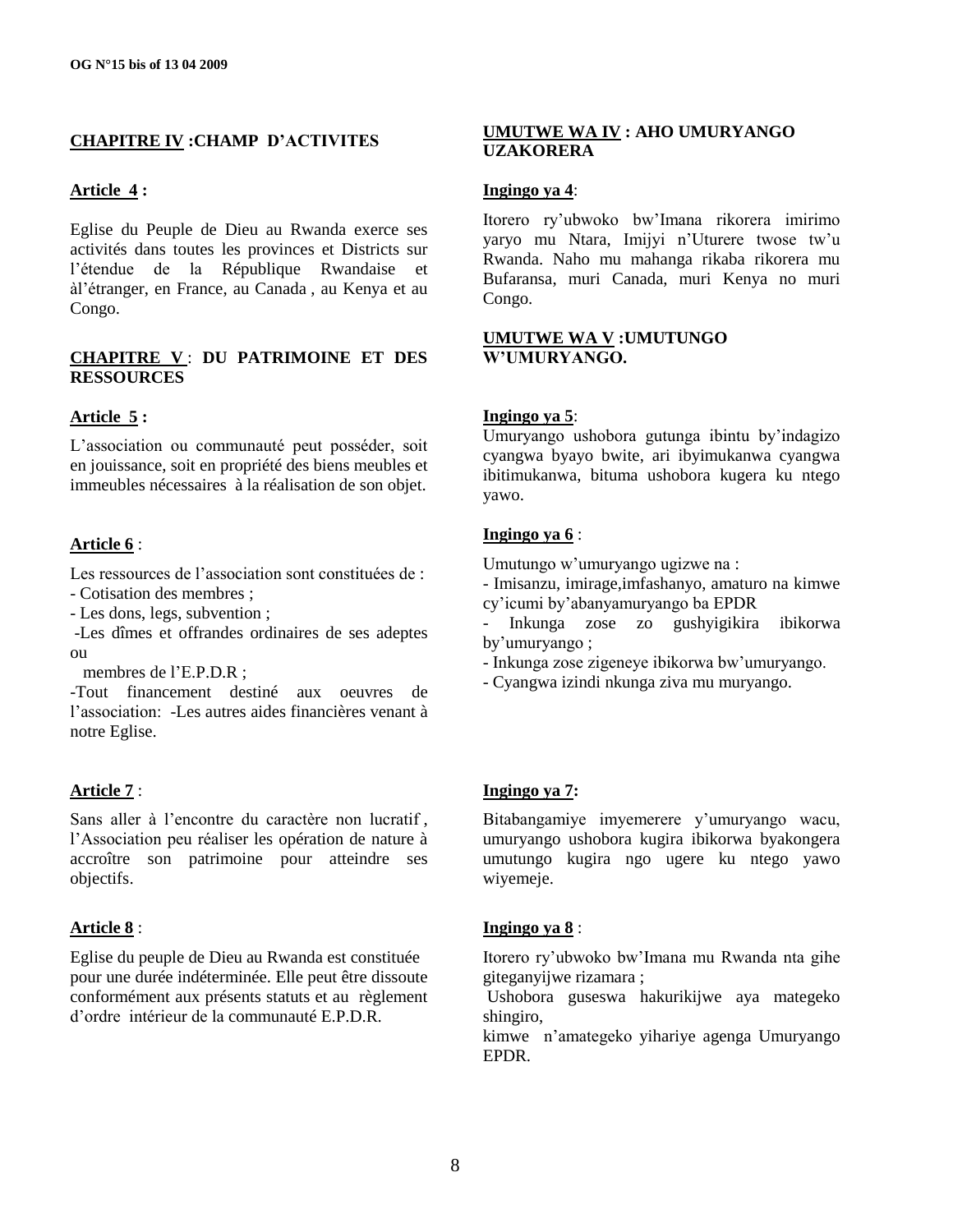# **CHAPITRE VI: DE LA DISSOLUTION DES MODIFICATIONS DES STATUTS**

# **Article 9 :**

- La dissolution de l"association peu être décidée par

l"Assemblée générale à la majorité des 2/3 des membres effectifs ;

- En cas de dissolution après apurement du passif, l"actif est cédée à une association poursuivant les mêmes objectifs.

- L"assemblée générale nomme les liquidateurs et définis leurs mandats.

- Les présents statuts peuvent être modifiés sur décision des 2/3 de membres effectifs.

# **CHAPITRE VII :ASSEMBLEE GENERALE**

## **Article 10 :**

L"Assemblée générale est l"organe suprême de l"Association, elle est composée de tous les membres effectifs. La décision de l"Assemblée générale engage tous les membres.

# **Article 11 :**

Les pouvoirs réservés à l'Assemblée générale sont ceux prévus à l"article 16 de la loi no 20/2000 du 26 juillet 2000 régissant les Associations sans but lucratif.

# **Article 12 :**

L"Assemblée générale tient sa session ordinaire une fois par an. Elle peut tenir des sessions extraordinaires chaque fois que de besoin sur convocation du Président et Représentant Légal ou à son absence, par son suppléant. En cas d"absence, d"empêchement ou de refus de convoquer l"Assemblée générale, le 1/3 des membres effectifs peut la convoquer ; et une fois réunie, elle élit en son sein un président pour la circonstance.

# **UMUTWE WA VI : ISESWA N"IHINDURWA RY"AMATEGEKO**

## **Ingingo ya 9 :**

- Iseswa ry"umuryango rishobora kwemezwa n"Inteko Rusange ku bwiganze bwa 2/3 by"abanyamuryango nyakuri.

- Iyo umuryango usheshwe kandi imyenda imaze kwishurwa, ibisigaye bihabwa undi muryango bihuje amatwara.

- Inama rusange ishyiraho abashinzwe kurangiza iseswa ikabaha n"igihe bazarirangiza.

- Aya mategeko ashobora guhindurwa byemejwe na 2/3 by"abanyamuryango nyakuri.

# **UMUTWE WA VII:INTEKO RUSANGE**

# **Ingingo ya 10**:

Inteko rusange nirwo rwego rw"ikirenga rw"umuryango, igizwe n"abanyamuryango nyakuri bose. Ibyemezo by"Inteko rusange bigomba kubahirizwa n"abanyamuryango bose.

# **Ingingo ya 11**:

Ububasha bw"Inteko rusange ni bumwe n"ubuteganywa n"ingingo ya 16 y"Itegeko n˚ 20/2000 ryo kuwa 26 nyakanga 2000 ryerekeye imiryango idaharanira inyungu.

# **Ingingo ya 12**:

Inteko rusange iterana rimwe mu mwaka mu nama isanzwe; ishobora guterana mu nama zidasanzwe igihe cyose bibaye ngombwa zihamagajwe na Perezida akaba n"Umuvugizi w"umuryango cyangwa Umwungirije. Iyo badahari, batabonetse cyangwa banze, 1/3 cy"abanyamuryango nyakuri barayihamagaza, abagize Inteko rusange bakitoramo perezida uyobora inama.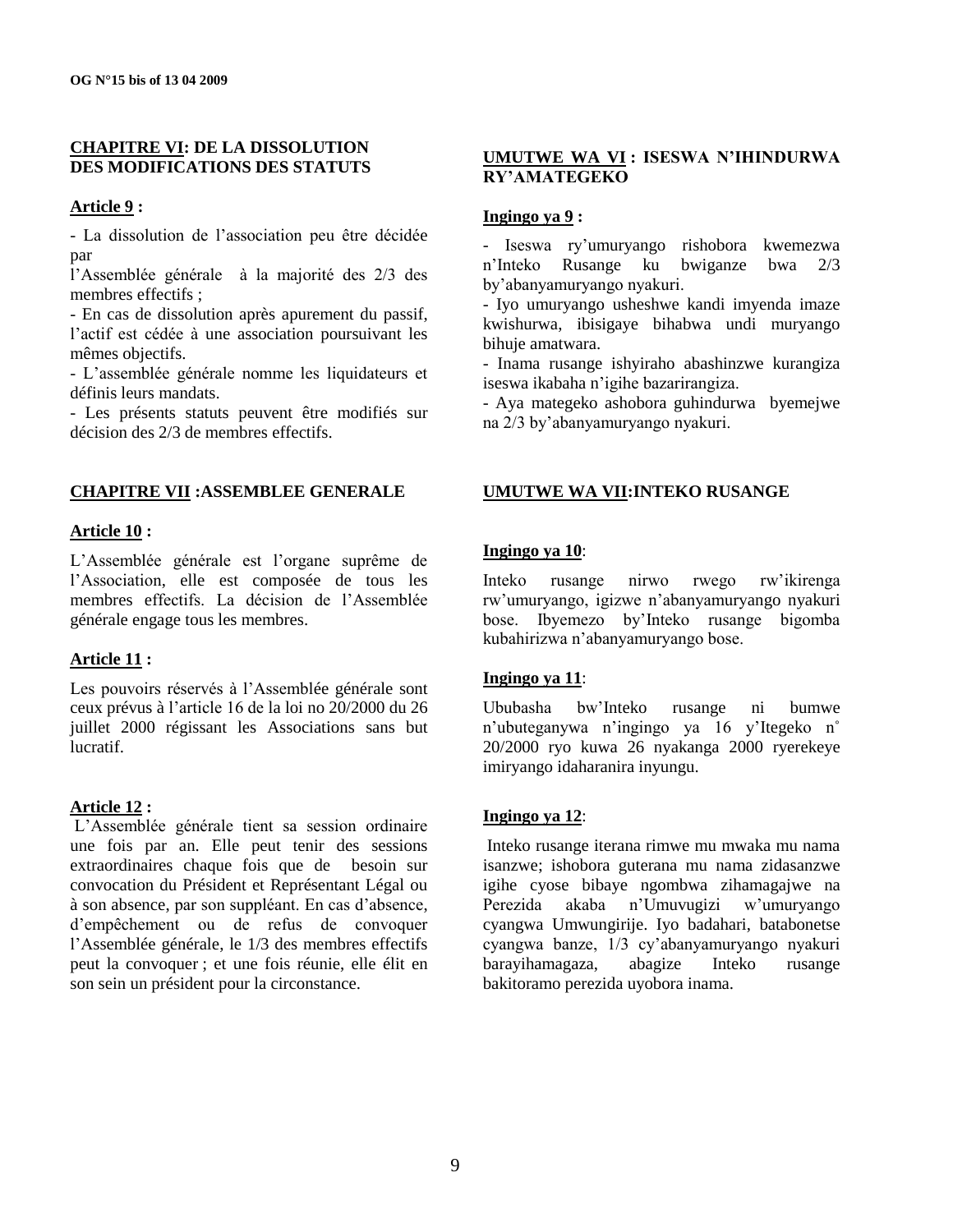# **Article 13 :**

La convocation de l"Assemblée générale précise l"endroit, le jour et l"heure où se tient la réunion. Elle est transmise aux membres 30 jours avant la session. En cas d"urgence, ce délai peut être inférieur à quinze jours (15 jours).La convocation doit également contenir l"ordre du jour.

# **Article 14 :**

Pour siéger valablement, l"Assemblée générale doit atteindre la majorité des 2/3 des membres effectifs ; si le quorum n"est pas atteint, une seconde session est convoquée dans les quinze jours. Elle délibère alors valablement lorsque le nombre des membres effectifs présents ou représentés atteint le 1/3 de tous les membres effectifs. Les décisions sont prises à la majorité absolue des membres présents ou représentés dans l"Assemblée générale.

# **Article 15 :**

L"Assemblée générale peut se réunir en session extraordinaire, elle délibère sur le seul point inscrit à l"ordre du jour.

# **CHAPITRE VIII :L"ADMINISTRATION**

# **Article 16 :**

L"Eglise du peuple de Dieu au Rwanda est administrée par le Président et le Représentant Légal et à son absence , par le Représentant Légal Suppléant.

## **Article 17 :**

Le Président et Représentant Légal dispose de tous les pouvoirs d"administration de la communauté comme déterminé par le règlement d"ordre intérieur de l"Eglise du Peuple de Dieu.

### **Ingingo ya 13 :**

Urwandiko rutumira inama rusange rugomba kwerekana ahantu, umunsi n"isaha izateraniraho ntikijye munsi y"iminsi 30. Iyo icyo gihe cyihutirwa gishobora kugabanyuka ntikijye munsi y"iminsi 15. Urwandiko rutumiza Inteko rugomba no kugira gahunda y"ibizigwa.

## **Ingingo ya 14** :

Kugira ngo Inteko rusange ifate ibyemezo, hagomba kuba haje abanyamuryango Bageze nibura kuri 2/3 iyo uwo mubare utabonetse hatumizwa indi nama mu minsi itarenze 15. Icyo gihe, abaje n"abahagarariye abanyamuryango bashobora gufata ibyemezo iyo byibura bigeze kuri 1/3 by"abanyamuryango bose. Ibyemezo bifatwa icyo gihe kubwiganze by"abanyamuryango bahari cyangwa bahagarariwe mu nteko rusange.

# **Ingingo ya 15** :

Inteko rusange ishobora gukora inama idasanzwe, icyo ibahamagariye n"icyo cyonyine cyigwa

# **UMUTWE WA VIII: UBUTEGETSI**

## **Ingingo ya 16:**

Umuryango w"amatorero y"ubwoko bw"Imana mu Rwanda uyoborwa na Perezida akaba n"Umuvugizi w"umuryango; iyo adahari ukayoborwa n"umusimbura we.

## **Ingingo ya 17:**

Perezida akaba n"Umuvugizi w"umuryango afite ububasha busesuye bwo kuyobora umuryango w"itorero ry"ubwoko bw"Imana.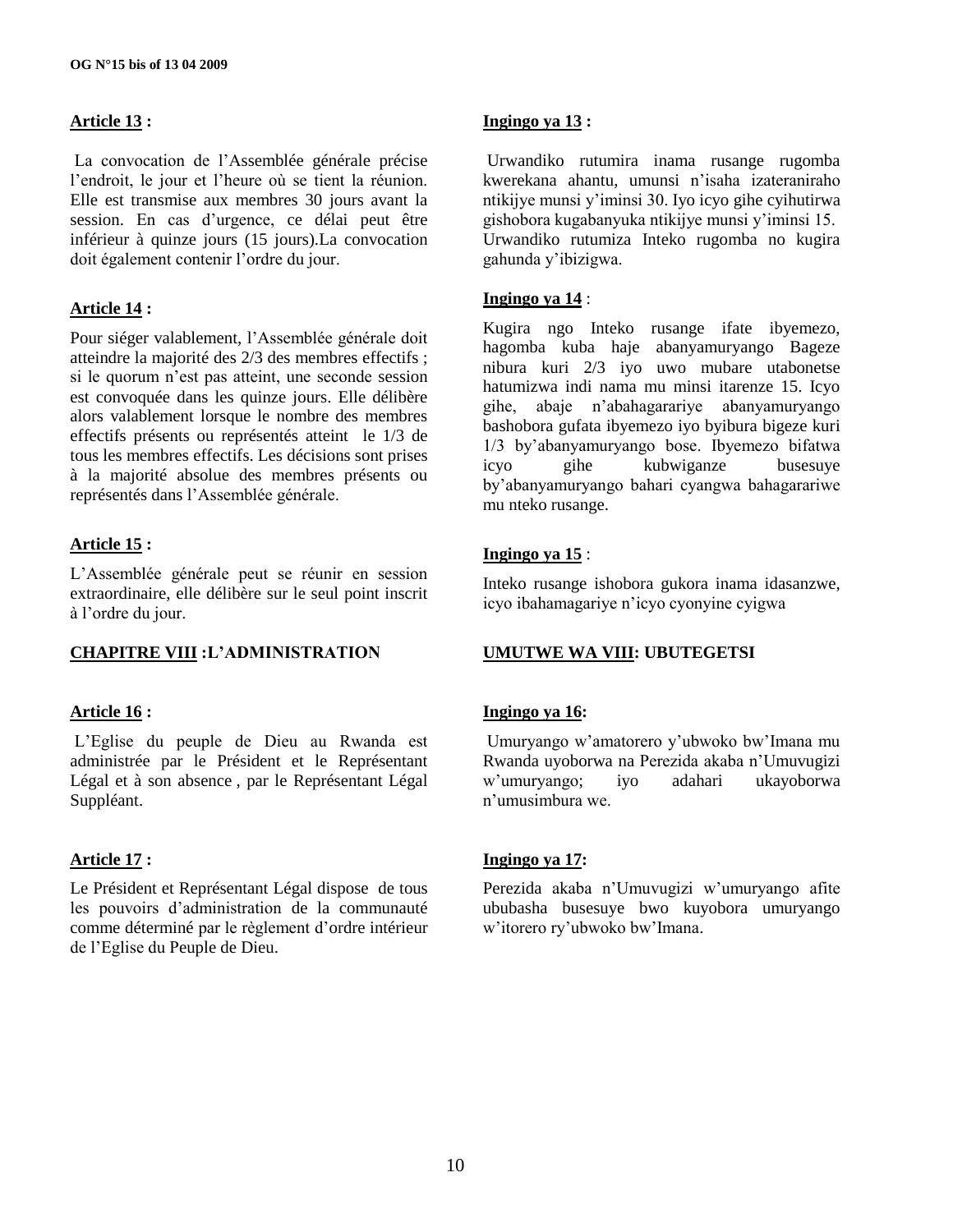# **Article 18** :

Le Président et Représentant Légal ainsi que son suppléant ont un mandat de cinq ans. Toutefois, ils peuvent être déchargés de leur fonction en cas de décès ou de démission , révocation (exclusion) en cas de comportement indigne conformément au Règlement d"ordre intérieur (R.O.I).

# **CHAPITRE IX : LES MEMBRES**

## **Article 19 :**

L"Association se compose des membres effectifs et des membres d"honneur.

- Sont membres effectifs, les membres fondateurs et les membres adhérents.

- Sont membres fondateurs les signataires des présents statuts.

- Sont membres adhérents ceux qui, après avoir souscrit aux présent statuts et au au Règlement d"ordre intérieur ( R.O.I) de la communauté EPDR avec un acte de membre signé par le Président de la communauté.

## **Article 20** :

Pour être membre effectif de l"Association le requérant doit :

- Faire une demande écrite ;

-Adhèrer aux présents statuts et au règlement d"ordre

intérieur.

- Etre agréé par l"Assemblée générale

Les modalités d"admission seront détermines par le règlement d"ordre intérieur.

## **Article 21** :

Pour sortir de l'Association c'est pour les raisons suivantes ;

- La mort

- Retrait volontaire

- L"exclusion de l"Assemblée générale votée par les

2/3 des membres représentants.

## **Ingingo ya 18** :

Perezida akaba n"Umuvugizi w"umuryango kimwe n"umusimbura we bayobora umuryango mu gihe cy"imyaka itanu. Bashobora gukurwa mu mirimo yabo biturutwe kuri ibi bikurikira : urupfu, gusezera ku bwende bwabo, cyangwa se baguye mu cyaha cy"umutima nk"uko amategeko y"umuryango abiteganya.

#### **UMUTWE WA IX: ABANYAMURYANGO**

#### **Ingingo ya 19:**

Umuryango ugizwe n"abawurimo n"abanyamuryango b"icyubahiro.

- Abanyamuryango buzuye ni abawushinze n"abawinjiyemo.

- Abashinze umuryango n"abashyize umukono kuri aya mategeko shingiro.

- Abawinjiwemo n"abamerewe n"Inteko rusange bamaze kwemera kuzakurikiza amategeko shingiro kimwe n"amategeko agenga umuryango EPDR bagahabwa icyemezo gishyizweho umukono na Perezida w"umuryango.

## **Ingingo ya 20:**

Kugira ngo ube umunyamuryango wuzuye ubishaka agomba:

- kwandika abisaba

- kwemera amategeko shingiro kimwe n"amategeko yihariye agenga umuryango.

Uburyo bwo kwinjira mu muryango bugengwa n"amategeko yihariye y"umuryango.

# **Ingingo ya 21**:

Kugira ngo umuntu akurwe mu muryango biterwa n"izi mpanvu zikurikira:

- urupfu
- kuva mu muryango ku bushake
- kwirukanwa n"Inteko rusange byemejwe na 2/3 byayo.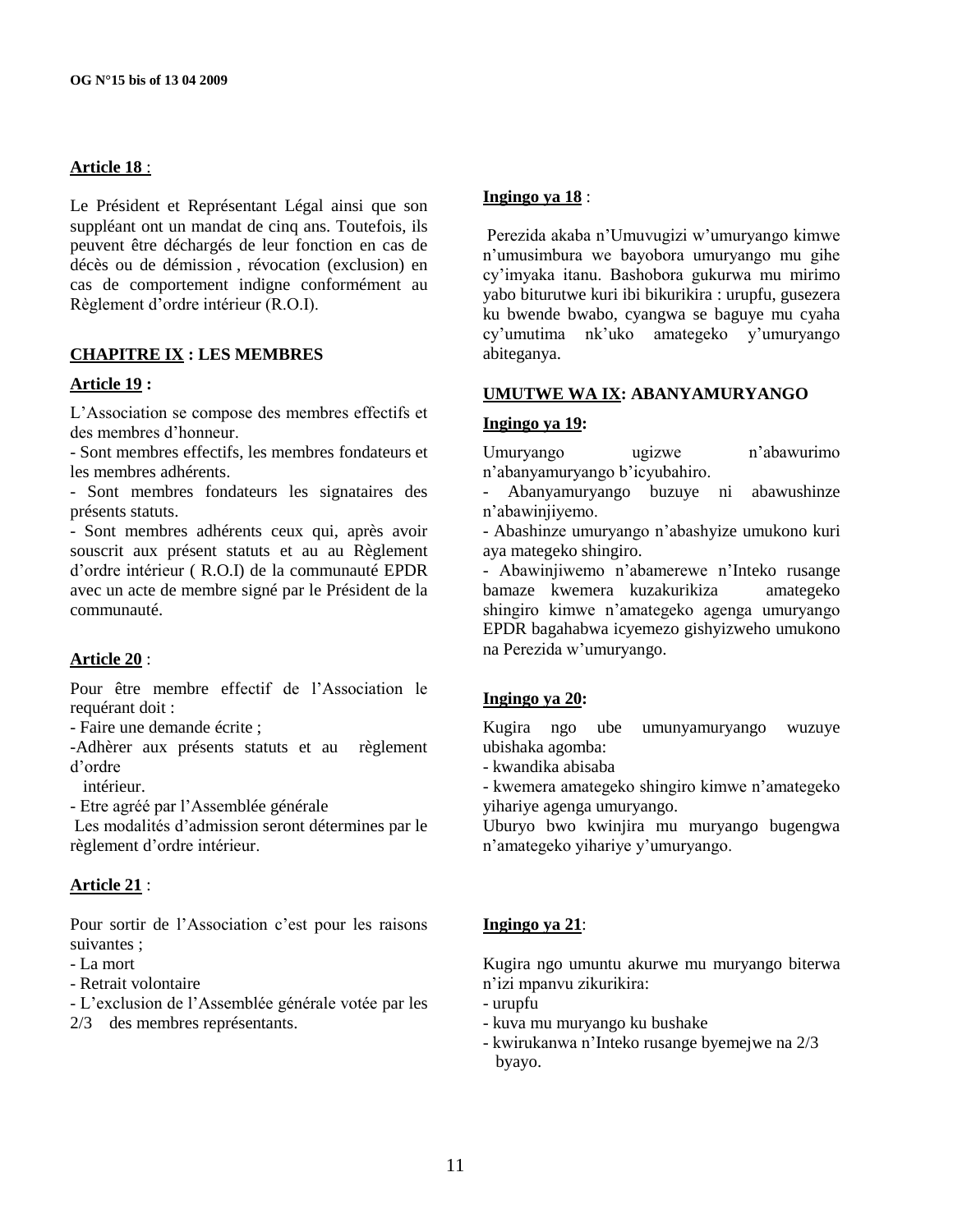# **Article 22** :

Tout membre démissionaire ou exclu ne peut pas revendiquer une part sur ses contributions ou legs à EPDR parce que EPDR est une association sans but lucratif (asbl), sauf au moment ou ils sont mentionnés au règlement d"ordre intérieur de la communauté.

# **Article 23** :

Toutes les dispositions non mentionnées dans le présent statut seront insignées dans le règlement d"ordre intérieur qui régit l"Eglise du peuple de Dieu au Rwanda ou cette association

# **Article 24** :

Les présents statuts annulent les dispositions antérieures et entrent en vigueur à la date de leur signature par les membres effectifs lors de l"Assemblée générale de la EPDR

## **Fait à Nyamirmbo le 01/12/2001**

## **LES MEMBRES**

- 1. MUNYANEZA FAUSTIN
- 2. BAGIRISHYA ENOCK
- 3. GATUNGO JACQUES
- 4. MUTABAZI SERGE
- 5. MACUMU JOHN
- 6. NZOJYIBWAMI DEOGRATIAS
- 7. MUKAGASANA FRANCINE
- 8. MWALUKE ASTRID
- 9. MUKARUKAKA NOELLA
- 10. UWIMANA ALAIN.
- 11. HABIMANA LUCIE
- 12. KITENGE DONATIEN

#### **Ingingo ya 22:**

Umunyamuryango usezeye ku bushake cyangwa yirukanwe nta mugabane yaka ku byo yatanze kuko umuryango EPDR ari ishyirahamwe ridaharanira inyungu (ASBL),uretse igihe hari ibivugwa mu mategeko y"umuryango EPDR yahabwa ibyo umuryango umugomba mu by"umuryango.

# **Ingingo ya 23 :**

Ibindi byose bitavuzwe muri aya mategeko shingiro, biboneka mu mategeko agenga uyu muryango cyangwa se iri shyirahamwe.

## **Ingingo ya 24** :

Aya mategeko shingiro y "umuryango asimbuye andi yose yayabanjirije akaba atangiye gukurikizwa kuva ku munsi ashyiriweho umukono n"abagize umuryango bari mu nama y"Inteko rusange ya EPDR.

## **Bikorewe i Nyamirambo, tariki 01/ 12/ 2001**

## **ABANYAMURYANGO**

- 1. MUNYANEZA FAUSTIN
- 2. BAGIRISHYA ENOCK
- 3. GATUNGO JACQUES
- 4. MUTABAZI SERGE
- 5. MACUMU JOHN
- 6. NZOJYIBWAMI DEOGRATIAS
- 7. MUKAGASANA FRANCINE
- 8. MWALUKE ASTRID
- 9. MUKARUKAKA NOELLA
- 10. UWIMANA ALAIN
- 11. HABIMANA LUCIE
- 12. KITENGE DONATIEN.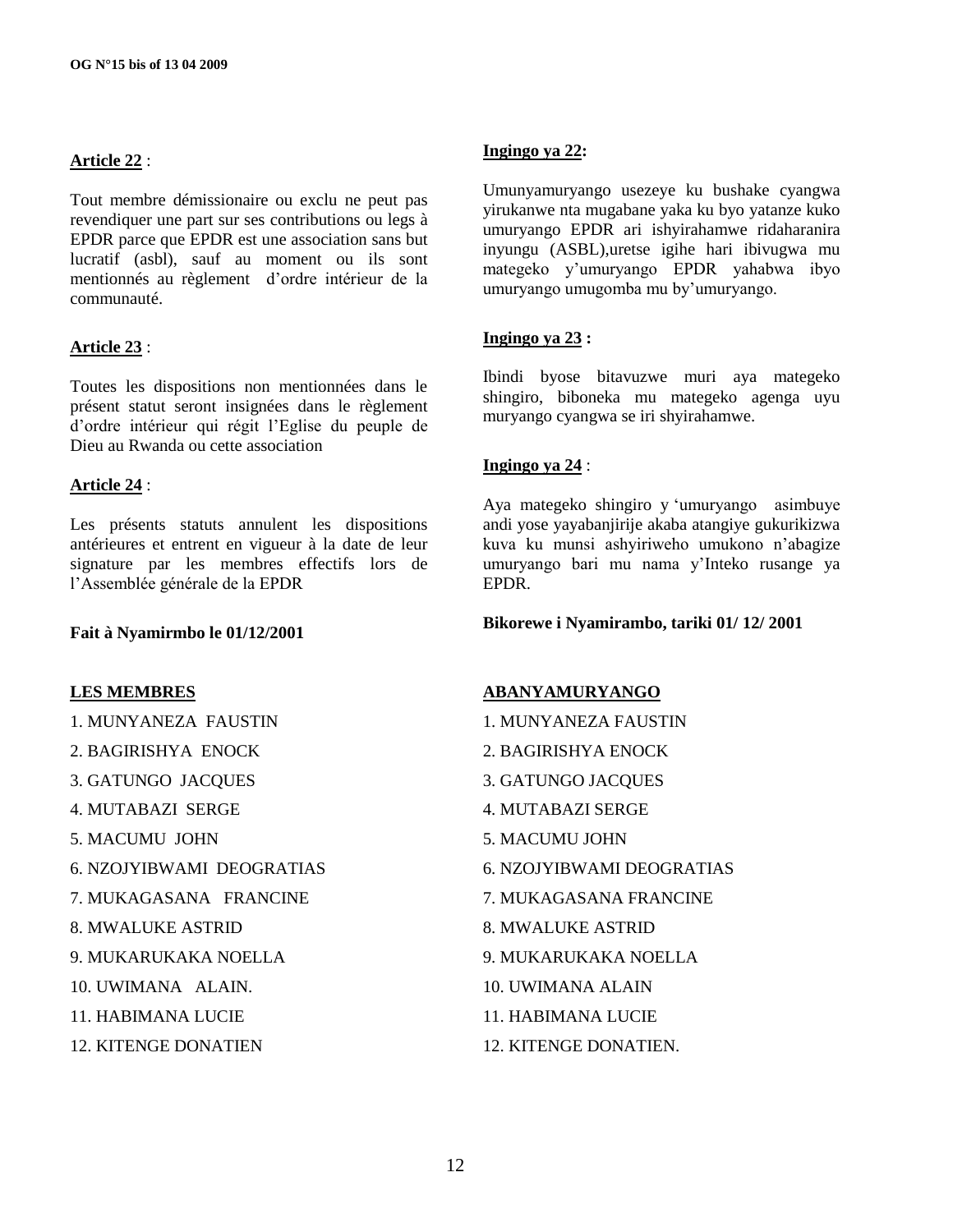**ITEKA RYA MINISITIRI Nº21/11 RYO KUWA 11/02/2008 RYEMERA UMUVUGIZI WUNGIRIJE W"UMURYANGO «NEW JERUSALEM CHURCH IN RWANDA » (NJCR**)

**Intumwa Nkuru ya Leta/ Minisitiri w"Ubutabera,**

Ashingiye ku Itegeko Nshinga rya Repubulika y"u Rwnda ryo kuwa 4 Kamena 2003, cyane cyane mu ngingo yaryo ya 120 n"iya 121;

Ashingiye ku Iteka nº 20/2000 ryo kuwa 26/07/2000 ryerekeye imiryango idaharanira inyungu, cyane cyane mu ngingo yaryo ya 20;

Amaze kubona Iteka rya Perezida nº27/01 ryo kuwa 18/07/2004 rigena amwe mu mateka y"abaminisitiri yemezwa atanyuze mu Nama y"Abaminisitiri, cyane cyane mu ngingo yaryo ya mbere;

Asubiye ku Iteka rya Minisitiri no 063/17 ryo kuwa 19 Ugushyingo 2002 riha ubuzimagatozi umuryango «New Jerusalem Church mu Rwanda» (NJCR), cyane cyane mu ngingo yaryo ya mbere;

Abisabwe n"Umuvugizi w"Umuryango «New Jerusalem Church mu Rwanda » (NJCR) mu rwandiko rwakiriwe kuwa 6 Kamena 2005;

#### **ATEGETSE**

**MINISTERIAL ORDER Nº21/11 OF 11/02/2008 APPROVING THE DEPUTY LEGAL REPRESENTATIVE OF THE ASSOCIATION «NEW JERUSALEM CHURCH IN RWANDA» (NJCR)**

#### **The Attorney General/Minister of Justice,**

Pursuant to the Constitution of the Republic of Rwanda of 4 June 2003 especially in Articles 120 and 121;

Pursuant to Law nº20/2000 of 26/07/2000, relating to non profit making organizations, especially in Article 20;

Pursuant to the Presidential Order nº27/01 of 18/07/2004, determining certain Ministerial Orders which are adopted without consideration by the Cabinet, especially in Article One;

Revisited Ministerial Order nº063/17 of 19 November 2002 granting the Legal Status to the Association «New Jerusalem Church in Rwanda »(NJCR), especially in Article One;

On request lodged by the Legal Representative of the Association «New Jerusalem Church in Rwanda »(NJCR) on 6 June 2005;

#### **HEREBY ORDERS:**

**ARRETE MINISTERIEL Nº21/11 DU 11/02/2008 PORTANT AGREMENT DE LA REPRESENTANTE LEGALE SUPPLEANTE DE L"ASSOCIATION «NEW JERUSALEM CHURCH IN RWANDA » (NJCR)**

#### **Le Garde des Sceaux/Ministre de la Justice,**

Vu la Constitution de la République du Rwanda du 4 juin 2003, spécialement en ses articles 120 et 121;

Vu la Loi nº20/2000 du 26/07/2000 relative aux associations sans but lucratif, spécialement en son articles 20;

Vu l"Arrêté Présidentiel nº 27/01 du 18/07/2004 déterminant certains arrêtés ministériels qui ne sont pas adoptés par le Conseil des Ministres, spécialement en son article premier;

Revu l"Arrêté Ministériel nº 063/17 du 19 novembre 2002 accordant la personnalité juridique à l"Association «New Jerusalem Church in Rwanda » (NJCR), spécialement en son article premier;

Sur requête du Représentant Légal de l"Association «New Jerusalem Church in Rwanda » (NJCR), reçu le 6 juin 2005;

#### **ARRETE**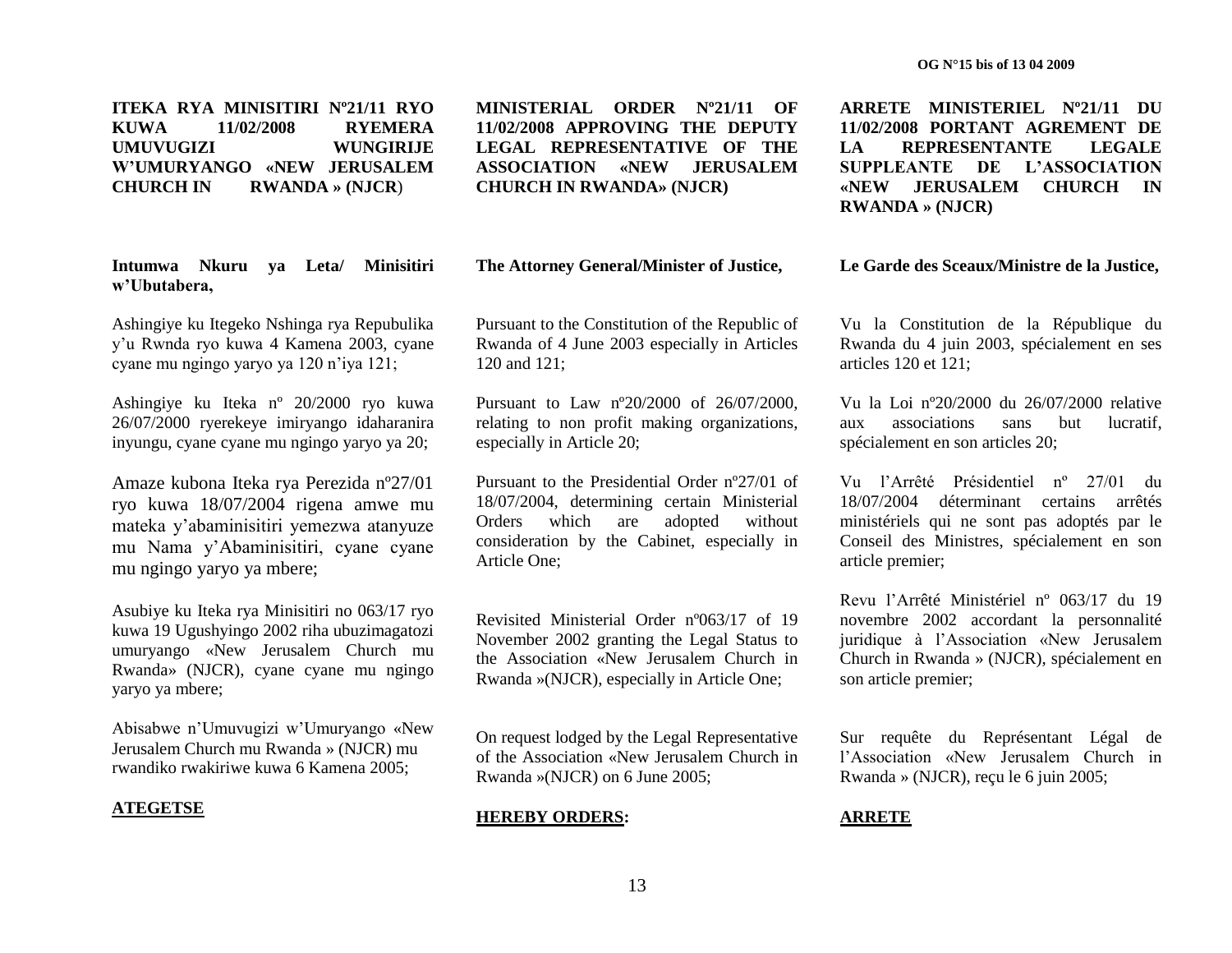# **Ingingo ya mbere : Abavugizi b"Umuryango**

Uwemerewe kuba Umuvugizi Wungirije w"Umuryango « New Jerusalem.Church in Rwanda » (NJCR) ni Madamu UWAZIGIRA Hildegarde, Umunyarwandakazi, uba muri Nyarugenge, Akarere ka Nyarugenge, Umujyi wa Kigali.

# **Ingingo ya 2: Ivanwaho ry"ingingo zinyuranyije n"iri teka**

Ingingo zose z"amateka abanziriza iri kandi zinyuranyije naryo zivanyweho.

# **Ingingo ya 3: Igihe iteka ritangirira gukurikizwa**

Iri teka ritangira gukurikizwa umunsi ritangarijweho mu Igazeti ya Leta ya Repubulika y"u Rwanda.

## Kigali, kuwa **11/02/2008**

Intumwa Nkuru ya Leta/ Minisitiri w"Ubutabera

# **KARUGARAMA Tharcisse (sé)**

#### **Article One: The Legal Representatives**

Mrs UWAZIGIRA Hildegarde of Rwandan Nationality residing in Nyarugenge, Nyarugenge District, Kigali-City, is authorised to be the Deputy Legal Representative of the Association «New Jerusalem Church in Rwanda » (NJCR).

# **Article2: Repealing of inconsistent provisions**

All prior provisions contrary to this Order are hereby repealed.

# **Article 3: Commencement**

This Order shall come into force on the date of its publication in the Official Gazette of the Republic of Rwanda.

# Kigali, on **11/02/2008**

The Attorney General/Minister of Justice

## **KARUGARAMA Tharcisse (sé)**

#### **Article premier: Les Représentants Légaux**

Est agréée en qualité de Représentante Légale Suppléante de l"Association New Jerusalem Church in Rwanda (NJCR), Madame UWAZIGIRA Hildegarde, de nationalité Rwandaise, résidant à Nyarugenge, District de Nyarugenge, Ville de Kigali.

# **Article 2: Disposition abrogatoire**

Toutes les dispositions antérieures contraires au présent arrêté sont abrogées.

# **Article 3: Entrée en vigueur**

Le présent arrêté entre en vigueur le jour de sa publication au Journal Officiel de la République du Rwanda.

## Kigali, le **11/02/2008**

Le Garde des Sceaux/ Ministre de la **Justice** 

# **KARUGARAMA Tharcisse (sé)**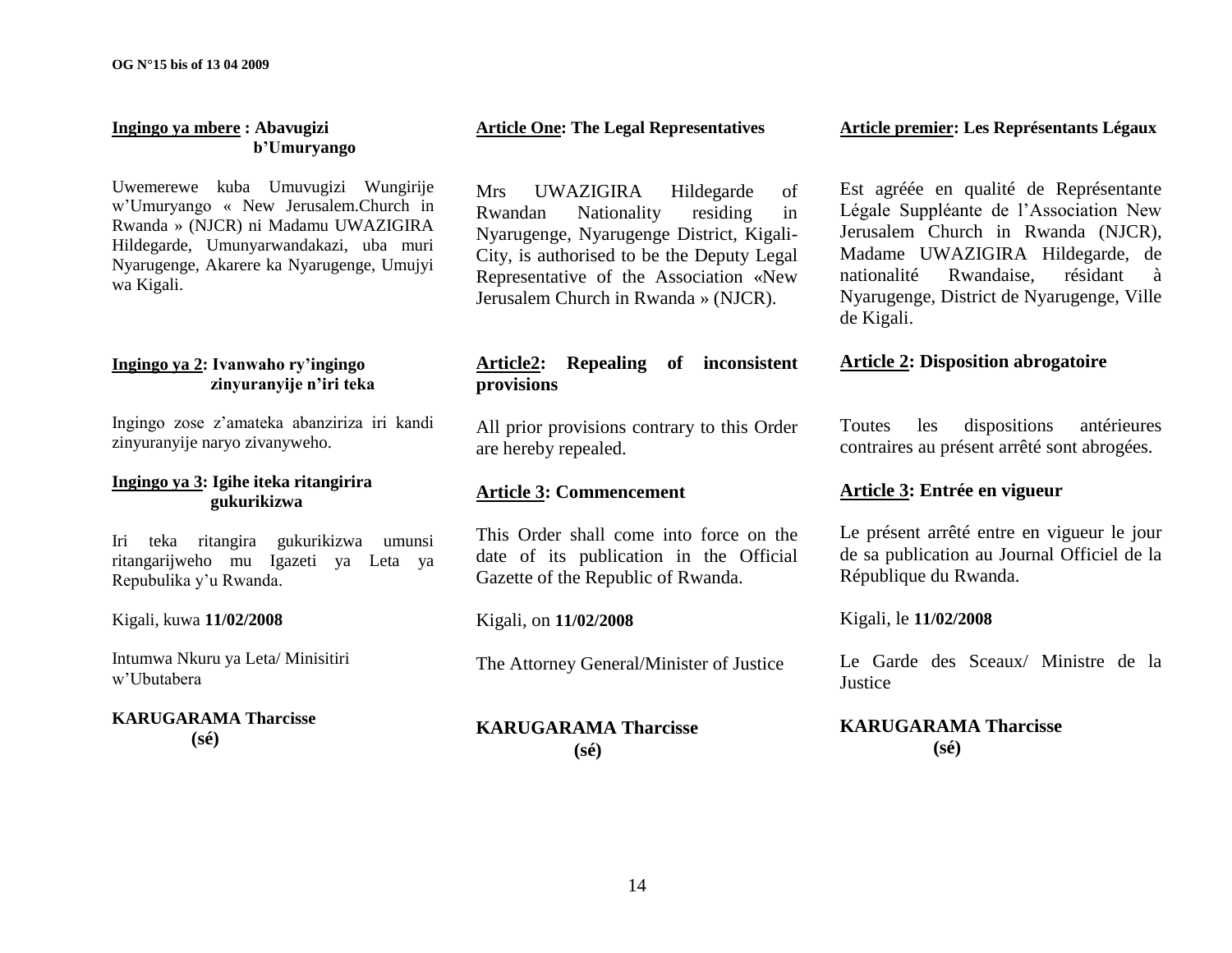**ITEKA RYA MINISITIRI Nº22/11 RYO KUWA 11/02/2008 RYEMERA IHINDURWA RY"AMATEGEKO AGENGA UMURYANGO «NEW JERUSALEM CHURCH IN RWANDA » (NJCR)**

**Intumwa Nkuru ya Leta/ Minisitiri w"Ubutabera,**

Ashingiye ku Itegeko Nshinga rya Repubulika y"u Rwnda ryo kuwa 4 Kamena 2003, cyane cyane mu ngingo yaryo ya 120 n"iya 121;

Ashingiye ku Iteka nº 20/2000 ryo kuwa 26/07/2000 ryerekeye imiryango idaharanira inyungu, cyane cyane mu ngingo yaryo ya 12; iya 14 n"iya 42;

Amaze kubona Iteka rya Perezida nº27/01 ryo kuwa 18/07/2004 rigena amwe mu mateka y"Abaminisitiri yemezwa atanyuze mu Nama y"Abaminisitiri, cyane cyane mu ngingo yaryo ya mbere;

Asubiye ku Iteka rya Minisitiri no 063/17 ryo kuwa 19 Ugushyingo 2002 riha ubuzimagatozi umuryango «New Jerusalem Church mu Rwanda» (NJCR), cyane cyane mu ngingo yaryo ya mbere;

Abisabwe n"Umuvugizi w"Umuryango «New Jerusalem Church mu Rwanda » (NJCR) mu rwandiko rwakiriwe kuwa 01 Ukuboza 2006;

#### **ATEGETSE**

**MINISTERIAL ORDER Nº22/11 OF 11/02/2008 APPROVING THE CHANGE MADE TO THE LEGAL STATUTES OF THE ASSOCIATION «NEW JERUSALEM CHURCH IN RWANDA» (NJCR)**

**The Attorney General/Minister of Justice,**

Pursuant to the Constitution of the Republic of Rwanda of 4 June 2003, especially in Articles 120 and 121

Pursuant to Law nº20/2000 of 26/07/2000, relating to non profit making organizations, especially in Articles 12, 14, and 42;

Pursuant to the Presidential Order nº27/01 of 18/07/2004, determining certain Ministerial Orders which are adopted without consideration by the Cabinet, especially in Article One;

Revisited Ministerial Order nº063/17 of 19 November 2002 granting the Legal Status to the Association «New Jerusalem Church in Rwanda » (NJCR), especially in Article One;

On request lodged by the Legal Representative of the Association «New Jerusalem Church in Rwanda »(NJCR) on 01 December 2006;

# **HEREBY ORDERS:**

**ARRETE MINISTERIEL Nº22/11 DU 11/02/2008 PORTANT APPROBATION DES MODIFICATIONS APPORTEES AUX STATUTS DE L"ASSOCIATION «NEW JERUSALEM CHURCH IN RWANDA » (NJCR)**

#### **Le Garde des Sceaux/Ministre de la Justice,**

Vu la Constitution de la République du Rwanda du 4 juin 2003, spécialement en ses articles 120 et 121;

Vu la Loi nº20/2000 du 26/07/2000 relative aux associations sans but lucratif, spécialement en ses articles 12, 14 et 42;

Vu l"Arrêté Présidentiel nº 27/01 du 18/07/2004 déterminant certains arrêtés ministériels qui ne sont pas adoptés par le Conseil des Ministres, spécialement en son article premier;

Revu l"Arrêté Ministériel nº 063/17 du 19 novembre 2002 accordant la personnalité juridique à l"Association «New Jerusalem Church in Rwanda » (NJCR), spécialement en son article premier;

Sur requête du Représentant Légal de l"Association «New Jerusalem Church in Rwanda » (NJCR), reçu le 01 décembre 2006;

#### **ARRETE**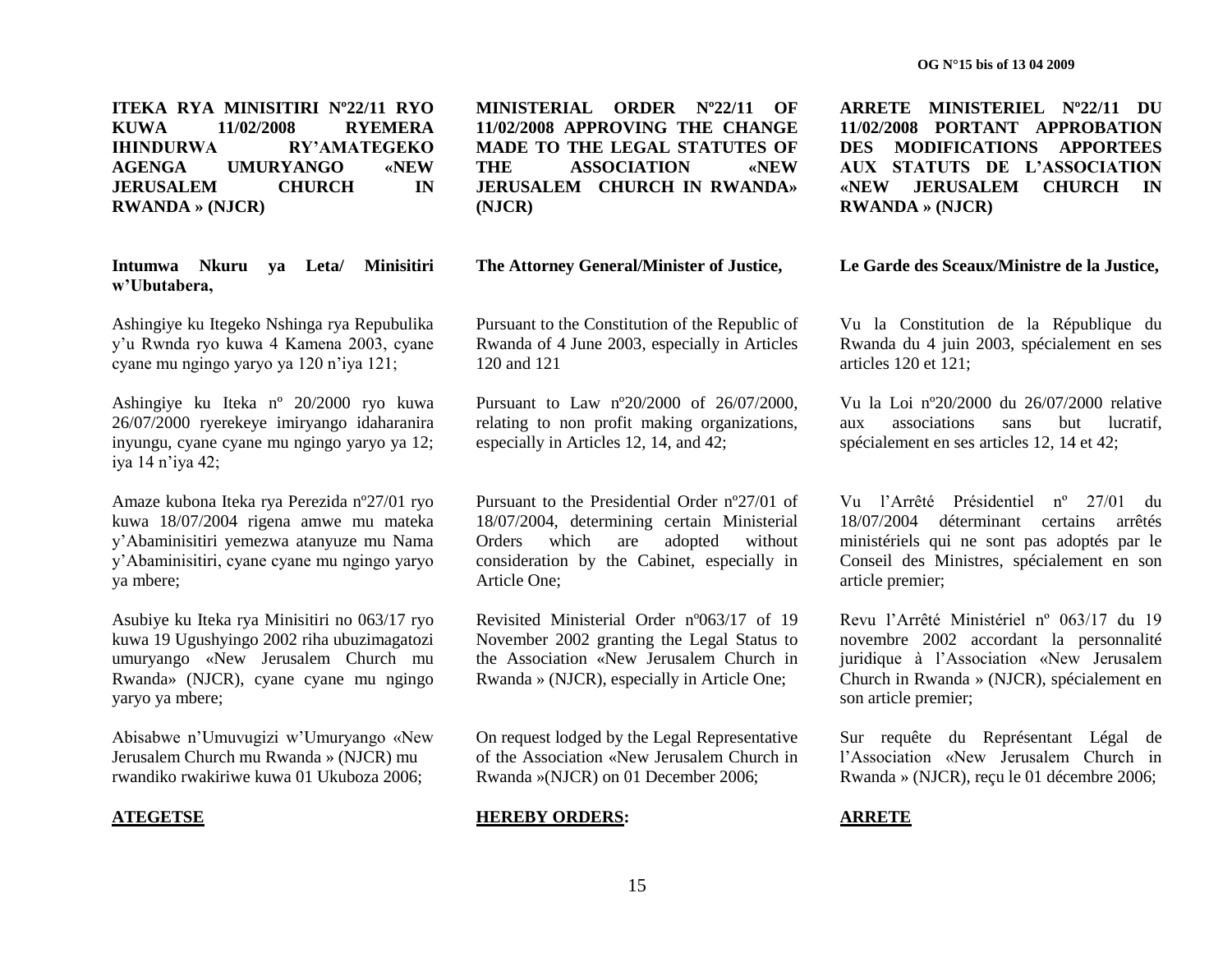**OG N°15 bis of 13 04 2009**

# **Ingingo ya mbere** : **Guhindura amategeko agenga Umuryango**

Icyemezo cyafashwe n"abagize ubwiganze bw"Umuryango New Jerusalem Church in Rwanda (NJCR) kuwa 12 Ugushyingo 2006 cyo guhindura amategeko agenga uwo muryango kiremewe.

### **Ingingo ya 2: Ivanwaho ry"ingingo zinyuranyije n"iri teka**

Ingingo zose z"amateka abanziriza iri kandi zinyuranyije naryo zivanyweho.

# **Ingingo ya 3: Igihe iteka ritangirira gukurikizwa**

Iri teka ritangira gukurikizwa umunsi ritangarijweho mu Igazeti ya Leta ya Repubulika y"u Rwanda.

Kigali, kuwa **11/02/2008**

Intumwa Nkuru ya Leta/ Minisitiri w"Ubutabera **KARUGARAMA Tharcisse (sé)**

# **Article One: Decision of changing the Legal statustes**

The decision taken by the Majority Members of Association «New Jerusalem Church in Rwanda » (NJCR) in the General Assembly of 12 November 2006 of changing the Legal Statutes of the Association is hereby approved for registration.

# **Article2: Repealing of inconsistent provisions**

All prior provisions contrary to this Order are hereby repealed.

# **Article 3: Commencement**

This Order comes into force on the date of its publication in the Official Gazette of the Republic of Rwanda.

# Kigali, on **11/02/2008**

The Attorney General/Minister of Justice

# **KARUGARAMA Tharcisse (sé)**

# **Article premier: Décision modificative des Statuts**

Est approuvée la décision de la majorité des membres effectifs de l"Association «New Jerusalem Church in Rwanda (NJCR)», du 12 novembre 2006 de modifier les Statuts de ladite Association.

# **Article 2: Disposition abrogatoire**

Toutes les dispositions antérieures contraires au présent arrêté son abrogées.

## **Article 3: Entrée en vigueur**

Le présent arrêté entre en vigueur le jour de sa publication au Journal Officiel de la République du Rwanda.

## Kigali, le **11/02/2008**

Le Garde des Sceaux/Ministre de la Justice

# **KARUGARAMA Tharcisse (sé)**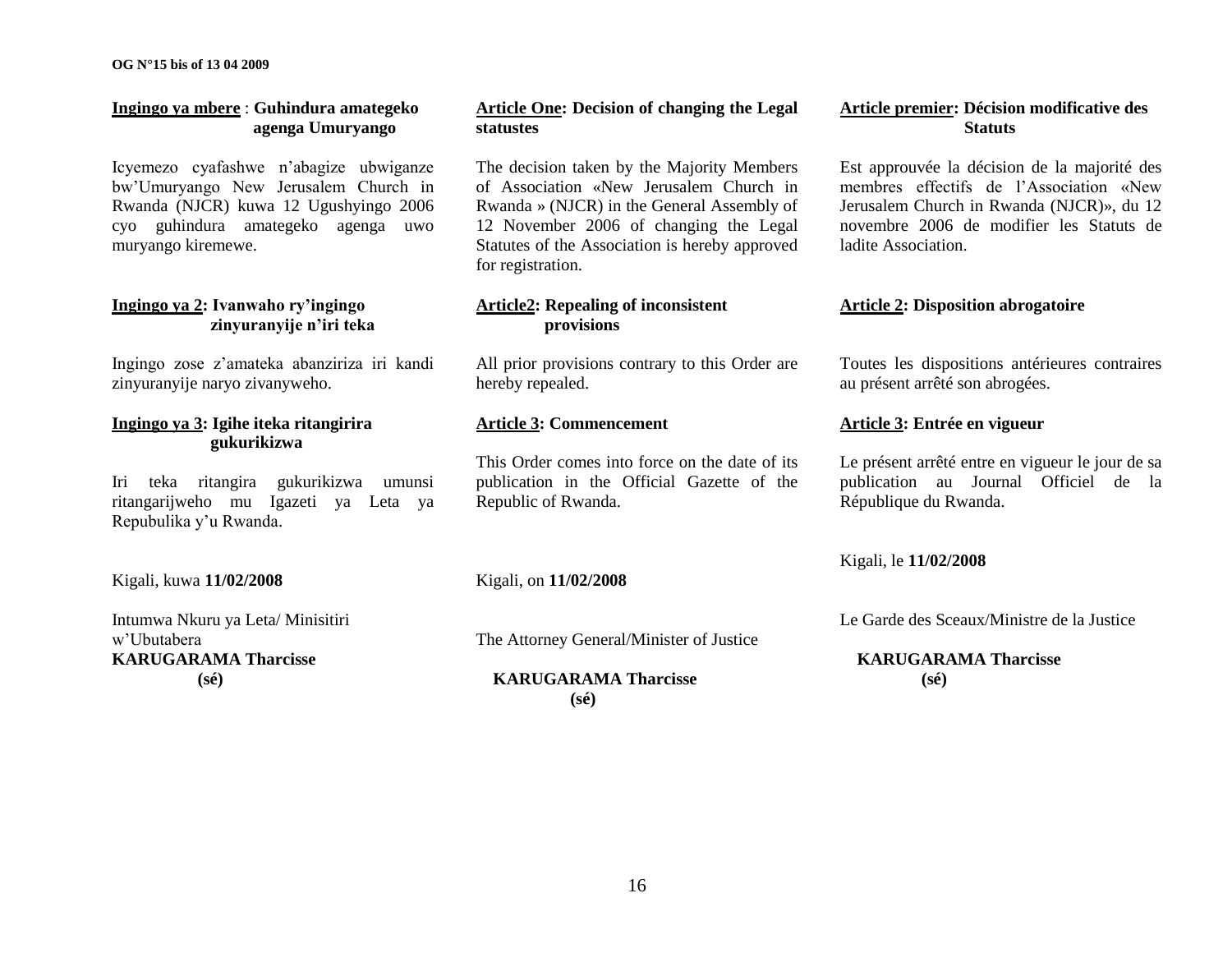# **UMURYANGO " NEW JERUSALEM CHURCH" MU RWANDA.**

#### **AMATEGEKO AWUGENGA**

### **UMUTWE WA MBERE: IZINA RY"UMURYANGO, IGIHE UZAMARA, INTEBE YAWO, INTEGO UGAMIJE N"AKARERE UKORERAMO.**

#### **Ingingo ya mbere:**

Hashinzwe mu gihe kitagenwe, Umuryango udaharanira inyungu witwa "NEW JERUSALEM CHURCH MU RWANDA (N.J.C.R)".

#### **Ingingo ya 2:**

Intebe y"umuryango iri i Kigali, Akarere ka Kicukiro, muri Repubulika y"u Rwanda. Iyo ntebe ishobora kwimurirwa ahandi byemejwe n"Inteko Rusange.

#### **Ingingo ya 3:**

#### **Umuryango ugamije:**

- Gushimangira ubumwe n"ubwiyunge hakoreshejwe Ijambo ry'Imana:
- Gusana Igihugu cyacu binyuze mu butumwa bwiza bw"Umwami Yesu Kristo;
- Kwita ku bapfakazi n'imfubyi:
- Gutera inkunga mu gushyigikira uburezi n'imibereho myiza y"Abanyarwanda**.**

## **Ingingo ya 4:**

Umuryango ukorera imirimo yawo mu Karere ka Kicukiro, ariko ushobora kuzagenda uyagurira buhoro buhoro mu ifasi yose ya Repubulika y"u Rwanda.

## **ASSOCIATION "NEW JERUSALEM CHURCH" AU RWANDA**

## **STATUTS**

#### **CHAPITRE PREMIER: DENOMINATION- DUREE-SIEGE SOCIAL ET REGION D"ACTIVITES**

## **Article premier:**

Il est créé pour une durée indéterminée, une association sans but lucratif dénommée « **NEW JERUSALEM CHURCH AU RWANDA ( N J C R) ».**

## **Article 2:**

Le siège social de l"association est établi à Kigali, District de Kicukiro, République Rwandaise. Il peut être transféré ailleurs dans le pays sur décision de l"Assemblée Générale.

## **Article 3:**

#### **Association a pour objet:**

- La consolidation de l'unité et de réconciliation par la parole de DIEU;
- La restauration de la nation par la Bonne Nouvelle du Seigneur Jésus-Christ;
- La prise en charge des veuves et des orphelins;
- La contribution à la promotion de l'éducation et du bien- être social des Rwandais.

# **Article 4:**

L"Association exerce ses activités dans le District de Kicukiro, mais pourrait les étendre progressivement sur toute l"étendue de la République Rwandaise.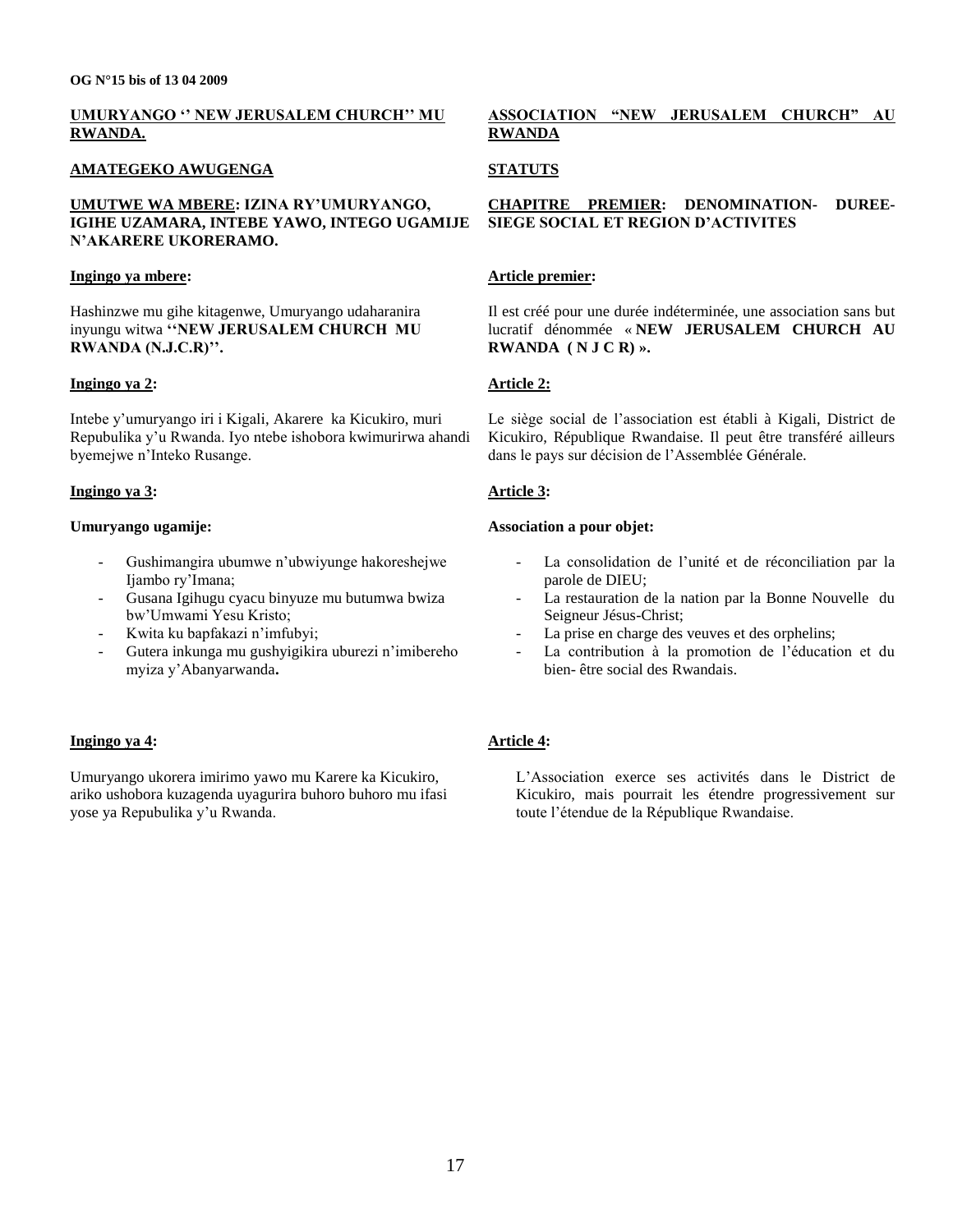## **UMUTWE WA II: ABAGIZE UMURYANGO.**

#### **Ingingo ya 5:**

Umuryango ugizwe n"abanyamuryango bawushinze, abaziyongeraho nyuma n"abanyamuryango b"icyubahiro. Abawushinze ntibagomba kujya munsi ya batatu.

#### **Ingingo ya 6:**

-

Kuba umunyamuryango byemerwa hajurikijwe ibi bikurikira:

- Kuba yemera Yesu Kristo nk"Umwami n"umukiza we (Yohana 14: 6);
- Kwemera imyizerere y'Umuryango;
- Kugira ubuhamya bwiza bwa gikristu;
- Kwemera gushigikira ibikorwa by'umuryango.

Umuntu areka kuba umunyamuryango iyo apfuye, iyo asezeye kubushake cyangwa iyo yirukanywe n"inama y"ubuyobozi ku bwiganze bwa 2/3 by"abanyamuryango nyakuri igihe agaragayeho imyifatire idakwiye umukristo.

### **Ingingo ya 7:**

Abashinze umuryango n"abandi bazawinjiramo nyuma bose ni abanyamuryango nyakuri bafite uburenganzira bungana n"inshingano zimwe kubirebana n"umuryango.

## **UMUTWE WA III: INZEGO Z" UMURYANGO.**

#### **Ingingo ya 8:**

Inzego z"umuryango zigizwe;

- Inteko Rusange;
- Inama y"ubuyobozi;
- Inama y"abashumba Bakuru;
- Abashinze umuryango bakiwurimo;
- Inama y'Intara;
- Inama ya Paroisse ;

#### **CHAPITRE II: DES MEMBRES DE L"ASSOCIATION**

## **Article 5:**

L"Association se compose des membres fondateurs , adhérents et des membres d"honneur.

Le nombre des membres fondateurs ne peut pas être inférieur à trois.

#### **Article 6:**

La qualité de membre est acquise par toute personne répondant au profil suivant:

- Accepter Jésus Christ comme son Roi et sauveur (Jean  $14:6$ :
- Souscrire à la confession de foi de l'Association;
- Avoir un bon témoignage chrétien;
- Etre disposer à soutenir les activités de l'association.

La qualité de membres se perd par le décès, la démission volontaire ou l"exclusion prononcée par comité exécutif à majorité de 2/3 des membres effectifs pour comportement non conforme à la vie chrétienne.

## **Article 7:**

Les membres fondateurs et les membres adhérents sont les membres effectifs de l"association. Ils ont droits et devoirs à l" égard de l"association.

#### **CHAPITRE III: DES ORGANES DE L"ASSOCIATION.**

#### **Article 8:**

Les organes de l'association sont:

- Assemblée Générale :
- Comité Exécutif :
- Conseil des Pasteurs Responsables;
- Membres fondateurs faisant encore partie de l" association ;
- Conseil Provincial :
- Conseil Paroissiale ;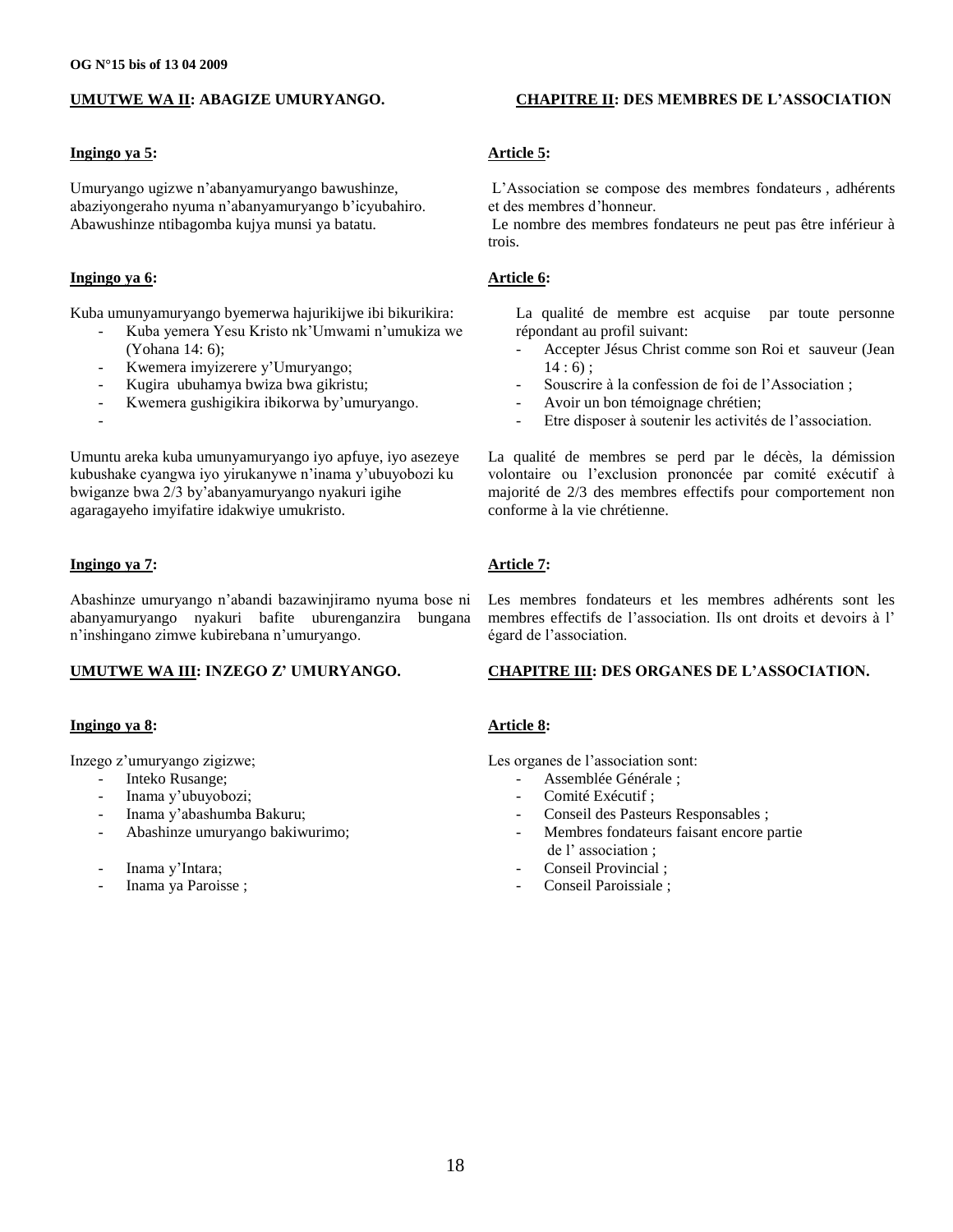#### **OG N°15 bis of 13 04 2009**

- a) **Inteko rusange** y"umuryango, urwego rw"ikirenga rw"umuryango, igizwe na
- Abagize inama y"ubuyobozi;
- Abagize inama y"Abashumba Bakuru n"abashinze umuryangp bakiwurimo;
- Abakuru b"inama z"Intara;
- Abayobozi b"amashami mu rwego rw"umuryango ;
- Abakuru ba za paruwasi ;
- Abamisiyoneri babiri bahagarariye abandi, iyo bahari;
- Abizerwa batoranijwe, umwe muri buri ntara.

Abamisiyomeri n"abizerwa ntaburenganzira bafite mu byemezo bifatwa, bafatwa nk"indorerezi.

- b) **Inama y"Ubuyobozi** igizwe n"aba bakurikira :
- Umuyobozi mukuru cyangwa Umuvugizi w"Ikirenga;
- Umuyobozi wungirije cyangwa Umuvugizi wungirije;
- Umunyamabanga;
- Umucungamari ;
- Abajyanama babiri.

c) Abagize inama y"Ubuyobozi batorwa ku bwiganze buse busesuye. Manda yabo imara imyaka itanu ishobora kongerwa.

Icyakora, Umuyobozi Mukuru wayo ari na we Muvugizi w"umuryango NJRC, Révérend Pasteur Jacques BIZIMANA RUBANDA, akaba ari na we wahawe ihishurirwa umuryango ugenderaho, ntatorwa kugirango hatazabaho itandukira ry"iyerekwa yahawe n"Imana.

d) Izindi nzego zisobanurwa mu mabwiriza yihariye y"umuryango wa NJCR.

#### **Ingingo ya 9:**

Inteko rusange itegurwa n"Inama y"ubuyobozi, ni nayo yemeza italiki, aho inama izabera n"ibizayigirwamo. Inteko Rusangi itumizwa kandi ikayoborwa n"Umuvugizi w"Ikirenga w"Umuryango cyangwa umwungirije igihe adahari.

Iyo umuvugizi w"ikirenga n"umwungirije badashoboye cyangwa banze gutumiza inteko rusange, 2/3 by"abanyamuryango nyakuri bashobora kuyitumiza. Icyo gihe inteko rusange yitoramo umuyobozi w"inama n"umwanditsi.

- a) **L"Assemblee Générale**, organe suprême de l"association , est composée de
- Membres du Comité Exécutif :
- Membres du Conseil des Sages et Members fondateurs faisant encore partie de l"Association ;
- Membres du conseil provincial ;
- Responsables des départements au niveau de la communauté;
- Pasteur responsables des Paroisses;
- 2 missionnaires représentant le corps des Missionnaires, s'il exisatent ;
- Des chrétiens intègres choisis par province.

Les missionnaires et chrétiens intègres n'ont pas de voix délibératives mais simplement consultatives.

- b) **le Comit**é **Ex**é**cutif** est composé du membre ci-après:
- Le Président ou Représentant Légal;
- Le Vice-Président ou Représentant Légal Suppléant;
- Secrétaire:
- Trésorier :
- Deux Conseillers.

c) Les membres du Comité Exécutif sont élus par l"Assemblée Générale à la majorité absolue des voix. Leur mandat est de 5 ans renouvelable.

Toutefois, son Président, Représentant Légal, Rev. Pasteur Jacques BIZIMANA RUBANDA, visionnaire de l"association n"est pas éligible, il garde sa fonction a vie pour le maintien de la vision que Dieu lui a donnée pour l"Eglise.

d) La composition et les pouvoirs des autres organes sont définis dans Règlement d"Ordre Intérieur de NJRC.

# **Article 9** :

L"Assemblée Générale est préparée par le comité Exécutif qui en fixe la date qui, le lieu et l"ordre du jour. Elle est convoquée et présidée par le Représentant Légal ou en son absence, par le Représentant Légal Suppléant.

Au cas où le Représentant Légal et son Suppléant ne peuvent pas ou ne veulent pas convoquer l"Assemblée Générale celle-ci peut se réunir et choisir en son sein un président et un rapporteur lorsque les 2/3 des membres sont présents.

#### **Article 9:**

L"assemblee Generale est preparee par le comite Executif qui en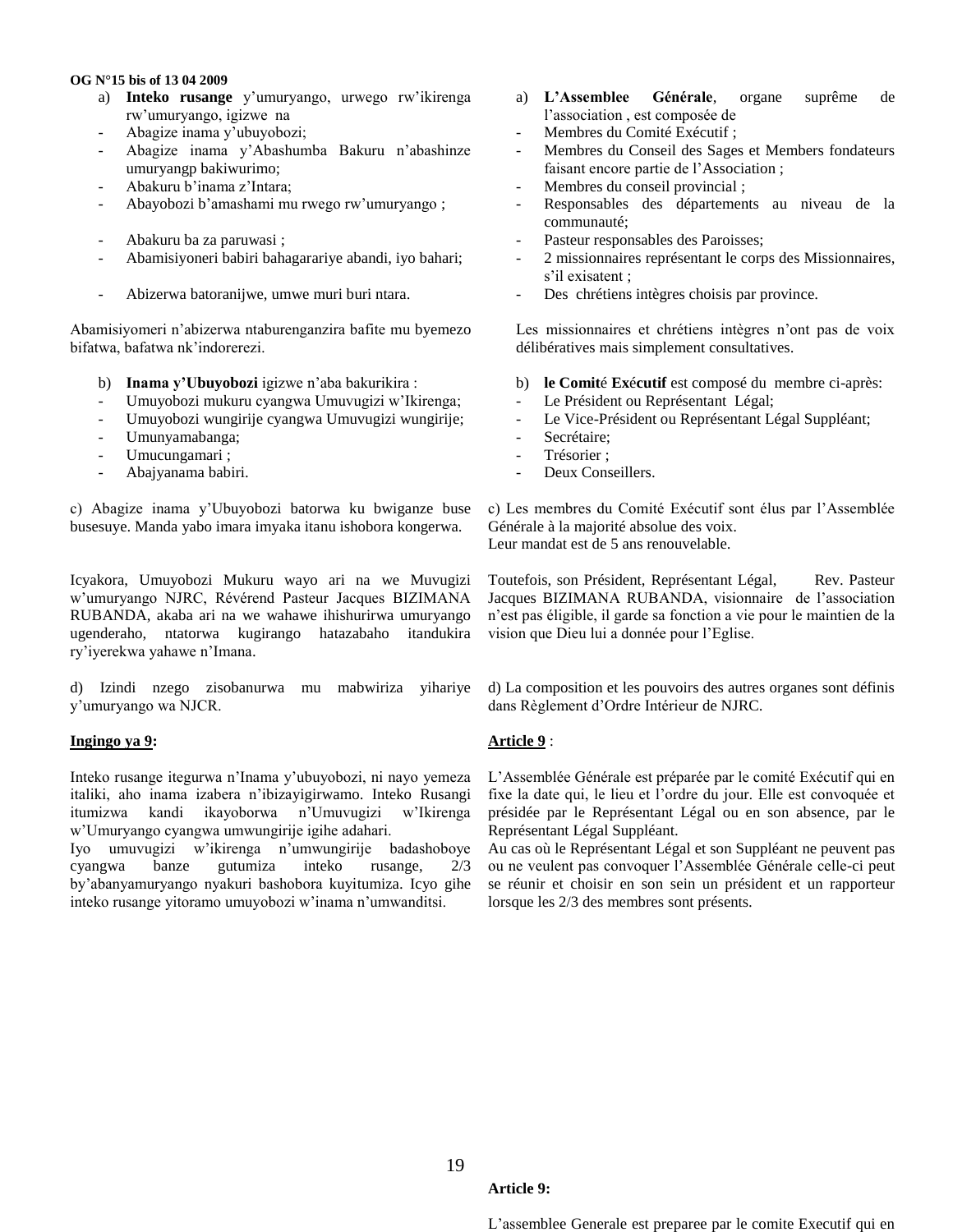#### **OG N°15 bis of 13 04 2009 Ingingo ya 10:**

Inteko rusange iterana rimwe mu mwaka mu gihe gisanzwe. Iterana kandi igihe cyose bibaye ngombwa mu nama zidasanzwe.

# **Ingingo ya 11:**

Perezida w"inama y"Ubutegetsi niwe Muvugizi w"umuryango, naho Visi-perezida akaba umuvugizi wungirije w"Umuryango.

## **Ingingo ya 12:**

Inteko rusange iterana igihe habonetse nibura 2/3 by"abanyamuryango nyakuri iyo uwo mubare utabonetse indi nama itumizwa mu minsi 15. Icyo gihe inteko rusange iraterana kandi igafata ibyemezo bihamye uko umubare w"abahari ungana kose.

Ububasha bw"inteko rusange ni bumwe n"ubuteganijwe mu ngingo ya 16 y"itegeko no 20/2000 ryo ku wa 26/7/2000 rigenga imiryango idaharanira inyungu.

## **Ingingo ya 13:**

Uretse gusamu bihe biteganywa n"itegeko ryerekeye imiryango idaharanira inyungu hamwen"aya mategeko, ibyemezo by"Inteko Rusange bifatwa hakurikijwe ubwiganze busesuye bw"amajwi y"abahari. Iyo amajwi angana, ijwi rya Perezida rigira uburemere bw"abiri.

## **Ingingo ya 14:**

Uhagarariye umuryango afite ububasha bwose bwo gukora cyangwa kwemeza ibikorwa bidashinzwe Inteko Rusange. Ashinzwe gushyira mu bikorwa ibyemezo byafashwe n"Inteko Rusange. Iyo adahari, asimburwa by"agateganyo n"Umwungirije.

# **Article 10:**

L"Assemblée Générale aura lieu une fois par an en séance ordinaire. Elle se réunira autant de fois que besoins en séances extraordinaires.

# **Article 11:**

Le Président du Comité Exécutif est le Représentant Légal de l"association tandis que le Vice-président en est le Representant Legal Suppléant de l"Association.

# **Article 12:**

L"Assemblée Générale siège et délibère valablement lorsque les 2/3 des members effectifs sont presents. A défaut de ce quorum, une deuxième réunion est convoquée endéans les 15 jours. A cette échéance, l"Assemblée Générale siège et délibère valablement quelque soit le nombre de participants.

Les attributions de l'assemblée générale sont celles définies à l"article 16 de la loi no 20/2000 du 26/7/2000 régissant les associations sans but lucratif.

# **Article 13:**

Sauf pour des cas explicitement prévus par la loi relative aux associations sans but lucratif et par les présents statuts, les décisions de l"Assemblée Générale sont prises a la majorite absolue de voix présentes. En cas d"égalité de voix, celle du président est prépondérante.

# **Article14:**

Le Représentant Légal dispose des pouvoirs les plus étendus pour faire ou autoriser tous les actes qui ne sont pas réservés a l"Assemblée Générale. Le Représentant Légal est remplacé par le Représentant Légal Suppléant en cas d"empêchement.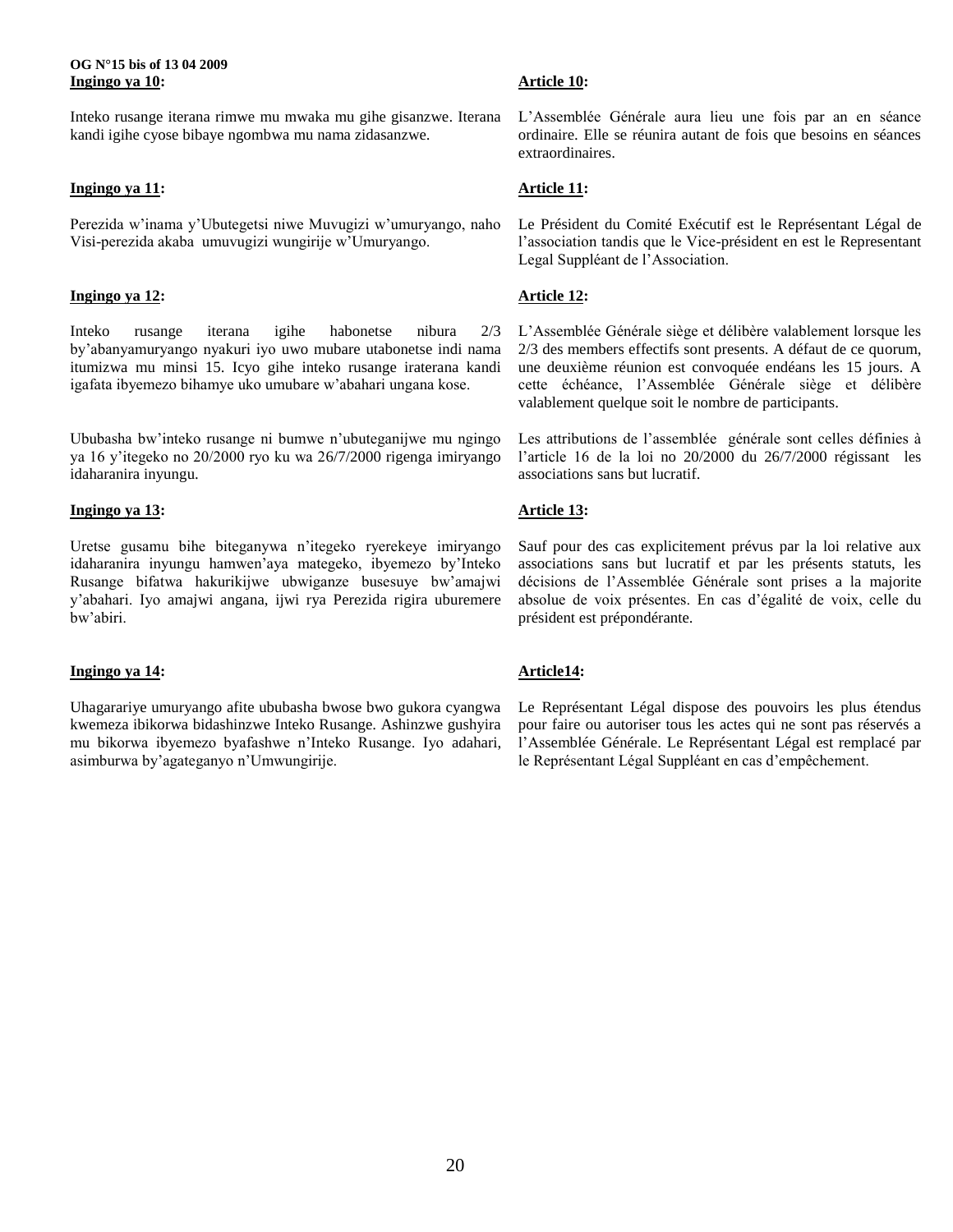#### **UMUTWE WA IV: UMUTUNGO WA NEW JERUSALEM CHURCH.**

#### **Ingingo ya 15:**

Umutungo wa New Jerusalem Church ugizwe n"impano, imirage, amaturo, imigabane n"imfashanyo z"abaterankunga.

#### **UMUTWE WA V: INAMA YO GUCUNGA UMUTUNGO N"INAMA YO KUWUGENZURA**

#### **Ingingo ya 16:**

Abagize Inama yo gucunga umutungo nibo bakora imirimo ya buri munsi y"umuryango. Igizwe nibura n"abantu batatu batorwa n"intego rusange

#### **Ingingo ya 17:**

Inama y"ubugenzuzi igizwe n"abanyamuryango batatu batorwa n"Inama rusange. Bashinzwe kugenzura umutungo bagakorera raporo Inama Rusange.

#### **UMUTWE WA VI: ISESWA RY"UMUTUNGO N"AHO UMUTUNGO WAJYA**

#### **Ingingo ya 18:**

Mu gihe habaye iseswa ry"umuryango, umutungo wawo uhabwa undi muryango w'ivugabutumwa ufite intego nk'iz'uwo muryango ariko imyenda yose imaze kwishyurwa.

## **UMUTWE WA VII: INGINGO ISOZA**

#### **Ingingo ya 19:**

Ingingo zidateganijwe muri aya mategeko shingiro, ziteganijwe mu mategeko yihariye cyangwa amabwiriza agenga igihugu cy"U Rwanda.

Ibyahinduka byose kuri aya mategeko bigomba kwemezwa n"Inteko Rusange kandi bigakurikizwa byemejwe na 2/3 by"abagize iyo Nteko – Rusange.

Kigali, kuwa 07 Ukwakira 2000.

#### **CHAPITRE IV: DES RESSOURCES DE NEW JERUSALEM CHURCH**

#### **Article 15:**

New Jerusalem Church vit des dons et legs,des offrandes et dîmes, des subventions et des financements des bailleurs de fonds.

#### **CHAPITRE V: COMITE DE GESTION ET COMITE DE SURVEILLANCE**

#### **Article 16:**

Le comité de gestion assure la gestion courante de l"Association. Il est composé au moins trois personnes élues par l"assemblée Générale.

#### **Article 17:**

Le comité de surveillance est composé de trois membres choisis par l"Assemblée Générale parmi les membres effectifs. Il a pour mission d"effectuer les vérifications et contrôles des comptes et fait rapport a l"Assemblée Générale.

## **CHAPITRE VI: DISSOLUTION ET LIQUIDATION**

## **Article 18:**

En cas de dissolution, l"avoir social après apurement du passif est affecté à d"autres Associations religieuses poursuivant les mêmes objectifs que l"association.

## **CHAPITRE VII: DISPOSITIONS FINALES**

#### **Article 19:**

Les dispositions non prévues par les présents statut sont régies par le reglement d"ordre interieur,les lois et reglements en vigueur au Rwanda.

Toute modification aux presents statuts doit être approuvée par l"Assemblée Générale et ne pourra être adoptée qu"à la majorité des 2/3 des membres de cette Assemblée.

Fait à Kigali, le 07 Octobre 2000.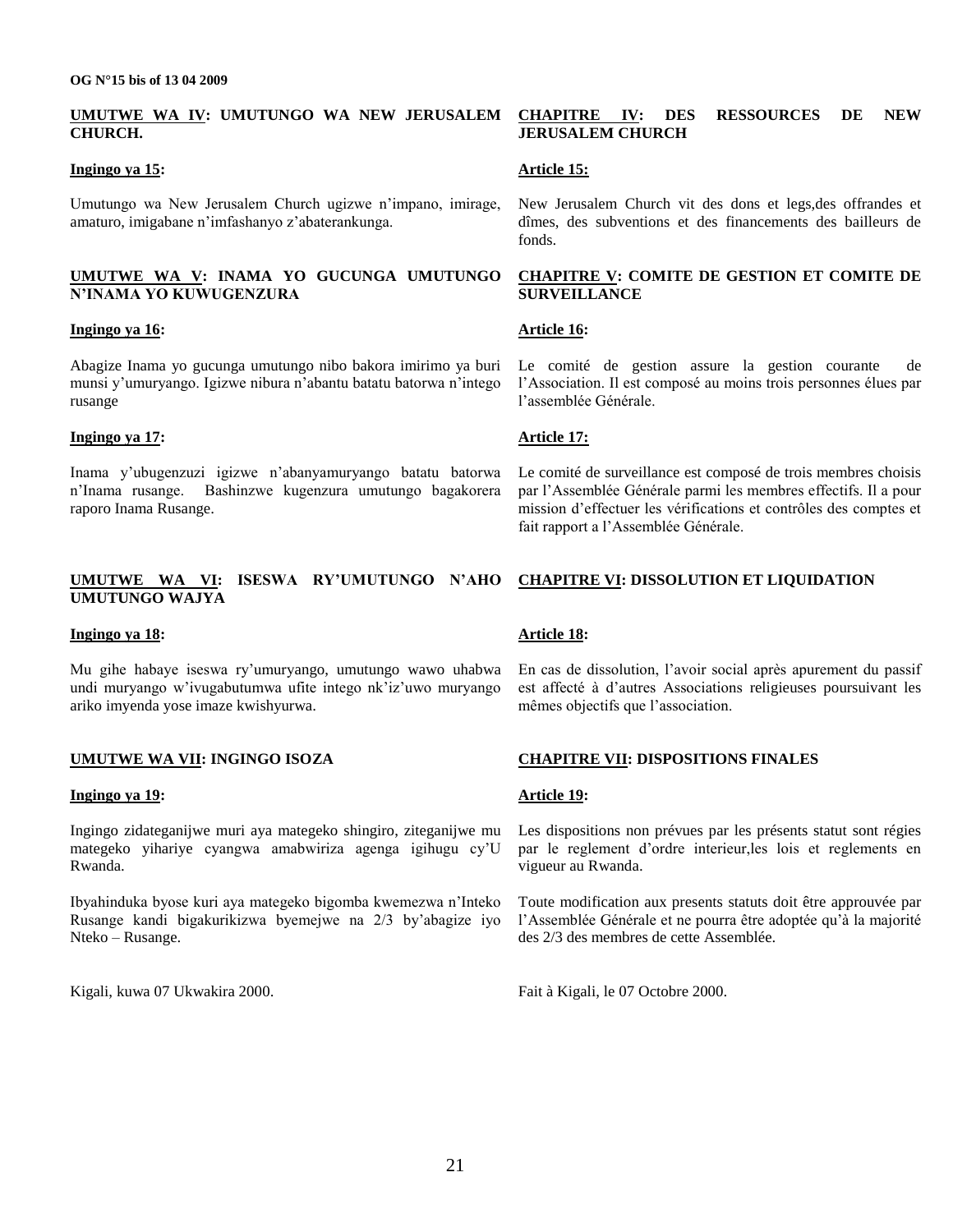### **ABATANGIYE UMURYANGO NI BO BAWUSHYIZEHO UMUKONO:**

- 1. BIZIMANA RUBANDA Jacques: Perezida (se)
- 2. UWAZIGIRA Hildegarde : Vice Presidente (se)
- 3. UWAYISABA Florence: Umunyamabanga(se)
- 4. TWAGIRAYEZU Jean de Dieu: Umubitsi(se)
- 5. NYIRASAFARI Léonie: Umujyanama(se)
- 6. BIREGEYA KAYIRA Paul :Umujyanama(se)

# **Les membres fondateurs et signataires des Statuts:**

- 1. BIZIMANA RUBANDA Jacques: Président (se)
- 2. UWAZIGIRA Hildegarde : Vice Présidente (se)
- 3. UWAYISABA Florence: Secrétaire (se)
- 4. TWAGIRAYEZU Jean de Dieu: Trésorieri (se)
- 5. NYIRASAFARI Léonie: Conseillère (se)
- 6. BIREGEYA KAYIRA Paul :Conseiller (se)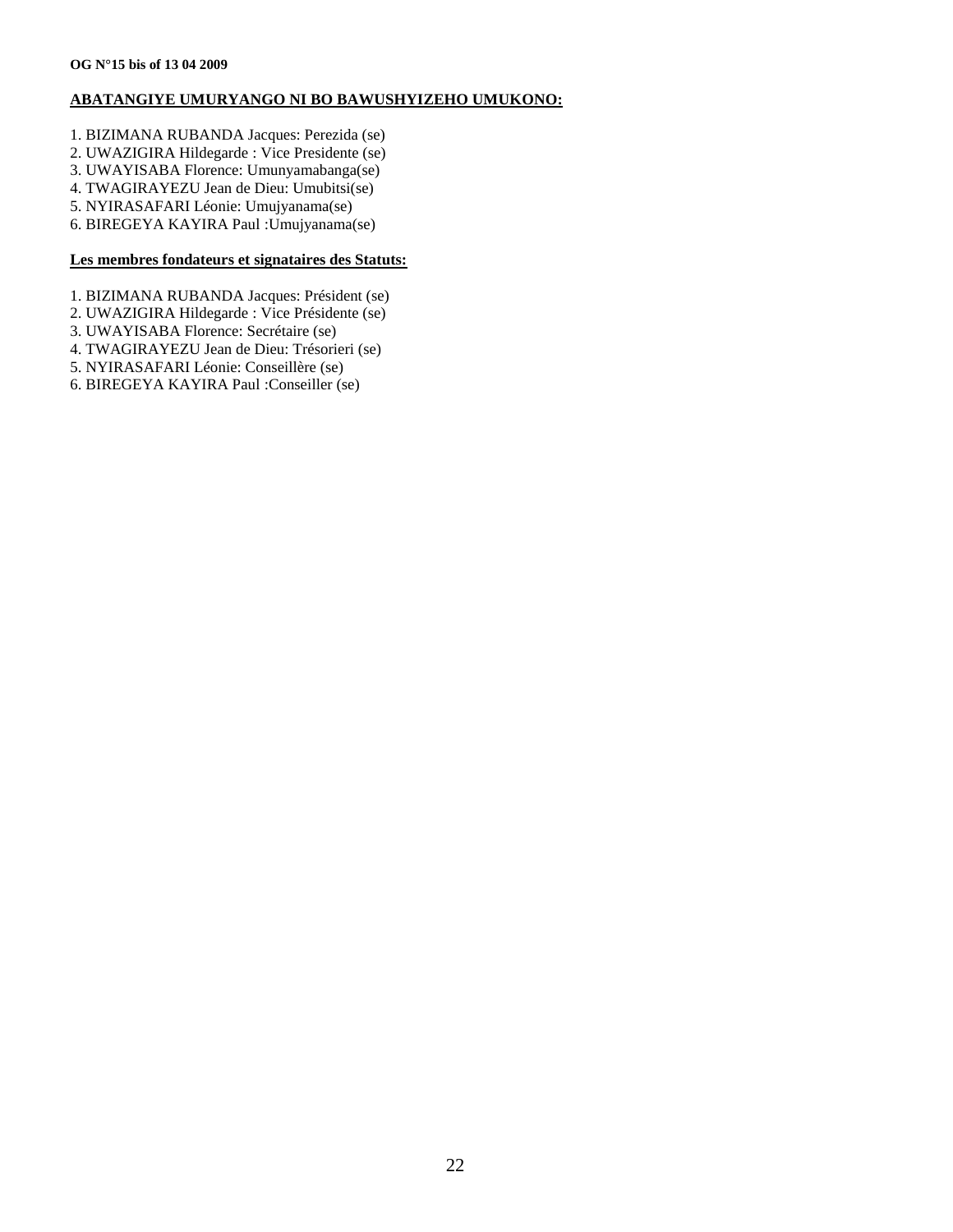| <b>ITEKA RYA MINISITIRI N°61/11 RYO</b><br><b>KUWA 18/04/2008 RYEMERA</b><br><b>RY'AMATEGEKO</b><br><b>IHINDURWA</b><br><b>AGENGA ITORERO « EGLISE DU DIEU</b><br>VIVANT AU RWANDA (EDVR) »   | MINISTERIAL ORDER N°61/11<br>OF<br>18/04/2008<br><b>CHANGES</b><br><b>APPROVING</b><br><b>STATUTES OF THE</b><br><b>MADE TO THE</b><br>"CHURCH<br><b>OF</b><br><b>LIVING</b><br><b>GOD</b><br>IN<br><b>RWANDA (EDVR)"</b> | <b>ARRETE</b><br>MINISTERIEL N°61/11 DU<br>18/04/2008<br>PORTANT APPROBATION<br><b>MODIFICATIONS</b><br><b>APPROTEES</b><br><b>DES</b><br>AUX STATUTS DE L'«EGLISE DU<br>DIEU VIVANT AU RWANDA (EDVR) »       |
|-----------------------------------------------------------------------------------------------------------------------------------------------------------------------------------------------|---------------------------------------------------------------------------------------------------------------------------------------------------------------------------------------------------------------------------|---------------------------------------------------------------------------------------------------------------------------------------------------------------------------------------------------------------|
| Minisitir w'Ubutabera/Intumwa Nkuru ya<br>Leta,                                                                                                                                               | The Minister of Justice/ Attorney General/,                                                                                                                                                                               | Le Garde des Sceaux/Ministre de la Justice,                                                                                                                                                                   |
| Ashingiye ku Itegeko Nshinga rya Repubulika<br>y'u Rwanda ryo kuwa 4 Kamena 2003, nk'uko<br>ryavugurwe kugeza ubu, cyane cyane mu<br>ngingo zaryo iy 120 n'iya 121;                           | Pursuant to the Constitution of the Republic of<br>Rwanda of 4 June 2003, as amended to date,<br>especially in Articles 120 and 121;                                                                                      | Vu la Constitution de la République du<br>Rwanda du 4 juin 2003, telle que modifiées à<br>ce jour, spécialement en ses articles 120 et<br>121:                                                                |
| Ashingiye ku Itegeko n° 20/2000 ryo kuwa<br>26/07/2000 ryerekeye imiryango idaharanira<br>inyungu, cyane cyane mu ngingo yaryo ya 12,<br>iya 14 n'iya 42;                                     | Pursuant to Law 20/2000 of 26/07/2000,<br>relating to Non Profit Making Organisations<br>especially in Articles 12, 14 and 42;                                                                                            | Vu la Loi nº 20/2000 du 26/07/2000 relative<br>aux association sans but lucratif, spécialement<br>en ses articles 12, 14 et 42;                                                                               |
| Amaze kubona Iteka rya Perezida n° 27/01 ryo<br>kuwa 18/07/2004 rigena amwe mu mateka<br>y'Abaminisitir yemezwa atanyuze mu Nama<br>y'Abaminisitiri, cyane cyane mu ngingo yaryo<br>ya mbere; | Pursuant to the Presidential Order n° 27/01 of<br>1/807/2004, determining certain Ministerial<br>which<br>Orders<br>are<br>adopted<br>without<br>consideration by the Cabinet, especially in<br>Article One;              | Vu l'Arrêté Présidentiel n°<br>27/01<br>du<br>18/07/2004<br>déterminant certains<br>arrêtés<br>ministériels qui ne sont pas adoptés par le<br>Conseil des Ministres, spécialement en son<br>articles premier; |
| Asubiye ku iteka rya Minisitiri n° 75/05 ryo<br>kuwa17/02/1994 riha ubuzimagatozi Itorero<br>« EGLISE DU DIEU VIVANT AU RWANDA<br>(EDVR) », cyane cyane mu ngingo yaryo ya<br>mbere;          | Revised Ministerial Order n° 75/05<br>- of<br>17/02/1994 granting the legal status to the<br>"CHURCH OF LIVING GOD IN RWANDA<br>(EDVR)" especially in Article One;                                                        | Revu l'Arrêté Ministériel n° 75/05 du<br>17/02/1994 accordant la personnalité civile à<br>l'association « EGLISE DU DIEU VIVANT<br>AU RWANDA (EDVR) », spécialement en<br>son article premier;                |
| Abisabwe n'Umuvugizi w'Itorero « EGLISE<br>DU DIEU VIVANT AU RWANDA (EDVR) »                                                                                                                  | Upo request lodged by the Legal Reprsentative<br>of the "CHURCH OF LVING GOD IN                                                                                                                                           | Sur requête du Représentant Légal de<br>l'association « EGLISE DU DIEU VIVANT                                                                                                                                 |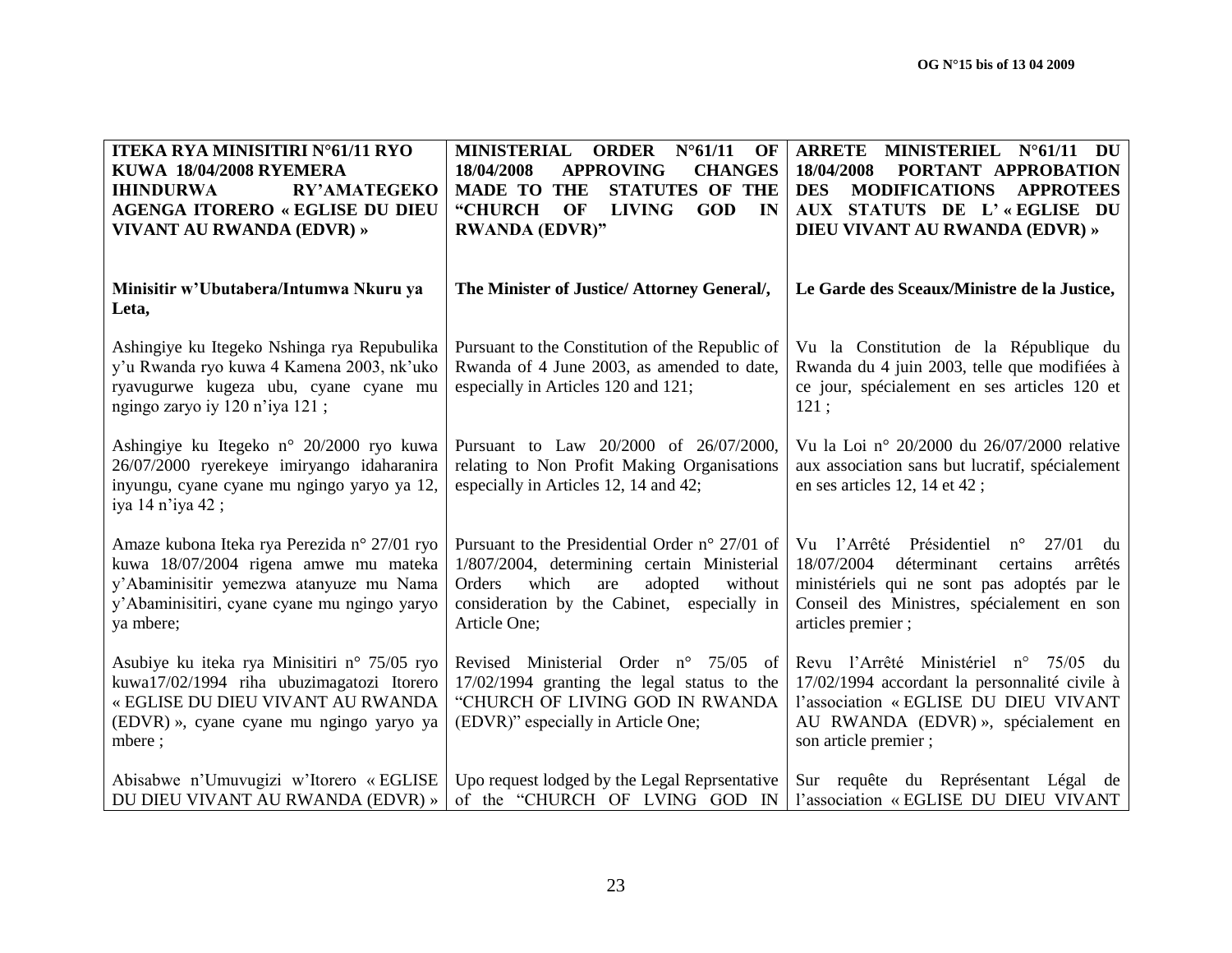| mu rwandiko rwakiriwe ku wa 28/03/2002;                                                                                                                                                | RWANDA (EDVR)" on 28/03/2002;                                                                                                                                                                | <b>RWANDA</b><br>$(EDVR)$ »,<br>AU<br>le<br>reçue                                                                                                                                                    |
|----------------------------------------------------------------------------------------------------------------------------------------------------------------------------------------|----------------------------------------------------------------------------------------------------------------------------------------------------------------------------------------------|------------------------------------------------------------------------------------------------------------------------------------------------------------------------------------------------------|
| <b>ATEGETSE:</b>                                                                                                                                                                       | <b>HEREBY ORDERS</b>                                                                                                                                                                         | 28/03/2002;<br><b>ARRETE:</b>                                                                                                                                                                        |
| Ingingo ya mbere: Icyemezo cyo<br>guhindura<br>amategeko agenga<br>umuryango.                                                                                                          | <b>Article One: Decision of changing the</b><br>Legal statutes.                                                                                                                              | <b>Article premier : Décision modificative</b><br>des statuts                                                                                                                                        |
| Icyemezo cyafashwe n'abagize ubwiganze<br>bw'Itorero « EGLISE DU DIEU VIVANT AU<br>RWANDA (EDVR) » kuwa 12 Janvier 2002<br>cyo guhindura amategeko agenga<br>uwo<br>muryango kiremewe. | The decision of changing the legal statutes<br>taken by the majority members of the<br>"CHURCH OF LIVING GOD IN RWANDA<br>(EDVR)" on 12 January 2002; is herby<br>approved for registration. | Est approuvée la décision de la majorité des<br>membres de l'association « EGLISE DU DIEU<br>VIVANT AU RWANDA (EDVR) » prise le<br>12 Janvier 2002 de modifier les statuts de<br>ladite association. |
| Ingingo ya 2: Kuvanywaho kw'ingingo<br>Zinyuranyije n'iri Teka                                                                                                                         | <b>Article 2: Repealing of inconsistent</b><br><b>Provision</b>                                                                                                                              | <b>Article 2: Disposition abrogatoire</b>                                                                                                                                                            |
| Ingingo zose z'amateka yabanjirije iri kandi<br>zinyuranyije naryo zivanyweho.                                                                                                         | All prior provisions contrary to this Order are<br>hereby repealed.                                                                                                                          | Toutes les dispositions antérieures contraires<br>au présent arrêté sont abrogées.                                                                                                                   |
| Ingingo ya 3 : Igihe Iteka ritangirira<br>gukurikizwa                                                                                                                                  | <b>Article 3 : Commencement</b>                                                                                                                                                              | Article 3 : Entrée en vigueur                                                                                                                                                                        |
| Iri teka ritangira gukurikizwa umunsi<br>ritangarijweho mu Igazeti ya Repubulika y'u<br>Rwanda                                                                                         | This Order shall come into force on the date of<br>its publication in the Official, Gazette of the<br>Republic of Rwanda.                                                                    | Le présent arrêté entre en vigueur le jour de sa<br>publication au Journal Officiel de la<br>République du Rwanda                                                                                    |
| Kigali, kuwa18/04/2008                                                                                                                                                                 | Kigali, on 18/04/2008                                                                                                                                                                        | Kigali, le 18/04/2008                                                                                                                                                                                |
| Minisitiri w'Ubutabera/Intumwa Nkuru ya<br>Leta                                                                                                                                        | The Minister of Justice/ Attorney General                                                                                                                                                    | Le Ministre de la Justice/ Garde des Sceaux                                                                                                                                                          |
| <b>KARUGARAMA Tharcisse</b><br>$(s\acute{e})$                                                                                                                                          | <b>KARUGARAMA Tharcisse</b><br>$(s\acute{e})$                                                                                                                                                | <b>KARUGARAMA Tharcisse</b><br>$(s\acute{e})$                                                                                                                                                        |
|                                                                                                                                                                                        |                                                                                                                                                                                              |                                                                                                                                                                                                      |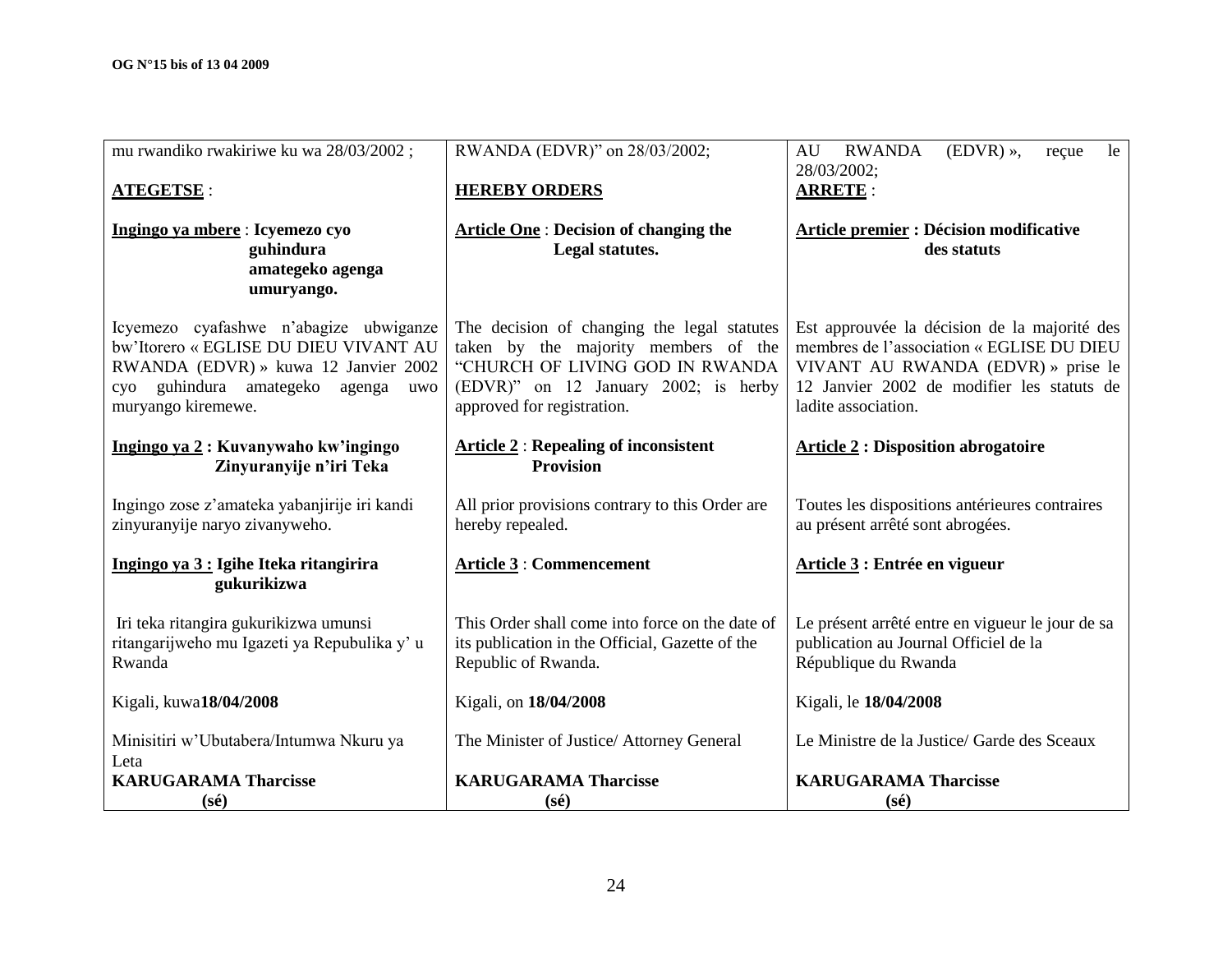**OG N°15 bis of 13 04 2009 EGLISE DU DIEU VIVANT AU RWANDA (EDVR a.s.b.l.) (CHURCH OF LIVING GOD) SIEGE SOCIAL – KIGALI NYARUGENGE B.P. 5824 KIGALI**

**Arrêté Ministériel n° 75/05 du 17 février 1994 Arrêté Ministériel n° 119/17 du 03 décembre 1999**

# **STATUTS/AMATEGEKO AGENGA UMURYANGO**

#### **CHAPITRE PREMIER : DENOMINATION, SIEGE, DUREE, BUT ET CHAMP D"ACTIVITES**

#### **Article premier : Dénomination**

Eglise du Dieu Vivant au Rwanda (EDVR) est une Association des Eglises de même doctrine sans but lucratif

#### **Article 2 : Siège et Durée**

- Le siège social et administratif est fixé à Kigali, en Commune Nyarugenge, Préfecture de la Ville de Kigali, il peut être transféré en toute autre localité du Rwanda par décision de l"Assemblée Générale.
- L"Eglise du Dieu Vivant au Rwanda (EDVR) est crée pour une durée indéterminée.

## **Article 3 : But**

L"Association a pour objet :

- La propagation de l'Evangile de Jésus Christ ;
- L'éducation des enfants ;
- Les œuvres médicales et sociales.

## **Article 4 : Champ d"activités**

L"Eglise du Dieu Vivant au Rwanda (EDVR) exerce ses activités sur toute l"étendue de la République Rwandaise.

## **Article 5 :**

Les ressources de l'association sont constituées notamment :

- des offrandes des chrétiens ;
- des dons :
- des subventions et de produits réalisés grâce à la bonne gestion de son patrimoine

## **IGICE CYA MBERE : IZINA, INTEBE, IGIHE UZAMARA, IBYO UGAMIJE N"AHO UKORERA**

#### **Ingingo ya mbere : Izina**

Itorero ry"Imana Ihoraho (EDVR) ni ishyirahamwe ry"amatorero ahuje ukwemera adaharanira inyungu.

#### **Ingingo ya 2 : Intebe z"igihe uzamara**

- Intebe y'ishyirahamwe iri i Kigali, Komini Nyarugenge, Perefegitura y"Umujyi wa Kigali, ishobora ariko guhindurirwa mu karere ako ariko kose k"u Rwanda, Inteko Nkuru y"ishyirahamwe ibyemeje.
- Itorero ry'Imana Ihoraho (EDVR) rizamara igihe kitarangira.

## **Ingingo ya 3 : Ibyo ugamije**

Umuryango ugamije :

- Kwamamaza ivanjiri ya Jesu Kristo;
- Uburere bw"abana;
- Ibikorwa byo kubungabunga ubuzima n"imiberehoy"abaturage.

## **Ingingo ya 4 : Akarere k"imirimo**

Itorero ry"Imana Ihoraho mu Rwanda (EDVR) rikorera imirimo yaryo mu karere kose ka Repubulika y"u Rwanda.

## **Ingingo ya 5 :**

Imari y"ishyirahamwe igizwe :

- n"amaturo y"abakristo;
- impano;
- Indagano;imfashanyo n"ibindi bituruka ku mikorereshereze myiza
- y"umutungo waryo.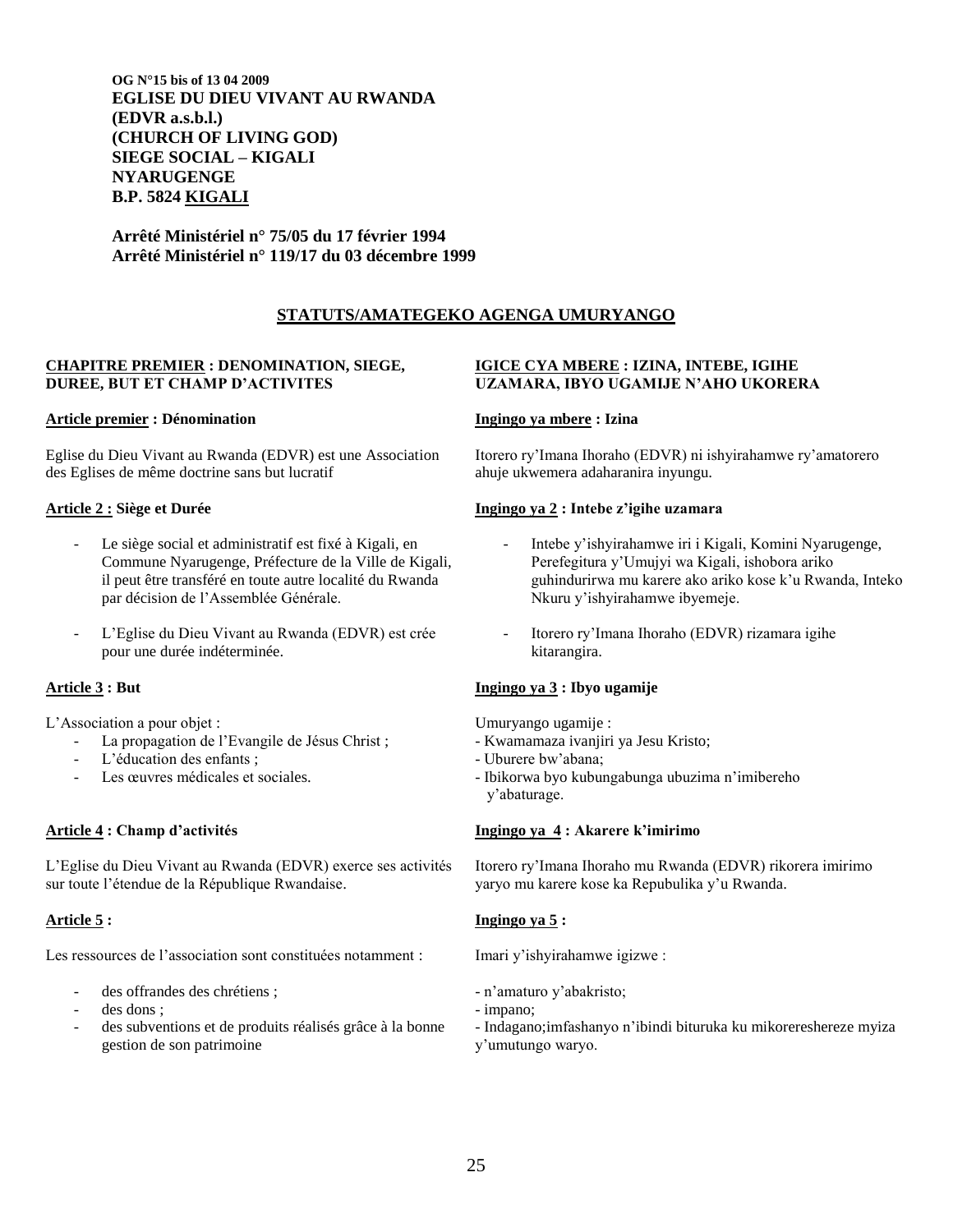### **Article 6 : De la dissolution et liquidation**

- La majorité des 2/3 des membres effectifs pour prononcer la dissolution de l"association
- En cas de dissolution, le patrimoine de l"association sera affecté d"une A.S.B.L. poursuivant les mêmes buts que l"EDVR.

## **Article 7 : Modification des statuts**

Toute modification aux présents statuts doit être à l"ordre du jour de l"assemblée générale envoyé au moins un mois à l"avance aux églises membres et ne peut être adopté par la majorité absolue des déléguées présents à l"assemblée générale.

## **Article 8 : Réunion de l"Assemblée Générale**

L"Assemblée Générale tien une Session Ordinaire par an. Elle peut tenir des sessions ordinaires sur convocation du Président ou vice-Président en cas de leur absence, ça serait à la demande de 2/3 du Comité Exécutif, et ils choisissent le Président pour tenir la réunion.

Le comité exécutif peut inviter aux sessions de l"Assemblée générale toute personnes pouvant contribuer à l"accomplissement des objectifs de l"Association. Cette personne ne peut pas participer aux votes.

# **CHAPITRE II : MEMBRES**

## **Article 9 : Membres effectifs (Fondateurs)**

Sont membres de l"association, les signataires des présents statuts et touts ceux justifiant des conditions y adhérant suivant la doctrine et l"admission au règlement d"ordre intérieur.

## **Conditions d"exclusion** :

- La qualité de membres se perd par démission volontaire ou par exclusion motivée faite suivant les règles prévues au règlement d"ordre intérieur.
- La qualité de membres se perd par exclusion prononcée par la majorité des deux tiers (2/3) des membres présent à l"assemblée générale.

#### **CHAPITRE III : ORGANISATION DE L"ASSOCIATION**

## **Article 10 :**

Les organes de l"association sont : l"Assemblée Générale et le Comité Exécutif.

## **Ingingo ya 6 :Gusesa ishyirahamwe no kugena umutungo waryo**

- Ishyirahamwe rishobora guseswa burundu byemejwe na 2/3 by"abari mu nteko nkuru
- Mu gihe cy"iseswa, umutungo w"ishyirahamwe ushobora guhabwa irindi shyirahamwe ridaharanira inyungu rihuje intego na EDVR

#### **Ingingo ya 7 : Imihindurire y"amategeko**

Ihindurwa ry"amategeko rigomba gushyirwa ku murongo w"ibyigwa n"inteko nkuru bikamenyeshwa buri torero rya EVDR mu gihe kitari musni y"ukwezi kandi bikemezwa n"abagize ubwiganze busesuye bw"inteko rusange.

## **Ingingo ya 8 : Iterana ry"Inteko Nkuru**

Inteko Nkuru igomba guterana rimwe mu mwaka mu gihe kidasanzwe. Ariko ishobora guterana igihe icyari cyo cyose, n"igihe bibaye ngombwa ihamagarwa na Perezida wa Komite Nyobozi, cyangwa Visi Perezida.

Mu gihe badahari, ishobora gutumizwa na 2/3 by"abagize Komite Nyobozi bitoramo Perezida uyiyobora. Komite Nyobozi ishobora gutumira mu nteko nkuru umuntu wese wayifasha kugera ku nteko y"Ishyirahamwe. Uwo muntu ntatora.

## **IGICE CYA KABIRI : ABANYAMURYANGO**

## **Ingingo ya 9 : Abanyamuryango (b"ibanze)**

Abanyamuryango b"ibianze ni abasinye izi statuts, abandi ni abagaragaza ko bemera ukwemera kwa (EDVR) n"amategeko yihariye yayo.

## **Kwirukanwa mu muryango** :

- Umuyoboke areka kubarirwa mu itorereo iyo asezeye ku bushake cyangwa yirukanywe hakurikijwe amategeko yihariye y"ishyirahanwe.
- Kwirukanwa mu muryango byemezwa ku bwiganze bw"amajwi bwa bibiri bya gatatu (2/3) by"inteko nkuru.

# **IGICE CYA GATATU : INZEGO Z"ISHYIRAHAMWE**

## **Ingingo ya 10 :**

Inzego z"ishyirahamwe ni Inteko nkuru na Komite Nyobozi.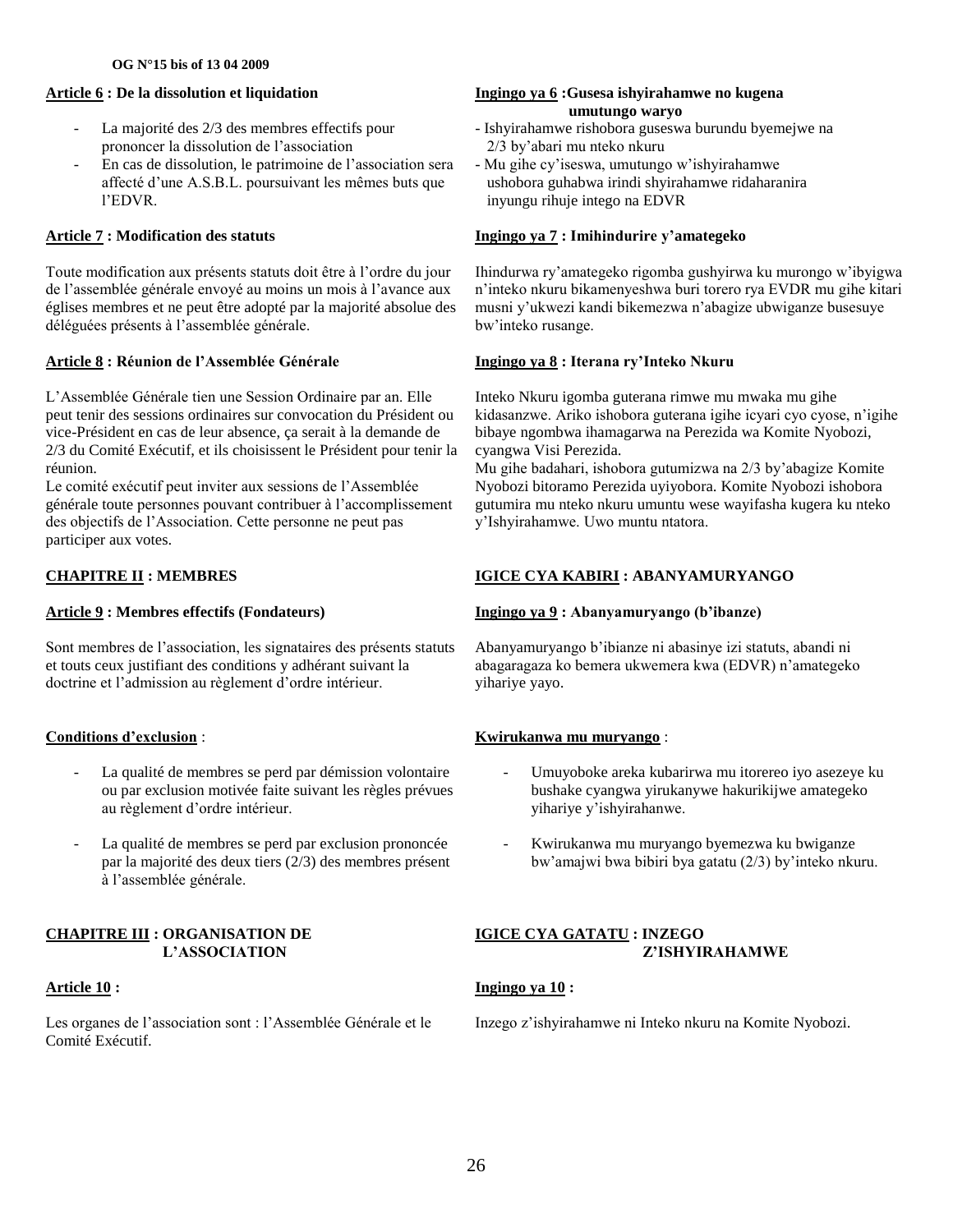#### **OG N°15 bis of 13 04 2009 1. Assemblée Générale**

## **Article 11 :**

L"Assemblée Générale est l"organe suprême de l"Association. Elle est composée de déléguées de toutes les Eglises membres de l"EDVR.

# **Article 12 :**

Les Pouvoirs réservés à l"Assemblée Générale sont :

- 1) Adoption et modification de statuts et du règlement d"ordre intérieur.
- 2) Nomination et révocation des Représentants Légaux et les Représentant Légaux Suppléants.
- 3) Détermination des activités de l"Association.
- 4) Admission, suspension ou exclusion d"un membre.
- 5) Approbation des comptes annuels.
- 6) Acceptation des dons et les legs.
- 7) Dissolution de l"Association.
- 8) Révocation des Missionnaires.

## **Article 13 :**

Les décisions de l"assemblée générale sont prise à la majorité absolue (2/3) des membres présents. En cas de parité des voix, il est procédé au nouveau vote. Au troisième vote, la voix du président est prépondérante.

## **2. Le Comité Exécutif**

## **Article 14 :**

L"administration de l"association et la gestion de son patrimoine sont assurés par le Comité Exécutif composé par le Représentant Légal, et ses suppléants :  $1<sup>er</sup>$  suppléant,  $2<sup>eme</sup>$  suppléants,  $3<sup>eme</sup>$ suppléant, Secrétaire Général, Trésorier sont élus par l"Assemblée Générale parmi les membres composant l"Assemblé Générale et 2 conseillers et 1 contrôleur tous sont élus parmi les membres de l"Assemblée Générale par la majorité des 2/3 des membres présent pour

un mandat de 7 ans renouvelable.

# **Article 15 :**

Il possède notamment les pouvoirs suivants :

- a) Proposer à l"assemblée générale les modifications aux statuts ;
- b) Soumettre à l"assemblée générale les projets de règlement d"ordre intérieur ;
- c) Arrêter son règlement d"ordre intérieur ;
- d) Approuver les dons, les legs et les subventions

### **1. Inteko Nkuru**

## **Ingingo ya 11 :**

Inteko nkuru nirwo rwego rukuru rw"ishyirahamwe. Igizwe n"intumwa z"amatorero agize EDVER.

## **Ingingo ya 12 :**

Ububasha bw"Inteko n"ubu :

- 1) Kwemeza no guhindura amategeko agenga umuryango n"amategeko yihariye yawo.
- 2) Gushyira no kuvanaho abahagariye umuryango n"abawungirije.
- 3) Kwemeza ibyo umuryango uzakora.
- 4) Kwemerera, guhagarika no kwirukana umunyamuryango
- 5) Kwemeza buli mwaka, imicungire y"amafaranga, n"ababarura mutungo.
- 6) Kwemera impano n"indangano.
- 7) Gusesa umuryango.
- 8) Kwirukana Umumisiyoneri.

## **Ingingo ya 13 :**

Ibyemezo by"inteko nkuru bifatwa hakurikijwe ubwiganze busesuye (2/3) bw"amajwi y"abahari. Iyo amajwi anganye, barongera bagatora. Ku itora rya gatatu, igice cya Perezida atoreyemo nicyo kiganza.

## **2. Komite Nyobozi**

## **Ingingo ya 14 :**

Ubuyobozi bw"Ishyirahamwe no gucunga neza umutungo waryo bishinzwe Komite Nyobozi igizwe n"Umuvugizi, hamwe n"abamwungirije : Umwungirije wa 1. Umwungirije wa 2, Umwungirije wa 3,

Umunyamabanga Mukuru n"Umubitsi, batowe n"inteko nkuru mu banyamuryango b"ibanze, n"abandi bajyanama babiri n"umugenzuzi umwe. Abo bose batowe mu banyamuryango bagize Inteko Nkuru ku bwiganze bwa 2/3 bwa"amajwi

y"abahari mu gihe cy"imyaka 7 bashobora kongera gutorwa.

# **Ingingo ya 15 :**

Ubw"ingenzi mu bubasha bw"iyo Komite Nyobozi ni ubu :

- a) Gusaba inteko nkuru ngo igire icyo ihindura ku mategeko agenga ishyirahamwe;
- b) Gusaba inteko nkuru kwiga amategeko y"imikorere bwite y"ishyirahamwe;
- c) Gushyiraho amategeko y"imikorere yaryo bwite;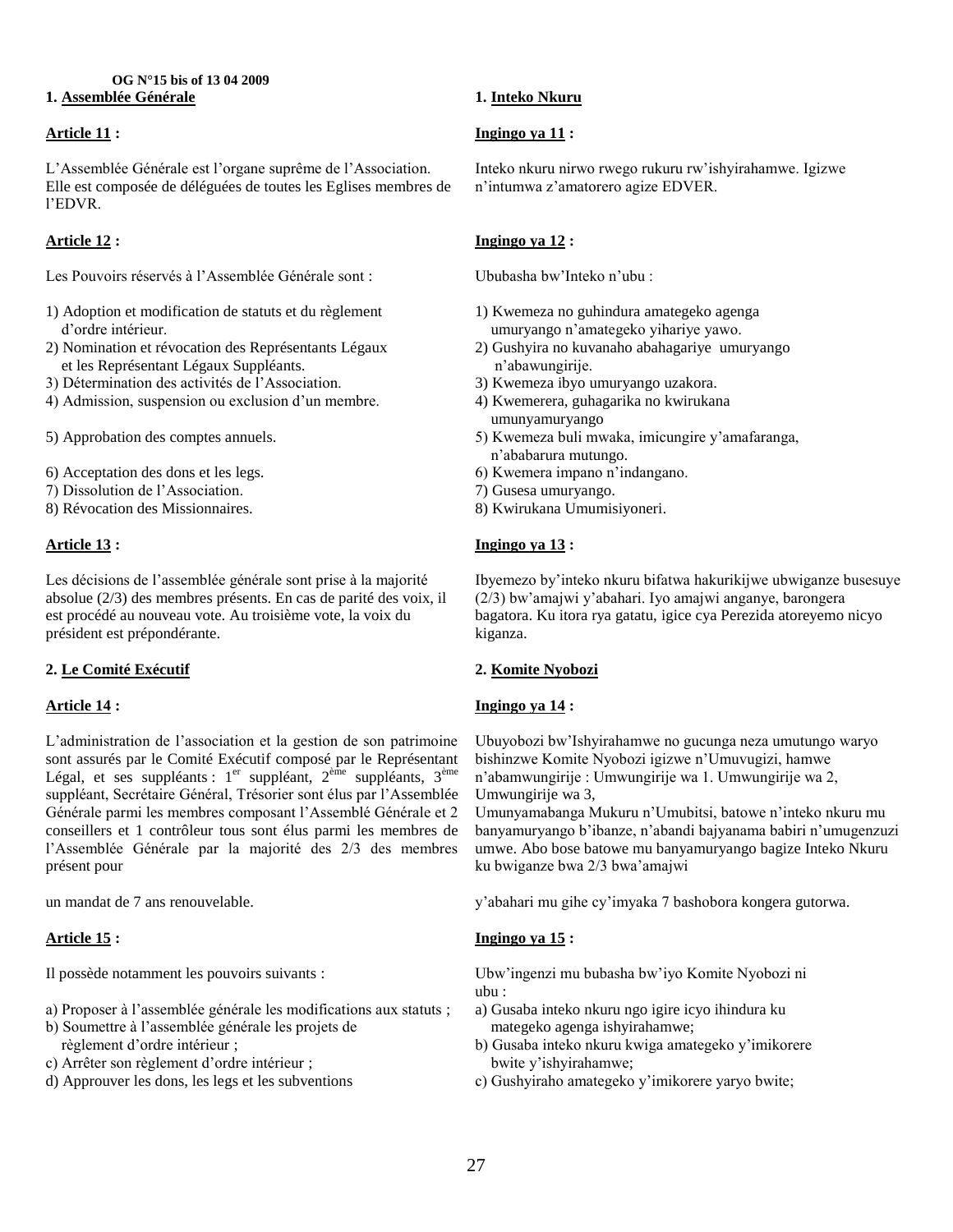#### **OG N°15 bis of 13 04 2009**

destinées aux œuvres de l"association.

Il veille généralement au maintien et au respect des droits et peut déléguer certains de ses pouvoirs sous sa propre responsabilité.

## **Article 16 :**

Le Représentant Légal et ses suppléants sont les seuls habilités pour représenter l"association et poser tous les actes juridiques au nom de l"association. Le Représentant Légal peut accueillir les missionnaires et il peut les renvoyer s"il n"obéit pas à la loi de l"association.

# **Article 17 :**

Le Secrétaire général dresse les procès-verbaux des réunions du comité exécutif et de l"assemblée générale et conserve les archives de l"association avec les rapports chaque fin du mois.

# **Article 18 :**

Le trésorier reçoit des offrandes de la caisse centrale, dons, legs et subventions de l"association.

Il assure la bonne tenue des livres de caisse et autres documents comptables de l"association.

Il établit, pour le compte du comité exécutif, les budgets, les bilans et comptes avec le secrétaire général.

#### **CHAPITRE IV : BIENS ET RESOURCES DE L"ASSOCIATION**

## **Article 19 :**

L"association peut posséder en propriété ou journance, tous meubles et immeubles nécessaires à la réalisation, sous réserve du respect des dispositions légales en vigueur sur les associations sans but lucratif.

**Fait à Kigali, le 27/03/2002**

Le Représentant Légal : **Révérend Pasteur Djuma Marcel (sé)**

Le Représentant Légal Suppléant I : **Révérend Pasteur KITENGE Kambilo Tharcisse** (**sé)**

d) Kwemeza impano, ibirazwe n"imfashanyo bigenewe ishyirahamwe. Ku buryo bwose Komite ishinzwe gukomeza no kubahiriza uburenganzira bw"ishyirahamwe, kandi muri ibyo byose ishinzwe, ishobora no kugira abo iha kuyikoreshereza bumwe mu bubasha bwayo, ariko akaba ariyo izabyibarizwa imbere y"Inteko Nkuru.

# **Ingingo ya 16 :**

Umuvugizi w"ishyirahamwe n"abamwungirije nibo bonyine bemewe guhagararira ishyirahanwe no gukora ibikorwa biteganyijwe n"amategeko mu izina ry"umuryango. Umuvugizi w"Ishyirahamwe ashobora kwakira ba Missionnaire cyangwa akabirukana iyo bakoze nabi.

## **Ingingo ya 17 :**

Umunyamabanga mukuru akora inyandiko-mvugo z"inama za Komite Nyobozi n"izi Inteko, kandi akabika inyandiko z"ishyirahamwe na Raporo y"ukwezi.

## **Ingingo ya 18 :**

Umubitsi w"imari yakira amaturo, imfashanyo, imirage n"izindi mfashanyo z"amashyirahamwe.

Afata neza ibitabo bigaragaza imikoreshereze y"imari n"izindi mpapuro bifitanye isano nawo.

Atefurira Komite Nyobozi ingengo y"imari, imbonerahamwe y"umutungo n"imicungire y"ububiko afatanije n"umunyamabanga.

#### **IGICE CYA KANE : UMUTUNGO W"ISHYIRAHAMWE N"AHO UTURUKA**

#### **Ingingo ya 19 :**

Ishyirahamwe rishobora kugira umutungo w"umwihariko cyangwa w"indagizo, waba uw"ibintu byimukanwa cyangwa ibitimukanwa, bituma rishobora kugera ku ntego yaryo, bitanyuranyije n"amategeko agenga imiryango idaharanira inyungu.

#### **Bikorewe i Kigali, kuwa 27/03/2002**

Umuvugizi w"Ishyirahamwe: **Révérend Pasteur Djuma Marcel (sé)**

Umuvugizi w"umusimbura wa mbere : **Révérend Pasteur KITENGE Kambilo Tharcisse (sé)**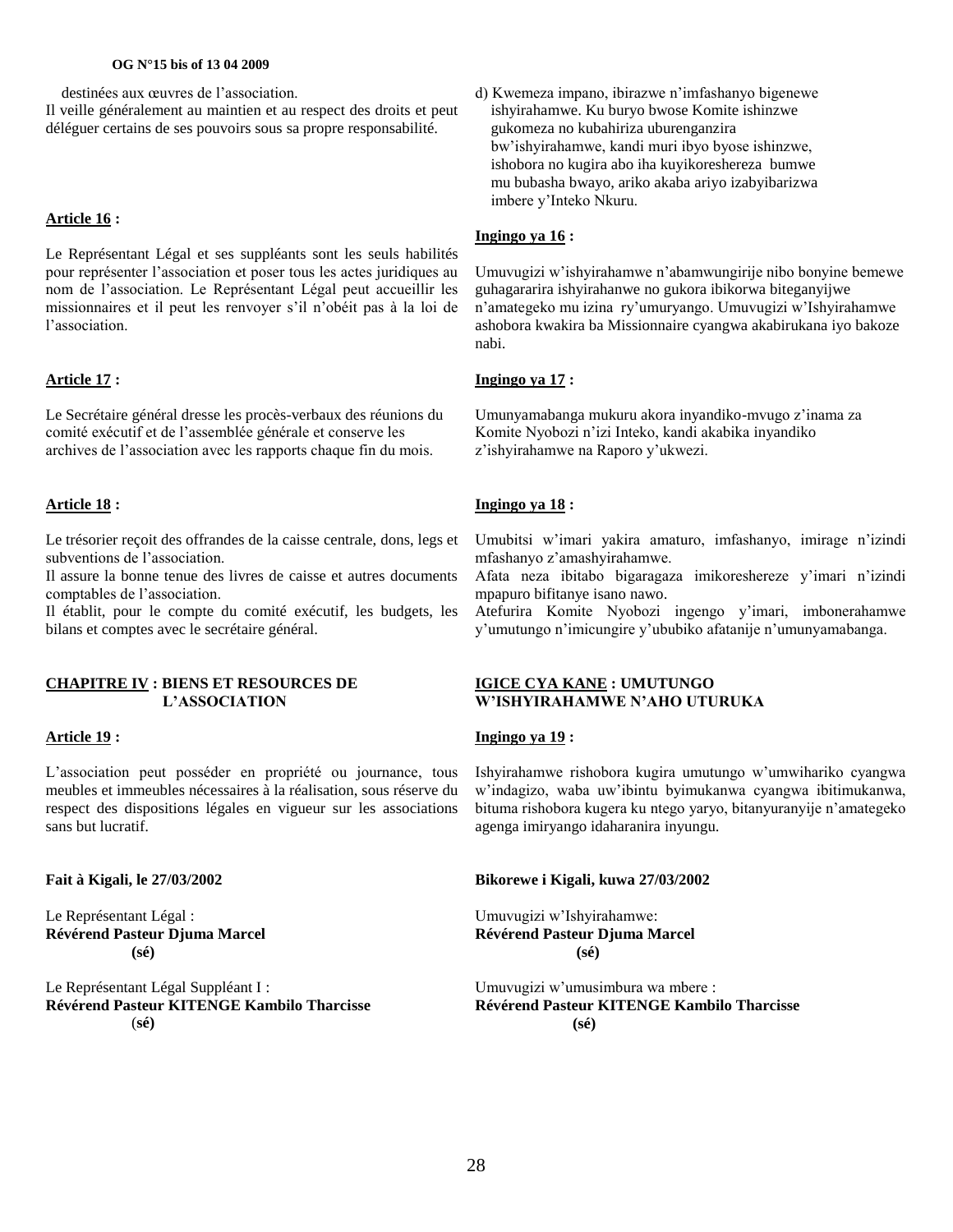**OG N°15 bis of 13 04 2009** Le Représentant Légal Suppléant II : **Révérend Pasteur Bandora Ruganizi Laurent (sé)**

Le Représentant Légal Suppléant III : **Diacre Minani Dominique (sé)**

Umuvugizi w"umusimbura wa kabiri : **Révérend Pasteur Bandora Ruganizi Laurent (sé)**

Umuvugizi w"umusimbura wa gatatu : **Diacre Minani Dominique (sé)**

## **EGLISE DU DIEU VIVANT AU RWANDA E.D.V.R. B.P 4193 KIGALI**

# **PROCES VERVAL**

L"an deux mille deux, le douzième jour du mois de janvier, nous soussignés Membres Fondateurs de l"Association « Eglise du Dieu Vivant au Rwanda » (EDVR), nous trouvant à la Ville de Kigali, District de Nyarugenge au Secteur Cyahafi, avons procédé aux élections des Membres de la Direction de notre Association par l"Assemblée Générale pendant 7 ans.

Les résultats on été les suivants :

- 1) Le Représentant Légal : Révérend Pasteur Djuma Marcel a eu 10 voix pour et 2 voix neutre, soit 10/12.
- 2) Le Représentant Légal Suppléant I : Révérend Pasteur Kitenge Kambilo Tharcisse 8/12
- 3) Le Représentant Légal Suppléant II : Pasteur Bandora Rugangazi Laurent et Trésorier : 7/12
- 4) Le Représentant Légal Suppléant III : Minani Dominique, a eu 6/12
- 5) Le Secrétaire Général : Diacre Huseni Sulemani 5/12

# **Liste des membres ayant participé aux élections et sont membres fondateurs de l"EDVR l"an 2002**

| $\underline{\mathbf{N}}^\circ$<br>Noms et prénoms | <b>Nationalité</b> | <b>Signature</b> |
|---------------------------------------------------|--------------------|------------------|
| 01. Révérend Pasteur Djuma Marcel                 | Rwandaise          | $(s\acute{e})$   |
| 02. Révérend Pasteur Kitenge Kambilo Tharcisse    | Congolaise         | $(s\acute{e})$   |
| 03. Pasteur Bandora Rugangazi Laurent             | Rwandaise          | $(s\acute{e})$   |
| 04. Diacre Minani Dominique                       | Rwandaise          | $(s\acute{e})$   |
| 05. Diacre Huseni Sulemani                        | Rwandaise          | $(s\acute{e})$   |
| 06. Evangéliste Jean Pierre Mushesha              | Congolaise         | $(s\acute{e})$   |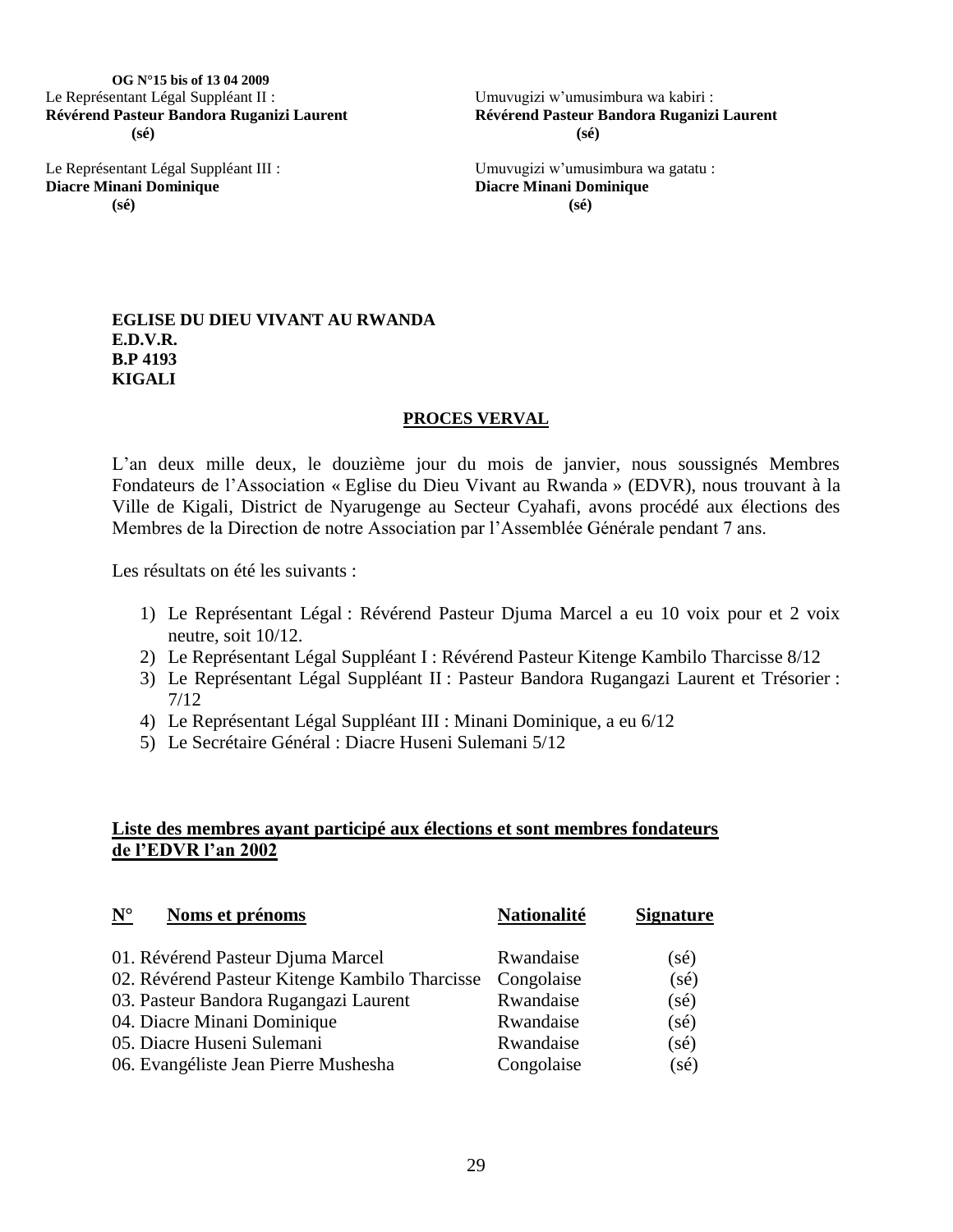| 07. Diacre Gakwaya Jean Claude             | Rwandaise  | $(s\acute{e})$ |
|--------------------------------------------|------------|----------------|
| 08. Diacre Rugangazi Médard                | Rwandaise  | $(s\acute{e})$ |
| 9. Présidente de Maman : Bahati Appoline   | Congolaise | $(s\acute{e})$ |
| 10. Vice-Président Maman : Ngolo Emerence  | Congolaise | $(s\acute{e})$ |
| 11. Secrétaire de Maman : Anjelani         | Congolaise | $(s\acute{e})$ |
| 12. Trésorier de Maman : Mukandanga Furaha | Rwandaise  | $(s\acute{e})$ |

Fait à Kigali, le 12/01/2002

# **Le Représentant Légal Révérend Pasteur Djuma Marcel**

 **(sé)**

# **DECLARATION DES REPRESENTANTS LEGAUX**

Nous soussignés membres effectifs de l"Association sans But Lucratif (a.s.b.l) dénommé « Eglise du Dieu Vivant au Rwanda », EDVR en sigle,

Déclarons par la présente avoir été élus par la majorité des membres de notre Assemblée Général, réunie en sa séance du 12/01/2002 en qualité respective de :

- 1) Représentant Légal : Révérend Pasteur Djuma Marcel, de nationalité rwandais, résidant à Kigali, Secteur Cyahafi, District de Nyarugenge, Province Ville de Kigali.
- 2) Représentant Légal 1<sup>er</sup> Suppléant : Révérend Pasteur Kitenge Kambilo Tharcisse, de nationalité congolaise, résident à Kigali, Secteur Rugenge, District de Nyarugenge, Province Ville de Kigali.
- 3) Représentant Légal 2ème Suppléant : Pasteur Bandora Rugangazi Laurent, de nationalité rwandaise, résident à Kigali, Secteur Cyahafi, District de Nyarugenge, Province Ville de Kigali, originaire de Gitarama.
- 4) Représentant Légal 3ème Suppléant : Diacre Minani Dominique, de nationalité rwandaise, résident à Kigali, Secteur Cyahafi, District de Nyarugenge, Province Ville de Kigali, originaire de Ruhengeri.

# **NOUS DECLARONS QUE NOUS ALLONS TRAVAILLER EN COMMUN AVEC NOS EGLISES EDVR/EDV PARTOUT DANS LE MONDE, AINSI QUE NOS AUTORITES DE LA REPUBLIQUE RWANDAISE ET LES EGLISES PROTESTANTES DANS NOTRE PAYS.**

Fait à Kigali, le 12/01/2002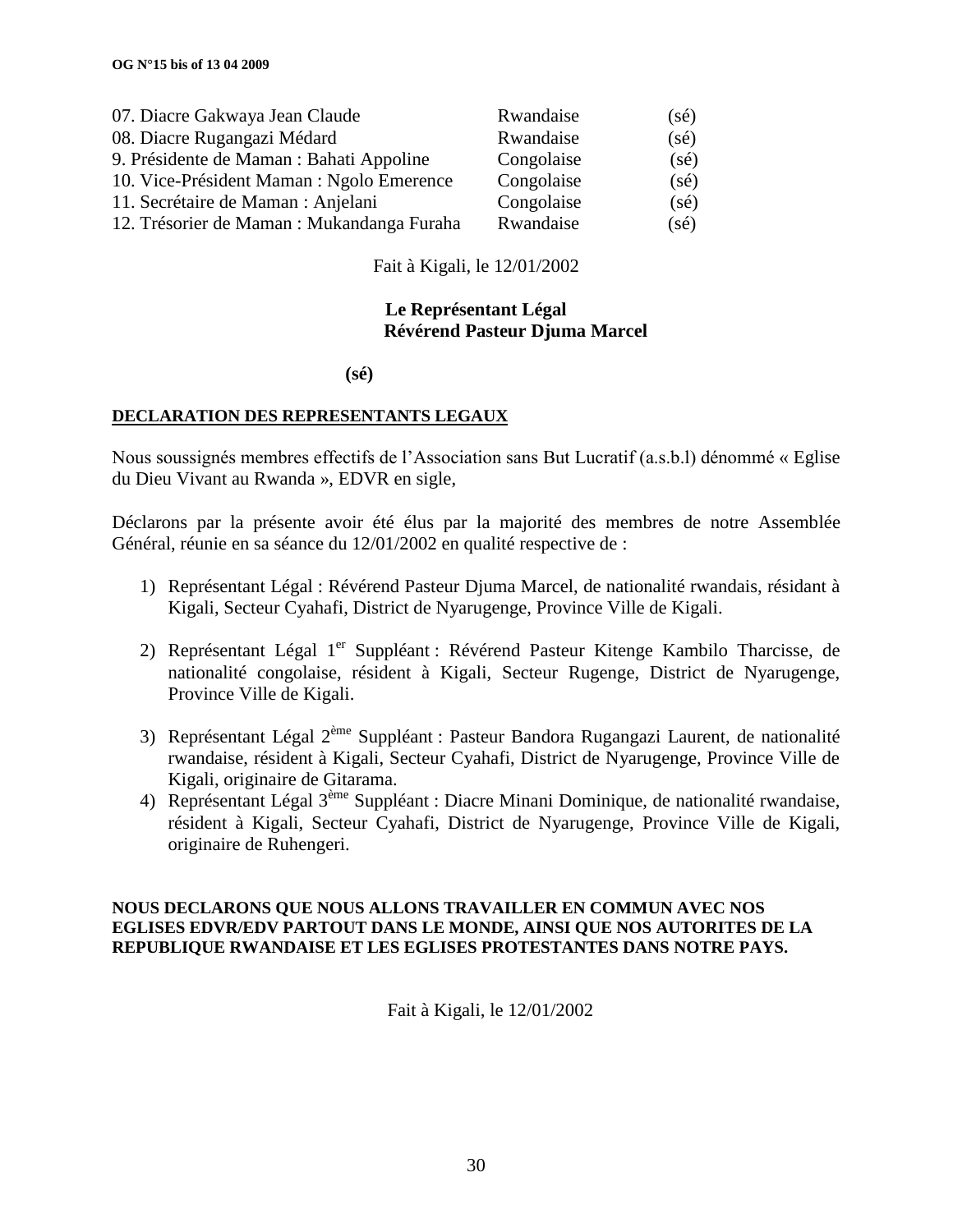## **OG N°15 bis of 13 04 2009 Signé** :

- Révérend Pasteur Djuma Marcel Représentant Légal
- Révérend Pasteur Kitenge Kambilo Tharcisse, Représentant Légal Suppléant I
- Pasteur Bandora Rugangazi Laurent, Représentant Légal Suppléant II
- Diacre Dominique Minani, Représentant Légal Suppléant III

# **Pour E.D.V.R :**

**Le Représentant Légal : Le Notaire de la République Révérend Pasteur Djuma Marcel** (sé)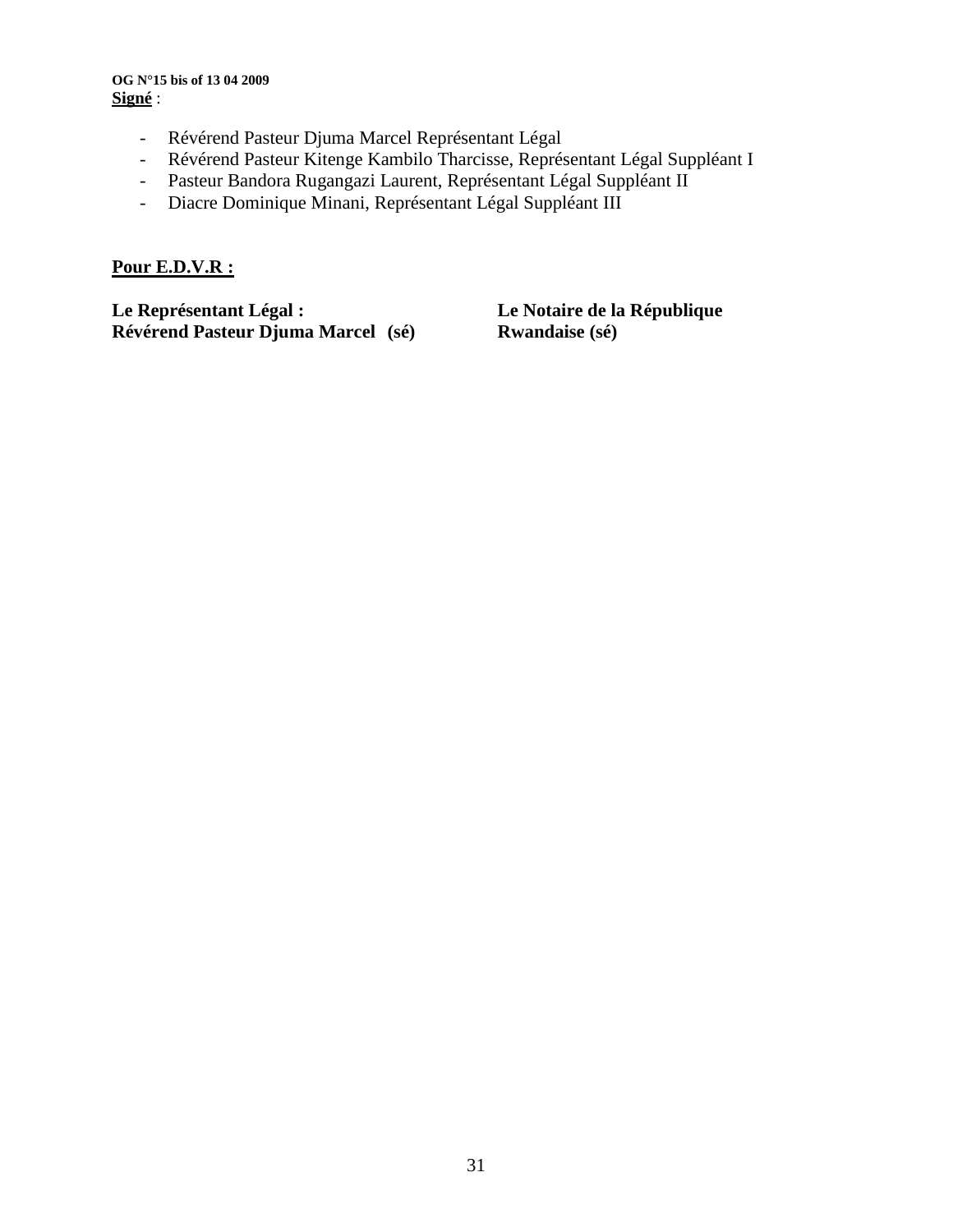**ITEKA RYA MINISITIRI N°62/11 RYO KU MINISTERIAL ORDER N°62/11 OF WA 18/04/2008 RYEMEZA ABAVUGIZI B"UMURYANGO « EGLISE DU DIEU VIVANT AU RWANDA (EDVR) » Minisitiri w"Ubutabera/ Intumwa NKuru ya Leta 18/04/2008 APPROVING THE LEGAL REPRESENTATIVE OF THE CHRUCH OF REPRESENTANTS LEGAUX DE LIVING GOD IN RWANDA (EDVR)" The Minister of Justice/ Attorney General, ARRETE MINISTERIEL N°62/11 DU 18/04/2008 PORTANT AGREMENT DES L"ASSOCIATION EGLISE DU DIEU VIVANT AU RWANDA (EDVR) » Le Ministre de la Justice/ Garde des Sceaux,**

Ashingiye ku Itegeko Nshinga rya Repubulika y"u Rwanda ryo kuwa 04 Kamena 2003, nk"uko ryavuguruwe kugeza ubu, cyane cyane mu ngingo zaryo iya 120 n'iya 121 ;

Ashingiye ku itegeko n° 20/2000 ryo kuwa 26/07/2000 ryerekeye imiryango idaharanira inyungu, cyane cyane mu ngingo yaryo ya 20 ;

Amaze kubona Iteka rya Perezida n° 27/01 ryo kuwa 18/07/2004 rigena amwe mu mateka y"Abaminisitiri yemezwa atanyuze mu Nama y"Abaminisitiri, cyane cyane mu ngingo yaryo ya mbere;

Asubiye ku Itegeko rya Minisitiri n° 75/05 ryo kuwa 17/1994 riha ubuzimagatozi Umuryango « EGLISE DU DIEU VIVANT AU RWANDA (EDVR) », cyane cyane mu ngingo yaryo ya 2 ;

Abisabwe n"Umuvugizi w"Umuryango "EGLISE DU DIEU VIVANT AU RWANDA (EDVR) » mu rwandiko rwakiriwe kuwa 28 Werurwe 2002 ;

Pursuant to the Constitution of the Republic of Rwanda of 4 June 2003, as amended to date, especially in Articles 120 and 121;

Pursuant to Law n° 20/2000 of 26/07/2000 relating to Non Profit Making Organisations, especially in Article 20;

18/07/2004, determining certain Ministerial orders which are adopted without consideration by the Cabinet, especially in Article One;

Revised Ministerial Order n° 75/05 of 17/02/1994 granting the legal status to the "CHURCH OF LIVING GOD IN RWANDA (EDVR)" especially in Article 2;

Upon request lodged by the Legal Representative of the Association "CHURCH OF LIVING GOD IN RWANDA (EDVR)" on 28 March 2002;

Vu la Constitution de la République du Rwanda du 04 Juin 2003, telle que révisée à ce jour, spécialement en ses articles 120 et 121 ;

Vu la Loi n° 20/2000 du 26/07/2000 relative aux associations sans but lucratif, spécialement en son articles 20 ;

Pursuant to the Presidential Order n° 27/01 of Vu l'Arrêté Présidentiel n° 27/01 du 18/07/2004, déterminant certains Arrêté Ministériels qui ne sont pas adoptés par le Conseil des Ministres, spécialement à son article premier ;

> Revu l"Arrêté Ministériel n° 75/05 du 17/02/1994 accordant la personnalité civile à l"Association « EGLISE DU DIEU VIVANT AU RWANDA » (EDVR) » spécialement en son article 2 ;

> Sur requête du Représentant Légal de l"Association « EGLISE DU DIEU VIVANT AU RWANDA (EDVR) », reçue le 28 mars 2002 ;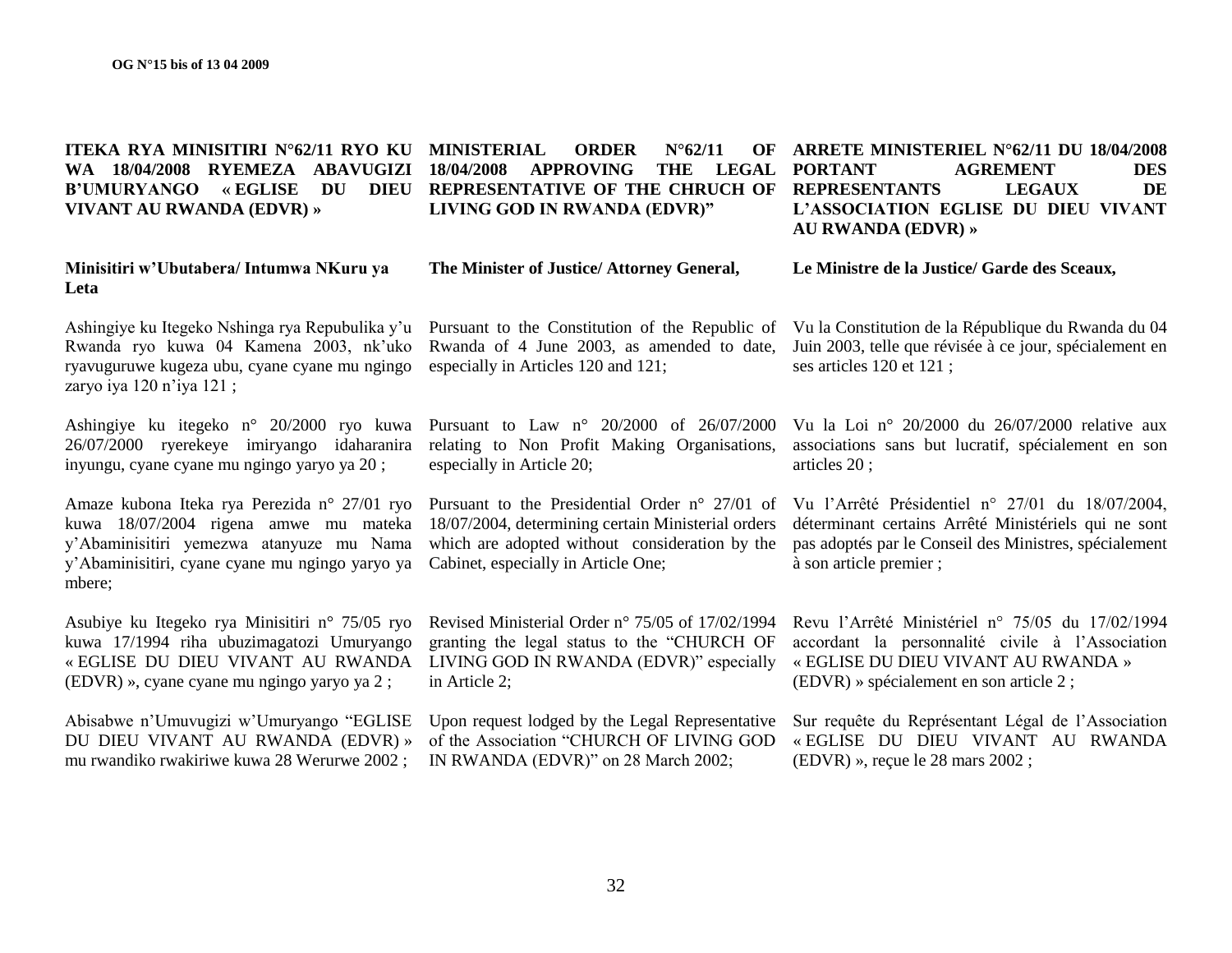# **ATEGETSE** :

.

## **Ingingo ya mbere : Abavugizi b"Umuryango**

Uwemerewe kuba Umuvugizi w"Umuryango "EGLISE DU DIEU VIVANT AU RWANDA (EDVR) » ni Pasiteri DJUMA Marcel, Umunyarwanda uba mu Murenge wa Cyahafi, Akarere ka Nyarugenge, Umujyi wa Kigali.

Abemerewe kuba Abavugizi Bungirije b"uwo Muryango ni Pasiteri KITENGE KAMBILO Tharcisse, Umunyekongo, uba mu Murenge wa Rugenge, Akarere ka Nyarugenge, Umujyi wa Kigali, Pasiteri BANDORA RUGANGAZI Laurent, Umunyarwanda, uba mu Murenge wa Cyahafi, Akarere ka Nyarugenge, Umujyi wa Kigali na Diakoni MINANI Dominique, Umunyarwanda, uba mu Murenge wa Cyahafi, Akarere ka Nyarugenge, Umujyi wa Kigali

# $Ingingo va<sub>2</sub>:$  **zinyuranyije n"iri Teka**

Ingingo zose zinyiranyije nar

# **Ingingo ya 3: gukurikizwa**

**ORDERS** :

## **Article One : The Legal Representatives**

Pastor DJUMA Marcel, of Rwandan Nationality, residing in Cyahafi Sector, Nyarugenge District, Kigali City, is authorized to be the Legal Representative of the Association "CHURCH OF LIVING GOD IN RWANDA (EDVR)".

Pastor KITENGE KAMBILO Tharcisse of Congolese nationality, residing in Rugenge Sector, Nyarugenge District, Kigali City, Pastor BANDORA RUGANGAZI Laurent, of Rwanda nationality, residing in Cyahafi Sector, Nyarugenge District, Kigali City and Deacon MINANI Dominique, of Rwandan Nationality, residing in Cyahafi Sector, Nyarugenge District, Kigali City, are authorized to be the Deputy Legal Representatives of the same Association.

#### **ARRETE :**

#### **Article premier : Les Représentants Légaux**

Est agréé en qualité de Représentant Légal de l"Association « EGLISE DU DIEU VIVANT AU RWANDA (EDVR) » Pasteur DJUMA Marcel, de nationalité rwandaise, résidant dans le Secteur Cyahafi, District de Nyarugenge, Ville de Kigali.

Sont agréés en qualité de Représentants Légaux Suppléants de la même Association, Pasteur KITENGE KAMBILO Tharcisse, de nationalité congolaise, résidant dans le Secteur Rugenge, District de Nyarugenge, Ville de Kigali, Pasteur BANDORA RUGANGAZI Laurent, de nationalité rwandaise, résidant dans le Secteur Cyahafi, District de Nyarugenge, Ville de Kigali et Diacre MINANI Dominique, de nationalité rwandaise, résidant dans le Secteur Cyahafi, District de Nyarugenge, Ville de Kigali.

| Kuvanwaho kw'ingingo<br>zinyuranyije n'iri Teka | <b>Article 2: Repealing of inconsistent</b><br><b>Provisions</b> | <b>Article 2 : Dispositions abrogatoires</b>                                                                                                                      |
|-------------------------------------------------|------------------------------------------------------------------|-------------------------------------------------------------------------------------------------------------------------------------------------------------------|
| ryo zizanyweho.                                 | herby repealed.                                                  | z'amateka yabanjirije iri kandi All prior provision contrary to this Order are Toutes les dispositions antérieures contraires au<br>présent arrêté sont abrogées. |
| Igihe Iteka ritangirira<br>gukurikizwa          | <b>Article 3 : Commencement</b>                                  | Article 3 : Entrée en vigueur                                                                                                                                     |

Iri Teka ritangira gukurikizwa umunsi This Order shall come into force on the date of its Le présent arrêté entre en vigueur le jour de sa ritangarijwe mu Igazeti ya Repubulika y'u publication in the Official Gaxette of the Republic publication au Journal Officiel de la République du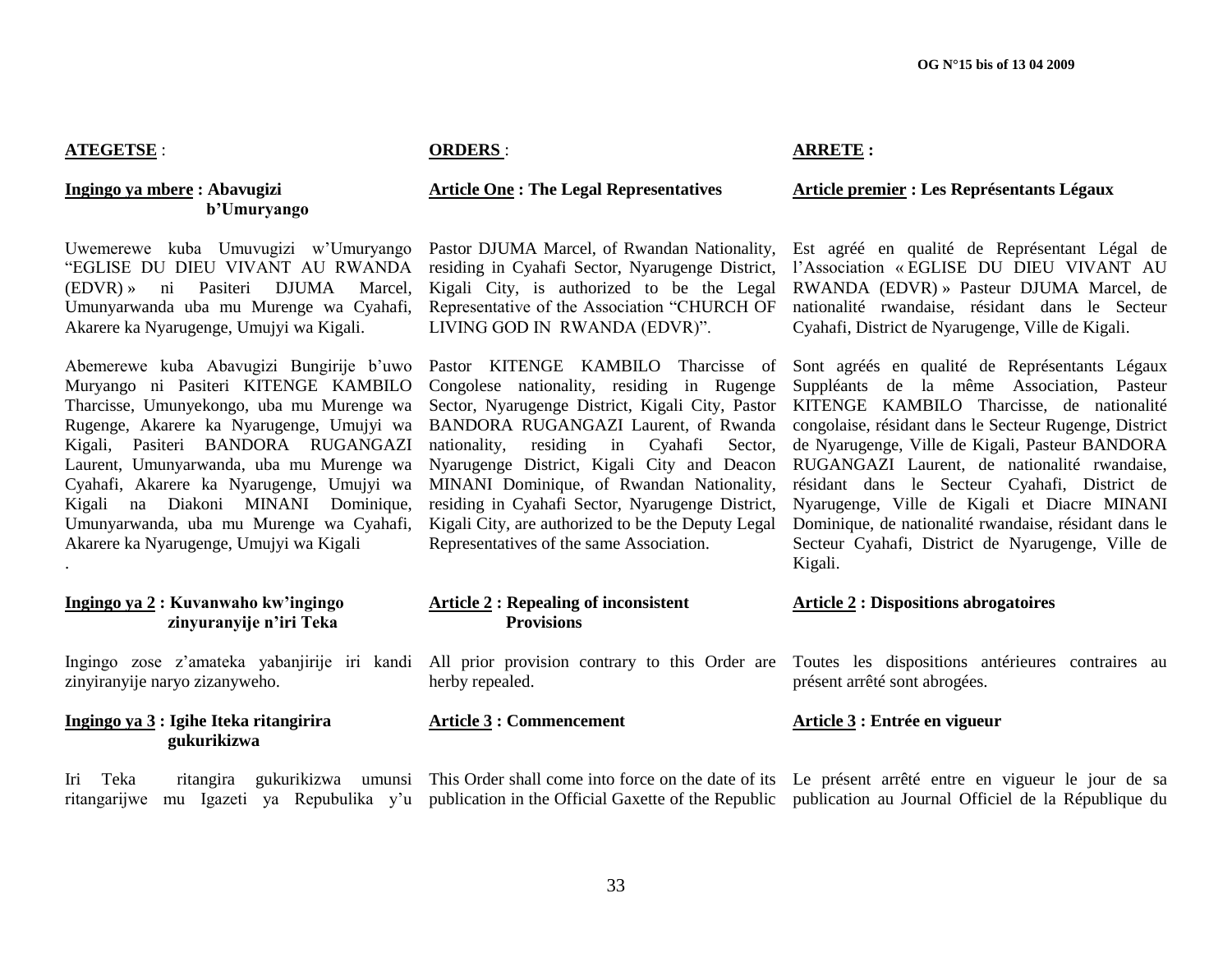## **OG N°15 bis of 13 04 2009**

| Rwanda.                                       | of Rwanda.                               | Rwanda.                                       |
|-----------------------------------------------|------------------------------------------|-----------------------------------------------|
| Kigali, kuwa 18/04/2008                       | Kigali, on 18/04/2008                    | Kigali, le 18/04/2008                         |
| Minisitiri w'Ubutabera/ Intumwa Nkuru ya Leta | The Minister of Justice/Attorney General | Le Ministre de la Justice/ Garde des Sceaux   |
| <b>KARUGARAMA Tharcisse</b><br>$(s\acute{e})$ | <b>KARUGARAMA Tharcisse</b><br>(sé)      | <b>KARUGARAMA Tharcisse</b><br>$(s\acute{e})$ |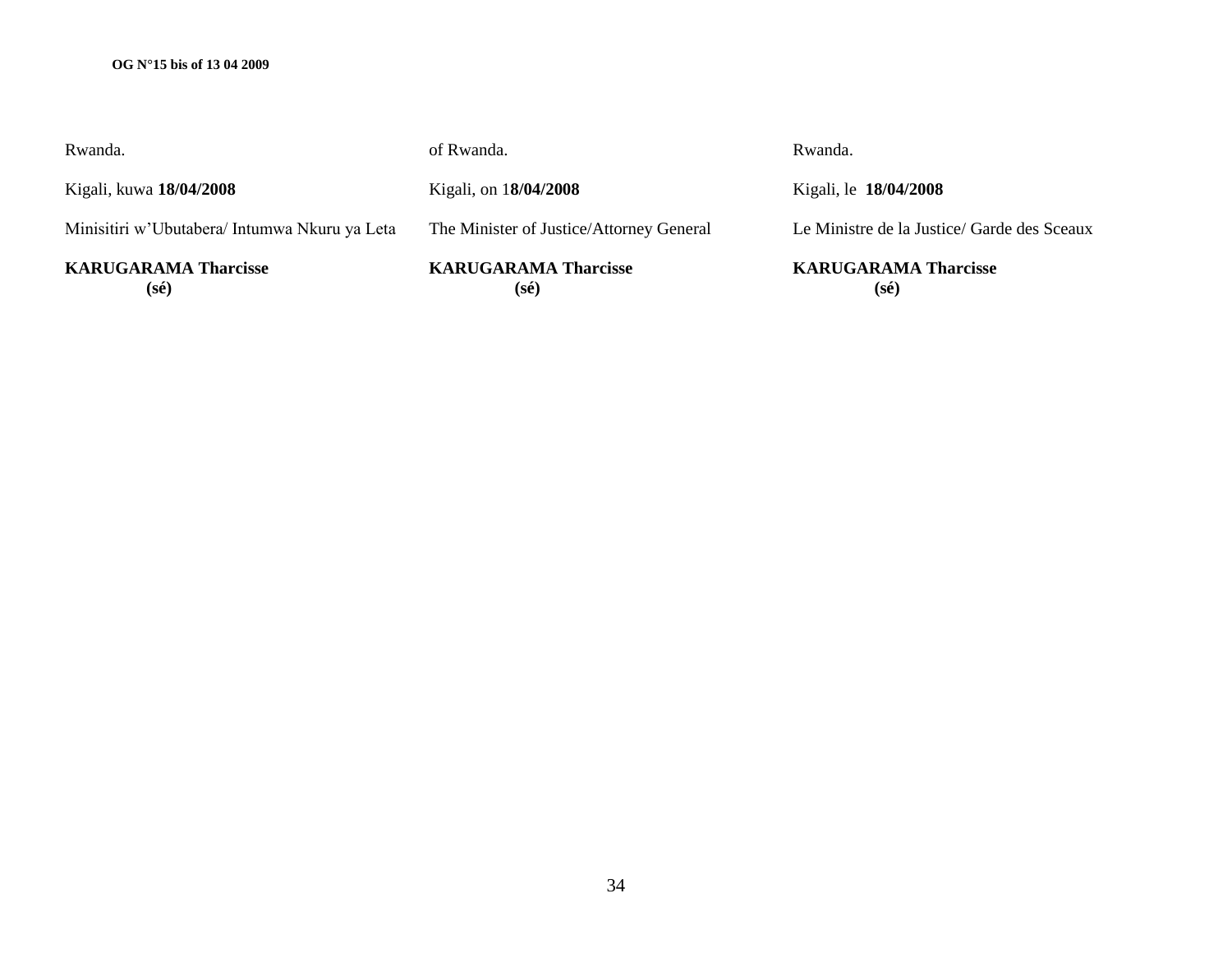**MINISTERIAL ORDER Nº 114/11 OF ITEKA RYA MINISITIRI Nº 114 /11 RYO ARRETE MINISTERIEL Nº 114/11 03/09/2008 GRANTING TO THE ASSOCIATION "RWANDA MEN"S RESOURCE CENTER" (RWAMREC) AND APPROVING ITS LEGAL REPRESENTATIVES.**

**KUWA 03/09/2008 RIHA UBUZIMA DU 03/09/2008 ACCORDANT LA GATOZI UMURYANGO PERSONNALITE CIVILE A "RWANDA MEN"S RESOURCE L"ASSOCIATION « RWANDA CENTER" KANDI RYEMERA MEN"S RESOURCE CENTER » ABAVUGIZI BAWO.**

**(RWAMREC) ET PORTANT AGREMENT DE SES REPRESENTANTS LEGAUX.**

## **Minisitiri w"Ubutabera/ Intumwa Nkuru ya Leta,**

nk"uko ryavuguruwe kugeza ubu, cyane cyane

Ashingiye ku Itegeko Nº 20/2000 ryo kuwa 26/07/2000 ryerekeye imiryango idaharanira inyungu, cyane cyane mu ngingo ya 8, iya 9,

Amaze kubona Iteka rya Perezida Nº 27/01 ryo kuwa 18/07/2004 rigena amwe mu mateka y"Abaminisitiri yemezwa atanyuze mu Nama

mu ngingo zaryo, iya 120 n"iya 121;

iya 10 n"iya 20;

18/10/2007;

Ashingiye ku Itegeko Nshinga rya Republika y" u Rwanda ryo kuwa 04 Kamena 2003, **Sceaux,** Vu la Constitution de la République du Rwanda du 04 Juin 2003, telle que

révisée à ce jour, spécialement en ses articles 120 et 121 ;

**Le Ministre de la Justice / Garde des** 

Vu la Loi n 20/ 2000 du 26/07/2000 relative aux Associations sans but lucratif, spécialement en ses articles 8, 9, 10 et 20 ;

Considérant l"Arrêté Présidentiel n° 27/01 du 18/07/2004 déterminant certains Arrêtés Ministériels qui ne sont pas adoptés par le Conseil des Ministres

y"Abaminisitiri, cyane cyane mu ngingo yaryo ya mbere; Abisabwe n"Umuvugizi w"Umuryango "RWANDA MEN"S RESOURCE CENTER" spécialement en son article premier ; Sur requête du Représentant Légal de

(RWAMREC) mu rwandiko rwakiriwe ku wa Ressource Centre » (RWAMREC), reçu l'Association « Rwanda Men's le 18/10/ 2007 ;

**The Minister of Justice/ Attorney General,**

Pursuant to the Constitution of the Republic of Rwanda of 04 June 2003, as amended to date, especially in Articles 120 and 121;

Pursuant to Law Nº 20/2000 of 26/07/2000, relating to Non Profit organizations, especially Articles 8, 9, 10 and 20;

Pursuant to Presidential Order N° 27/01 of 18/07/2004, determining certain Ministerial Orders which are adopted without consideration by the Cabinet, especially in its Article One;

Upon request lodged by the Legal Representative of the Association "RWANDA MEN"S RESOURCE CENTER" (RWAMREC) on 18/10/ 2007;

35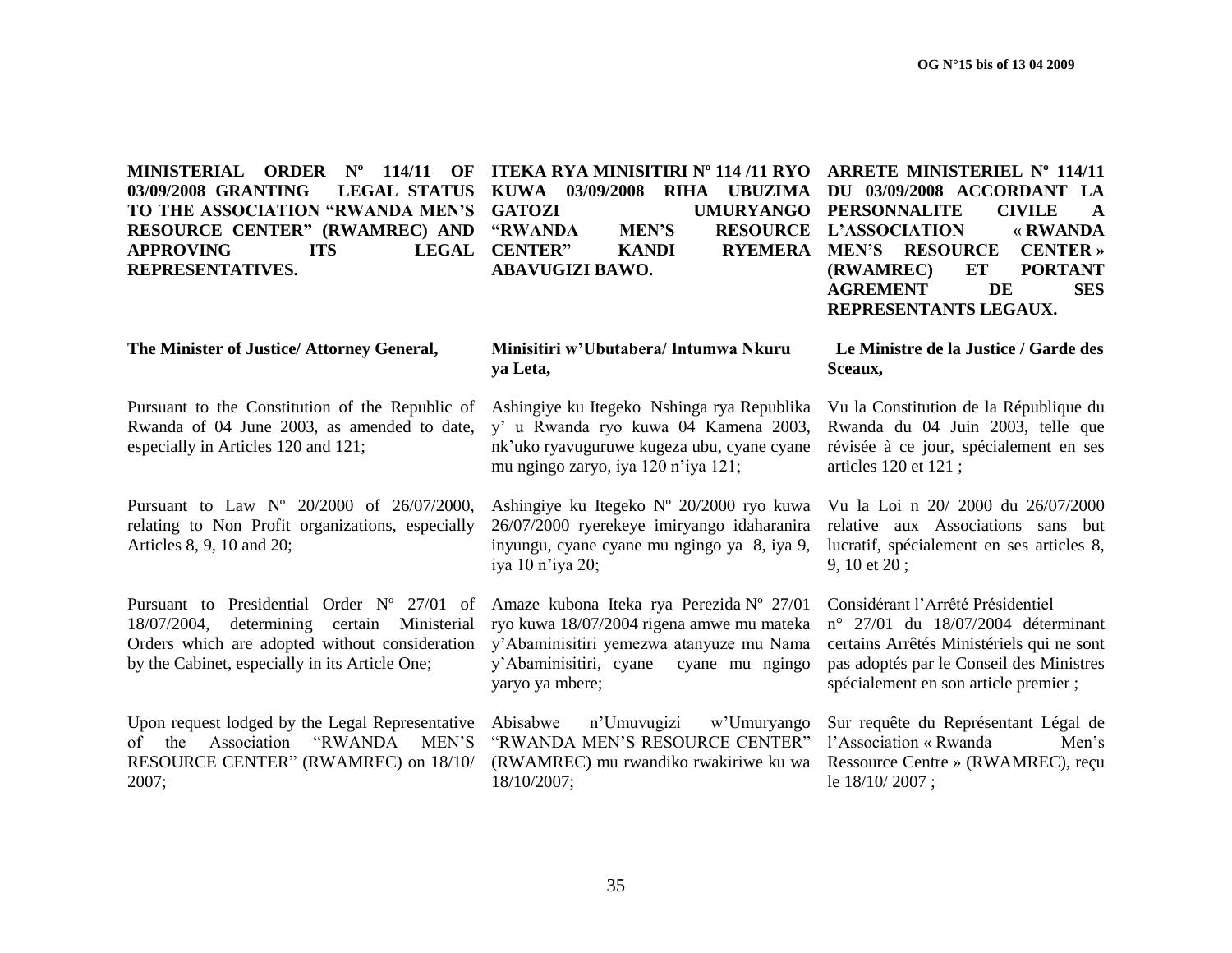#### **HEREBY ORDERS**:

## **Article One: Name of the Headquarters of the Association**

Legal status is hereby granted to the Association "RWANDA MEN"S RESOURCE CENTER" (RWAMREC) that is situated in Nyarugenge District, Kigali City.

# **Article 2: objectives of the Association**

The Association has the following objectives.

- Establish a Men's Resource Center that will - Gushinga ihuriro ry'abagabo biyemeje - Mette en place un centre d'hommes strive to prevent violence in Rwanda;

- Promoting Men"s attitudes and behaviors towards non –violence and gender equity in Rwanda;

- Building synergy between men and women for - Kubaka ubufatanye hagati y'abagabo - Construire une synergie entre hommes effective prevention of domestic violence;

- Facilitate networking, supporting, and information sharing between men and women;

Domestic violence.

#### **ATEGETSE:**

## **Ingingo ya mbere: Izina n"icyicaro by"umuryango**

Ubuzimagatozi buhawe Umuryango "RWANDA MEN"S RESOURCE CENTER" ( RWAMREC), ufite icyicaro i Nyarugenge, mu Karere ka Nyarugenge, Umujyi wa Kigali.

## **Ingingo ya 2: Intego z"umuryango**

Umuryango ugamije :

gukumira no kurwanya ihohoterwa mu ressources qui tachera de prévenir et de Rwanda;

- Guteza imbre imyitwarire n"imyumvire - Promouvoir des attitudes et des myiza y'abagabo igamije ihohoterwa no guteza imbre uburinganire mu hommes en termes du non –violence et Rwanda;

n"abagore mu kurwanya ihohoterwa rikorerwa mu muryango,

Gushyiraho umuyoboro gushyigikira abagore no kungurana ibitekerezo hagati y"abagabo n"abagore,

- Providing general Resource through research on - Gutanga amakuru ku ihohoterwa rikorerwa mu muryango binyuze mu bushakashatsi.

#### **ARRETE :**

## **Article premier : Dénomination et siège de l"Association**

La personnalité civile est accordéé à l"Association « Rwanda Men"s Resource Centre » (RWAMREC), sise à Nyarugenge, District de Nyarugenge, Ville de Kigali.

#### **Article 2 : Objet de l"Association**

L"Association a pour objet de :

lutter contre la violence au Rwanda ;

kurwanya comportements responsables chez les l"égalité du genre au Rwanda ;

> et femmes pour prévenir et lutter efficacement contre la violence domestique ;

ugamije - Construire le "Networking" appui et échange des informations et idées entre hommes et femmes ;

> - Disponibiliser des données utiles à travers des recherches et études sur la violence domestique.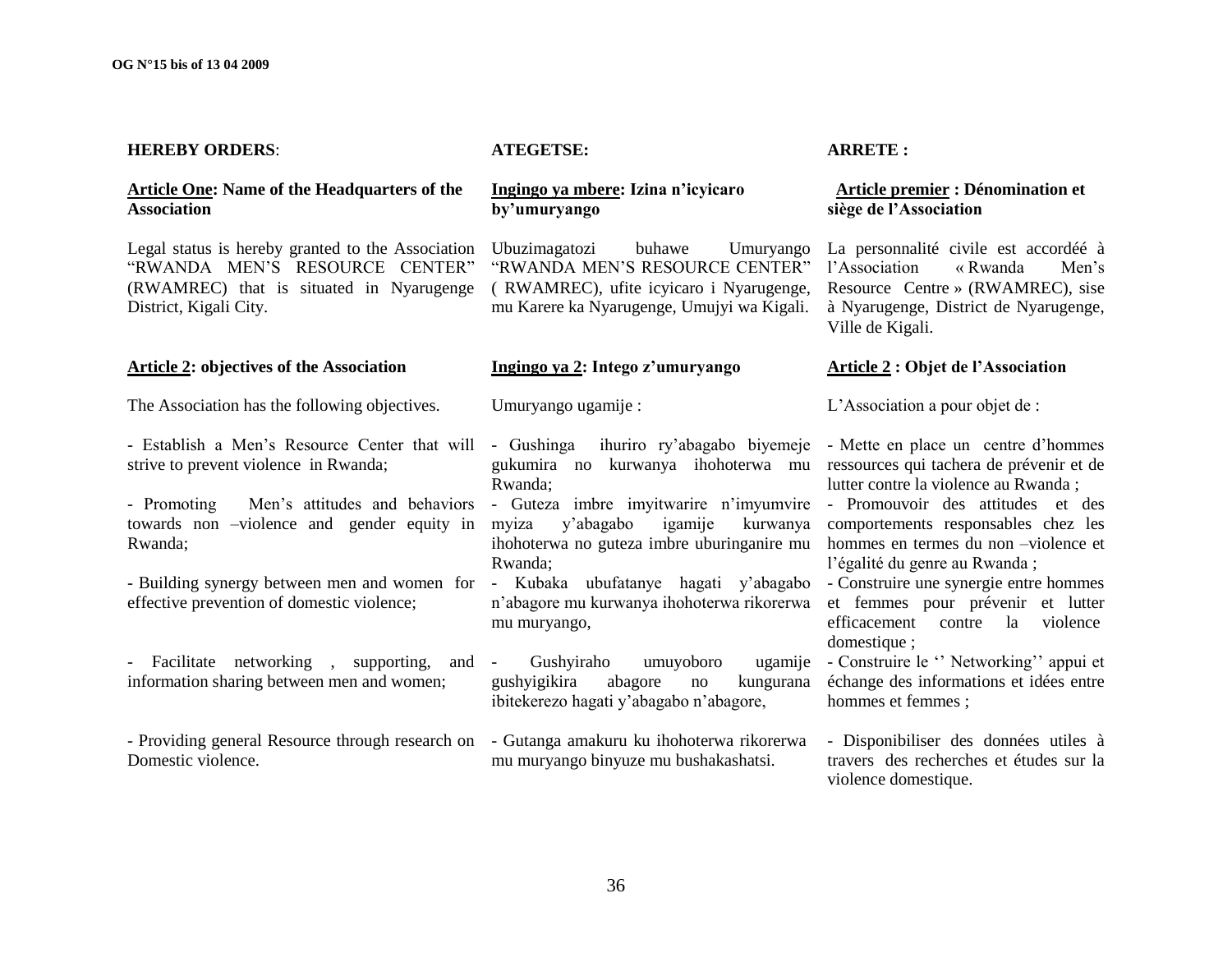| <b>Article 3: The Legal Representatives</b>                                                                                                                                                                                                   | Ingingo ya 3: Abavugizi b'Umuryango                                                                                                                                                           | <b>Article 3 : Les Représentants Légaux</b>                                                                                                                                                                                                                              |
|-----------------------------------------------------------------------------------------------------------------------------------------------------------------------------------------------------------------------------------------------|-----------------------------------------------------------------------------------------------------------------------------------------------------------------------------------------------|--------------------------------------------------------------------------------------------------------------------------------------------------------------------------------------------------------------------------------------------------------------------------|
| <b>RUTAYISIRE</b><br>Fidele,<br>of<br>Mr.<br>Rwandan<br>Nationality, residing in Nyarugenge District,<br>Kigali City, is hereby authorized to be the Legal<br>Representative of the Association " RWANDA<br>MEN'S RESOURCE CENTER" (RWAMREC). | Uwemerewe kuba Umuvugizi w'Umuryango<br>"RWANDA MEN'S RESOURCE CENTER"<br>( RWAMEREC) ni Bwana RUTAYISIRE<br>Fidele, Umunyarwanda uba Nyarugenge,<br>Akarere ka Nyarugenge, Umujyi wa Kigali. | Est agréé en qualité de Représentant<br>Légal de l'Association « Rwanda Men's<br>Centre »(RWAMREC),<br>Resource<br>Monsieur RUTAYISIRE Fidèle<br>de<br>Nationalité Rwandaise, résidant<br>au<br>de<br>Secteur<br>Nyarugenge,<br>District<br>Nyarugenge, Ville de Kigali. |
| Mr. NZABONIMANA Venant of Rwandan<br>Nationality, residing in Kanombe Sector, Kicukiro<br>District, in Kigali City, is hereby authorized to be<br>the Deputy Legal Representative of the same<br>Association.                                 | Uwerewe kuba Umuvugizi Wungirije w'uwo<br>muryango ni Bwana NZABONIMANA<br>Venant, Umunyarwanda uba mu Murenge wa<br>Kanombe, Akarere ka Kicukiro, Umujyi wa<br>Kigali.                       | Est agréé en qualité de Représentant<br>Légal<br>Suppléant<br>de<br>la<br>même<br>Association,<br>Monsieur<br><b>NZABONIMANA</b><br>Venant,<br>de<br>Nationalité Rwandaise, résidant<br>au<br>Kanombe,<br>District<br>Secteur<br>de<br>Kicukiro, Ville de Kigali.        |
| <b>Article 4: Commencement</b>                                                                                                                                                                                                                | Ingingo ya<br>4:<br>gukurikizwa                                                                                                                                                               | Igihe iteka ritangira Article 4 : Entre en vigueur                                                                                                                                                                                                                       |
| This order shall come into force on the date of its<br>publication in the Official Gazette of the Republic<br>of Rwanda.                                                                                                                      | Iri teka ritangira gukurikizwa umunsi Le présent arrêté entre en vigueur le<br>ritangarijweho mu Igazeti ya Repubulika y' u jour de sa publication au Journal<br>Rwanda.                      | Officiel de la République du Rwanda.                                                                                                                                                                                                                                     |
| Kigali, on 03/09/2008                                                                                                                                                                                                                         | Kigali, kuwa 03/09/2008                                                                                                                                                                       | Kigali, le 03/09/2008                                                                                                                                                                                                                                                    |
| The Minister of Justice/ Attorney General                                                                                                                                                                                                     | Minisitiri w'Ubutabera/ Intumwa Nkuru ya<br>Leta                                                                                                                                              | Le Ministre de la Justice/Garde des<br>Sceaux                                                                                                                                                                                                                            |
| <b>KARUGARAMA Tharcisse</b><br>$(s\acute{e})$                                                                                                                                                                                                 | <b>KARUGARAMA Tharcisse</b><br>$(s\acute{e})$                                                                                                                                                 | <b>KARUGARAMA Tharcisse</b><br>$(s\acute{e})$                                                                                                                                                                                                                            |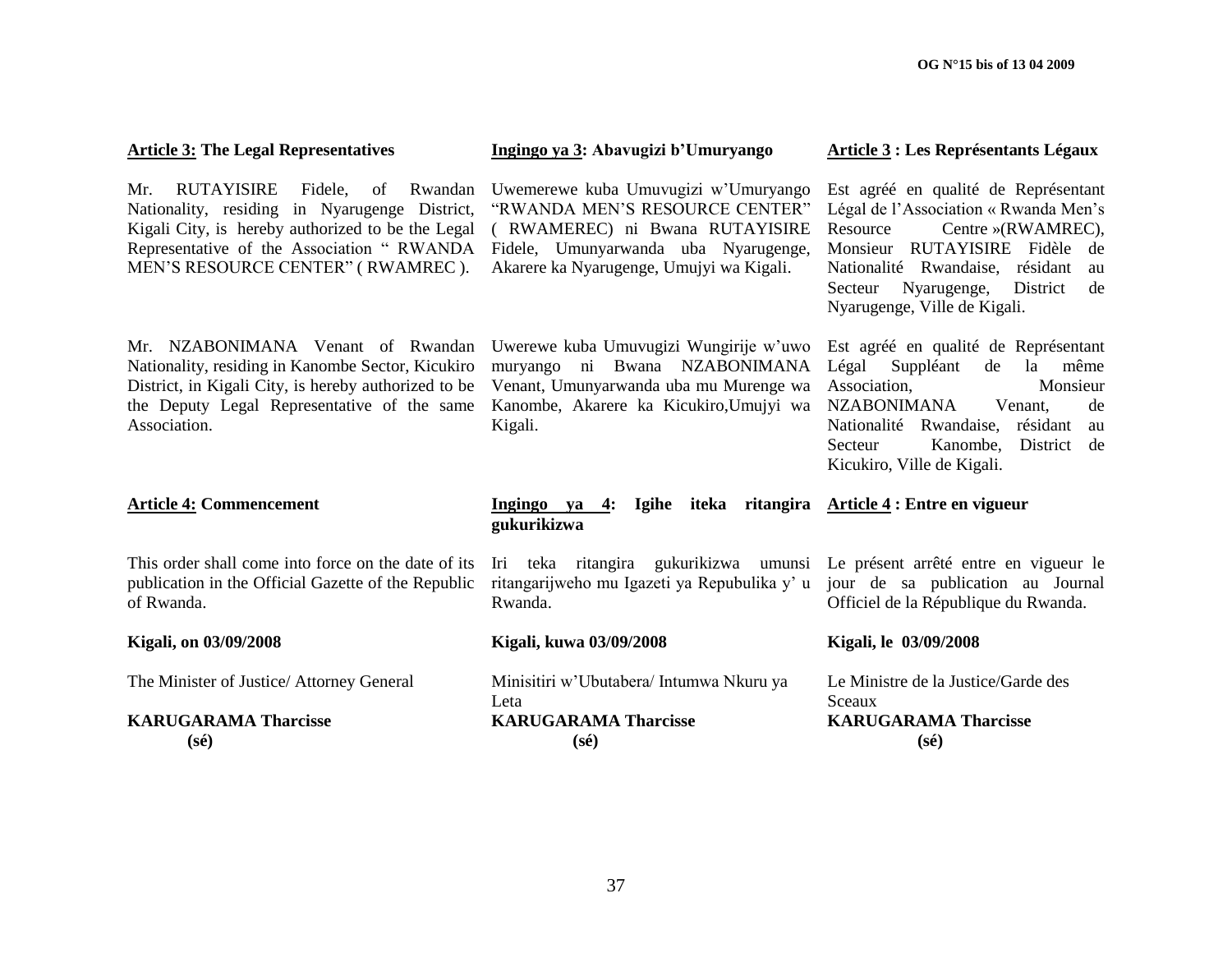**STATUTS DE RWANDA MEN"S CONSTITUTION OF THE RWANDA RESOURCE CENTRE (RWAMREC) asbl MEN"S RESOURCE CENTRE (RWAMREC) asbl** THE RWANDA AMATEGEKO Y'ISHYIRAHAMWE **CENTRE (RWAMREC) asbl**

#### **CHAPITRE PREMIER**

**DENOMINATION, SIEGE OBJET, DUREE ET CHAMPS D'ACTION**

### **CHAPTER ONE**

### **PURPOSE, DURATION AND AREA OF INTERVENTION**

#### **ARTICLE premier :**

Conformément à la loi n° 20/2000 du A non-profit making Association named 26/07/2000 relative aux associations sans but "Rwanda Men"s Resource Centre" hereinafter lucratif, il est créé une association dont la dénomination est «RWANDA MEN`S RESOURCE CENTRE en abrégé (RWAMREC conformity with Law n° 20/2000 of  $26<sup>th</sup>$  July asbl).

#### **ARTICLE 2 :**

Le siège social de l'association est fixé à Kigali dans le district de Nyarugenge. Il peut être transféré en tout autre endroit du pays sur décision du 2/3 de l` Assemblée Générale.

#### **ARTICLE 3:**

L'association a pour objectifs:

1. Mettre en place un centre d"hommes ressources qui tachera de prévenir et lutter contre la violence au Rwanda à travers les hommes,

#### **ARTICLE One:**

"RWAMREC asbl" is created by the signatories to the present constitution in 2000 regarding non-profit making associations.

#### **ARTICLE 2 :**

The headquarters of the association is located in Nyarugenge District, Kigali City. It can be transferred to any other location within the territory of Rwanda, upon a decision of at least two-thirds (2/3) of members gathered in a General Assembly meeting.

#### **ARTICLE 3:**

The objectives of the association are:

1. Establish a Men"s Resource centre that will strive to prevent violence in Rwanda through men,

# **MEN'S RESOURCE**

#### **IGICE CYA MBERE**

**DENOMINATION, HEADQUARTERS, IZINA, INTEBE, INTEGO, IFASI, IGIHE**

#### **INGINGO ya mbere:**

Nk"uko biteganywa n"itegeko n° 20/2000 ryo kuwa 26 Nyakanga 2000, ryerekeye amashyirahamwe atagamije inyungu, hashinzwe ishyirahamwe « Rwanda Men"Resource Center », RWAMREC asbl mu magambo ahinye.

#### **INGINGO YA 2:**

Icyicaro cy"iryo shyirahamwe kiri mu mugi wa Kigali mu karere ka Nyarugenge. Gishobora kwimurirwa mu yindi ntara y"igihugu byemejwe na 2/3 by"abagize inteko rusange.

#### **INGINGO YA 3:**

Ishyirahamwe rifite intego zikurikira:

1. Gushinga ihuriro ry"abagabo biyemeje gukumira no kurwanya ihohoterwa mu Rwanda,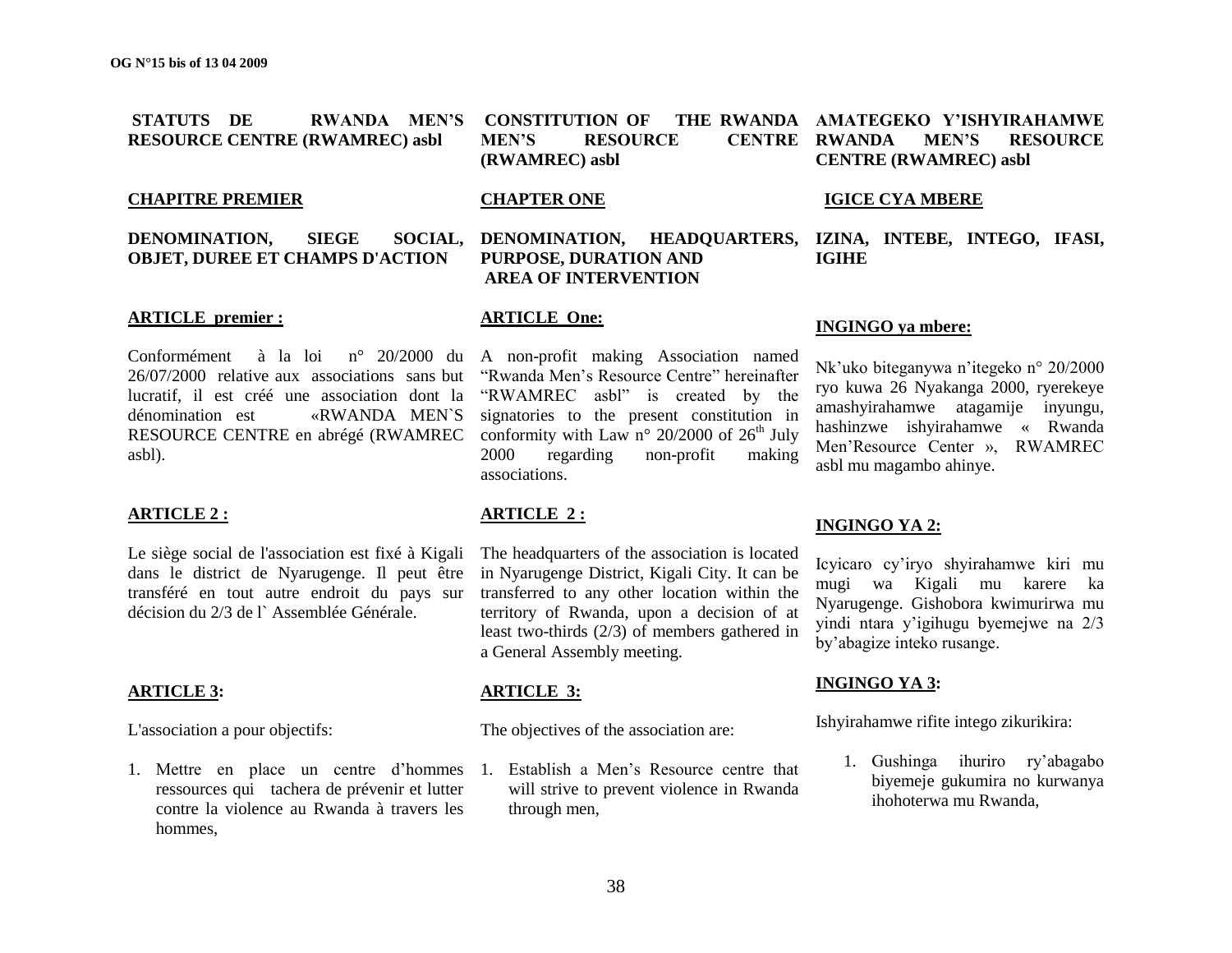- 2. Promouvoir des attitudes et comportements 2. Promote Men"s attitudes and behaviors responsables chez les hommes en termes de la non-violence et l"égalité du genre au Rwanda,
- 3. Construire une synergie entre hommes et 3. Building synergy between men and femmes pour prévenir et lutter efficacement contre la violence domestique,
- 4. Promouvoir le « networking », appui et échange des informations et idées entre 4. Facilitate networking, support, and hommes et femmes,
- 5. Disponibiliser des données utiles à travers des recherches et études sur la violence 5. Provide [general Resources through](http://www.stopvaw.org/index.asp?Type=B_BASIC&SEC=%7bF4B7D2CE-CCE8-41F1-93CE-4532B784641F%7d)  Domestique.

#### **ARTICLE 4 :**

L'Association est créée pour une durée The association is created for an indefinite Ishyirahamwe rishyizweho mu gihe indéterminée.

#### **ARTICLE 5 :**

L"association exercera ses activités sur toute l'étendue du pays.

#### **CHAPITRE II : DES MEMBRES**

#### **ARTICLE 6 :**

towards non-violence and gender equality in Rwanda,

- women for effective prevention of Domestic Violence,
- information sharing between men and women,
- research on [Domestic Violence.](http://www.stopvaw.org/index.asp?Type=B_BASIC&SEC=%7bF4B7D2CE-CCE8-41F1-93CE-4532B784641F%7d)

### **ARTICLE 4 :**

- duration.
- **ARTICLE 5 :** The Association shall carry out its activities nationwide.

#### **CHAPTER II : MEMBERSHIP**

#### **ARTICLE 6 :**

L"Association comprend des membres The Association comprises of founding, fondateurs, des membres adhérents et des associate and honorary members. membres d'honneur. Sont membres fondateurs, les signataires des Founding members are individuals who are n'abanyamuryango b'icubahiro. présents statuts. Sont membres adhérents ceux qui s'ajouteront Associate members are individuals who will Abanyamuryango barishinze n'abashyize signatories to the present constitution. Ishyirahamwe rigizwe<br>
n'abanyamuryango barishinze. n'abanyamuryango abanyamuryango nyirizina

- 2. Guteza imbere imyitwarire n"imyumvire myiza y"abagabo igamije kurwanya ihohoterwa no guteza imbere uburinganire mu Rwanda,
- 3. Kubaka ubufatanye hagati y"abagabo n"abagore mu kurwanya ihohoterwa rikorerwa mu miryango,
- 4. Gushyiraho umuyoboro ugamije gushigikira abagore no kungurana ibitekerezo hagati y"abagabo n"abagore,
- 5. Gutanga amakuru kw"ihohoterwa rikorerwa mu miryango binyuze mu bushakashatsi.

#### **INGINGO YA 4** :

gihoraho.

**INGINGO YA 5:** Ishyirahamwe rizakorera ibikorwa byaryo mu ntara zose z"u Rwanda.

**IGICE CYA II: ABANYAMURYANGO**

#### **INGINGO YA 6** :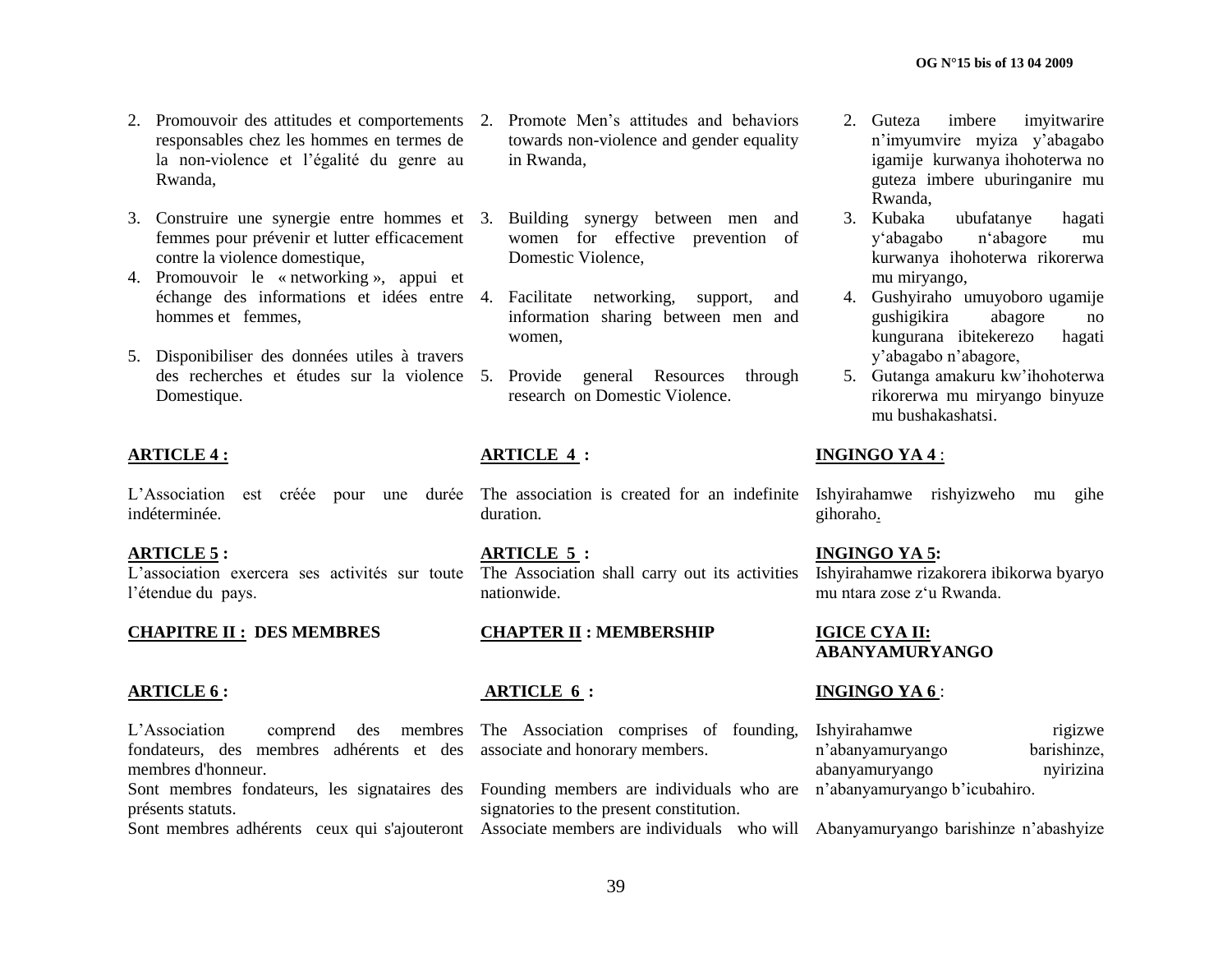aux membres fondateurs et qui auront été agrées have been endowed with that quality by the umukono kuri aya mategeko. par l"assemblée générale de l'association.

Sont membres d'honneur les personnes physiques ou morales qui la soutiennent moralement ou matériellement et à qui cette Assembly will have conferred that quality. qualité est attribuée.

#### **ARTICLE 7 :**

Les demandes d'adhésion sont adressées par écrit au Président du Conseil d`Administration qui les soumet à son tour pour approbation à l` Assemblée Générale.

 La qualité de membre d'honneur est conférée The status of honorary member is granted by par l`Assemblée Générale.

#### **ARTICLE 8 :**

La qualité de membres peut se perdre dans l'un cases: des cas suivants :

- La décision de retrait volontaire ;
- L'exercice de toute activité incompatible avec les objectifs de l`Association ;
- La désolidarisation à l'action commune trois fois sans raisons valables agréées par le Conseil d`Administration ;
- Le non versement des cotisations;
- Le non respect des statuts et de règlement d`ordre intérieure ;
- La dissolution de l'association:
- La mort.

General Assembly in recognition of their subscription to the present constitution.

Honorary members are individuals, legal or physical entities to which the General

#### **ARTICLE 7 :**

Applications for membership shall be Gusaba kuba umunyamuryango bikorwa addressed to the association"s Legal Representative who shall submit them to the General Assembly for approval.

the General Assembly.

#### **ARTICLE 8 :**

Membership can be lost in the following

- Voluntary Resignation noted and approved by the General Assembly;
- Any conduct likely to tarnish the purpose of the association;
- After three non-justified absences in meeting;
- Non-payment of annual subscription fees before the next general assembly;
- Non-respect of the constitution and Internal rules regulations of the association;
- Dissolution of the association:
- Death.

Abanyamuryango nyirizina n"abinjiye mu muryango bemejwe n"inteko rusange. Abanyamuryango b'icyubahiro ni abantu<br>cyangwa ibigo bitera inkunga cyangwa ibigo bitera inkunga ishyirahamwe kandi byemerewe kuba abanyamuryango b"icyubahiro.

#### **INGINGO YA 7 :**

mu nyandiko yandikirwa umuyobozi w"inama y"ubutegetsi uyishyikiriza inteko rusange kugirango ibyemeze

 Abanyamuryango b"icyubahiro bemezwa n"inteko rusange.

#### **INGINGO YA 8 :**

Ubunyamuryango butakazwa kubera imwe muri izi mpamvu:

- Gusezera ku bushake;
- Gukora igikorwa icyo aricyo cyose kibangamiye intego z`ishyirahamwe;
- Kutitabira inama z`ishyirahamwe incuro 3 nta mpamvu ;
- Kudatanga umusanzu;
- Kutubahiriza amategeko n`amahame ngenderwaho by`ishyirahamwe;
- Iseswa ry`ishyirahamwe;
- Urupfu.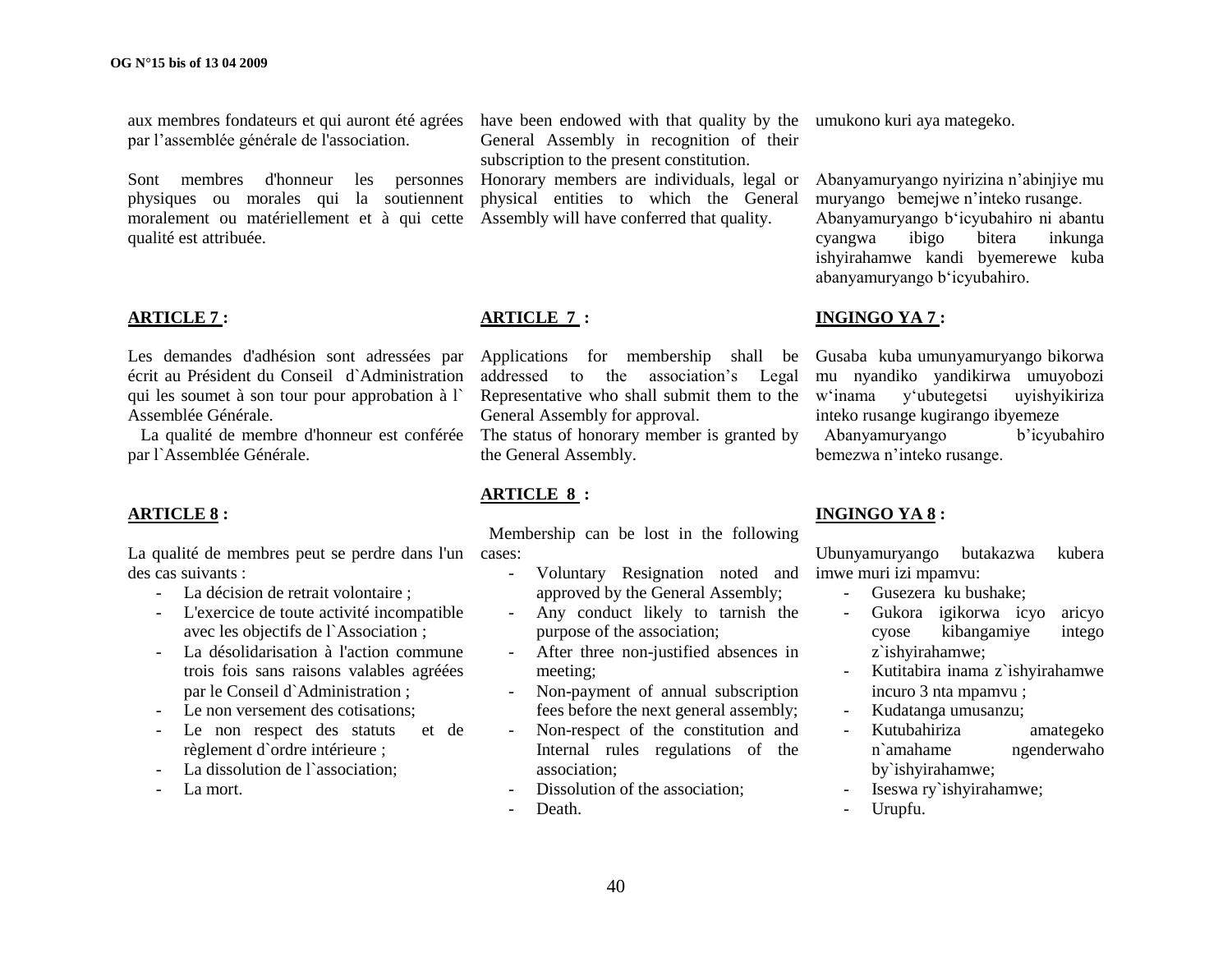#### **ARTICLE 9 :**

La décision sur la perte de qualité de membre est The exclusion is effected at the General prononcée par l`Assemblée Générale sur la Assembly by at least two-third (2/3) majority majorité de 2/3 des membres.

#### **CHAPITRE III : ORGANES ET FONCTIONNEMENT**

#### **ARTICLE 10 :**

Les organes de l` Association sont : l'Assemblée The organs of the Association are: the Générale, le Conseil d'administration, le conseil de surveillance et le secrétariat permanent.

#### **ARTICLE 11 :**

L'Assemblée Générale se compose des The General Assembly is composed of all membres fondateurs, des membres effectif et founding members, associate members and membres d`honneur.

#### **ARTICLE 12 :**

L'Assemblée Générale est l'organe suprême de The General Assembly is the supreme organ l`Association. Elle a les pouvoirs les plus of the association. It has the following étendus sur le fonctionnement de l`association, mandate: notamment:

- La définition et l'orientation de la politique de l`Association ;
- L'élection des membres du CA;
- La création des commissions spécialisées;

#### **ARTICLE 9:**

vote of the active members.

#### **CHAPITRE III: THE ORGANS AND THE ADMINISTRATION**

#### **ARTICLE 10 :**

General Assembly; the Board of Directors, the Board of Trustees and the Permanent ngenzuzi n`ubunyamabanga buhoraho. **Secretariat** 

#### **ARTICLE 11** :

honorary members.

#### **ARTICLE 12 :**

- Define the Association's general policy;
- Elect members of the Board of Directors:
- Set up specialized commissions

#### **INGINGO YA 9 :**

Icyemezo cyo gusezerera umunyamuryango gifatwa n`inteko<br>rusange ku bwiganze bwa 2/3 rusange ku bwiganze bwa 2/3 y`abanyamuryango.

#### **IGICE CYA III:INZEGO N"IMIKORERE**

#### **INGINGO YA 10 :**

z`ishyirahamwe ni: Inteko rusange, Inama y`ubuyobozi, komite

#### **INGINGO YA 11 :**

Inteko rusange igizwe n`abanyamuryango bashinze ishyirahamwe, abanyamuryango nyirizina n`abanyamuryango b`icyubahiro.

#### **INGINGO YA 12 :**

Inteko rusange ni urwego rw`ikirenga rw`ishyirahamwe. Ifite ububasha busesuye ku mikorere y`ishirahamwe mu buryo bukurikira:

- Kugena politiki y`ishyirahamwe;
- Gutora abagize inama y`ubutegetsi;
- Kugena umubare w`amafaranga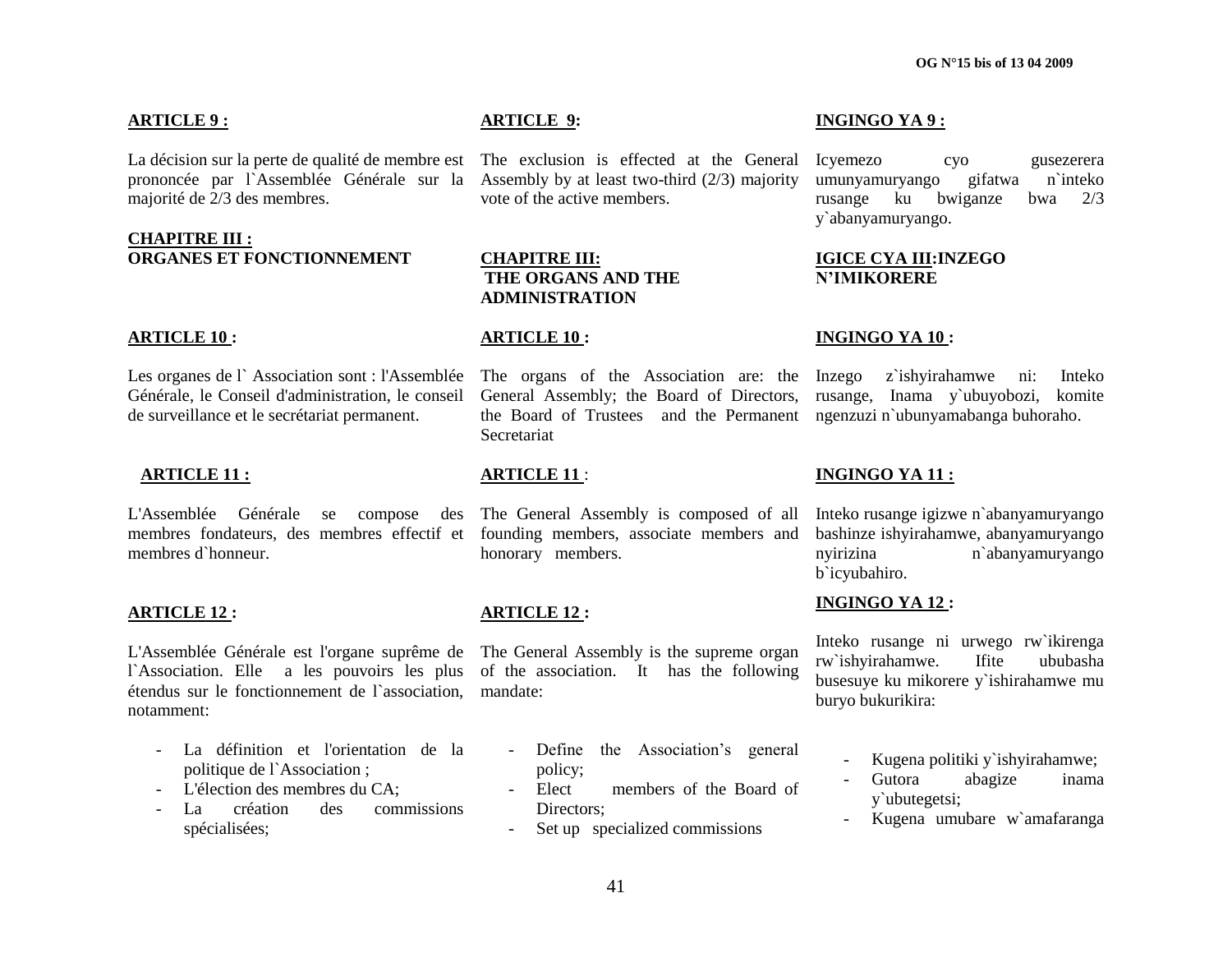- La fixation du montant des cotisations;
- L'approbation du rapport d'activités du CA, du Budget et des comptes;
- L'approbation du règlement d'ordre intérieur et ses modifications éventuelles;
- Les modifications aux statuts;
- L'agrément des membres d'honneur.

#### **ARTICLE 13 :**

L'Assemblée Générale se réunit en session The General Assembly meets once a year in ordinaire une fois par an et en session its ordinary session and at any time in its extraordinaire autant de fois que nécessaire sur décision du CA ou sur demande de 1/3 des Board of Directors or by request of 1/3 of membres de l`Association.

L`Assemblée Générale est convoquée par le The General Assembly is convened in writing Président du Conseil d`administration ou le vice by the Chairman or the vice chairman if the président en cas d`absence du Président. Ceci se chair is away. The invitation letter must be fait par écrit. La convocation des membres doit sent 15 days before the General Assembly. leur parvenir au moins 15 jours avant la tenue de The Invitation letters must also specify the la session. Elle précise le lieu, la date et l'ordre du dates, venue and agenda of the General jour. Assembly.

#### **ARTICLE 14 :**

L'Assemblée Générale ne peut valablement se réunir que si la majorité absolue de ses membres est présente. A défaut de la majorité absolue, L'Assemblée Générale sera convoqué à nouveau et siégera valablement quel que soit le nombre de ses membres présents.

- Set the amount of the annual contribution;
- Adopt Board of Directors activity report and approve the budget
- Adopt and modify the Association"s constitution;
- Amend the constitution of the association
- Accept honorary members;

#### **ARTICLE 13 :**

extraordinary session when approved by the members.

y`umusanzu;

- Kwemeza amategeko ngenga mikorere y`ishyirahamwe;
- Guhindura sitati;
- Kwemeza abanyamuryango b`icyubahiro.

#### **INGINGO YA 13 :**

Inteko rusange iterana mu nama yayo isanzwe rimwe mu mwaka n`igihe cyose bibaye ngombwa mu nama idasanzwe byemejwe n`inama y`ubutegetsi cyangwa bisabwe na 1/3 cy`abanyamuryango.

Inteko rusange itumizwa na Perezida w`Ishyirahamwe cyangwa visi perezida iyo Perezida atabonetse. Ibi bikorwa mu nyandiko.Ubutumire

bw"abanyamuryango mu nama bugomba kubageraho nibura hasigaye iminsi 15 mbere y"uko inama iba. Ubwo butumire busobanura neza ahantu, isaha, itariki inama izaberaho hamwe n"ingingo ziri kumurongo w"ibyigwa.

#### **INGINGO YA 14 :**

Inteko rusange iterana aruko 2/3 by`abanyamuryango byabonetse mu nama. Iyo batabonetse, inteko rusange itumizwa bundi bushya, igaterana hatitawe ku mubare w`abitabiriye inama.

#### **ARTICLE 14 :**

The General Assembly meeting is held only if the absolute majority of its members is present. When the majority of the members are not present, the general Assembly is convened again and the meeting will be held whatever the number of the members.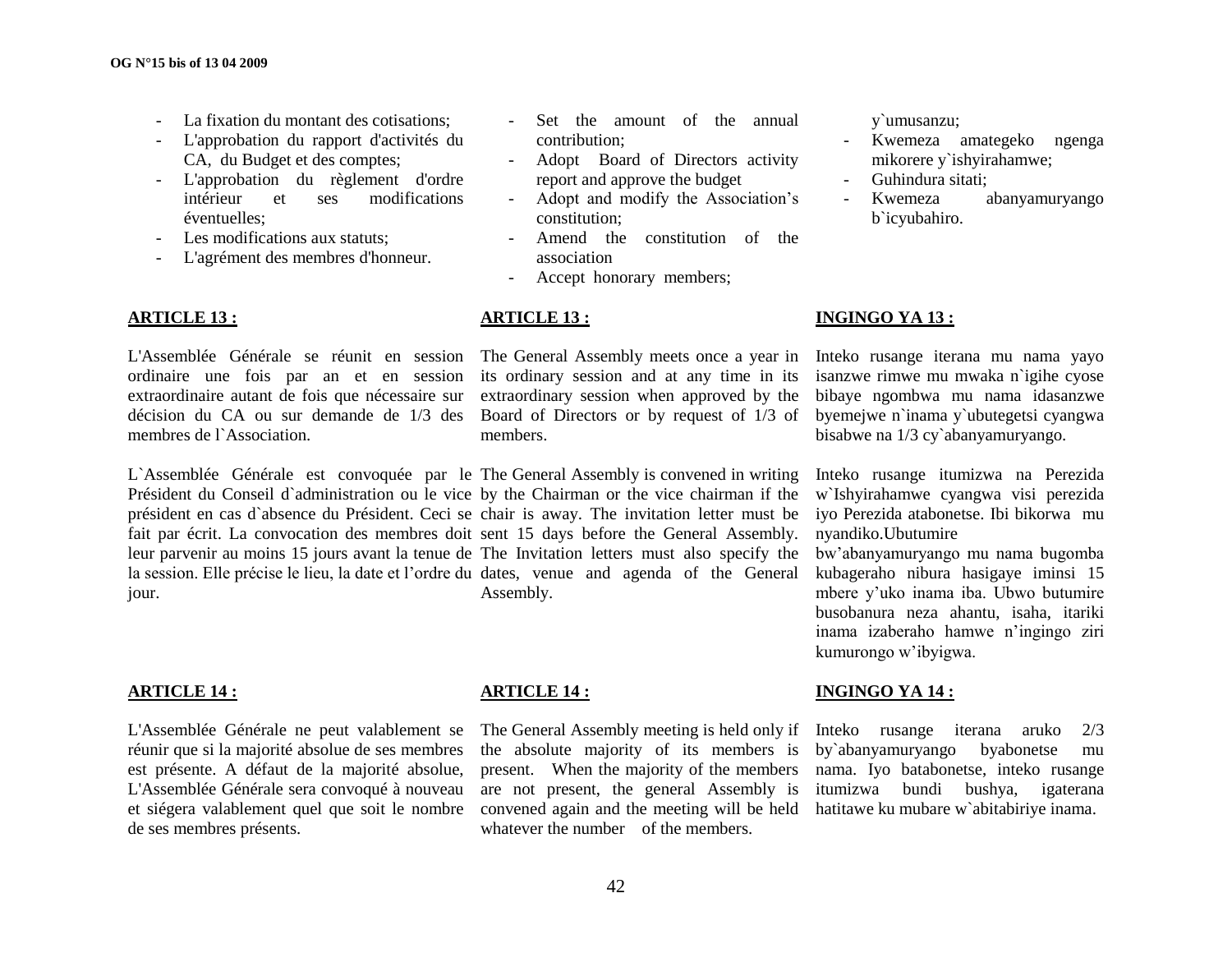#### **ARTICLE 15 :**

L'Assemblée Générale prend ses décisions à la The General Assembly takes the decision by majorité absolue. Toutefois, les décisions the majority of the members. However the relatives à la modification des statuts et à l'exclusion des membres sont prises à la majorité dismiss a member is taken on the majority of des 2/3.

#### **ARTICLE 16 :**

Le CA est composé de 7 membres : un The Board of Directors is composed of 7 Président, un vice-Président. Général, un trésorier, et 3 conseillers.

#### **ARTICLE 17 :**

Le CA est élu par l'Assemblée Générale pour un mandat de 3 ans renouvelables une fois. Il se réunit ordinairement une fois par mois, et en session extraordinaire autant de fois que de besoin.

#### **ARTICLE 18 :**

Le Président a la charge de veiller au respect des statuts et à l'application des décisions de l'Assemblée Générale.

Il représente l`association auprès des autorités, des tiers, et de toutes les juridictions compétentes tant en demandant qu'en défendant. Il convoque et préside l'Assemblée Générale et He invites and presides over the General les réunions du CA.

En cas d'empêchement, ses fonctions sont In case of his absence or unforeseen remplies par le vice-Président.

#### **ARTICLE 15 :**

decision to amend the constitution and its 2/3 of the members.

#### **ARTICLE 16 :**

un Secrétaire members: the Chair person, Vice Chair person, Secretary General, in charge of Finance and 3 advisers.

#### **ARTICLE 17 :**

The Board of Directors is elected by the General Assembly; it has a mandate of 3 years that can be renewed once. The Board of Directors meet once a month in its ordinary session and at any time in its extraordinary session.

#### **ARTICLE 18 :**

The Chairperson is in charge of the respect of the constitution as well as the implementation of the General Assembly"s decisions.

He is the mandated authority to represent the Association in government and private bodies, national as well in courts.

Assembly meeting and Board of Directors meeting.

difficulty, he will be replaced by the Deputy

#### **INGINGO YA 15 :**

Inteko rusange ifata ibyemezo ku bwiganze bw`amajwi. Ariko icyemezo cyo guhindura sitati no kwirukana umunyamuryango, gifatwa ku bwiganze bwa 2/3 by`abanyamuryango.

#### **INGINGO YA 16 :**

Inama y`ubutegetsi igizwe n`abantu 7: Perezida, Visi Perezida, Umunyamabanga mukuru, Umubitsi n` abajyanama 3.

#### **INGINGO YA 17 :**

Inama y`ubutegetsi itorwa n`inteko rusange ikagira manda y`imyaka 3. Ishobora kongerwa rimwe gusa. Inama isanzwe iterana 1 mu kwezi naho idasanzwe iterana igihe cyose bibaye ngombwa.

#### **INGINGO YA 18 :**

Perezida ashinzwe iyubahirizwa rya Sitati n`ishirwa mu bikorwa ry`ibyemezo by`Inteko Rusange.

Ahagararira ishyirahamwe mu butegetsi, mu baterankunga no mu nkiko.

Atumiza akanayobora inama y`Inteko Rusange n`Inama y`Ubutegetsi.

Igihe atabonetse, imirimo ye ikorwa na Visi Perezida .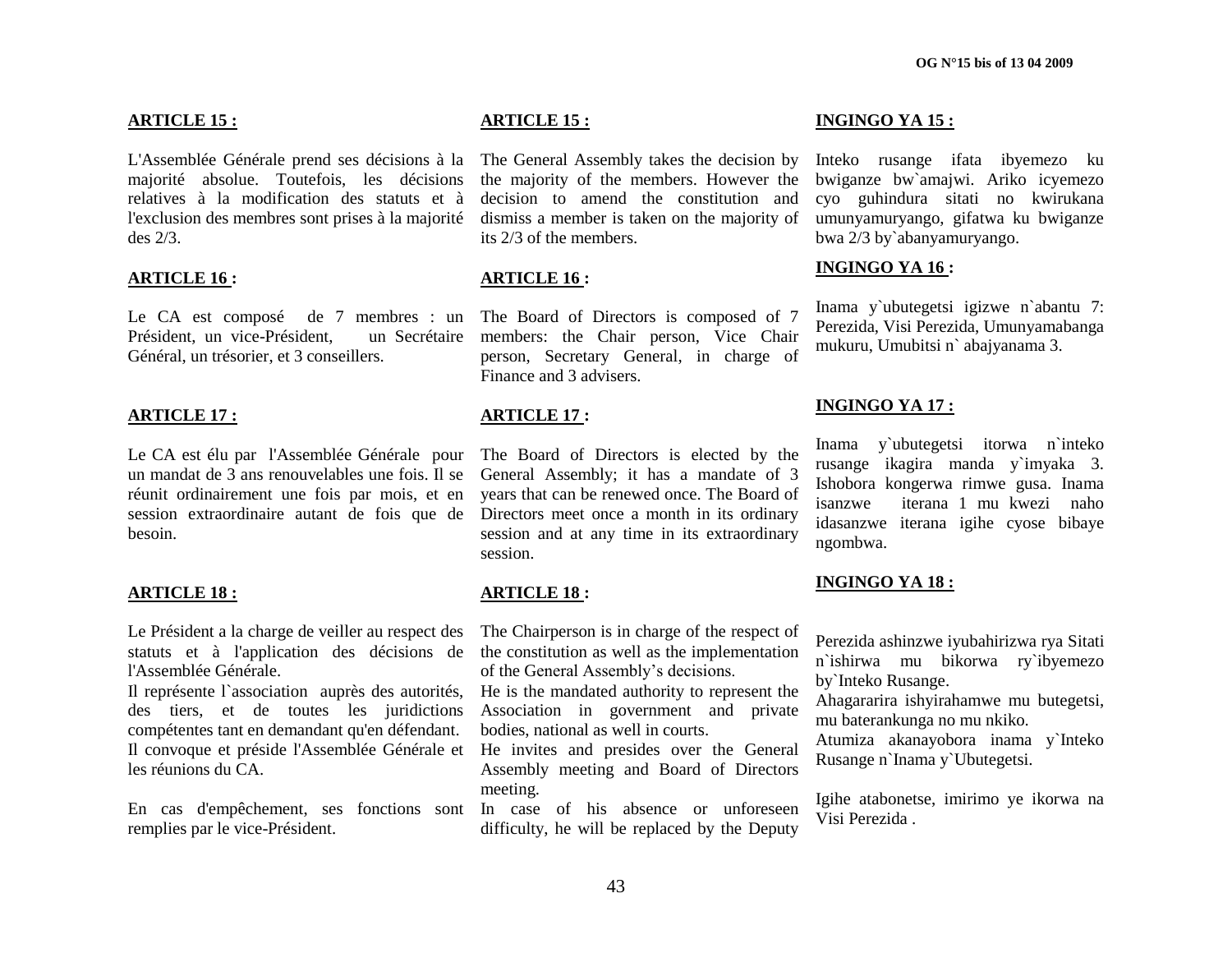Legal Representative.

Les compétences du conseil d'administration The Board of Directors has the following Inama y'ubutegetsi ifite ububasha bwo sont :

- Exécuter les décisions et les recommandations de l"Assemblée Générale,
- Elaborer des modifications aux statuts et aux règlements d"ordre intérieur,
- Proposer les projets de budget annuel de l"association,
- Assurer la gestion journalière du patrimoine de l"association,
- Préparer et diriger les séances de l"assemblée générale,
- Recruter et nommer le personnel de différents services de l'association
- Préparer et Présenter les rapports annuels d"activité à l"Assemblée Générale

#### **ARTICLE 19 :**

Les retraits de fonds effectués sur les comptes de l`Association sont revêtus de la signature du Président et du Trésorier

En cas d'empêchement de l'un des deux, il est In case of absence of one of them or muri abo atabonetse, asimburwa na Visi remplacé par le Vice-Président.

#### **ARTICLE 20 :**

Le Conseil de surveillance est élu par l'Assemblée Générale pour un mandat de 3 ans renouvelables une fois. Il se réunit ordinairement une fois par mois, et en session extraordinaire autant de fois que de besoin.

powers:

- To implement the decisions and recommendations of the General Assembly,
- To elaborate the amendments to the constitution and the internal regulation,
- To Propose the draft of the annual budget,
- To insure of the daily management of the property of the association,
- To prepare and preside over the meetings of the General Assembly,
- To recruit , to appoint the staf of the association,
- Develop and present the annual activity report to the General Assembly,

#### **ARTICLE 19 :**

The withdrawals of funds carried out on the Kubikuza accounts of the association require the signature of the chairman and the treasurer. unforeseen difficulty, he will be replaced by the Deputy Legal Representative.

#### **ARTICLE 20 :**

The Board of Trustees is elected by the General Assembly; it has a mandate of 3 years that can be renewed once. The Board of trustees meets once a year in its ordinary

gukora ibikorwa bikurikira:

- Gushyira mu bikorwa ibyemezo n"ibyifuzo by"Inteko Rusange,
- Gutegura impinduka zishobora gukorwa kuri sitati n"amategeko ngenga mikorere,
- Kugeza ku Nteko Rusange, bije y"ishyirahamwe,
- Gucunga umutungo w"ishyirahamwe,
- Gutegura no kuyobora inama z"Inteko Rusange,
- Gutanga akazi cyangwa kwemeza abakozi b"ishyirahamwe,
- Gutegura raporo y"ibikorwa by"umwaka no kuyigeza ku Nteko Rusange.

#### **INGINGO YA 19 :**

amafaranga kuri kontiy`ishyirahamwe bigomba umukono wa Perezida n`umubitsi. Igihe umwe Perezida

#### **INGINGO YA 20 :**

Komite ngenzuzi itorwa n"inteko rusange ikagira manda y"imyaka 3.

Ishobora kongerwa rimwe gusa. Inama isanzwe iterana 1 mu kwezi naho

44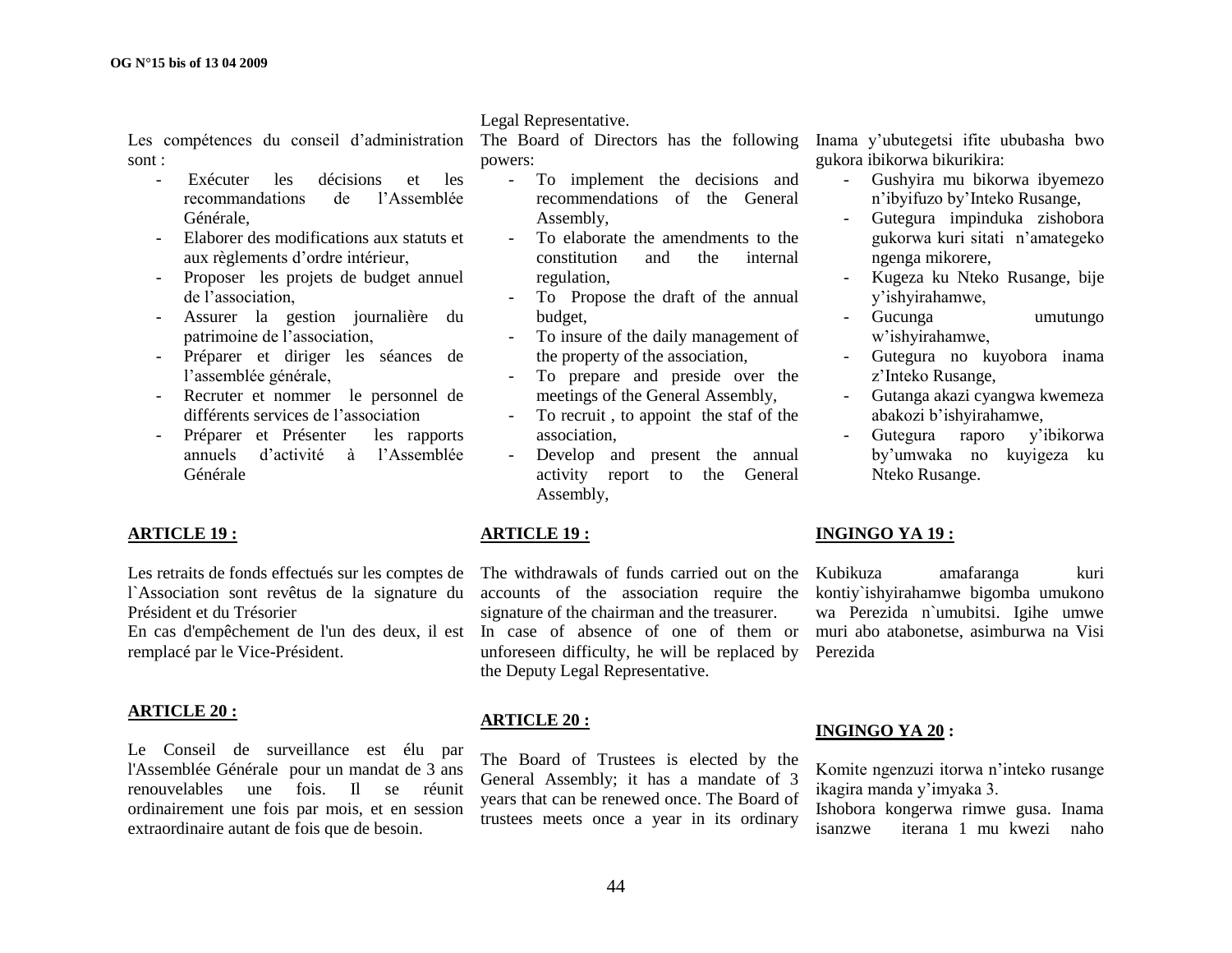Il a le mandat de contrôler la gestion de biens de session and at any time in its extraordinary l`association.

Il est composé d`un Président et deux autres membres.

#### **ARTICLE 21 :**

Le Secrétariat permanent assure la gestion journalière de l`association. Il est animé par le Secrétaire Permanent recruté sur base des critères fixés par le Conseil d`administration.

#### **ARTICLE 22 :**

Les recettes de l'association proviennent :

- Des cotisations annuelles versées par les membres.
- Des subventions, dons, legs et libéralités diverses.
- Des produits de la vente de ses publications.

#### **CHAPITRE IV: DISSOLUTION LIQUIDATION**

#### **ARTICLE 23 :**

La dissolution de l`association est décidée par l`Assemblée Générale extraordinaire statuant à la majorité des 2/3 des membres effectifs. Il nomme le ou les liquidateurs. A défaut de cette nomination, la liquidation sera opérée par des liquidateurs désignés par le tribunal compétent.

session.

It has the mandate to audit the properties and the management of the association.

It is composed of the chair person and 2 members.

#### **ARTICLE 21 :**

The permanent secretariat deals with the daily management of the association's activities. It is managed by the Permanent Secretary recruited on criteria defined by the Board of **Directors** 

#### **ARTICLE 22 :**

The association's resources come from:

- Contributions from members:
- Donations, legacies and gifts.
- Proceeds from the activities of the Association;

**CHAPTER IV : DISSOLUTION AND LIQUIDATION**

#### **ARTICLE 23 :**

The dissolution of the Association shall be decided in a specially convened meeting of the General Assembly with its (2/3) of its effective members. The General Assembly meeting designates the liquidator. He can be designated by the competent court as well.

idasanzwe iterana igihe cyose bibaye ngombwa.

Komite ngenzuzi ifite ububasha bwo kugenzura umutungo n`imikorere by`ishyirahamwe.

Komite ngenzuzi igizwe n"abantu 3: perezida n"abamambure 2.

#### **INGINGO YA 21 :**

Ubunyamabanga buhoraho bukurikirana ibikorwa bya buri munsi by`ishyirahamwe. Buhagarariwe n`umunyamabanga uhoraho ushyirwaho n`Inama y`ubutegetsi.

#### **INGINGO YA 22 :**

Umutungo w`ishyirahamwe uturuka :

- Mu misanzu y`abanyamuryango ya buri mwaka ;
- Impano, imirag;e
- Ibivuye mu bushakashatsi bwakozwe n`ishyirahamwe.

### **IGICE CYA IV : ISESWA**

#### **INGINGO YA 23 :**

Iseswa ry`Ishyirahamwe ryemezwa n`inama idasanzwe y`inteko rusange ku bwiganze bwa 2/3 by`abanyamuryango nyiri zina. Inteko rusange niyo ishyiraho ushinzwe icyo gikorwa. Iyo bitabye bityo, ushinzwe icyo gikorwa ashyirwaho n`urukiko rubifitiye ububasha.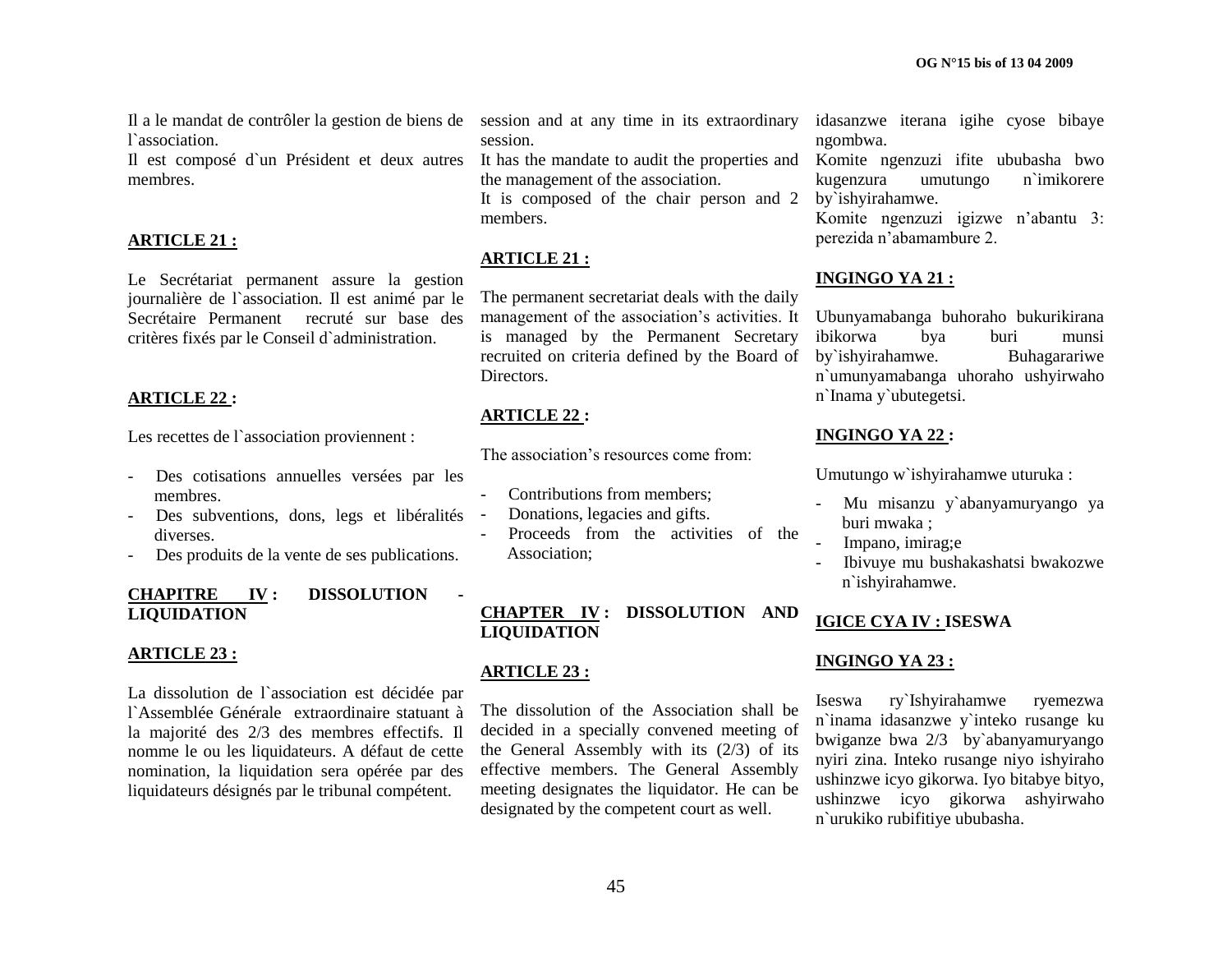| <b>CHAPITRE V : DISPOSITIONS</b><br><b>FINALES</b>                                                                                                                                                                                                                                            | <b>CHAPITER V: FINAL PROVISIONS</b>                                                                                                                                                                       | IGICE CYA V : INGINGO ZISOZA                                                                                                                  |
|-----------------------------------------------------------------------------------------------------------------------------------------------------------------------------------------------------------------------------------------------------------------------------------------------|-----------------------------------------------------------------------------------------------------------------------------------------------------------------------------------------------------------|-----------------------------------------------------------------------------------------------------------------------------------------------|
| <b>ARTICLES 24:</b>                                                                                                                                                                                                                                                                           | <b>ARTICLES 24:</b>                                                                                                                                                                                       | <b>INGINGO YA 24:</b>                                                                                                                         |
| Pour tout ce qui n'est pas précisé dans les<br>présents statuts, on se référera au règlement<br>d'ordre intérieur et aux lois en vigueur au<br>Rwanda.                                                                                                                                        | For all provisions not provided for in the<br>present constitution, the internal regulations,<br>the laws and regulations governing non-profit<br>making organizations in force in Rwanda<br>shall apply. | Ku bidateganyijwe muri iyi sitati,<br>hazifashishwa<br>amategeko<br>ngengamikorere hamwe n'andi mategeko<br>akoreshwa mu Rwanda.              |
| Les présents statuts ont été adoptés par This constitution comes into force the day of<br>l'Assemblée Constitutive réunie à Kigali, le 4 its approval by founding members in<br>Novembre 2006 et entrent en vigueur à la même constituent assembly of 4 <sup>th</sup> November 2006.<br>date. |                                                                                                                                                                                                           | Iyi sitati yemejwe n'inama y'inteko<br>rusange yateraniye i Kigali ku wa<br>4/11/2006 kandi itangiye gushyirwa mu<br>bikorwa kuri iyi tariki. |
| Fait à Kigali, le 4 Novembre 2006                                                                                                                                                                                                                                                             | Done at Kigali, on $4th$ November 2006                                                                                                                                                                    | Bikorewe i Kigali, kuwa 4/11/2006                                                                                                             |
| Pour le Rwanda Men's Resource Centre,                                                                                                                                                                                                                                                         | For Rwanda Men's Resource Centre,                                                                                                                                                                         | Ku bwa Rwanda Men's Resource<br>Centre,                                                                                                       |
| <b>RUTAYISIRE Fidèle</b><br><b>Représentant Légal</b><br>$(s\acute{e})$                                                                                                                                                                                                                       | <b>RUTAYISIRE Fidèle</b><br><b>Legal Representative</b><br>$(s\acute{e})$                                                                                                                                 | <b>RUTAYISIRE Fidèle</b><br>Perezida<br>$(s\acute{e})$                                                                                        |
| <b>NZABONIMANA Venant</b><br>Représentant Légal Suppléant<br>$(s\acute{e})$                                                                                                                                                                                                                   | <b>NZABONIMANA Venant</b><br><b>Deputy Legal Representative</b><br>$(s\acute{e})$                                                                                                                         | <b>NZABONIMANA Venant</b><br>Visi Perezida<br>$(s\acute{e})$                                                                                  |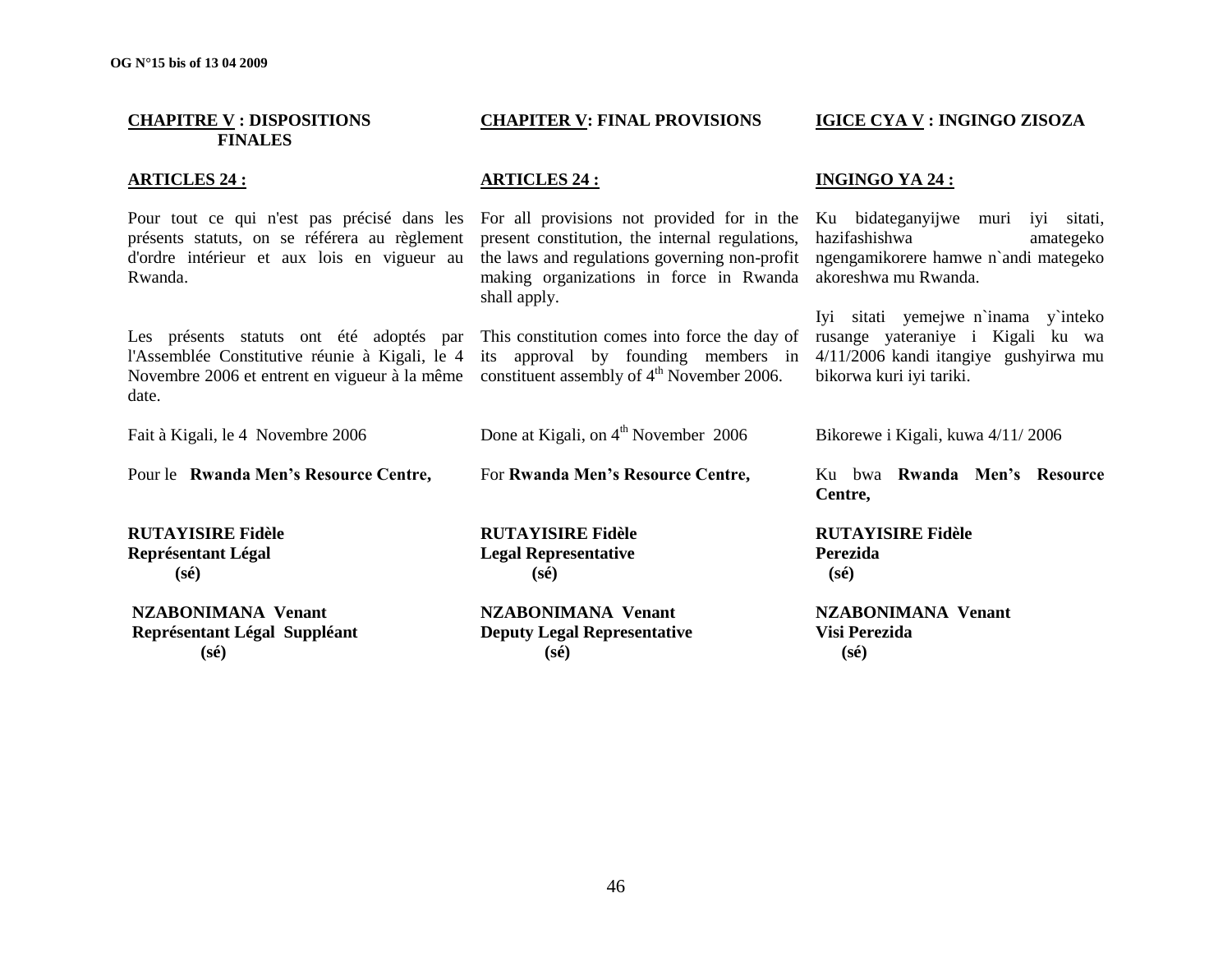**ITEKA RYA MINISITIRI N°112/11 RYO MINISTERIAL ORDER N°112/11 OF ARRETE MINISTERIEL N°112/11 KU WA 03/09/2008 RYEMERA 03/09/2008 APPROVING ALTERATIONS IHINDURWA RY"AMATEGEKO MADE TO THE STATUTES OF THE APPROBATION DES AGENGA "ISHYIRAHAMWE**  "**ASSOCIATION OF PARENTS AIMED MODIFICATIONS APPORTEES RY"ABABYEYI RIHARANIRA GUTEZA AT EDUCATION, CULTURE, AND IMBERE UBUREZI, N"UBUMENYI NGIRO" (APPECSA) UMUCO SCIENCE DEVELOPMENT" (APPESCA) DU 03/09/2008 PORTANT AUX STATUTS DE L" "ASSOCIATION DES PARENTS POUR LA PROMOTION DE L"EDUCATION, LA CULTURE ET** 

**ISHAKIRO**

#### **TABLE OF CONTENTS**

#### **TABLE DES MATIERES**

**LES SCIENCES APPLIQUEES"** 

**(APPESCA)**

| Ingingo ya mbere: Icyemezo cyo guhindura<br>amategeko agenga<br>umuryango | <b>Article One : Decision of altering the</b><br>legal statutes | Article premier: Décision modificative<br>des statuts |
|---------------------------------------------------------------------------|-----------------------------------------------------------------|-------------------------------------------------------|
| Ingingo ya 2: Ivanywaho ry' ingingo<br>zinyuranyije n'iri teka            | <b>Article 2: Repealing of inconsistent</b><br>provisions       | <b>Article 2: Disposition abrogatoire</b>             |
| Ingingo ya 3 : Igihe iteka ritangirira<br>gukurikizwa                     | <b>Article 3: Commencement</b>                                  | Article 3: Entrée en vigueur                          |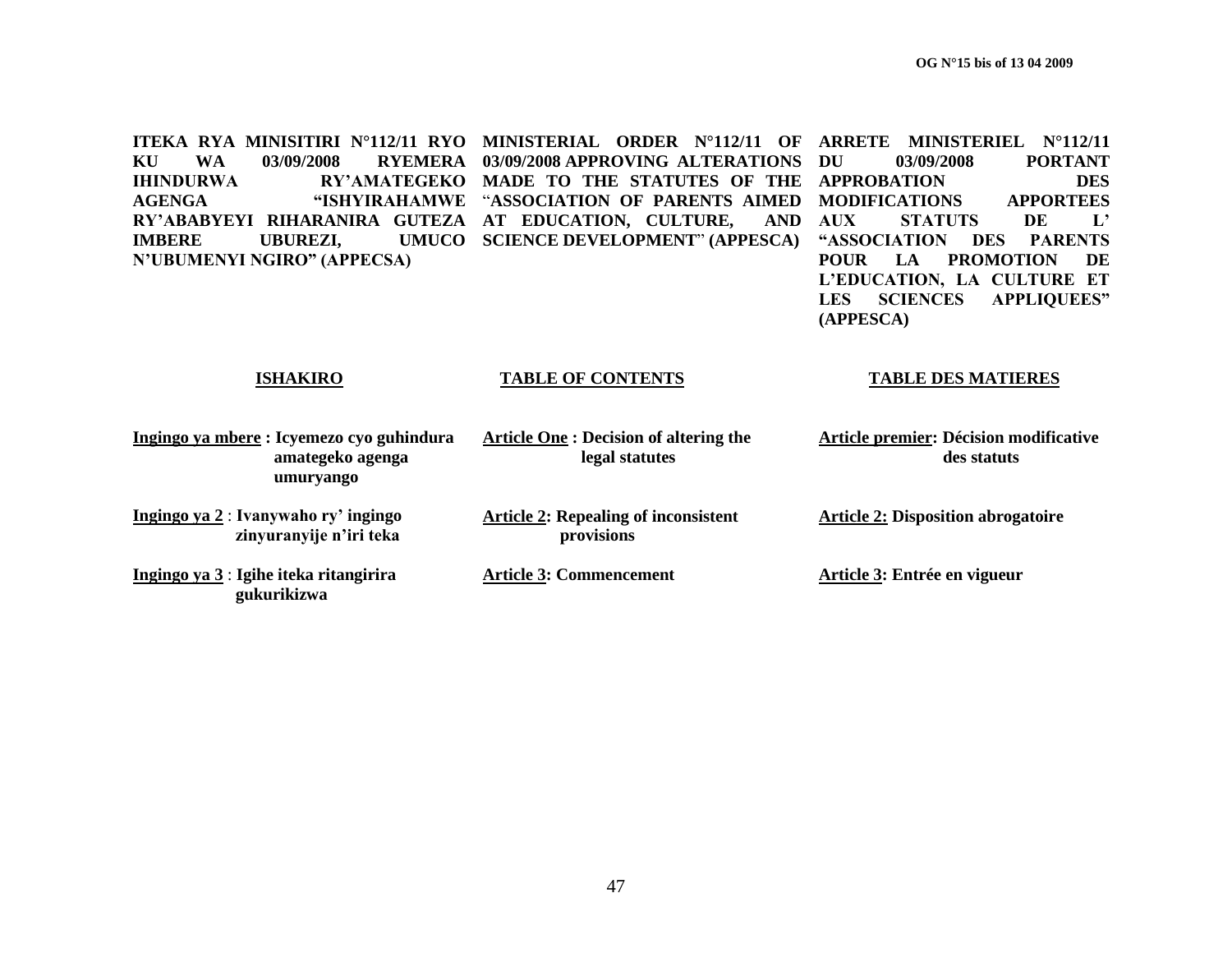**ITEKA RYA MINISITIRI N°112/11 RYO MINISTERIAL ORDER N°112/11 OF ARRETE MINISTERIEL N°112/11 KU WA 03/09/2008 RYEMERA 03/09/2008 APPROVING ALTERATIONS IHINDURWA RY"AMATEGEKO MADE TO THE STATUTES OF THE APPROBATION DES AGENGA "ISHYIRAHAMWE**  "**ASSOCIATION OF PARENTS AIMED RY"ABABYEYI RIHARANIRA GUTEZA AT EDUCATION, CULTURE, AND IMBERE UBUREZI, N"UBUMENYI NGIRO" (APPESCA) UMUCO** SCIENCE DEVELOPMENT" **(APPECSA) DU 03/09/2008 PORTANT** 

### **MODIFICATIONS APPORTEES AUX STATUTS DE L" "ASSOCIATION DES PARENTS POUR LA PROMOTION DE L"EDUCATION, LA CULTURE ET LES SCIENCES APPLIQUEES" (APPECSA)**

#### **Minisitiri w"Ubutabera/ Intumwa Nkuru ya The Minister of Justice/ Attorney General, Leta,**

Ashingiye ku Itegeko Nshinga rya Repubulika Pursuant to the Constitution of the Republic y"u Rwanda ryo ku wa 4 Kamena 2003, cyane cyane mu ngingo zaryo iya 120 n"iya 121 ;

Ashingiye ku Itegeko n° 20/2000 ryo ku wa 26/07/2000 ryerekeye imiryango idaharanira inyungu, cyane cyane mu ngingo zaryo iya 12, iya 14 n"iya 42 ;

Ashingiye ku Iteka rya Perezida n° 27/01 ryo ku Pursuant to the Presidential Order n° 27/01 of Vu l"Arrêté Présidentiel n° 27/01 du wa 18/07/2004 rigena amwe mu mateka y"Abaminisitiri yemezwa atanyuze mu Nama y"Abaminisitiri, cyane cyane mu ngingo yaryo ya mbere ;

Asubiye ku Iteka rya Minisitiri n° 371/05 ryo ku Revised Ministerial Order n° 371/05 of Revu l'Arrêté Ministériel n° 371/05 du wa 13/11/1989 riha ubuzimagatozi 13/11/1989 granting the legal status to the "**ISHYIRAHAMWE RIHARANIRA GUTEZA UBUREZI, UMUCO N"UBUMENYI SCIENCE DEVELOPMENT" (APPESCA) NGIRO**" **(APPECSA**), cyane cyane mu ngingo , especially in Article One; yaryo ya mbere ;

of Rwanda of 4 June 2003, as amended to date, especially in Articles 120 and 121;

Pursuant to Law n° 20/2000 of 26/07/2000, relating to Non Profit Making Organisations especially in Articles 12, 14 and 42;

18/07/2004, determining certain Ministerial 18/07/2004 déterminant certains arrêtés Orders which are adopted without consideration by the Cabinet, especially in Article One;

"**ASSOCIATION OF PARENTS AIMED IMBERE AT EDUCATION, CULTURE,** 

Vu la Constitution de la République du Rwanda du 4 juin 2003, spécialement en ses articles 120 et 121 ;

**Le Ministre de la Justice/ Garde des** 

**Sceaux,**

Vu la loi n° 20 /2000 du 26/07/2000 relative aux associations sans but lucratif, spécialement en ses articles 12, 14 et 42 ;

ministériels qui ne sont pas adoptés par le Conseil des Ministres, spécialement en son article premier ;

13/11/1989 accordant la personnalité civile à l" "**ASSOCIATION DES PARENTS POUR LA PROMOTION DE L"EDUCATION, LA CULTURE ET LES SCIENCES APPLIQUEES" (APPESCA),** spécialement en son article premier ;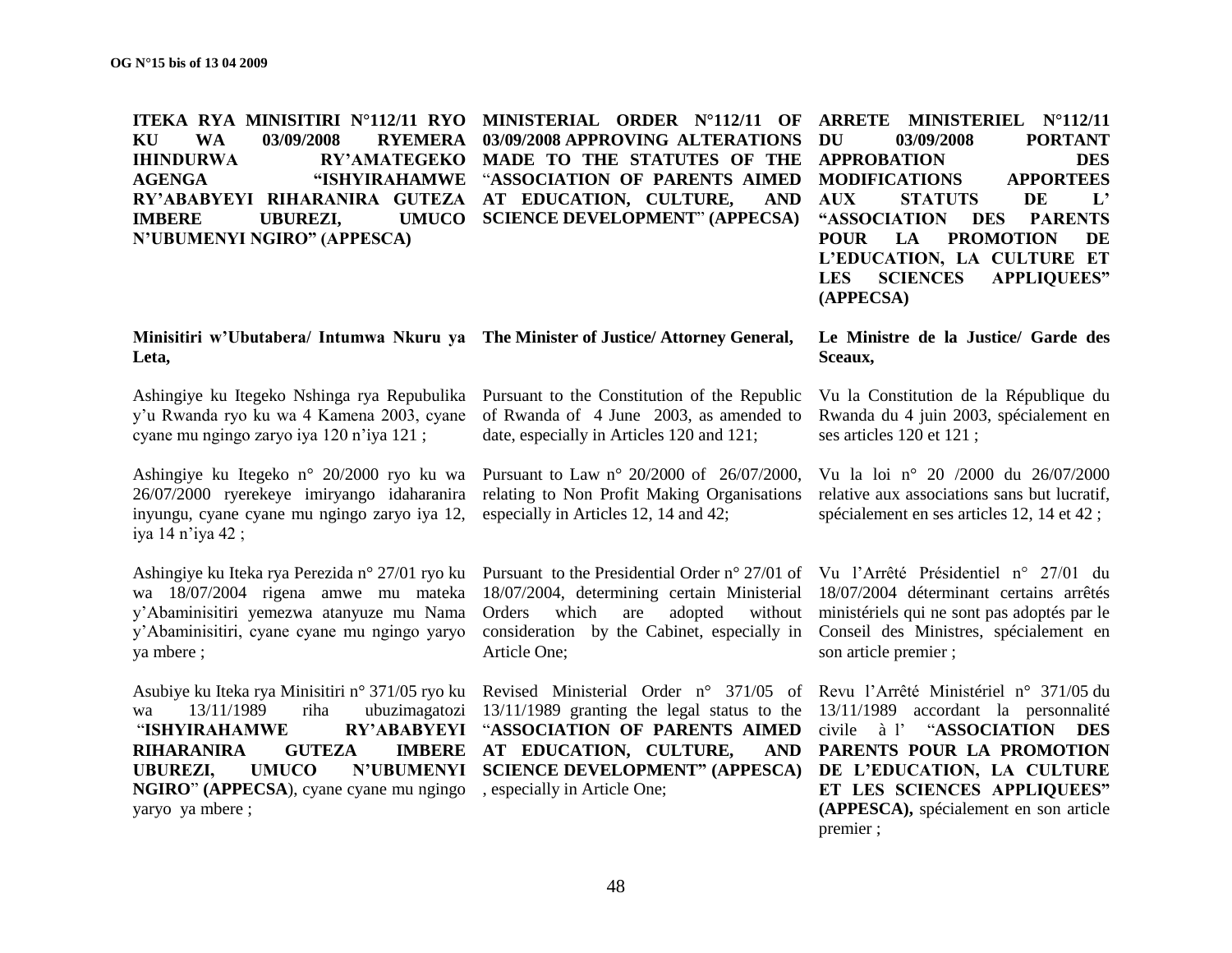Abisabwe n"Umuvugizi w" **"ISHYIRAHAMWE RY"ABABYEYI RIHARANIRA GUTEZA UBUREZI, UMUCO N"UBUMENYI CULTURE, AND SCIENCE NGIRO" (APPECSA)** mu rwandiko rwakiriwe **DEVELOPMENT" (APPESCA),** on ku wa 02/04/2002 ;

**ATEGETSE :**

Upon request lodged by the Legal Sur requête du Représentant Légal de l' Representative of the "**ASSOCIATION OF**  "**ASSOCIATION DES PARENTS**  PARENTS AIMED AT EDUCATION, POUR LA PROMOTION DE 02/04/2002;

#### **HEREBY ORDERS**

### **Article One: Decision of altering the legal statutes**

Icyemezo cyafashwe n"abagize ubwiganze bw" "**ISHYIRAHAMWE RY"ABABYEYI RIHARANIRA GUTEZA IMBERE UBUREZI, UMUCO N"UBUMENYI AT EDUCATION, CULTURE, AND NGIRO"** (APPECSA) ku wa 16/12/2001 cyo guhindura amategeko agenga uwo muryango kiremewe.

**Ingingo ya mbere** : **Icyemezo cyo guhindura** 

 **umuryango**

 **amategeko agenga**

**Ingingo ya 2** : **Ivanywaho ry" ingingo zinyuranyije n"iri teka.**

zinyuranyije naryo zivanyweho.

**Ingingo ya 3** : **Igihe iteka ritangirira gukurikizwa**

Iri teka ritangira gukurikizwa ritangarijweho mu Igazeti ya Leta ya of its publication in the Official Gazette of the Repubulika y"u Rwanda.

passed by the majority members of the **"ASSOCIATION OF PARENTS AIMED SCIENCE DEVELOPMENT" (APPESCA),** on 16/12/2001, is hereby approved for registration.

## **SCIENCE L'EDUCATION, LA CULTURE ET LES SCIENCES APPLIQUEES" (APPESCA)**, reçue le 02/04/2002 ;

#### **ARRETE :**

**Article premier : Décision modificative des statuts**

The decision of altering the legal statutes Est approuvée la décision de la majorité des membres de l" **"ASSOCIATION DES PARENTS POUR LA PROMOTION DE L"EDUCATION, LA CULTURE ET LES SCIENCES APPLIQUEES" (APPESCA)** prise le 16/12/2001 de modifier les statuts de ladite association.

**Article 2 : Disposition abrogatoire**

#### **Article 2: Repealing of inconsistent provisions.**

Ingingo zose z"amateka abanziriza iri kandi All prior provisions contrary to this Order are hereby repealed.

#### **Article 3: Commencement**

This Order shall come into force on the date Le présent arrêté entre en vigueur le jour Republic of Rwanda.

Toutes les dispositions antérieures contraires au présent arrêté sont abrogées.

#### **Article 3 : Entrée en vigueur**

de sa publication au Journal Officiel de la République du Rwanda.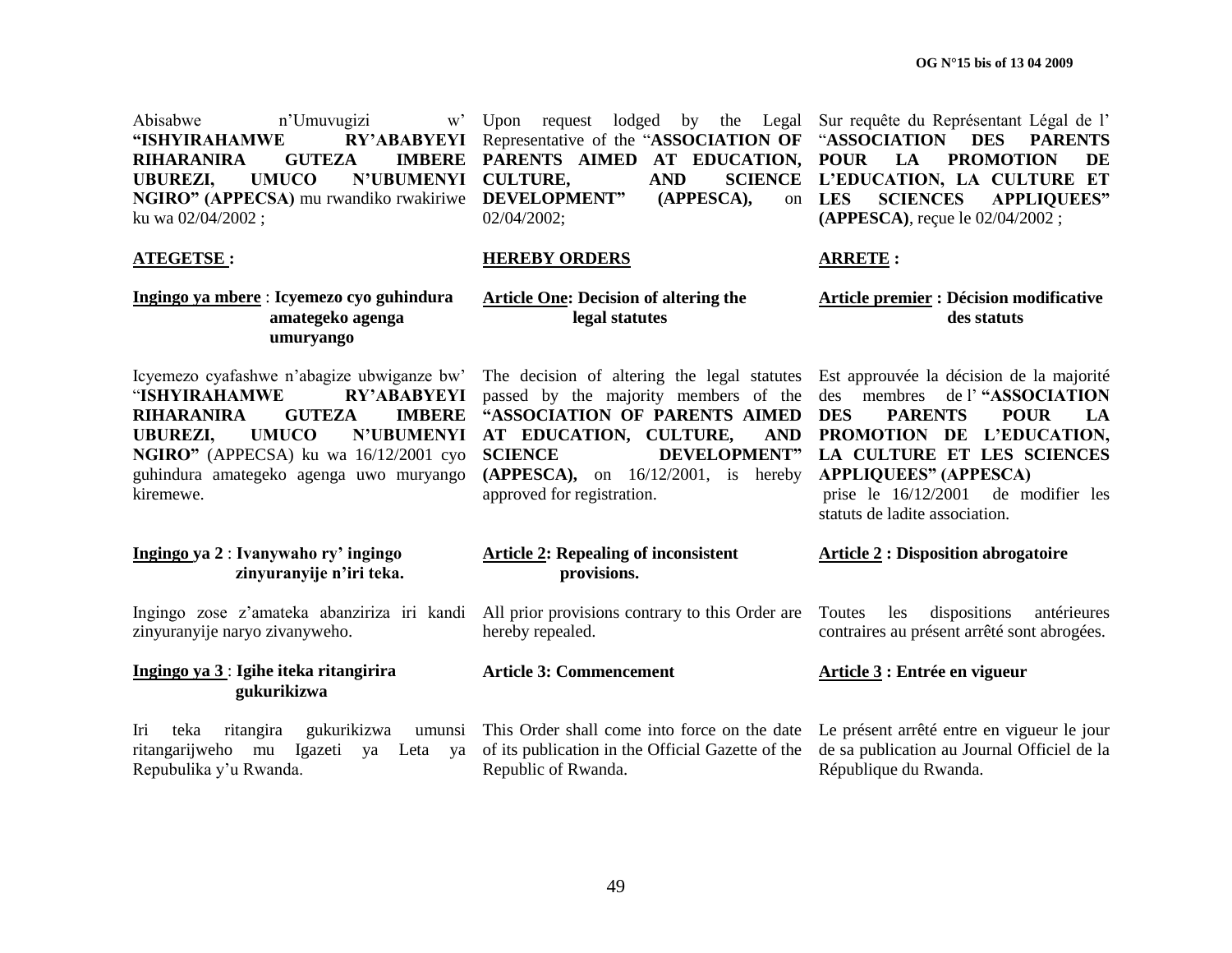Kigali, kuwa **03/09/2008**

Kigali, on **03/09/2008**

Kigali, le **03/09/2008**

Minisitiri w"Ubutabera/ Intumwa Nkuru ya Leta The Minister of Justice/ Attorney General

Le Ministre de la Justice/ Garde des Sceaux

 **KARUGARAMA Tharcisse (sé)**

**KARUGARAMA Tharcisse (sé)**

**KARUGARAMA Tharcisse (sé)**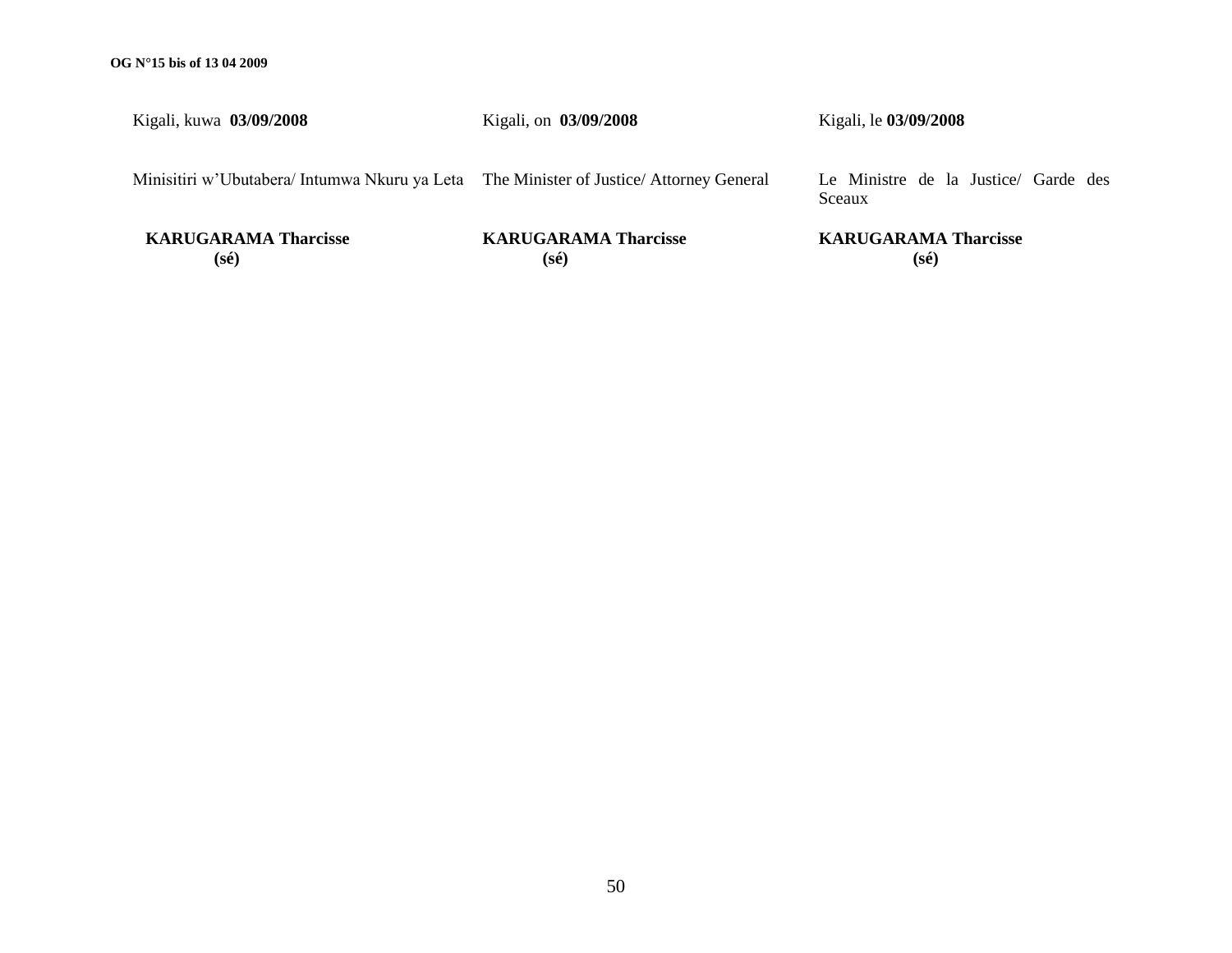### **ASSOCIATION SANS BUT LUCRATIF :**

**ASSOCIATION DES PARENTS POUR LA PROMOTION DE L"EDUCATION, LA CULTURE ET LES SCIENCES APPLIQUEES (APPECSA)**

#### **PREAMBULE**

L"Assemblée Générale de l"Association des Parents pour la Promotion de l"Education, la Culture et les Sciences Appliquées « APPECSA » réunie à son siège social à RUCANO, en date du 15 Avril 2007 ;

Vu la loi n° 20/2000 du 26 Juillet 2000 relative aux associations sans but lucratif, spécialement en ses articles 14 et 42 ;

Adopte les modifications aux statuts de la dite association, agréée par Arrêté Ministériel n° 371/05 du 13 Novembre 1989 comme suit :

### **STATUTS**

#### **CHAPITRE PREMIER :**

**De la dénomination, du siège de l"objet et de la région d"activité.**

#### **Article premier :**

Il est créé une Association sans but lucratif, sous la dénomination de l" »Association des Parents pour la Promotion de l"Education, la Culture et les Sciences Appliquées », en abrégé « APPECSA » régie par les présents statuts et soumise aux dispositions de la législation rwandaise spécialement la loi organique n° 1/1985 du 25 Janvier 1985 sur l"Education National et la loi n° 20/2000 du 26 Juillet 2000 relative aux associations sans but lucratif.

#### **Article 2 :**

Le siège social de l"Association est établi à la Colline Rucano, Cellule Gatega, Secteur

#### **UMURYANGO UDAHARANIRA INYUNGU:**

**ISHYIRAHAMWE RY"ABABYEYI RIGAMIJE GUTEZA IMBERE UBUREZI, UMUCO N"UBUMENYI NGIRO (APPECSA)**

#### **IRIBURIRO**

Inteko Rusange y"Ishyirahamwe ry"Ababyeyi rigamije Guteza imbere Uburezi, Umuco n"Ubumenyi Ngiro, mu magambo ahinnye y"igifaransa « APPECSA » iteraniye ku cyicaro cyayo i RUCANO ku wa 15 Mata 2007 ;

Imaze kubona itegeko n° 20/2000 ryo kuwa 26 Nyakanga 2000 ryerekeye imiryango idaharanira inyungu cyane cyane mu ngingo zaryo iya 14 n"iya 42 ;

Yemeje ihindurwa ry"amategeko shingiro y"iryo shyirahamwe, ryemejwe n"Iteka rya Minisitiri n° 371/05 ryo ku wa 13 Ugushingo 1989 mu buryo bukurikira :

### **AMATEGEKO SHINGIRO**

#### **UMUTWE WA MBERE:**

**Ibyerekeye izina ry"ishyirahamwe, intebe, icyo rigamije n"aho rikorera.**

#### **Ingingo ya mbere:**

Hashinzwe umuryango udaharanira inyungu witwa « Ishyirahamwe ry"Ababyeyi rigamije Guteza imbere Uburezi, Umuco n"Ubumenyi Ngiro», mu magambo ahinnye y"igifaransa « APPECSA » rigengwa n"aya mategeko hakurikijwe ibiteganywa n"Amategeko y"u Rwanda cyane cyane Itegeko ngenga n° 1/1985 ryo kuwa 25 Mutarama 1985 ryerekeye Uburezi bw"Igihugu hamwe n"Itegeko n° 20/2000 ryo kuwa 26 Nyakanga 2000 ryerekeye imiryango idaharanira inyungu.

### **Ingingo ya 2:**

Intebe y"Ishyirahamwe ishinzwe ku Gasozi ka Rucano, Akagari ka Gatega, Umurenge wa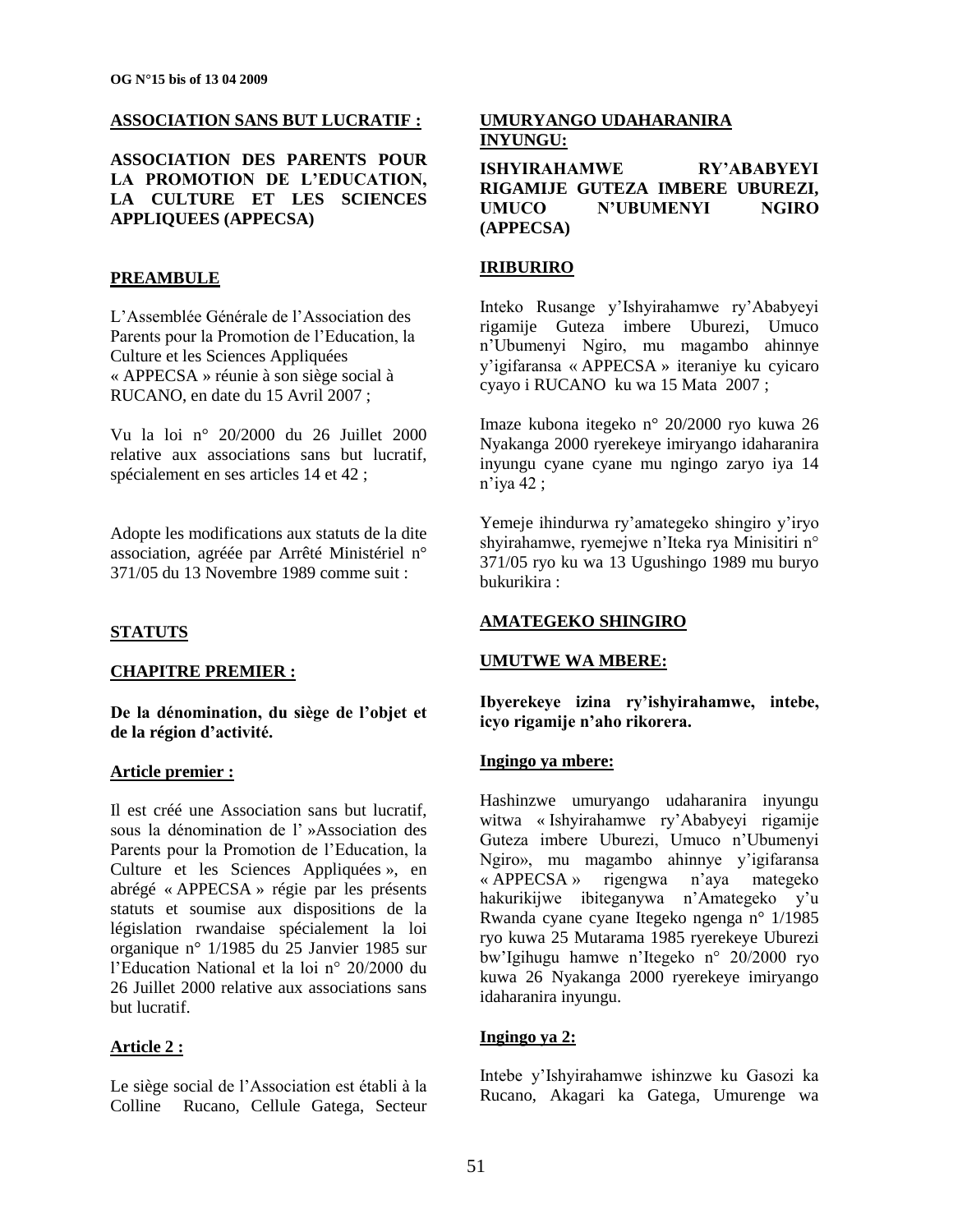Hindiro, District de NGORORERO, Province Ouest, République du Rwanda.

Cependant, si les 2/3 des membres réunis en Assemblée Générale le décident, le siège peut être transfère dans une autre localité du Pays.

### **Article 3 :**

L"Association a pour but de contribuer à l"éducation et la formation des enfants sans distinction par l"enseignement des connaissances intellectuelles, professionnelles, civiques et morales et par la création d"écoles où seront dispensés ces enseignements.

Dans la poursuite de son objet, l"Association peut réaliser d"autres activités se rattachant directement ou indirectement à son but visé à l"alinéa premier.

### **Article 4 :**

L"association exerce ses activités dans le District de NGORORERO, mais elle peut les étendre dans toute autre région du Pays après approbation de l"Assemble Générale.

### **Article 5 :**

L"Association est créée pour une durée indéterminée.

### **CHAPITRE II :**

### **Des membres de l"Association**

### **Article 6 :**

Les membres de l"Association sont répartis en trois catégories à savoir :

- 1. Les membres fondateurs
- 2. Les membres adhérents
- 3. Les membres d"honneur

### **Article 7:**

Sont membres fondateurs de l"Association les

Hindiro, Akarere ka NGORORERO, Intara y"Uburengerazuba muri Repubulika y"u Rwanda. Nyamara ariko iyo 2/3 by"abagize Ishyirahamwe babyemeje bateraniye mu Nteko Rusange, icyicaro cy"intebe yaryo gishobora kwimurirwa ahandi mu Gihugu.

### **Ingingo ya 3:**

Ishyirahamwe rigamije gufatanya n"abandi mu byerekeye kurera no kwigisha abana bose nta tandukanyirizo, ribaha inyigisho zerekeye ubwenge, imyuga, ubumenyi mboneragihugu n"umuco kandi ryubaka amashuri azatangirwamo izo nyigisho.

Mu gihe ishyirahamwe riharanira gukomeza intego yaryo, rishobora gukora ibindi bikorwa bifitanye isano ya hafi cyangwa ya kure n"ibigamijwe biri mu gika cya mbere cy"iyi ngingo.

### **Ingingo ya 4:**

Ishyirahamwe rikorera imirimo yaryo mu karere ka NGORORERO ariko rishobora kwimurira imirimo yaryo mu kandi karere k"Igihugu bimaze kwemezwa n"Inteko Rusange.

### **Ingingo ya 5:**

Igihe iri shyirahamwe rizamara ntigiteganijwe.

### **UMUTWE WA II:**

### **Ibyerekeye abagize Ishyirahamwe**

### **Ingingo ya 6:**

Abagize Ishyirahamwe barimo ibyiciro bitatu : ari byo ibi :

- 1. abagize Ishyirahamwe barishinze;
- 2. abagize Ishyirahamwe baryinjiyemo ku bushake bwabo;
- 3. abagize Ishyirahamwe b"icyubahiro kandi barishyigikiye.

### **Ingingo ya 7:**

Abagize Ishyirahamwe barishinze ni abashyize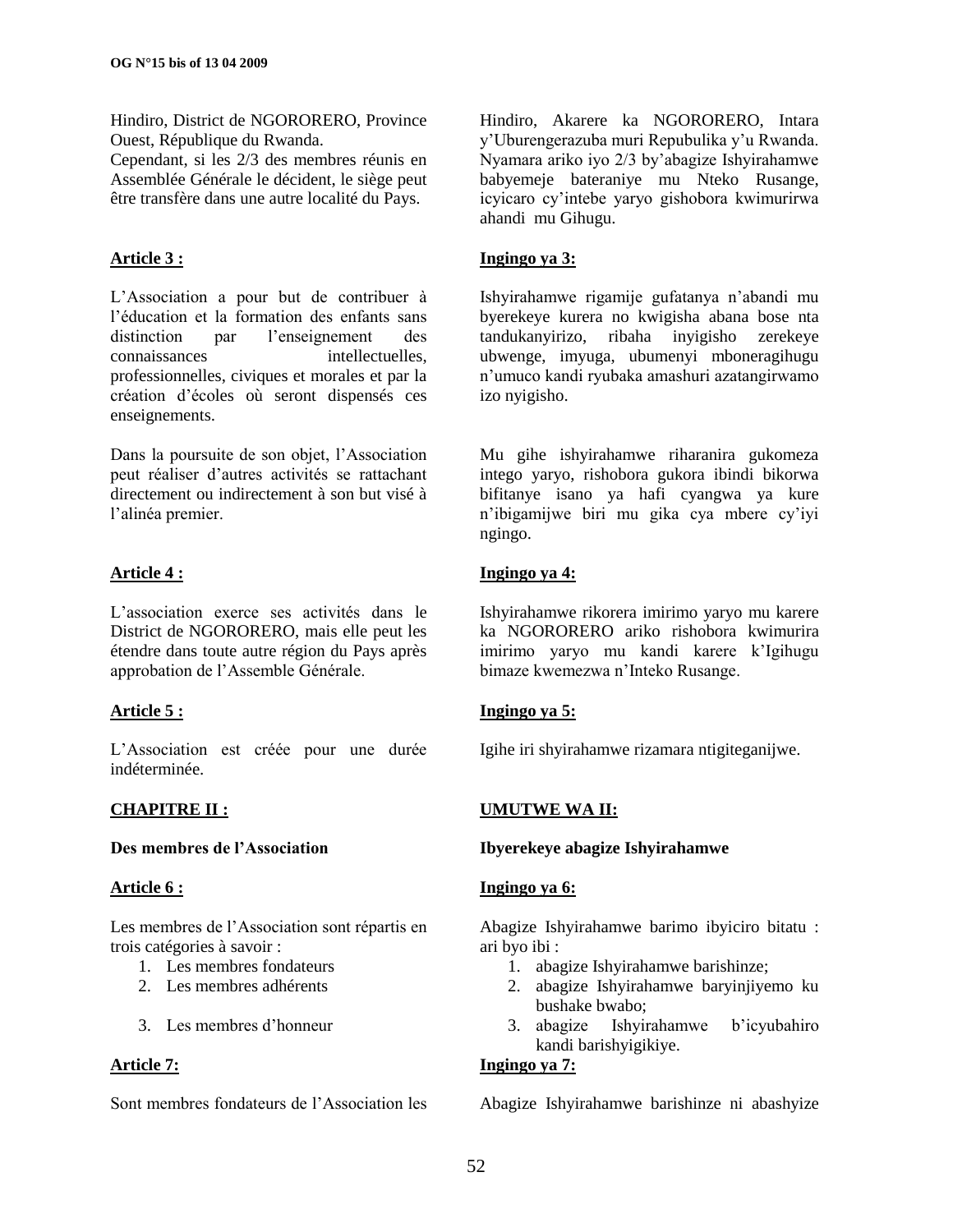signataires des présents statuts. **Article 8 :**

Les membres adhérents sont ceux qui auront demandé d"être admis dans l"association et qui auront été agréés par l"Assemblée Générale de l"Association.

Les membres d"honneur sont toutes personnes physiques ou morales à qui l"Assemblée Générale aura décerné ce titre en reconnaissance des services spéciaux et appréciables rendus à l"Association.

### **Article 9 :**

Les membres fondateurs et les membres adhérents sont les membres effectifs de l"Association. Ils ont les mêmes droits et devoirs à l"égard de l"Association.

### **Article 10 :**

Le nombre des membres effectifs est illimité, il ne peut toutefois être inférieur à dix.

### **Article 11 :**

Les conditions d"admission en qualité de membre de l"Association sont déterminées par le règlement d"ordre intérieur.

### **Article 12 :**

Les membres effectifs s'engagent à soutenir l"Association et à participer loyalement à toutes ses activités. Ils assistent aux Assemblées Générales avec voix délibérative. Les membres d"honneur peuvent assister aux réunions avec voix consultative.

### **Article 13 :**

Tout membre effectif de l"Association a le devoir de verser une cotisation annuelle dont le montant est fixé par l"Assemblée Générale.

imikono kuri aya mategeko. **Ingingo ya 8:**

Abagize Ishyirahamwe baryinjiyemo ku bushake ni abazasaba kuryinjiramo bakazemererwa n"Inteko Rusange y"Ishyirahamwe.

Abanyamuryango b"icyubahiro ni abantu ku giti cyabo cyangwa abagize ikoraniro ry"abantu bemerwa n"Inteko rusange kubera ibyiza by"akarusho kandi bizwi bakoreye Ishyirahamwe.

### **Ingingo ya 9:**

Abashinze Ishyirahamwe kimwe n"abaryinjiyemo ku bushake bamaze kwemerwa ni bo bagize Ishyirahamwe nyakuri. Bafite uburenganzira n"ubushobozi bumwe mu bireba Ishyirahamwe.

### **Ingingo ya 10:**

Umubare w"abagize Ishyirahamwe nyakuri urasesuye, icyakora ntushobora kujya hasi y"abantu icumi.

### **Ingingo ya 11:**

Ibyo abazemererwa kwitwa Abagize Ishyirahamwe bagomba kuba bujuje biteganywa n"Amabwiriza mbonezamurimo.

### **Ingingo ya 12:**

Abagize Ishyirahamwe nyakuri biyemeza kurishyigikira byimazeyo kandi bakagira uruhare mu ntego zose rigamije. Bajya mu Nteko Rusange kandi bagashobora gutora. Abahawe kuba Abagize Ishyirahamwe

by"icyubahiro bashobora kujya mu Nteko Rusange, ariko bakagishwa inama gusa, ntibatore.

### **Ingingo ya 13:**

Umunyamuryango nyakuri wese agomba gutanga umusanzu wa buri mwaka nk"uko ugenwa n"Inteko Rusange.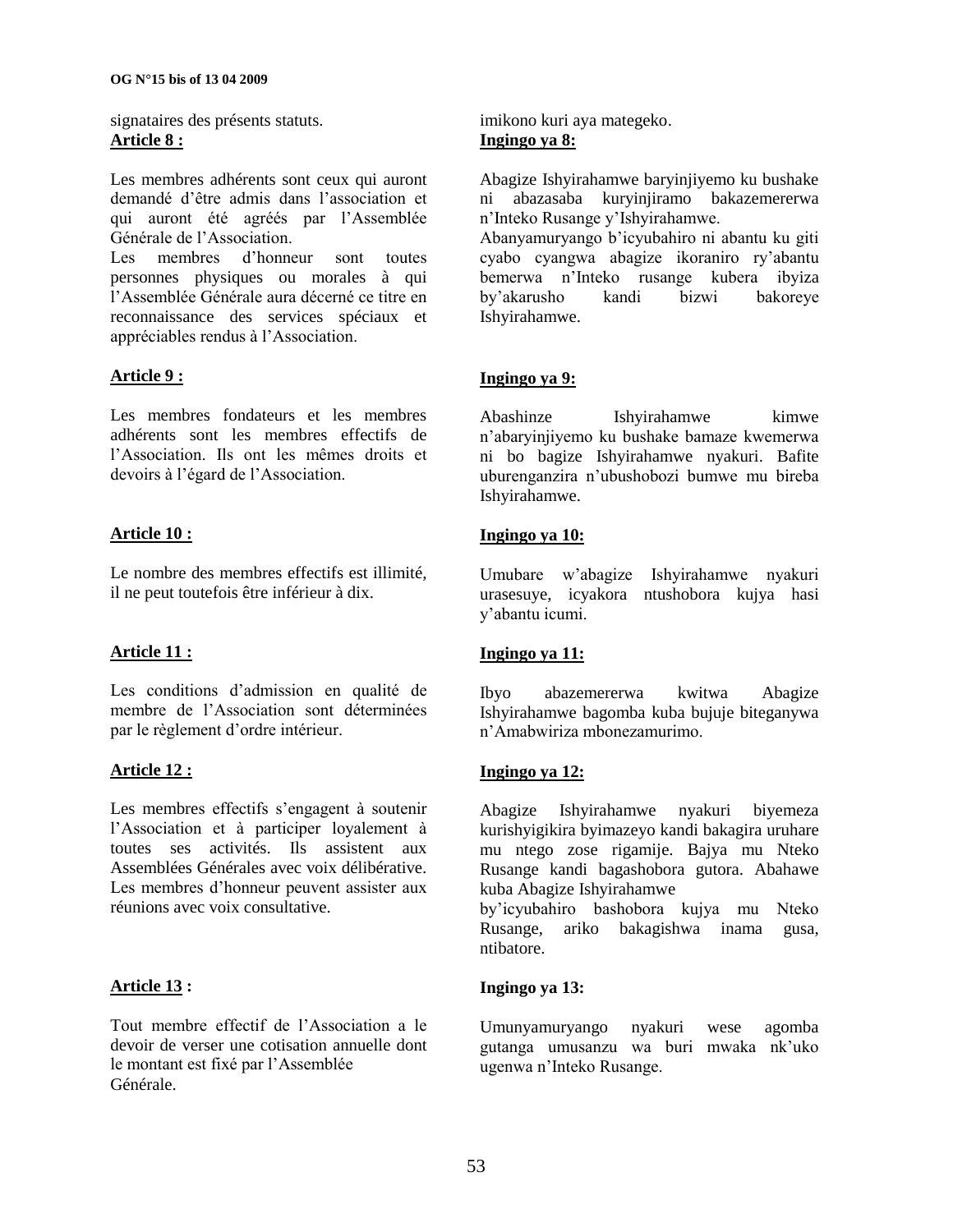### **Article 14 :**

La qualité de membre se perd :

- a) par le non versement de la cotisation pendant trois (3) années successives.
- b) par démission volontaire adressée par écrit à l"Assemblée Générale et acceptée par celle-ci.
- c) par absence non motivée à trois réunions successives de l"Assemblée Générale.
- d) par exclusion motivée prononcée par l"Assemblée Générale à la majorité de 2/3 des membres effectifs.
- e) Par décès.

Les autres conditions d'exclusion d'un membre non prévues par le présent article sont déterminées par le règlement d'ordre intérieur de l"Association.

### **CHAPITRE III :**

**Des organes de l"Association**

### **Article 15 :**

Les organes de l'Association sont :

- 1. L"Assemblée Générale
- 2. Le Comité de Direction
- 3. Le Conseil de Surveillance

L"Assemblée Générale peut créer des organes subsidiaires appelés Commissions Techniques (consultatifs ou représentatifs) dont le mode de fonctionnement et la composition seront déterminés par le règlement d"ordre intérieur de l"Association.

### **SECTION PREMIERE :**

#### **De l"Assemblée Générale**

### **Article 16 :**

L"Assemblée Générale est composée de tous les membres effectifs de l"Association. Elle

### **Ingingo ya 14:**

Umuntu ava mu Ishyirahamwe :

- a) iyo imyaka itatu (3) ishize yikurikiranya ataratanga umusanzu kandi ntashobora kwitwaza ko atabimenyeshejwe.
- b) Iyo asezeye ku bushake bwe akabyandika Inteko Rusange nayo ikabyemera
- c) Iyo atabonetse mu nama z" Inteko Rusange inshuro eshatu zikurikiranye kandi nta mpamvu z"ukuri yagaragaje.
- d) Iyo yirukanywe hagaragajwe impamvu nyakuri kandi byemejwe n"Inteko Rusange ku bwiganze bw"amajwi bwa 2/3 by"abari mu nama.
- e) Iyo apfuye.

Impamvu zindi zatuma uri mu Ishyirahamwe arivanwamo zidateganijwe n"iyi ngingo zizashyirwa mu mabwiriza mbonezamirimo y"Ishyirahamwe.

### **UMUTWE WA III:**

### **Ibyerekeye Inzego z"Ishyirahamwe**

### **Ingingo ya 15:**

Inzego z"Ishyirahamwe ni izi :

- 1. Inteko Rusange
- 2. Komite y"Ubuyobozi
- 3. Inama y"Ubugenzuzi

Inteko Rusange ishobora gushyiraho inzego zungirije zitwa Komisiyo Tekiniki, (ngishwanama cyangwa abahagarariye abandi), imikorere yazo kimwe n"abazigize bizateganywa mu mabwiriza mbonezamirimo y"Ishyirahamwe.

### **IGICE CYA MBERE:**

### **Ibyerekeye Inteko Rusange**

#### **Ingingo ya 16:**

Inteko Rusange igizwe n"abagize Ishyirahamwe nyakuri bose. Inteko Rusange ni rwo rwego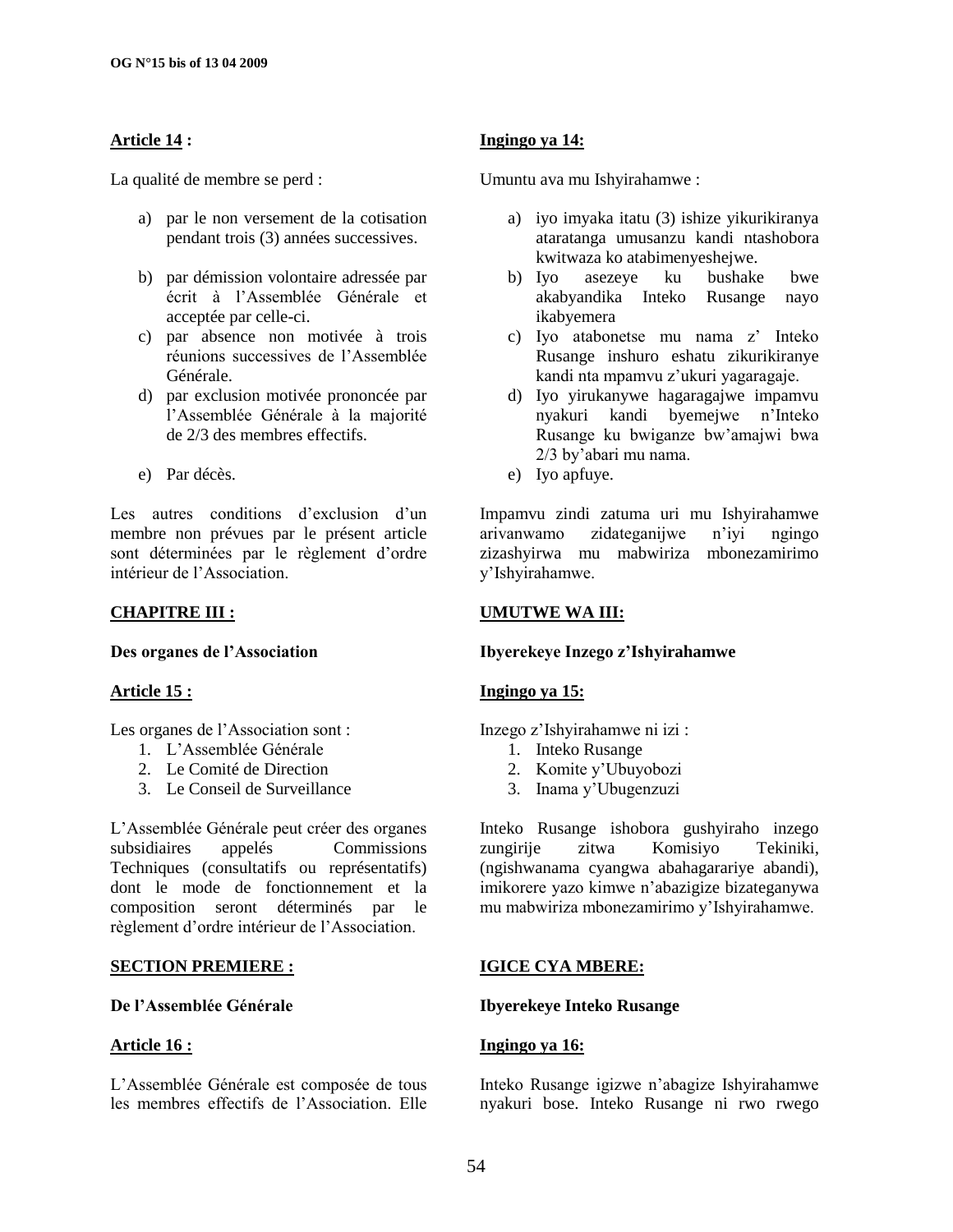est l"organe suprême de l"Association. Toutes les autres instances détiennent leurs pouvoirs de l"Assemblée Générale.

### **Article 17 :**

L"Assemblée Générale tient chaque année deux sessions ordinaires en Mai et en Décembre sur convocation du président de l"Association.

Elle peut se réunir en sessions extraordinaires sur décision du Comité de Direction ou à la demande écrite exprimée par 1/3 des membres effectifs.

En cas d"absence ou d"empêchement du Président, l"Assemblée Générale ordinaire ou extraordinaire est convoquée par le Vice Président.

En cas d"absence d"empêchement ou de refus simultanés du Président et du Vice Président, l"Assemblée Générale ordinaire ou extraordinaire est convoquée par écrit par 2/3 des membres effectifs.

Par la circonstance, elle élit en son sein un Président et un Rapporteur.

### **Article 18 :**

Les pouvoirs de l'Assemblée sont :

- 1. Adoption des statuts et du règlement d"ordre intérieur ;
- 2. Election des membres du Comité de Direction et mise à terme de leur mandat ;
- 3. Election des membres du Conseil de Surveillance et mettre fin à leur mandat ;
- 4. Approbation du budget en recettes et en dépenses.
- 5. Approbation des bilans et rapport de gestion et arrêt des comptes ;
- 6. Fixation des cotisations et des contributions des membres ainsi que les frais de scolarité et autres frais ;
- 7. Admission de nouveaux membres ;

rukuru rw"Ishyirahamwe. Izindi nzego zose z"Ishyirahamwe zihabwa ububasha nayo.

### **Ingingo ya 17:**

Inteko Rusange iterana kabiri mu mwaka, mu nama zisanzwe muri Gicurasi no mu Kuboza ihamagawe na Perezida w"Ishyirahamwe. Ishobora no guterana mu nama zidasanzwe iyo Komite y"ubuyobozi isanze ari ngombwa cyangwa iyo bisabwe mu nyandiko na 1/3 cy"abagize Ishyirahamwe.

Iyo uhagarariye Ishyirahamwe adahari cyangwa atabonetse, Inteko Rusange isanzwe cyangwa idasanzwe itumizwa n"Umusimbura we.

Iyo uhagarariye Ishyirahamwe cyangwa Umusimbura we badahari, batabonetse cyangwa banze, Inteko Rusange itumizwa mu nyandiko yasinyweho nibura na bibiri bya gatatu (2/3) by"abanyamuryango nyakuri. Icyo gihe bitoramo Uyobora inama n"Umwanditsi.

### **Ingingo ya 18:**

Ububasha bw"Inteko Rusange ni ubu :

- 1. Gushyiraho Amategeko agenga Ishyirahamwe n"amabwiriza mbonezamurimo yaryo ;
- 2. Gutora no kuvanaho abagize komite y"Ubuyobozi ;
- 3. Gutora abagize Inama y"Ubugenzuzi no guhagarika imirimo yabo ;
- 4. Kwemeza ingengo y"imari n"ibarura ry"umutungo by"ishyirahamwe ;
- 5. Kugira icyo ivuga ku mikorere ya Komite y"Ubuyobozi no kwemeza imicungire y'imari ;
- 6. Kugena umusanzu, inkunga z"Ishyirahamwe n"amafaranga yakwa abanyeshuri kimwe n"andi yaba agomba gukoreshwa ;
- 7. Kwemera abinjiye mu Ishyirahamwe bashya;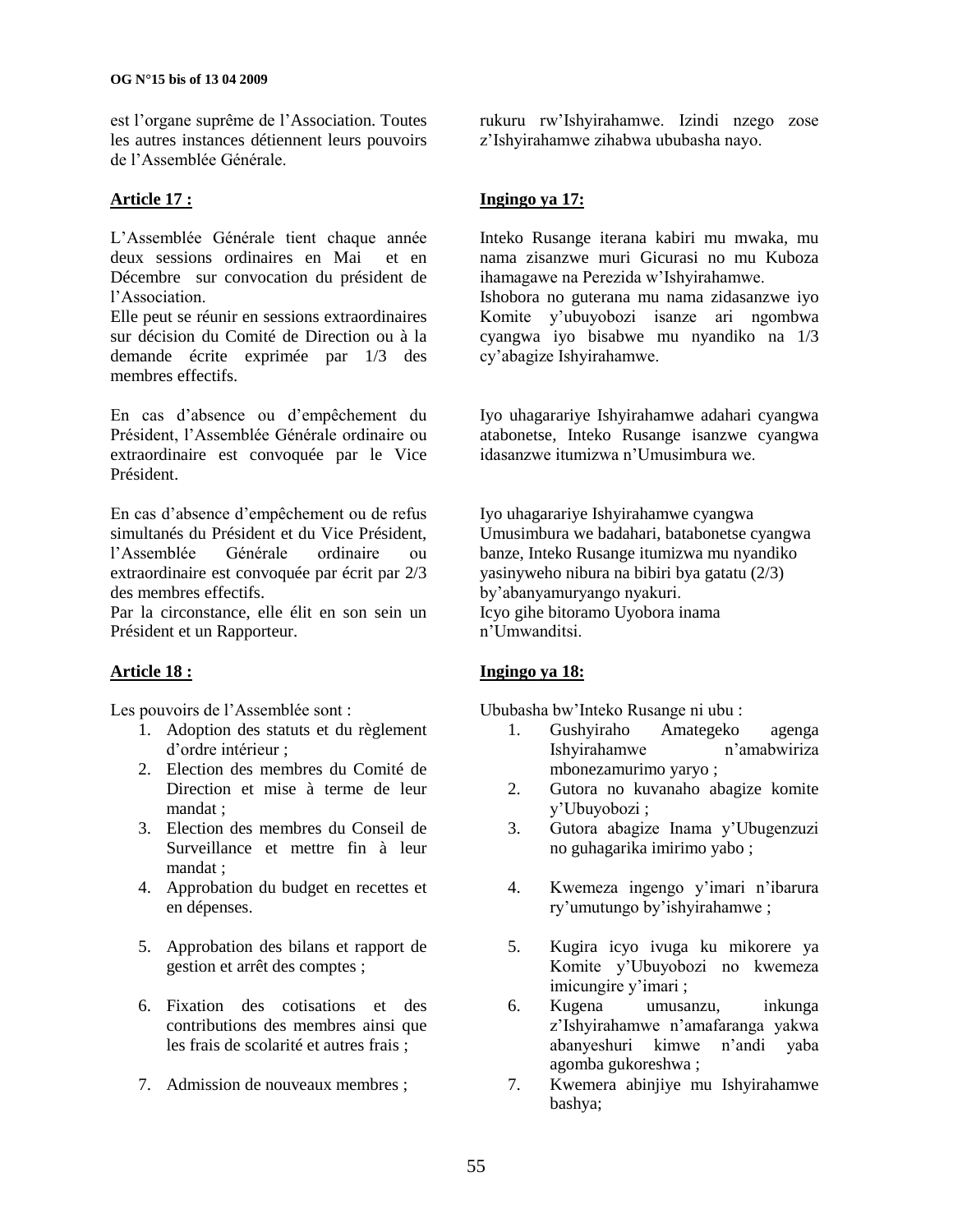- 8. Exclusion d'un membre ;
- 9. Modification des statuts ;
- 10. Aliénation des biens de l"Association
- 11. Dissolution de l"Association
- 12. Nomination des liquidateurs et définition de leur mandat ;
- 13. Affectation des biens après liquidation ;
- 14. Approbation des dons, legs destinés à soutenir les œuvres de l"Association.

### **Article 19 :**

Les sessions de l"Assemblée Générale se tiennent aux endroits, jour et heure indiqués dans la convocation.

Les convocation comprenant l'ordre du jour sont adressées aux membres 15 jours au moins avant la réunion de l"Assemblée Générale.

L"ordre du jour est établi par le Président de l"Assemblée Générale.

Cependant, le Président est tenu d"y ajouter tout autre point admis par la majorité simple des membres présents.

L"ordre du jour du mois de Décembre comprend obligatoirement la présentation du rapport d"activités du Comité de Direction, du bilan de l"exercice écoulé, des prévisions budgétaires ainsi que le rapport de contrôle du Conseil de Surveillance.

### **Article 20 :**

Pour les sessions extraordinaires, le délai de convocation peut être réduit à huit jours. Les discussions ne peuvent alors porter que sur les questions inscrites à l"ordre du jour.

### **Article 21 :**

L"Assemblée Générale se réunit valablement lorsque les 2/3 des membres effectifs sont

- 8. Kwemera ko uri mu Ishyirahamwe yavanwamo;
- 9. Guhindura amategeko agenga Ishyirahamwe;
- 10. Kwemeza ko umutungo wakoreshwa mu bindi ;
- 11. Kwemeza iseswa ry"Ishyirahamwe;
- 12. Gushyiraho abashinzwe iseswa ry"Ishyirahamwe no kugena igihe umurimo wabo umara;
- 13. Kwemeza icyo umutungo wakoreshwa nyuma y"iseswa ry"Ishyirahamwe;
- 14. Kwemeza imfashanyo n"imirage bigenewe gushyigikira ibikorwa by"Ishyirahamwe.

### **Ingingo ya 19:**

Inama z"Inteko Rusange zibera ahantu no ku munsi n"isaha biri mu rupapuro ruzihamagara. Inama rusange itumizwa nibura hasigaye iminsi 15 ngo iterane kandi urwandiko ruyitumira

rugomba kwerekana ibizasuzumwa.

Ibizasuzumwa bitegurwa na Perezida w"Ishyirahamwe.

Nyamara ariko Umuyobozi w"Inama agomba kongera ku murongo w"ibyigwa ikibazo cyose cyemejwe na benshi baje mu nama.

Kubyigwa by"Inteko Rusange yo mu Kuboza hagomba kubamo raporo y"ibyakozwe byose na Komite y"Ubuyobozi, uko amafaranga yakorashejwe, iteganywa ry"ibizakoreshwa na raporo y"Inama y"Ubugenzuzi.

### **Ingingo ya 20:**

Igihe cyo gutumira Inama Rusange gishobora gushyirwa ku minsi munani iyo ari inama zidasanzwe. Ubwo rero impaka zigibwa gusa ku byateganijwe ku rupapuro ruhamagaza inama.

### **Ingingo ya 21:**

Inama y"Inteko Rusange iterana gusa ku buryo bwemewe iyo hari 2/3 by"abagize Ishyirahamwe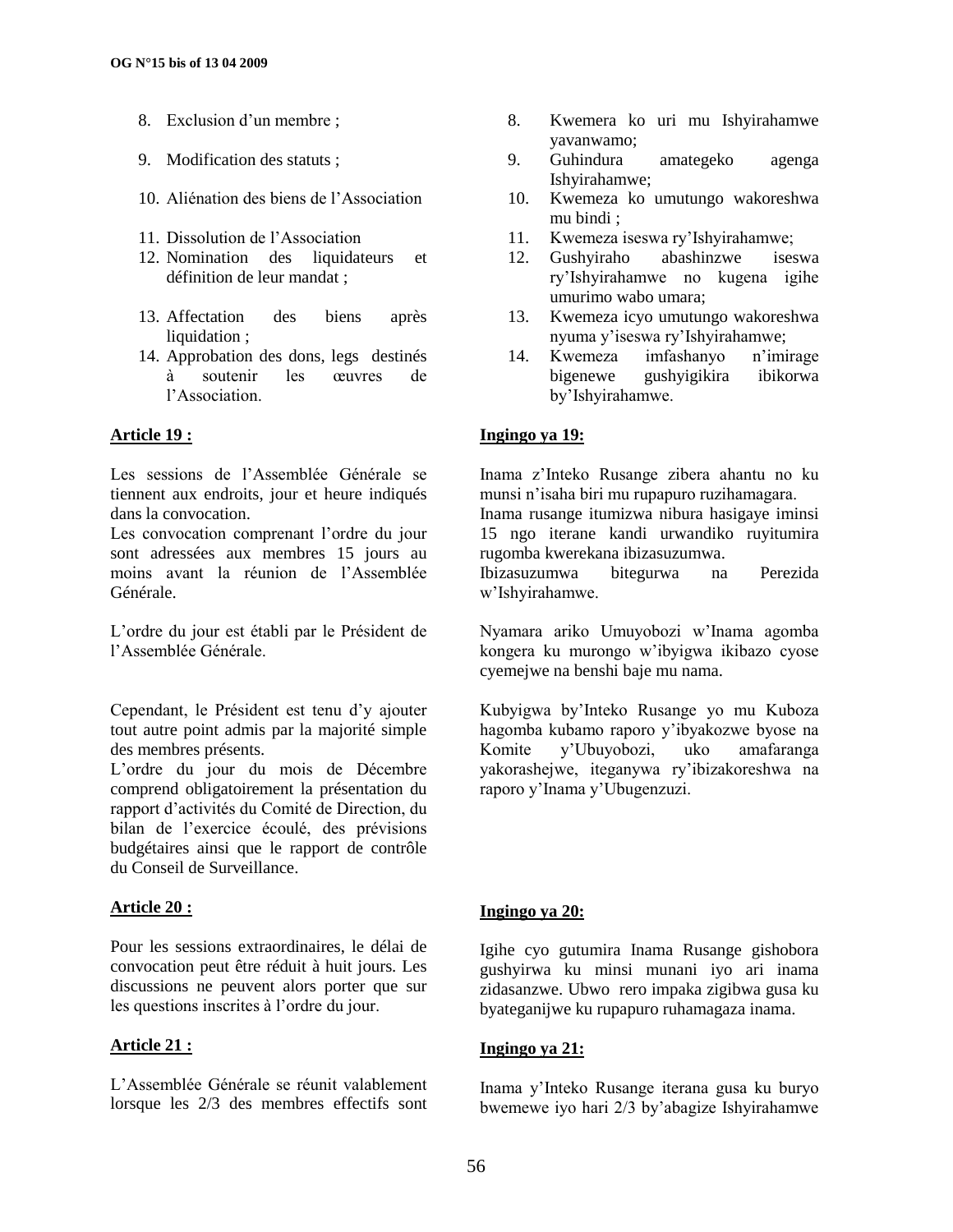présents. Toutefois, lorsque le quorum n'est pas atteint, la tenue de l"Assemblée Générale est ajournée et le Président (ou son remplaçant) est chargé de convoquer dans les 15 jours une nouvelle Assemblée Générale appelée à délibérer sur l"ordre du jour préétabli.

Cette nouvelle Assemblée statue valablement quelque soit le nombre des membres présents.

### **Article 22 :**

Les décisions de l"Assemblée Générale sont prises à la majorité simple des membres présents sauf les cas prévus expressément par les présents statuts.

En cas de parité des voix, on procède à un nouveau vote. Au troisième vote, la voix du Président est prépondérante.

### **Article 23 :**

Les procès-verbaux de l"Assemblée Générale sont signés conjointement par le Président et le Secrétaire.

### **Article 24 :**

Sans préjudice aux dispositions prévues à l"article 21 des présents statuts, les décisions relatives à l"aliénation du patrimoine, et à la dissolution de l"Association sont prises à la majorité des 2/3 des membres réunis en Assemblée Générale.

### **Article 25 :**

L"Assemblée Générale peut inviter à ses sessions et à titre consultatif toute personne pouvant contribuer à la réalisation des objectifs de l"Assemblée.

### **SECTION II :**

### **Du comité de Direction**

### **Article 26 :**

L"Association est administrée par un Comité de Direction élu par l"Assemblée Générale à

nyakuri. Iyo abagize Ishyirahamwe nyakuri batageze ku mubare wemewe, Inama Rusange yigizwayo, hanyuma Perezida wayo (cyangwa Umwungirije) agategekwa gutumiza indi nama mu gihe cy"iminsi 15 ngo yige ku

bibazo byigwa icyo gihe ni ibyari bisanzwe byarateganijwe icyo gihe.

Icyo gihe Inteko Rusange iterana batitaye ku mubare wa ngombwa.

### **Ingingo 22:**

Ibyemezo by"Inteko Rusange bifatwa hakurikijwe ubwiganze bw"amajwi y"abahari, uretse ubundi buryo buteganijwe mu zindi ngingo z"aya mategeko. Iyo amajwi anganye, barongera bagatora ku nshuro ya gatatu banganya, igice kirimo (gihereyemo) Umuyobozi w"Inama nicyo kiganza.

### **Ingingo ya 23:**

Inyandikomvugo z"inama z"Inteko Rusange zishyirwaho umukono n"Umuyobozi wayo hamwe n"Umunyamabanga.

### **Ingingo ya 24:**

Bitanyuranije n"ibiteganywa n"Ingingo ya 21 y"aya mategeko, ibyemezo byerekeranye no gutubya umutungo cyangwa gusesa Ishyirahamwe, bikorwa mu bwiganze bwa 2/3 by"abateraniye mu Nteko Rusange.

### **Ingingo ya 25:**

Inteko Rusange ishobora gutumira mu nama zayo umuntu wese ibona wayifasha kugera ku ntego z"Ishyirahamwe.

### **IGICE YA II:**

### **Ibyerekeye komite y"Ubuyobozi.**

### **Ingingo ya 26:**

Ishyirahamwe riyoborwa na Komite y"Ubuyobozi yatowe n"Inteko Rusange mu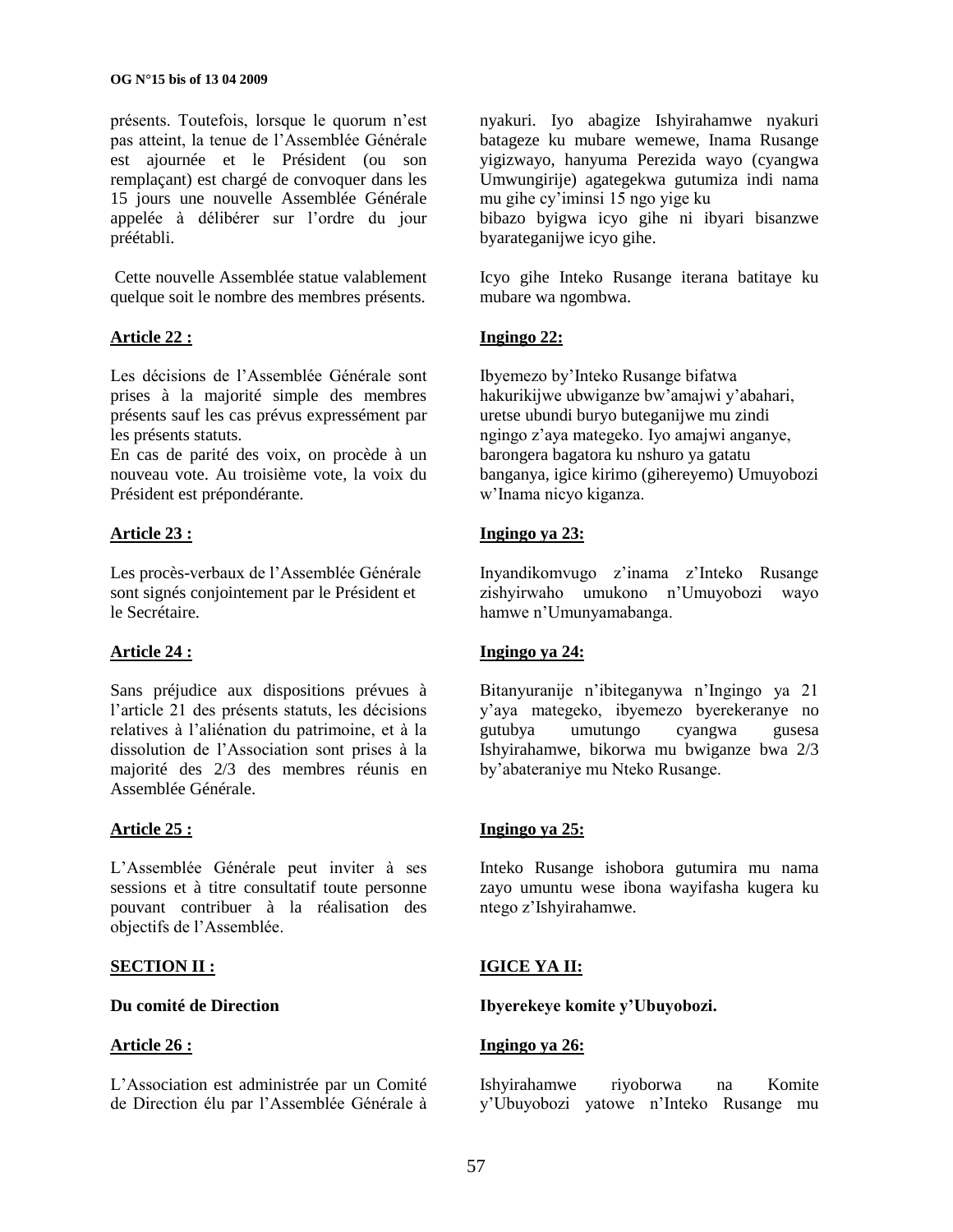la majorité des membres effectifs pour un mandat de quatre (4) ans renouvelable. Les modalités d"élection des membres du Comité de Direction et les attributions de chacun d"eux sont déterminées par le règlement d"ordre intérieur.

L"élection du nouveau Comité a lieu au moins un mois avant l"expiration du mandat de l"ancien (Comité sortant).

### **Article 27 :**

Le Comité de Direction est composé de :

- un Président ;
- un Vice-président ;
- un Secrétaire ;
- un Trésorier :
- les Conseillers

### **Article 28:**

Le Président du Comité de Direction est le Représentant Légal de l"Association et est d"office Président de l"Assemblée Générale. Le Vice-président et le Secrétaire en sont les Représentants Légaux Suppléants.

### **Article 29 :**

Le Comité de Direction se réunit une fois par trimestre et chaque fois que de besoin sur convocation de son Président. Le quorum requis pour ses réunions est de 2/3 des ses membres comprenant obligatoirement le Président ou le Vice-président. Les décisions sont prises à la majorité simple des voix.

### **Article 30 :**

Le Président du Comité de Direction coordonne les activités de l"Association, convoque les réunions et dirige les débats. Le Vice-président assiste le Président et le remplace en cas d"absence ou d"empêchement. En cas d"absence, d"empêchement ou de refus simultanés du Représentant Légal de l"Association et de son Suppléant, l"Assemblée Générale est convoquée par écrit par 2/3 de membres

bwiganze bw"amajwi y"abagize Ishyirahamwe. Batorerwa imyaka ine (4) kandi bashobora kongezwa.Uko abagize Komite y"Ubuyobozi batorwa n"imirimo ya buri wese muri bo bisobanurwa n"amabwiriza mbonezamurimo.

Itorwa rya Komite y"Ubuyobozi nshya riba hasigaye nibura ukwezi ngo Komite y"Ubuyobozi yariho icyure igihe.

### **Ingingo ya 27:**

Komite y"Ubuyobozi igizwe n"aba bakurikira :

- Perezida:
- Visi-Perezida:
- Umunyamabanga ;
- Umubitsi:
- Abajyanama.

### **Ingingo ya 28:**

Perezida wa Komite y"Ubuyobozi niwe uhagarariye Ishyirahamwe imbere y"amategeko, bityo rero akaba ariwe Muyobozi w"Inteko Rusange. Visi-Perezida wungirije hamwe n"Umunyamabanga nibo basimbura be mu guhagararira Ishyirahamwe imbere y"amategeko.

### **Ingingo ya 29:**

Komite y"Ubuyobozi ikora inama rimwe mu gihembwe n"igihe cyose isanze ari ngombwa, ihamagawe na Perezida wayo. Kugira ngo inama za Komite y"Ubuyobozi zireme, hagomba 2/3 by"agayigize barimo byanze bikunze Perezida wayo cyangwa umwungirije.

Ibyemezo bya Komite y"Ubuyobozi bifatwa mu bwiganze bw"amajwi.

### **Ingingo ya 30:**

Perezida wa Komite y"Ubuyobozi ahuza ibikorwa by"Ishyirahamwe, atumira inama kandi akayiyobora. Visi Perezida yunganira Perezida kandi akamusimbura mu gihe adahari cyangwa adashobora kuboneka.

Iyo Uhagarariye Ishyirahamwe cyangwa Umusimbura we badahari, batabonetse cyangwa banze, Inteko Rusange ihamagazwa mu nyandiko isinyweho nibira na 2/3 by"abanyamuryango nyakuri. Icyo gihe bitoramo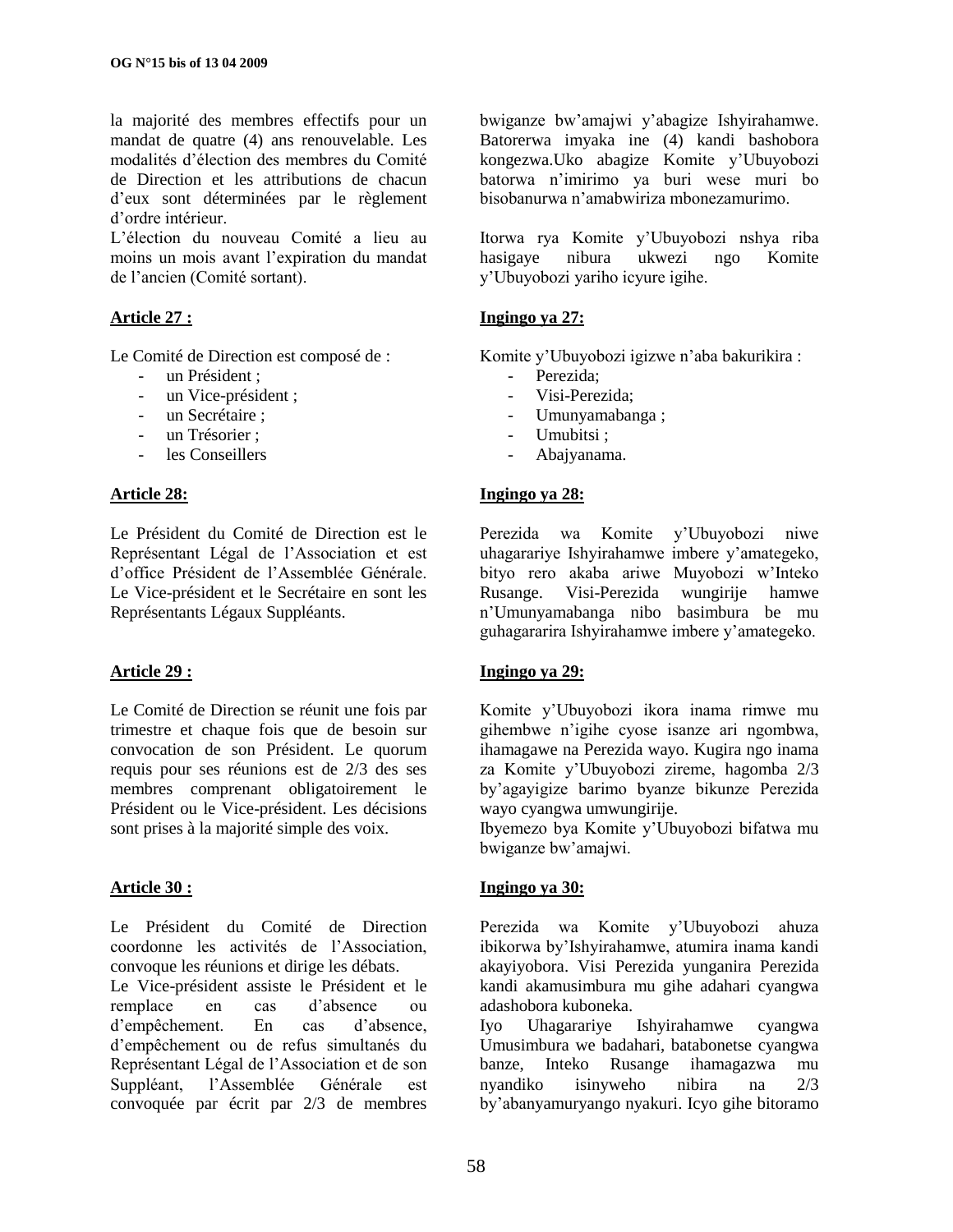effectifs. Par la circonstance, elle élit en son sein un Président et un Rapporteur.

Le Secrétaire envoie les convocations sur demande du Président, rédige les comptes rendus et les signes et présente les rapports des réunions.

Le Trésorier assure la collecte des recettes et cotisations, en assure la gestion conformément aux décisions de l"Assemblée Générale. Il en présente la situation à l"Assemblée Générale.

Les Conseillers ont pour mission de rechercher tout ce qui pourrait promouvoir les intérêts de l"Association dans les domaines de leurs compétences respectives.

### **Article 31 :**

Le Comité de Direction veille à la bonne marche de l"Association et gère son patrimoine. Il a compétence pour tous les actes d"administration et de dispositions sauf ceux que les présents statuts attribuent expressément à l"Assemblée Générale.

Les attributions du Comité de Direction sont notamment :

- 1. exécution des décisions de l"Assemblée Générale ;
- 2. gestion du Patrimoine de l"Association ;
- 3. préparation des sessions ordinaires de l"Assemblée ;
- 4. proposition des modifications aux statuts de l"Association ;
- 5. élaboration et application du règlement d"ordre intérieur ;
- 6. soumettre à l"Assemblée Générale les projets de budgets et rapports de gestion ;
- 7. assurer la mise en place du personnel administratif et technique de l"Association ;
- 8. assurer les fonctions de maître

Uyobora inama n"Umwanditsi.

Umunyamabanga yohereza impapuro zitumira abitegetswe na Perezida, yandika<br>omvugo v'Inama akazishviraho inyandikomvugo y'Inama umukono we kandi agatanga raporo. Ni we ushinzwe kubika inyandiko zose z"Ishyirahamwe.

Umubitsi ashinzwe kwakira umutungo winjiye n"imisanzu kandi akawukoresha akurikije amabwiriza y"Inteko Rusange. Yereka Inteko Rusange uko yawukoresheje.

Abajyanama bashinzwe kureba icyateza imbere Ishyirahamwe mu byo buri wese ashinzwe.

### **Ingingo ya 31:**

Komite y"Ubuyobozi ifite ububasha bwose bwo kuyobora Ishyirahamwe no gukoresha ibyo ritunze uretse ibyo aya mategeko yeguriye Inteko Rusange.

Ibyo Komite y"Ubuyobozi ishinzwe iby"ingenzi ni ibi bikurikira :

- 1. kubahiriza ibyemezo by"Inteko Rusange ;
- 2. gucunga umutungo w"Ishyirahamwe ;
- 3. gutegura inama z"Inteko Rusange mu bihembwe byayo bisanzwe ;
- 4. gusaba Inteko Rusange ngo igire ibyo ihindura mu mategeko agenga Ishyirahamwe ;
- 5. gutegura no kubahiriza amabwiriza mbonezamurimo y"Ishyirahamwe ;
- 6. gusaba Inteko Rusange kwiga imishinga y"ingengo y"imari y"umutungo w"Ishyirahamwe no kuyereka uko yayikoresheje ;
- 7. kwita ku ishyirwaho ry"abakozi b"Ishyirahamwe ;
- 8. guhagararira Ishyirahamwe mu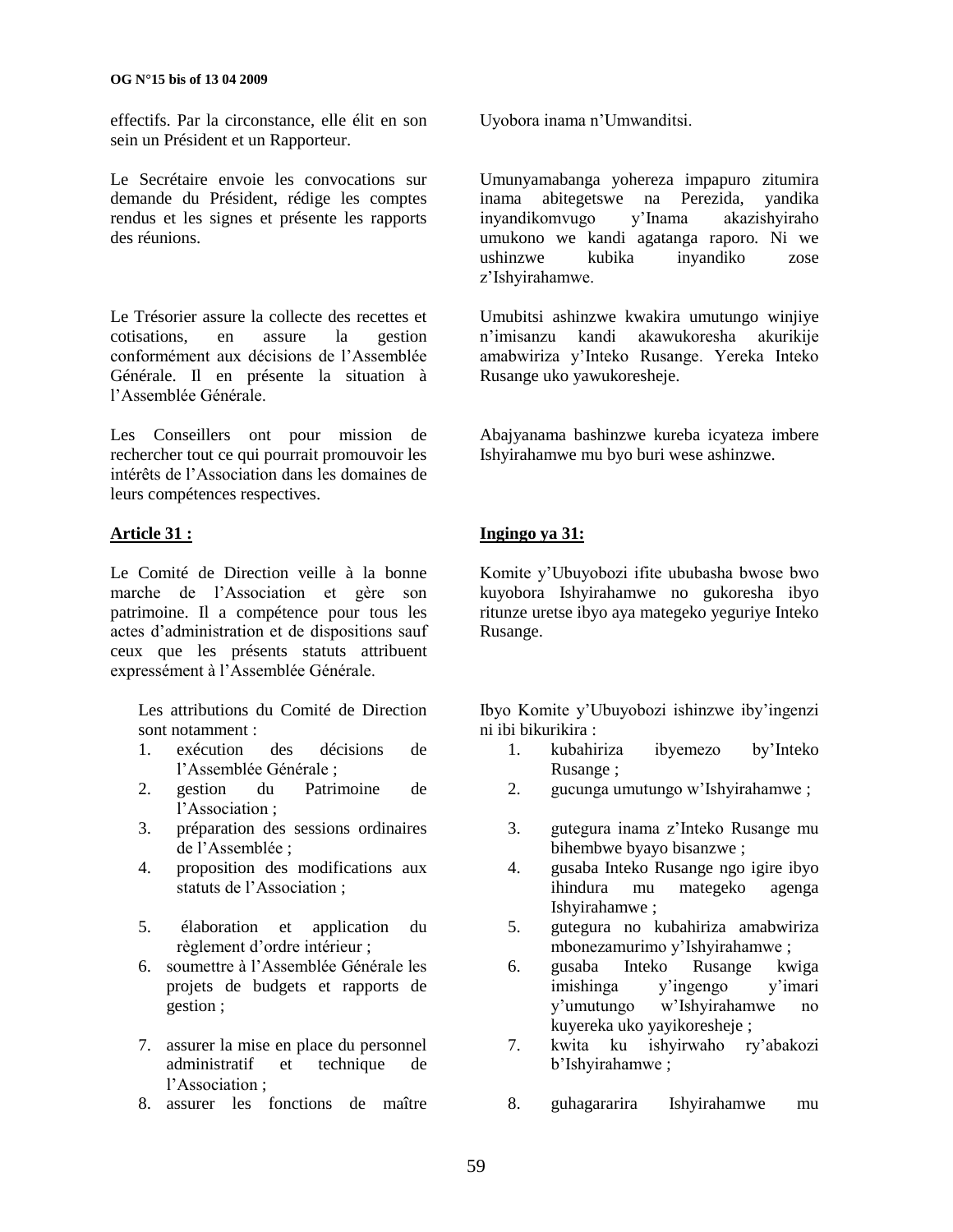d"œuvre pour le compte de l"Association ;

- 9. élaboration, pour approbation par l"Assemblée Générale, des projets des grilles horaires et programmes ;
- 10. proposer à l"Assemblée Générale, pour approbation, les membres des organes subsidiaires prévus à l"article 15 des présents statuts.

### **Article 32 :**

Les membres du Comité de Direction répondent solidairement envers l"Association de l"exécution de leur mandat collectif.

Personne n"est autorisé à prendre un engagement au nom de l"Association pour ses affaires personnelles.

Toutefois, chacun est responsable de l"exécution du mandat pour lequel il a été élu.

### **Article 33 :**

Les copies ou extraits des statuts ou autres actes d"un organe de l"Association à produire en justice ou à toutes autres fins, sont signés pour conformité par les représentants Légaux après consultation du Comité de Direction.

### **Article 34 :**

Le règlement d"ordre intérieur complétera et précisera les dispositions contenues dans la présente section.

### **SECTION III :**

### **Du Conseil de Surveillance**

### **Article 35 :**

L"Assemblée Générale désigne, chaque fois les deux (2) ans, un Conseil de Surveillance composé d"au moins trois (3) membres effectifs de l"Association chargés d"assurer la surveillance des activités de l"Association.

Les membres du Conseil de Surveillance sont

birikorerwa byose ;

- 9. gutegura umushinga ndangamasomo na gahunda y"ibizakorwa ikabishyikiriza Inteko Rusange ngo ibyemeze;
- 10. gusaba ko Inteko Rusange isuzuma abagize inzego zungirije kandi ikabemera nk"uko biteganywa mu ngingo ya 15 y"aya mategeko.

### **Ingingo ya 32:**

Abagize Komite y"Ubuyobozi bose babazwa kimwe ku byerekeye irangiza ry"umurimo bashinzwe mu Ishyirahamwe.

Nta n"umwe ugomba kwitwaza izina ry"Ishyirahamwe cyangwa ububasha burishingiyeho ku byerekeye inyungu ze bwite.

Nyamara buri wese abazwa ku giti cye ibyerekeye umurimo yatorewe.

### **Ingingo ya 33:**

Inyandukuro zirambuye cyangwa zihinnye z"amategeko cyangwa z"inyandiko zindi z"inzego z"Ishyirahamwe zigenewe kwerekanwa mu bucamanza cyangwa ahandi, zishyirwaho umukono uhamya ukuri kwazo, n"abahagarariye Ishyirahamwe imbere y"amategeko, bamaze kumva icyo Komite y"Ubuyobozi ibivugaho.

### **Ingingo ya 34:**

Amabwiriza mbonezamurimo azuzuza anasobanure amategeko akubiye muri iki gice.

### **UMUTWE WA III:**

### **Ibyerekeye inama y"Ubugenzuzi**

### **Ingingo ya 35:**

Buri myaka ibiri (2) Inteko Rusange ishyiraho inama y"Ubugenzuzi igizwe nibura n"abantu batatu (3) bagize Ishyirahamwe.

Abagize Inama y"Ubugenzuzi bashobora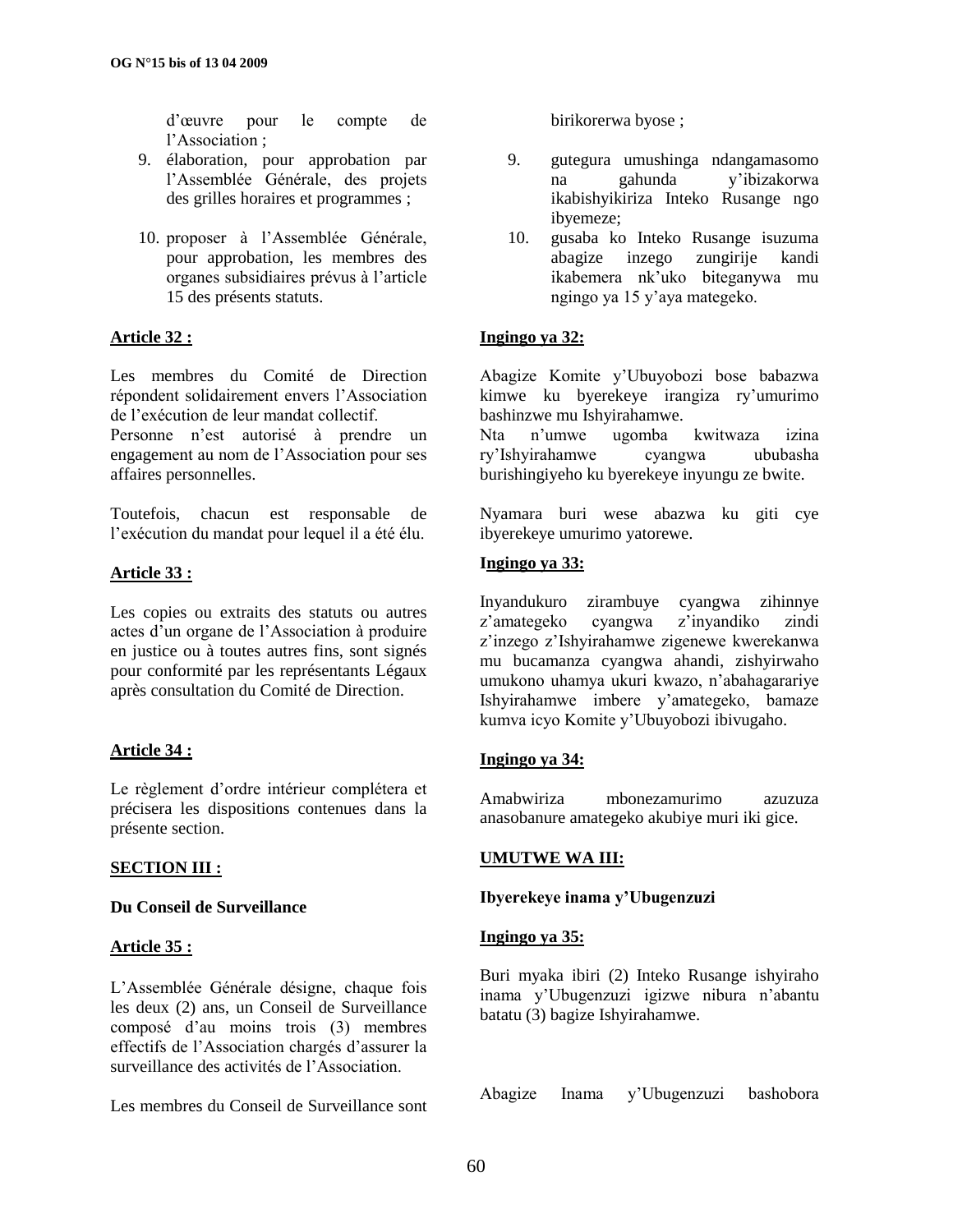rééligibles. Ils sont choisis selon leur capacité intellectuelle et technique et attachement à l"Association.

### **Article36 :**

Les membres du Conseil de Surveillance s"acquittent bénévolement de leur tâche et agissent collégialement.

### **Article 37 :**

Le Conseil de Surveillance a mandat de vérifier, sans les déplacer, les livres, la caisse, les inventaires et les bilans, ainsi que l"exactitude des écritures comptables de l"Association. Il peut, à tout moment, opérer des vérifications ou contrôles qu"il juge opportuns sans toutefois s"immiscer dans la gestion journalière de l"Association. Il a également le mandat de vérifier si les décisions de l"Assemblée Générale ont été exécutées et veiller à ce que les statuts et le règlement d"ordre intérieur soient observés. Le Conseil de Surveillance en fait un rapport à l"Assemblée Générale.

### **Article 38 :**

Le règlement d"ordre intérieur prévoit les autres règles de fonctionnement du Conseil de Surveillance.

### **CHAPITRE IV :**

### **Du patrimoine de l"Association**

### **Article 39 :**

Le Patrimoine de l"Association est constitué par :

- a) les cotisations de ses membres :
- b) le produit des activités génératrices de revenus de l"Association ;
- c) les dons, legs et subventions reçus.

### **Article 40 :**

L"Association peut en outre posséder, soit en jouissance, soit en propriété, tous les biens meubles et immeubles nécessaires à la kongera gutorwa. Bashyirwaho hakurikijwe ubushobozi bwabo mu bwenge no mu bumenyi kimwe n"ubwitange bafitiye Ishyirahamwe.

### **Ingingo ya 36:**

Abagize inama y"Ubugenzuzi bakorera Ishyirahamwe nta gihembo bategereje kandi bakorera hamwe.

### **Ingingo ya 37:**

Inama y"Ubugenzuzi ishinzwe kugenzura ariko itabikuye aho biri, ibitabo n"isanduku by'Ishyirahamwe, kugenzura ibarura n'ifoto<br>by'umutungo no kureba niba imibaruro no kureba niba imibaruro y"umutungo ariyo.

Ishobora gusuzuma buri gihe ibyo ibona ko ari ngombwa ariko ikirinda kwivanga mu micungire y"umutungo ya buri munsi.

Inama y"Ubugenzuzi ishinzwe kandi gusuzuma no kugenzura niba ibyemezo byafashwe n"Inteko Rusange byarubahirijwe, ikanareba niba amategeko yose agenga Ishyirahamwe akurikizwa uko ateye. Inama y"Ubugenzuzi ibikorera raporo ishyikirizwa Inteko Rusange.

### **Ingingo ya 38:**

Amabwiriza mbonezamurimo ateganya amategeko yandi agenga imikorere y"inana y"Ubugenzuzi

### **UMUTWE WA IV:**

### **Ibyerekeye umutungo w"Ishyirahamwe**

### **Ingingo ya 39:**

Umutungo w"Ishyirahamwe ukomoka kuri ibi bikurikira :

- a) imisanzu y"abagize Ishyirahamwe;
- b) Umusaruro uva mu bikorwa byunguka by"Ishyirahamwe;
- c) impano, indagano kimwe n"imfashanyo byahawe Ishyirahamwe.

### **Ingingo ya 40:**

Ishyirahamwe rishobora kandi gutunga ibintu by"indagizo cyangwa by"umwihariko byaba ibyimukanwa, byaba ibitimukanwa kugira ngo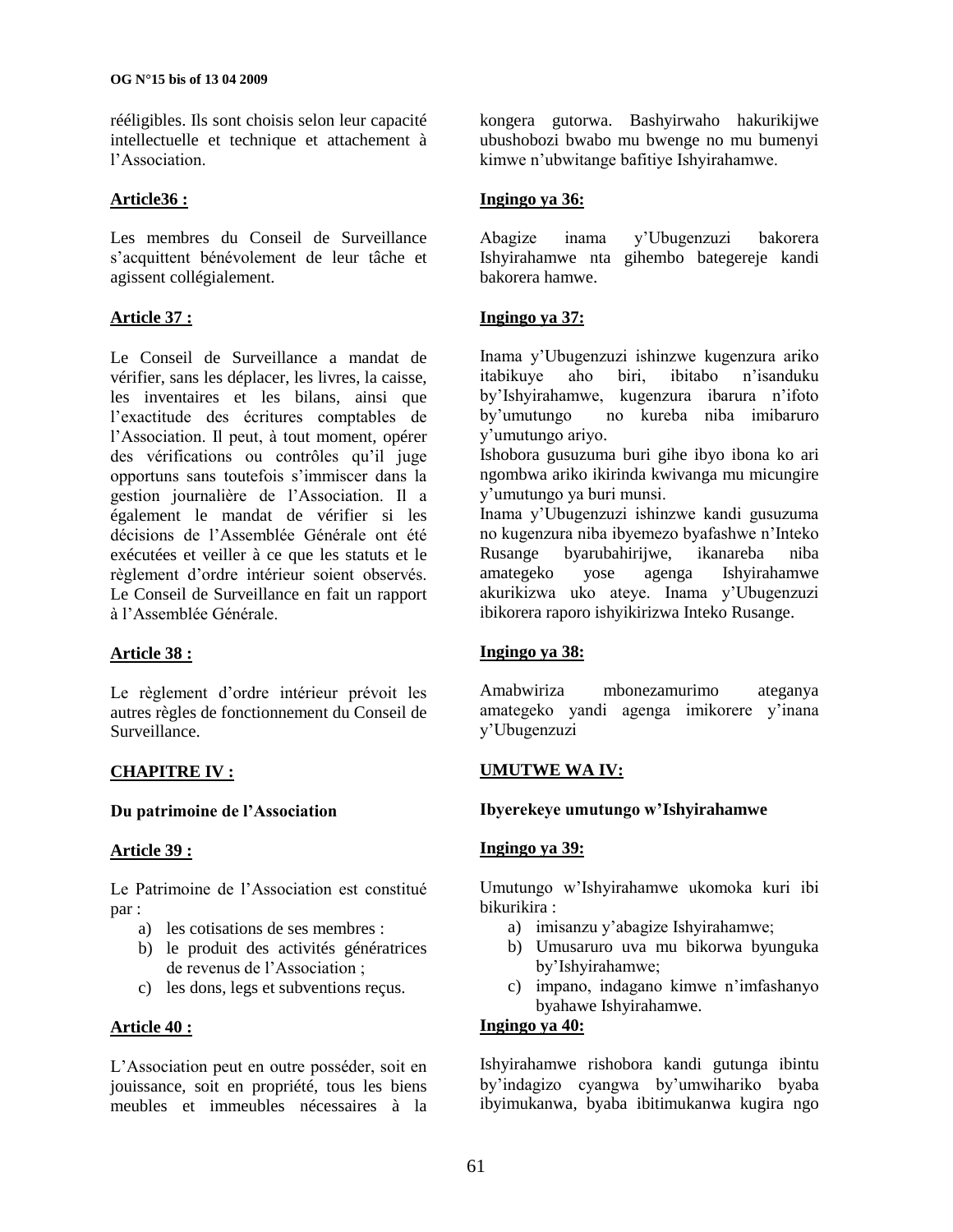réalisation de son objet. **Article 41 :**

L"Association affecte ses ressources à tout ce qui concourt directement ou indirectement à la réalisation de son objet.

### **Article 42 :**

Toutes les recettes de l"Association dont question à l"article 39 des présents statuts sont perçues par le Trésorier qui en délivre quittance.

### **Article 43 :**

En aucun cas, l"application des dispositions du présent chapitre ne peut porter préjudice à celle de la loi du 26 Juillet 2000 relative aux associations sans but lucratif (A.S.B.L).

### **CHAPITRE V :**

**De la modification des statuts et de la dissolution de l"Association.**

### **Article 44 :**

Les présents statuts peuvent être modifiées par l"Assemblée Générale convoquée à cet effet par son Président sur approbation de la majorité absolue des membres effectifs.

### **Article 45 :**

L"Assemblée Générale réunie en session extraordinaire peut, à la majorité des 2/3 prononcer la modification ou la dissolution de l"Association.

### **Article 46 :**

Pour la liquidation, après réalisation des biens meubles et immeubles et apurement du passif, le patrimoine de l"Association es affecté à une autre association poursuivant les mêmes objectifs. La décision est prise dans les mêmes conditions que celles de l"article

rigere ku ntego yaryo. **Ingingo ya 41:**

Ishyirahamwe rigenera umutungo waryo, imirimo yose ituma rigera ku ntego yaryo.

### **Ingingo ya 42:**

Umutungo wose w"Ishyirahamwe uvugwa mu ngingo ya 39 y"aya mategeko, wakirwa kandi ukabikwa n"umubitsi amaze kubitangira icyemezo cyabigenewe (quittance).

### **Ingingo ya 43:**

Imikurikirize y"amategeko ateganywa muri uyu mutwe, ntishobora na rimwe kunyuranya n"ibiteganywa mu Itegeko ryo kuwa 26 Nyakanga 2000 ryerekeye imiryango idaharanira inyungu.

### **UMUTWE WA V:**

**Ibyerekeye guhindura amategeko n"iseswa ry"Ishyirahamwe.**

### **Ingingo ya 44:**

Aya mategeko ashobora guhindurwa n"Inteko Rusange yahamagawe na Perezida wayo kubera iyo mpamvu kandi bikemezwa n"ubwiganze busesuye bw"abanyamuryango nyakuri.

### **Ingingo ya 45:**

Inteko Rusange iteraniye mu nama idasanzwe ishobora kwemeza ihindurwa cyangwa iseswa ry"Ishyirahamwe hakurikijwe ubwiganze bwa 2/3 by"abayigize.

### **Ingingo ya 46:**

Mu gihe Ishyirahamwe risheshwe hamaze kubarurwa agaciro k"umutungo waryo n"ak"ibintu byimukanwa no kwishyura imyenda, umutungo w"Ishyirahamwe usigaye uhabwa irindi shyirahamwe rifite amatwara amwe.

Icyo cyemezo gifatwa mu buryo bumaze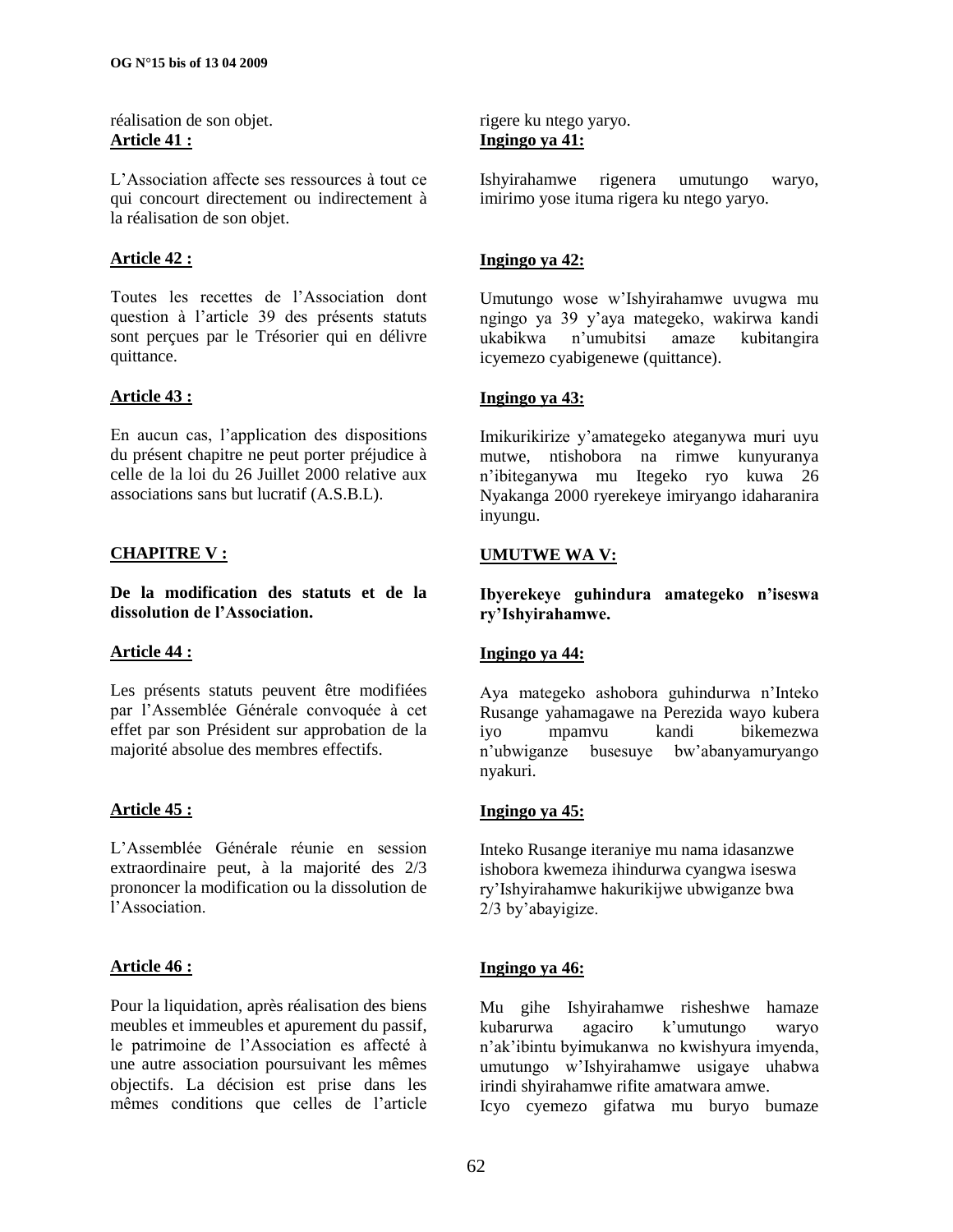### précédent. **Article 47 :**

La liquidation s'opère par les soins des liquidateurs désignés par l'Assemblée l'Assemblée Générale à la majorité des 2/3 des membres effectifs de l"Association.

La nomination des liquidateurs met fin aux mandats des Représentants légaux, des membres du Comité de Direction et du Conseil de Surveillance.

### **CHAPITRE VI :**

### **Des dispositions Finales**

### **Article 48 :**

Les modalités d"exécution des présents statuts et tout ce qui n"y est pas prévu sont déterminés par le règlement d"ordre intérieur de l"Association.

### **Article 49 :**

Les présents statuts sont approuvés, modifiés et adoptés par les membres effectifs de l'association dont la liste est en annexe.

### **Rucano, le 15 Avril 2007**

kuvugwa mu ngingo ibanza. **Ingingo ya 47:**

Iyegeranywa n"Igabagabanya ry"umutungo w"Ishyirahamwe bikorwa n"abashinzwe uwo murimo bashyirwaho n"Inteko Rusange y"Ishyirahamwe mu bwiganze bw"amajwi angana na 2/3 by"abagize Ishyirahamwe. Ishyirwaho ry"abashinzwe iseswa n"igabanya ry"umutungo w"Ishyirahamwe rituma Abahagarariye Ishyirahamwe imbere y"amategeko, abagize Komite y"Ubuyobozi kimwe n"abagize Inama y"Ubugenzuzi bacyura(barangiza) igihe cyabo.

### **UMUTWE WA VI:**

#### **Ibyerekeye amategeko asoza.**

### **Ingingo ya 48:**

Uburyo aya mategeko agomba gukurikiza kimwe n"ibindi bidateganijwe nayo bizasobanurwa ku buryo burambuye mu mabwiriza mbonezamurimo y"Ishyirahamwe.

### **Ingingo ya 49:**

Aya mategeko yemejwe, avuguruwe kandi ashyirwaho umukono n"abanyamuryango nyakuri bari ku rutonde rw"amazina rwometse kuri aya mategeko.

### **Rucano, ku wa 15 Mata 2007**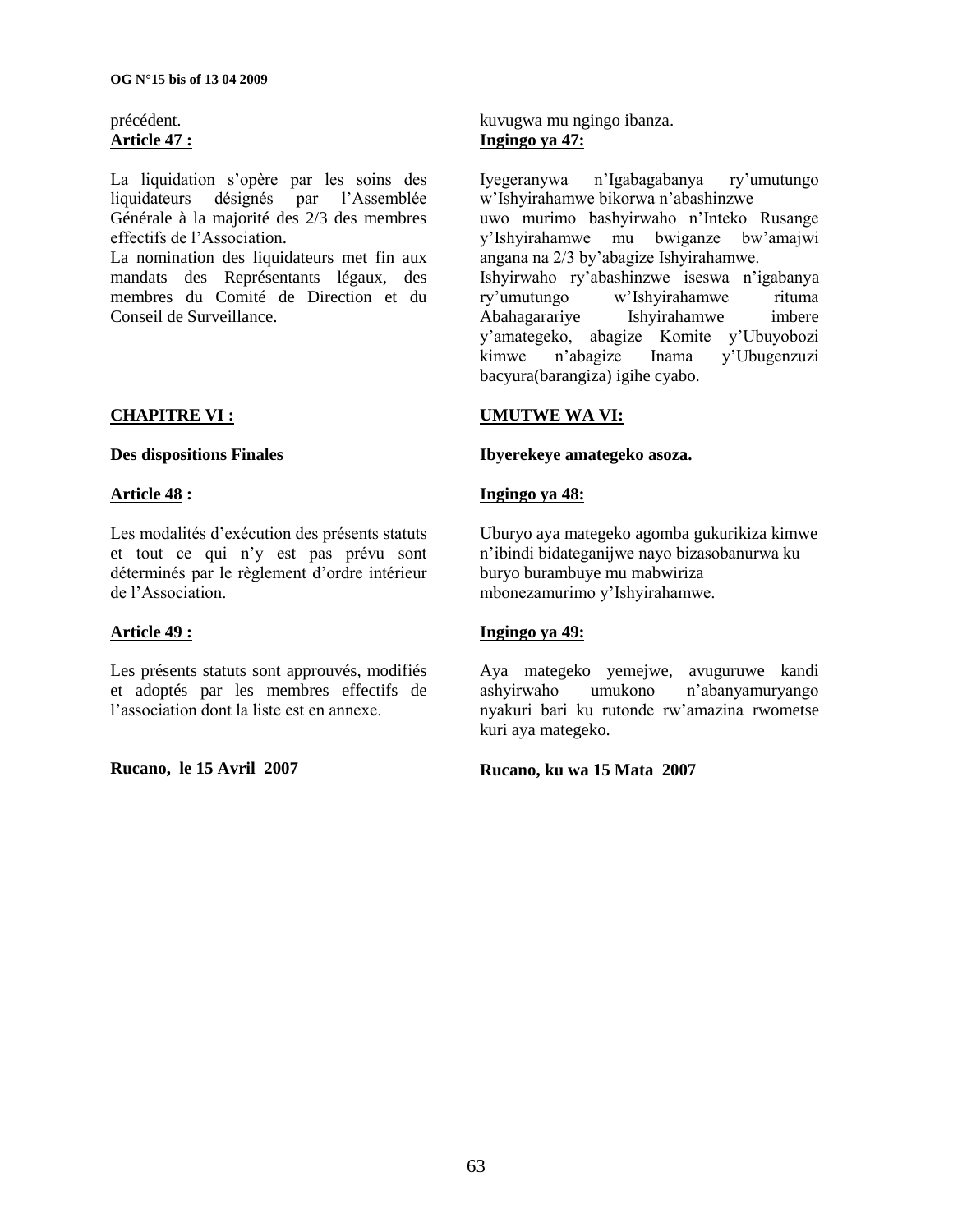**ITEKA RYA MINISITIRI N°113/11 RYO MINISTERIAL ORDER N°113/11 OF KUWA 03/09/2008 RYEMEZA 03/09/2008 APPROVING THE LEGAL ABAVUGIZI B" "ISHYIRAHAMWE REPRESENTATIVES OF THE RY'ABABYEYI GUTEZA IMBERE UBUREZI, UMUCO EDUCATION, CULTURE AND SCIENCE N"UBUMENYI NGIRO" (APPECSA)** RIHARANIRA "ASSOCIATION OF PARENTS AIMED AT LEGAUX **DEVELOPMENT**" **(APPECSA) ARRETE MINISTERIEL N°113/11**  THE LEGAL DU 03/09/2008 PORTANT **AGREMENT DES REPRESENTANTS**  DE L<sup>\*</sup>ASSOCIATION PARENTS POUR LA **PROMOTION DE L"EDUCATION, LA CULTURE ET LES SCIENCES** 

**APPLIQUEES" (APPECSA)**

#### **ISHAKIRO**

#### **TABLE OF CONTENTS**

#### **TABLE DES MATIERES**

 **Légaux**

**Ingingo ya mbere : Abavugizi b"umuryango**

**Ingingo ya 2** : **Ivanywaho ry" ingingo zinyuranyije n"iri teka.**

**Ingingo ya 3** : **Igihe iteka ritangirira gukurikizwa**

**Article 2: Repealing of inconsistent provisions.**

**Article 3: Commencement**

**Article One : The Legal Representatives**

**Article 2: Disposition abrogatoire**

**Article premier: Les Représentants** 

**Article 3: Entrée en vigueur**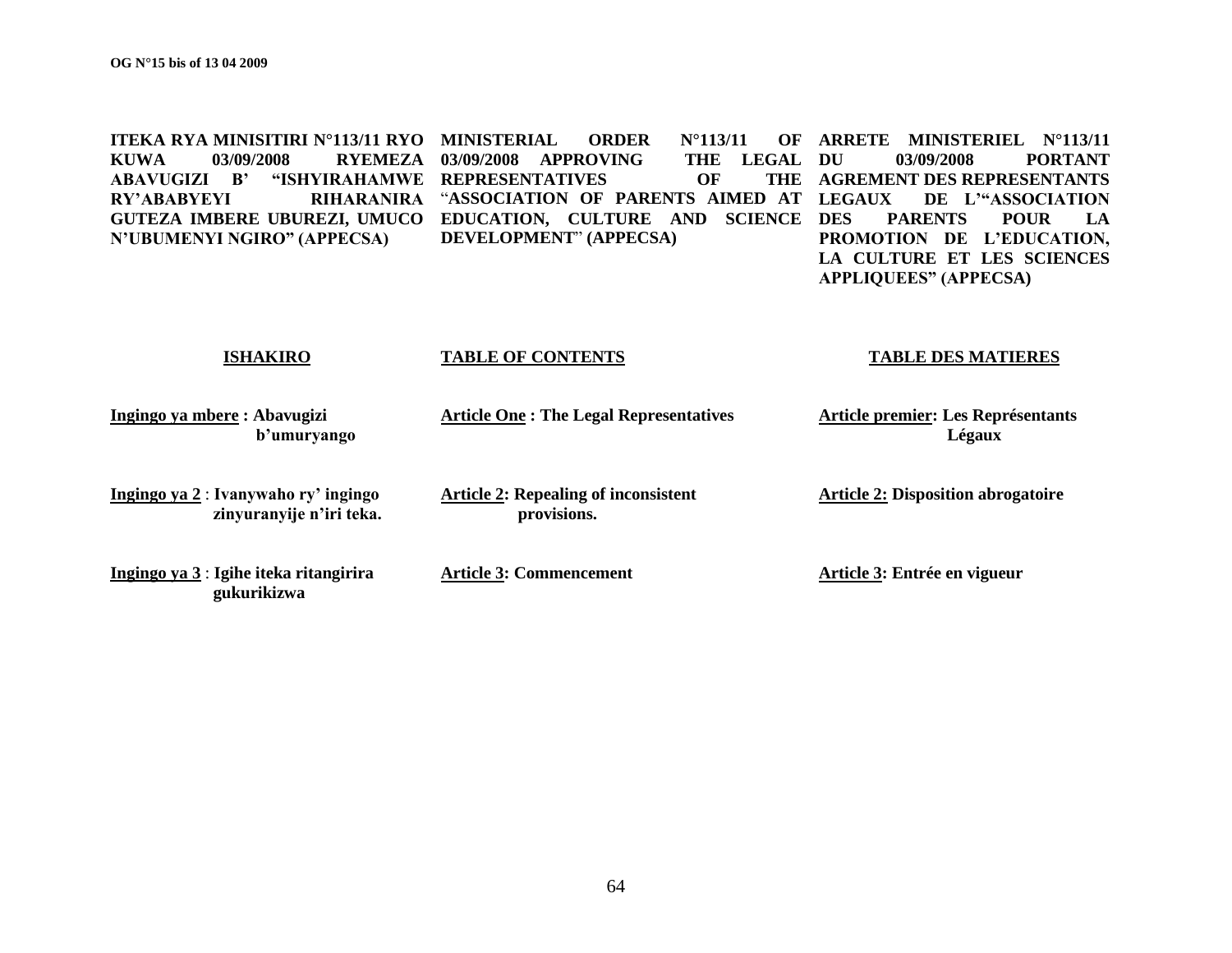**ITEKA RYA MINISITIRI N°113/11 RYO MINISTERIAL ORDER N°113/11 OF KUWA 03/09/2008 RYEMEZA ABAVUGIZI B" "ISHYIRAHAMWE REPRESENTATIVES OF THE RY'ABABYEYI GUTEZA IMBERE UBUREZI, UMUCO EDUCATION, CULTURE AND SCIENCE N"UBUMENYI NGIRO" (APPECSA)** 03/09/2008 APPROVING THE LEGAL DU RIHARANIRA "ASSOCIATION OF PARENTS AIMED AT LEGAUX **DEVELOPMENT**" **(APPECSA) ARRETE MINISTERIEL N°113/11 AGREMENT DES REPRESENTANTS** 

#### **Minisitiri w'Ubutabera/ Intumwa Nkuru The Minister of Justice/ Attorney General, ya Leta**,

Repubulika y'u Rwanda ryo ku wa 04 Kamena 2003, nk"uko ryavuguruwe kugeza ubu, cyane cyane mu ngingo zaryo iya 120 n"iya 121 ;

inyungu, cyane cyane mu ngingo yaryo ya Article 20; 20 ;

y"Abaminisitiri yemezwa atanyuze mu Nama y"Abaminisitiri, cyane cyane mu ngingo yaryo ya mbere ;

Asubiye ku Iteka rya Minisitiri n° 371/05 ryo ku wa 13/11/1989 riha ubuzimagatozi "**ISHYIRAHAMWE RY"ABABYEYI RIHARANIRA GUTEZA UBUREZI, UMUCO NGIRO" (APPECSA)**, cyane cyane mu ngingo yaryo ya 2 ;

Ashingiye ku Itegeko Nshinga rya Pursuant to the Constitution of the Republic of Rwanda of 4 June 2003, as amended to date, especially in Articles 120 and 121;

Ashingiye ku Itegeko n° 20/2000 ryo ku wa Pursuant to Law n° 20/2000 of 26/07/2000 relating 26/07/2000 ryerekeye imiryango idaharanira to Non Profit Making Organisations, especially in

Ashingiye ku Iteka rya Perezida n° 27/01 ryo Pursuant to the Presidential Order n° 27/01 of Vu l"Arrêté Présidentiel n° 27/01 du ku wa 18/07/2004 rigena amwe mu mateka 18/072004, determining certain Ministerial Orders which are adopted without consideration by the Cabinet, especially in Article One;

> Revised Ministerial Order n° 371/05 of 13/11/1989 granting the legal status to the "**ASSOCIATION**  RY'ABABYEYI OF PARENTS AIMED AT EDUCATION, **CULTURE AND SCIENCE DEVELOPMENT" N'UBUMENYI** (APPECSA), especially in Article 2;

**DU 03/09/2008 PORTANT**  DE L'"ASSOCIATION PARENTS POUR LA **PROMOTION DE L"EDUCATION, LA CULTURE ET LES SCIENCES APPLIQUEES" (APPECSA)**

**Le Ministre de la Justice/ Garde des Sceaux,**

Vu la Constitution de la République du Rwanda du 04 Juin 2003, telle que révisée à ce jour, spécialement en ses articles 120 et 121 ;

Vu la loi n° 20/2000 du 26/07/2000 relative aux associations sans but lucratif , spécialement en son articles 20 ;

18/072004, déterminant certains Arrêté Ministériels qui ne sont pas adoptés par le Conseil des Ministres, spécialement à son article premier ;

Revu l"Arrêté Ministériel n° 371/05 du 13/11/1989 accordant la personnalité civile à l"**"ASSOCIATION DES PARENTS POUR LA PROMOTION DE L"EDUCATION, LA CULTURE ET LES SCIENCES APPLIQUEES" (APPECSA**)**,** spécialement en son article 2**;**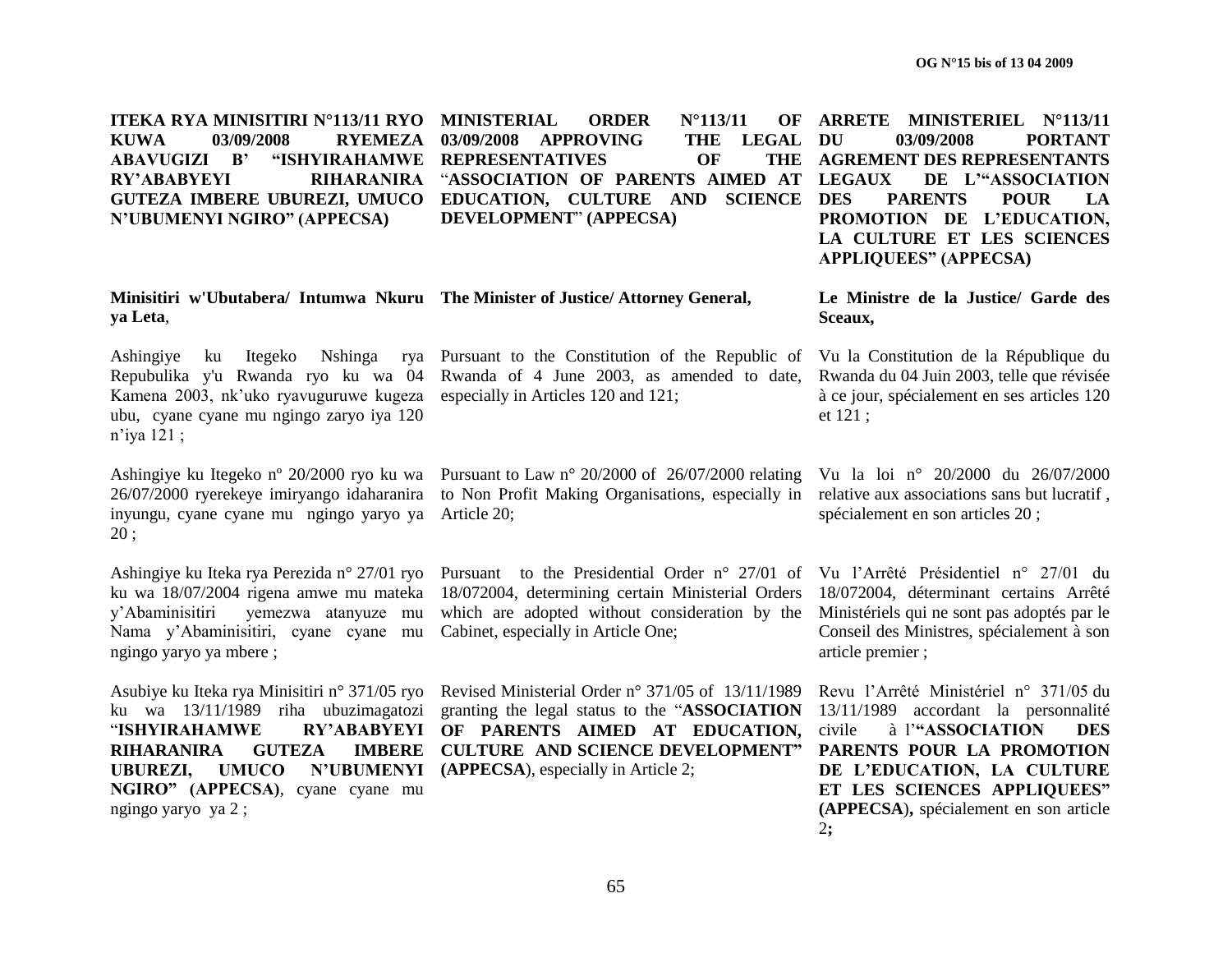Abisabwe n"Umuvugizi w" "**ISHYIRAHAMWE RIHARANIRA GUTEZA UBUREZI, UMUCO NGIRO" (APPECSA)**, mu rwandiko rwakiriwe ku wa 02/04/2002 ;

#### **ATEGETSE :**

#### **Ingingo ya mbere** : **Abavugizi b"umuryango**

Uwemerewe kuba Umuvugizi w" "**ISHYIRAHAMWE RY"ABABYEYI RIHARANIRA GUTEZA** NGIRO" (APPECSA), ni Bwana PARENTS **NSANZURWANDA** umunyarwanda uba mu Murenge wa **(APPECSA).** Kimironko, Akarere ka Gasabo, Umujyi wa Kigali.

w'iryo shyirahamwe ni HAKIZAMUNGU Herman, Umunyarwanda, uba mu Murenge wa Hindiro, Akarere ka Ngororero, Intara y"Iburengerazuba.

#### **Ingingo ya 2 : Ivanwaho ry" ingingo zinyuranyije n"iri teka**

zinyuranyije naryo zivanyweho.

Upon request lodged by the Legal Representative of Sur requête de la Représentante Légale de the **"ASSOCIATION OF PARENTS AIMED AT**  l" "**ASSOCIATION DES PARENTS EDUCATION, CULTURE DEVELOPMENT" (APPECSA)**, on 02/04/2002;

#### **ORDERS:**

#### **Article One: The Legal Representatives**

**UBUREZI, UMUCO N"UBUMENYI**  Legal Representative of the "**ASSOCIATION OF**  Mr NSANZURWANDA Epimaque, of Rwandan Nationality, residing in Kimironko Sector, Gasabo **IMBERE** District, Kigali City, is hereby authorised to be the **AIMED AT EDUCATION,** Epimaque, **CULTURE AND SCIENCE DEVELOPMENT**"

Uwemerewe kuba Umuvugizi Wungirije Mr HAKIZAMUNGU Herman, of Rwandan Bwana nationality, residing in Hindiro Sector, Ngororero District, in the Western Province is hereby authorised to be the Deputy Legal Representative of the same Association.

#### **Article 2: Repealing of inconsistent provisions**

Ingingo zose z"amateka yabanjirije iri kandi All prior provision contrary to this Order are hereby Toutes les dispositions antérieures repealed**.**

AND SCIENCE POUR LA PROMOTION DE **L"EDUCATION, LA CULTURE ET LES SCIENCES APPLIQUEES" (APPECSA),** reçue le 02/04/2002 ;

#### **ARRETE :**

#### **Article premier : Les Représentants Légaux**

Est agréé en qualité de Représentant Légal de l' "**ASSOCIATION DES PARENTS POUR LA PROMOTION DE L"EDUCATION, LA CULTURE ET LES SCIENCES APPLIQUEES" (APPECSA),** Monsieur NSANZURWANDA Epimaque, de nationalité rwandaise, résidant dans le Secteur Kimironko, District de Gasabo, Ville de Kigali.

Est agréé en qualité de Représentant Légal Suppléant de la même association, Monsieur HAKIZAMUNGU Herman, de nationalité rwandaise, résidant dans le Secteur Hindiro, en District de Ngororero, Province de l"Ouest.

#### **Article 2 : Disposition abrogatoire**

contraires au présent arrêté sont abrogées.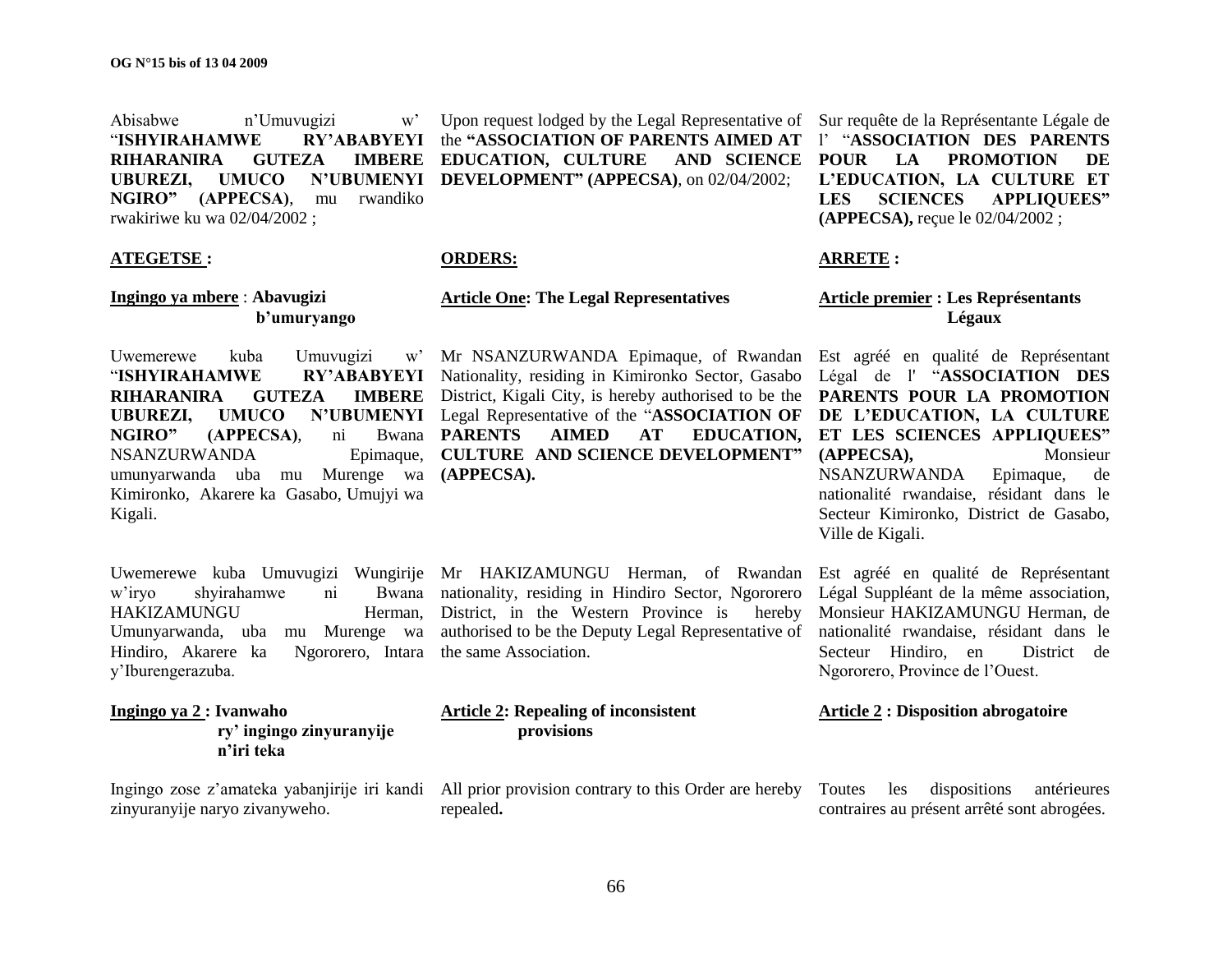**OG N°15 bis of 13 04 2009**

| Ingingo ya 3 : Igihe iteka ritangirira<br>gukurikizwa | <b>Article 3: Commencement</b>                                                                                                                                                                                                                 | Article 3 : Entrée en vigueur                                     |
|-------------------------------------------------------|------------------------------------------------------------------------------------------------------------------------------------------------------------------------------------------------------------------------------------------------|-------------------------------------------------------------------|
| Repubulika y'u Rwanda.                                | Iri teka ritangira gukurikizwa umunsi This Order shall come into force on the date of its Le présent arrêté entre en vigueur le jour<br>ritangarijweho mu Igazeti ya Leta ya publication in the Official Gazette of the Republic<br>of Rwanda. | de publication au Journal Officiel de la<br>République du Rwanda. |
| Kigali, kuwa 03/09/2008                               | Kigali, on 03/09/2008                                                                                                                                                                                                                          | Kigali, le 03/09/2008                                             |
| Minisitiri w'Ubutabera/ Intumwa Nkuru ya<br>Leta      | The Minister of Justice/ Attorney General                                                                                                                                                                                                      | Le Ministre de la Justice/ Garde des<br>Sceaux                    |
| <b>KARUGARAMA Tharcisse</b><br>$(s\acute{e})$         | <b>KARUGARAMA Tharcisse</b><br>$(s\acute{e})$                                                                                                                                                                                                  | <b>KARUGARAMA Tharcisse</b><br>$(s\acute{e})$                     |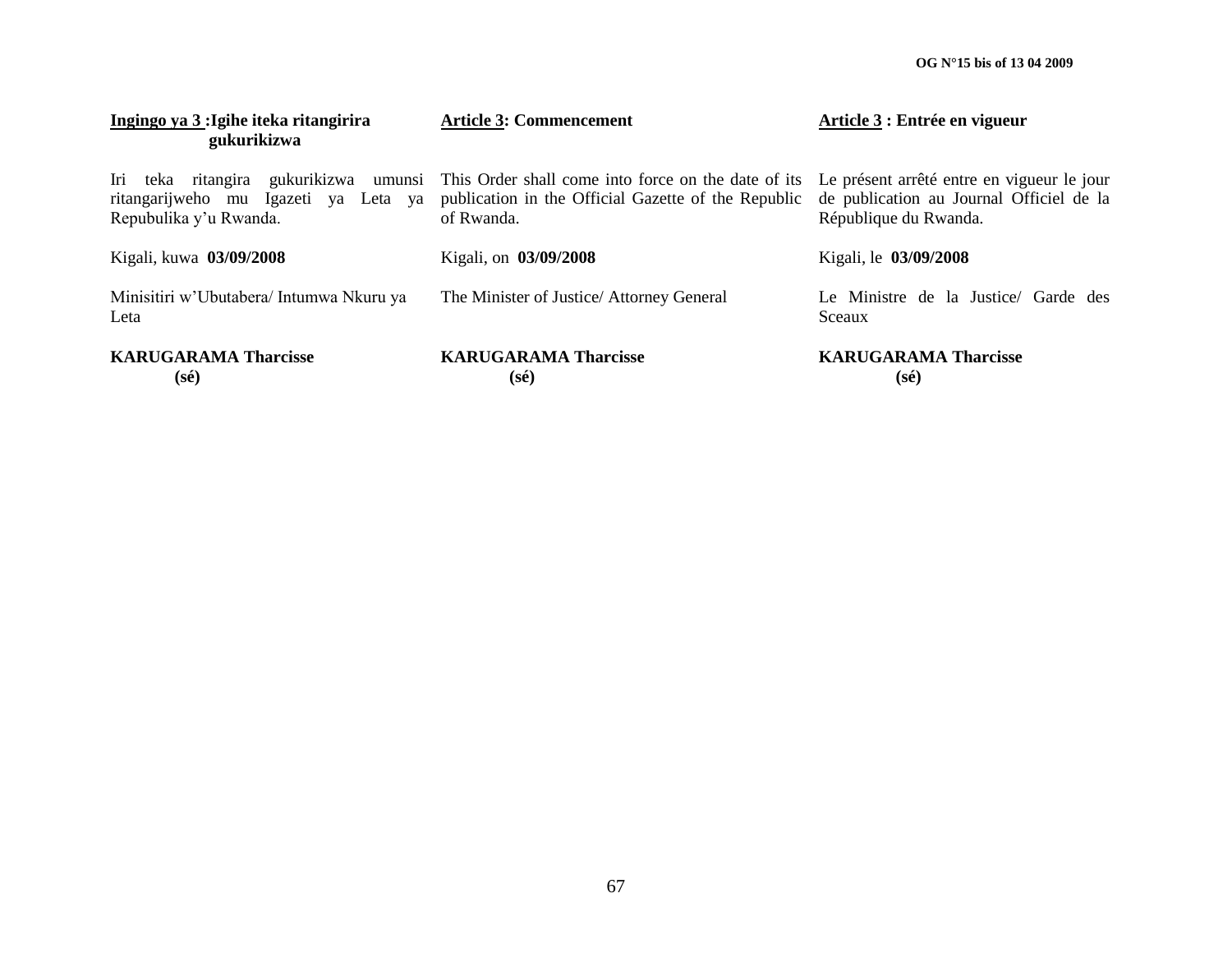**ITEKA RYA MINISITIRI N° 118/11 RYO KUWA 03/09/2008 RIHA UBUZIMAGATOZI «HAGURUKA ASSOCIATION OF DISABLED PERSONS (H.A.D.P.) KANDI RYEMERA ABAVUGIZI BAWO**.

**MINISTERIAL ORDER N° 118/11 OF 03/09/2008 GRANTING LEGAL STATUS TO THE «HAGURUKA ASSOCIATION OF DISABLED PERSONS (H.A.D.P.) AND APPROVING ITS LEGAL REPRESENTATIVES .**

**ARRETE MINISTERIEL N° 118/11 DU 03/09/2008 ACCORDANT LA PERSONNALITE CIVILE A « HAGURUKA ASSOCIATION OF DISABLED PERSONS (H.A.D.P) ET PORTANT AGREMENT DE SES REPRESENTANTS LEGAUX.** 

#### **ISHAKIRO**

### **Ingingo ya mbere : Izina n"icyicaro by"Umuryango**

**Ingingo ya kabiri: Intego z"Umuryango**

**Ingingo ya 3 : Abavugizi b"Umuryango**

**Ingingo ya 4: Igihe Iteka ritangirira gukurikizwa** 

### **TABLE OF CONTENTS**

**Article One :Name and Headquarters of the Association**

**Article 2: Objectives of the Association** 

**Article 3: Legal Representatives**

**Article 4: Commencement** 

#### **TABLE DES MATIERES**

**Article premier : Dénomination et Siège de l"Association**

**Article 2 : Objet de l"Association**

**Article 3 : Représentants Légaux** 

**Article 4 : Entrée en vigueur**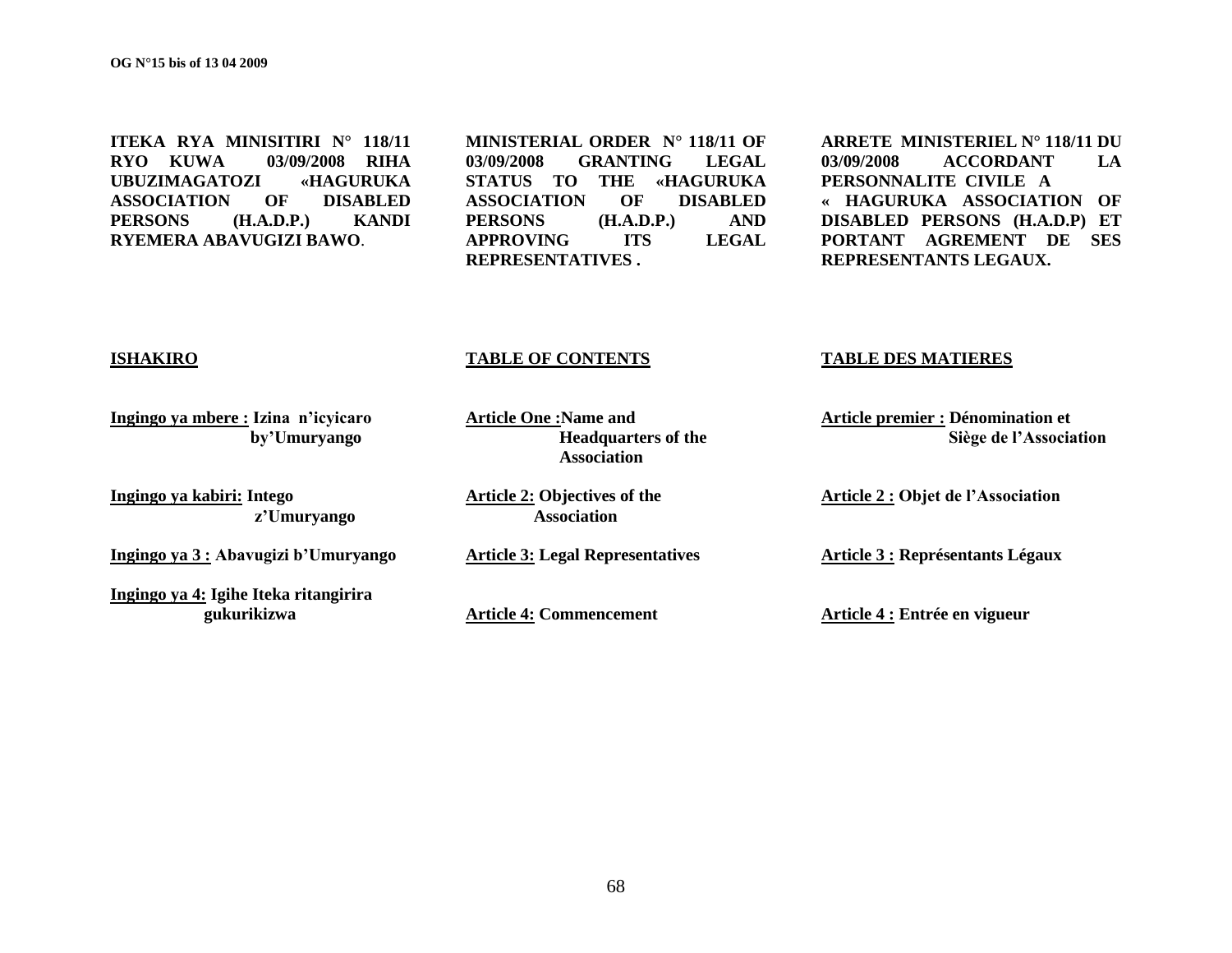**ITEKA RYA MINISITIRI N° 118/11 RYO KUWA 03/09/2008 RIHA UBUZIMAGATOZI «HAGURUKA ASSOCIATION OF DISABLED PERSONS (H.A.D.P) KANDI RYEMERA ABAVUGIZI BAWO**.

#### **Minisitiri w"Ubutabera / Intumwa Nkuru ya Leta,**

Ashingiye ku Itegeko Nshinga rya Repubulika y" u Rwanda ryo ku wa 04 Kamena 2003, nk" uko ryavuguruwe kugeza ubu, cyane cyane mu ngingo zaryo, iya 120 n' iya 121;

Ashingiye ku Itegeko n° 20/2000 ryo ku wa 26/07/2000 ryerekeye imiryango idaharanira inyungu , cyane mu ngingo zaryo, iya 8, iya 9, iya 10 n" iya 20;

Ashingiye ku Iteka rya Perezida n°27/01 ryo kuwa 08/07/2004 rigena amwe mu mateka y" Abaminisitiri yemezwa atanyuze mu Nama y"Abaminisitiri , cyane cyane mu ngingo yaryo ya mbere;

Abisabwe n" Umuvugizi w" Umuryango **HAGURUKA ASSOCIATION OF DISABLED PERSONS ( H.A.D.P)** mu rwandiko rwakiriwe ku wa 04/02/2003**.**

**MINISTERIAL ORDER N° 118/11 OF 03/09/2008 GRANTING LEGAL STATUS TO THE « HAGURUKA ASSOCIATION OF DISABLED PERSONS ( H.A.D.P) AND APPROVING ITS LEGAL REPRESANTATIVES .**

#### **The Minister of Justice /Attorney General**,

Pursuant to the Constitution of the Republic of Rwanda of 4 June 2003 as amended to date , especially in Articles 120 and 121;

Pursuant to Law n° 20/2000 of 26/07/2000, relating to Non Profit Making Organizations, especially in Articles 8, 9, 10 and 20;

Pursuant to the Presidential Order n° 27/01 of 18/07/20004 , determining certain Ministerial Orders which are adopted without consideration by the Cabinet, especially in Article One ;

Upon request lodged by the Legal Representative of the **HAGURUKA ASSOCIATION OF DISABLED PERSONS ( H.A.D.P)** on 04/02/2003,

**ARRETE MINISTERIEL N° 118/11 DU 03/09/2008 ACCORDANT LA PERSONNALITE CIVILE A «HAGURUKA ASSOCIATION OF DISABLED PERSONS (H.A.D.P) ET PORTANT AGREMENT DE SES REPRESENTANTS LEGAUX.** 

#### **Le Ministre de la Justice / Garde des Sceaux,**

Vu la Constitution de la République du Rwanda du 04 juin 2003, telle que révisée à ce jour , spécialement en ses articles 120 et 121 ;

Vu la Loi n° 20/2000 du 26/07/2000 relative aux associations sans but lucratif, spécialement en ses articles 8, 9,10 et 20,

Vu l" Arrêté Présidentiel n°27/01 du 18/07/2004 déterminant certains Arrêtés Ministériels qui ne sont pas adoptés par le Conseil des Ministres , spécialement en son article premier ;

Sur requête du Représentant Légal de **HAGURUKA ASSOCIATION OF DISABLED PERSONS (H.A.D.P**) reçue le 04/02/2003 ;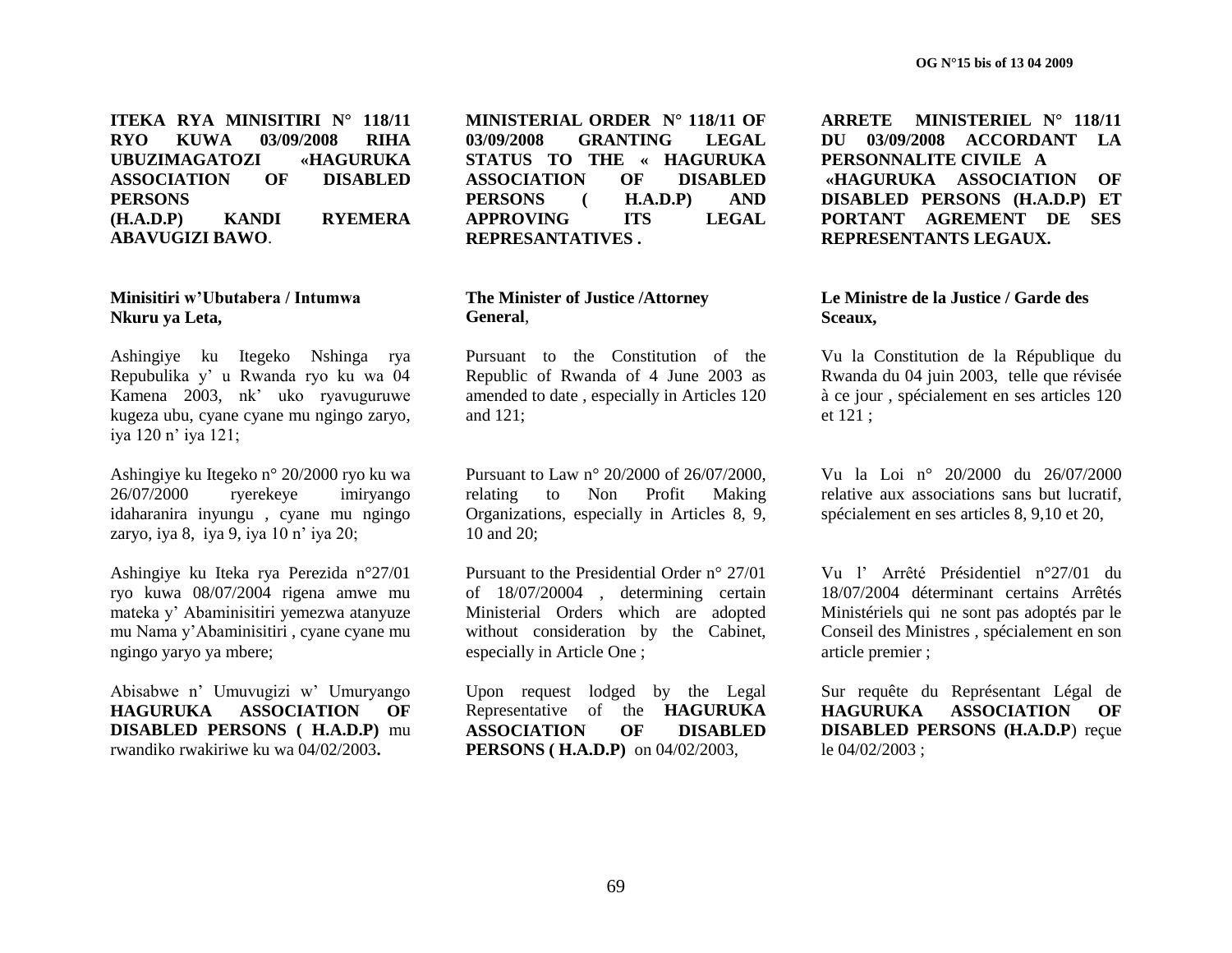#### **ATEGETSE:**

### **Ingingo ya mbere: Izina n" icyicaro by"Umuryango**

Ubuzimagatozi buhawe Umuryango **HAGURUKA ASSOCIATION OF DISABLED PERSONS ( H.A.D.P)** ufite icyicaro cyawo mu Murenge wa Muhazi , Akarere ka Rwamagana , Intara y" Iburasirazuba .

#### **Ingingo 2: Intego z" Umuryango**

Umuryango ugamije:

- Gufasha abanyamuryango kubaho mu buzima bwiza;
- Kumenyereza abanyamuryango kwikorera, kwiteza imbere , guteza imbere imiryango yabo ndetse n" akarere batuyemo;
- Guteza imbere ibikorwa bizana inyungu ;
- Guteza imbere ibikorwa bigaragara byo kuboneza imibano mu cyaro , nko kwigisha, korora inka za kijyambere ;

#### **HEREBY ORDERS:**

**Article One: Name and Headquarters of the Association**

Legal status is hereby granted to the **HAGURUKA ASSOCIATION OF DISABLED PERSONS ( H.A.D.P**) that shall be situated in Muhazi Sector , Rwamagana District, Eastern Province .

### **Article 2: Objectives of the Association**

The Association has the following objectives:

- Helping members ashieve better standards of living ;
- Encouranging members obtain self reliance , developing themselves , their families and the community in which they live in ;
- Developing profit oriented activities;
- Developing income generating activities like rearing exotic cattle ;

#### **ARRETE :**

#### **Article premier: Dénomination et Siège de l"Association**

La personnalité civile est accordée à **HAGURUKA ASSOCIATION OF DISABLED PERSONS ( H.A.D.P.)** dont le siège est dans le Secteur Muhazi , District de Rwamagana, Province de l'Est.

### **Article 2: Objet de l"Association**

L"Association a pour objet de:

- Aider les membres à vivre selon les standards normaux de la vie,
- Encourager les membres à se développer eux
- -mêmes, leurs familles et les communautés
- dans lesquelles ils vivent ;
- Développer les activités génératrices de revenu ;
- Développer les activités socioéconomiques comme l"élevage moderne ;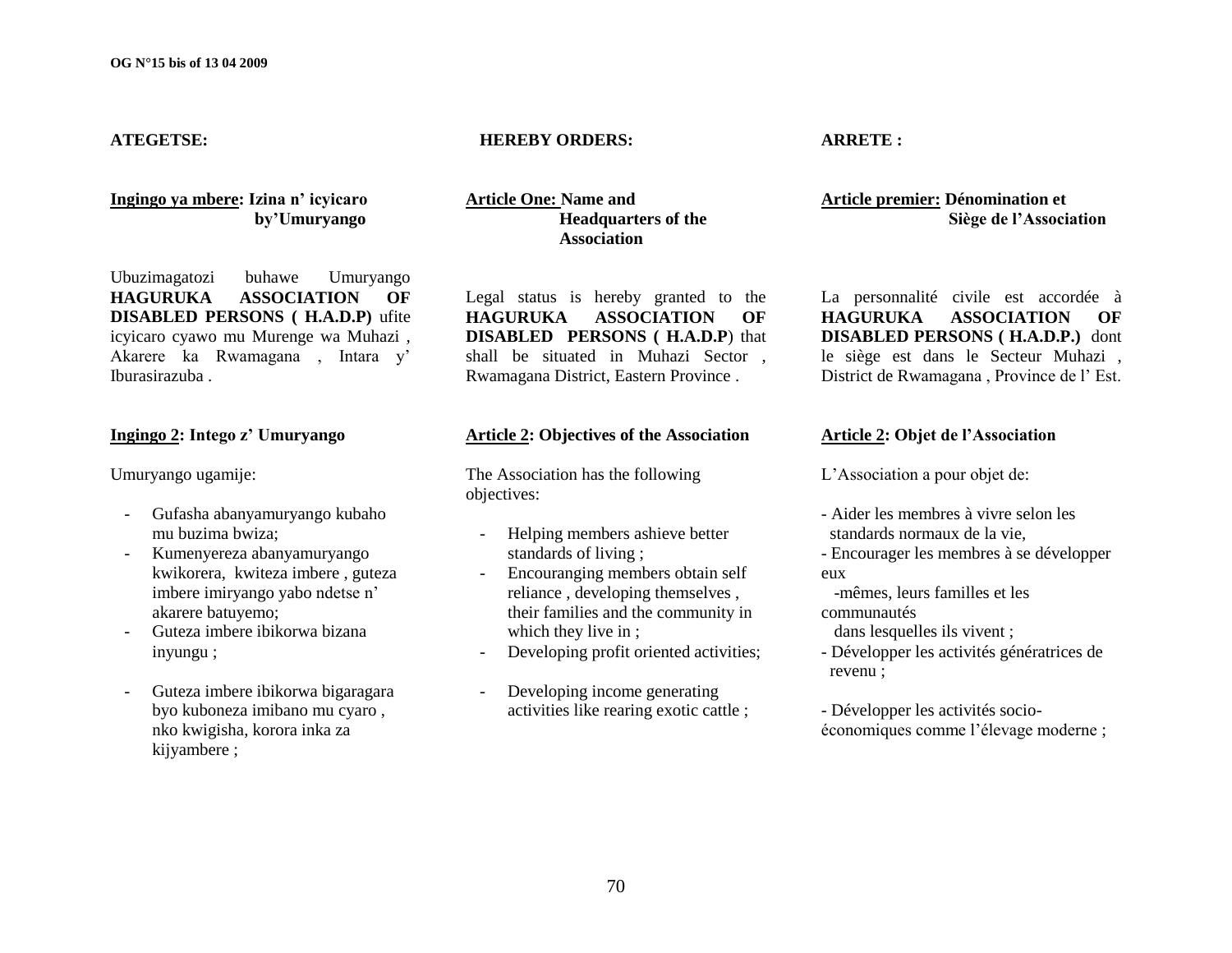- Kugira uruhare mu kurwanya SIDA ;

- Kwigisha abana b' inzererezi imirimo y"amaboko hashingwa ibigo byigisha imyuga, n" inganda ziciriritse , umusaruro uzajya uvamo uzajya ufasha abatishoboye .

#### **Ingingo ya 3 : Abavugizi b"Umuryango**

Uwemerewe kuba Umuvugizi wa **HAGURUKA ASSOCIATION OF DISABLED PERSONS ( H.A.D.P)** ni Bwana **KANAMUGIRE Cyrille** , Umunyarwanda uba mu Murenge wa Muhazi , mu Karere ka Rwamagana , Intara y" Iburasirazuba.

Uwemerewe kuba Umuvugizi Wungirije w" uwo muryango ni Bwana **BWANAKWELI Pierre,** Umunyarwanda , uba mu Murenge wa Muhazi , mu Karere ka Rwamagana , Intara y" Iburasirazuba .

#### **Ingingo ya 4: Igihe Iteka ritangira gukurikizwa**

Iri teka ritangira gukurikizwa umunsi ritangarijweho mu Igazeti ya Leta ya Repubulika y" u Rwanda .

- Participating in the fight against HIV and AIDS ;
- Training street children craftsmanship and trading by establishing vocational schools that will benefit the needy.

### **Article 3: The Legal Representatives**

**KANAMUGIRE Cyrille** of Rwandan Nationality, residing in Muhazi Sector, Rwamagana District, Eastern Province, is hereby authorised to be the Legal Representative of the "**HAGURUKA ASSOCIATION OF DISABLED PERSONS ( H.A.D.P)** .

**Mr BWANAKWELI Pierre** of Rwandan nationality , residing in Muhazi Sector , Rwamagana District , Eastern Province, is hereby authorised to be the Deputy Legal Representative of the same Association.

#### **Article 4: Commencement**

This Order shall come into force on the date of its publication in the Official Gazette of the Republic of Rwanda.

- Lutter contre la pandémie du SIDA ;
- Enseigner aux enfants de la rue les activités professionnelles en créant des écoles techniques qui aideront les nécessiteux.

#### **Article 3 : Les Représentants Légaux**

Est agréé en qualité de Représentant Légal de

**«HAGURUKA ASSOCIATION OF DISABLED PERESONS » ( H.A.D.P)** , Monsieur **KANAMUGIRE Cyrille** , de nationalité rwandaise , résidant dans le Secteur Muhazi , en District Rwamagana , Province de l"Est .

Est agréé en qualité de Représentant Légal Suppléant de la même Association , **Monsieur BWANAKWELI Pierre** , de nationalité rwandaise , résidant dans le Secteur Muhazi , en District de Rwamagana , Province de l"Est.

#### **Article 4: Entrée en vigueur**

Le présent Arrêté entre en vigueur le jour de sa publication au Journal Officiel de la République de Rwanda.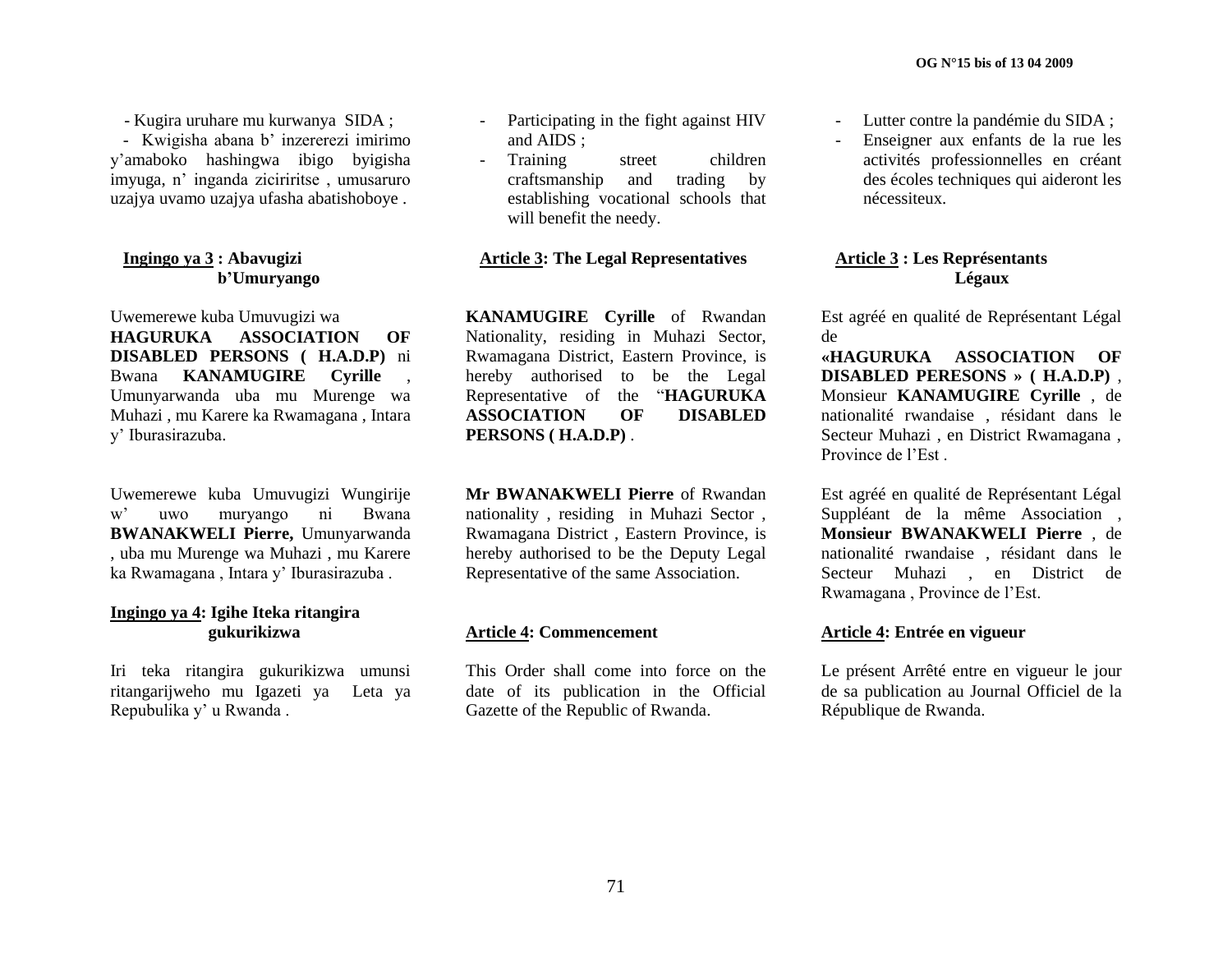| Kigali, kuwa 03/09/2008                           | Kigali, on 03/09/2008                      | Kigali, le 03/09/2008                          |
|---------------------------------------------------|--------------------------------------------|------------------------------------------------|
| Minisitiri w'Ubutabera / Intumwa Nkuru<br>ya Leta | The Minister of Justice / Attorney General | Le Ministre de la Justice / Garde de<br>Sceaux |
| <b>KARUGARAMA Tharcisse</b>                       | <b>KARUGARAMA Tharcisse</b>                | <b>KARUGARAMA Tharcisse</b>                    |

**(sé)**

**KARUGARAMA Tharcisse (sé)**

**KARUGARAMA Tharcisse (sé)**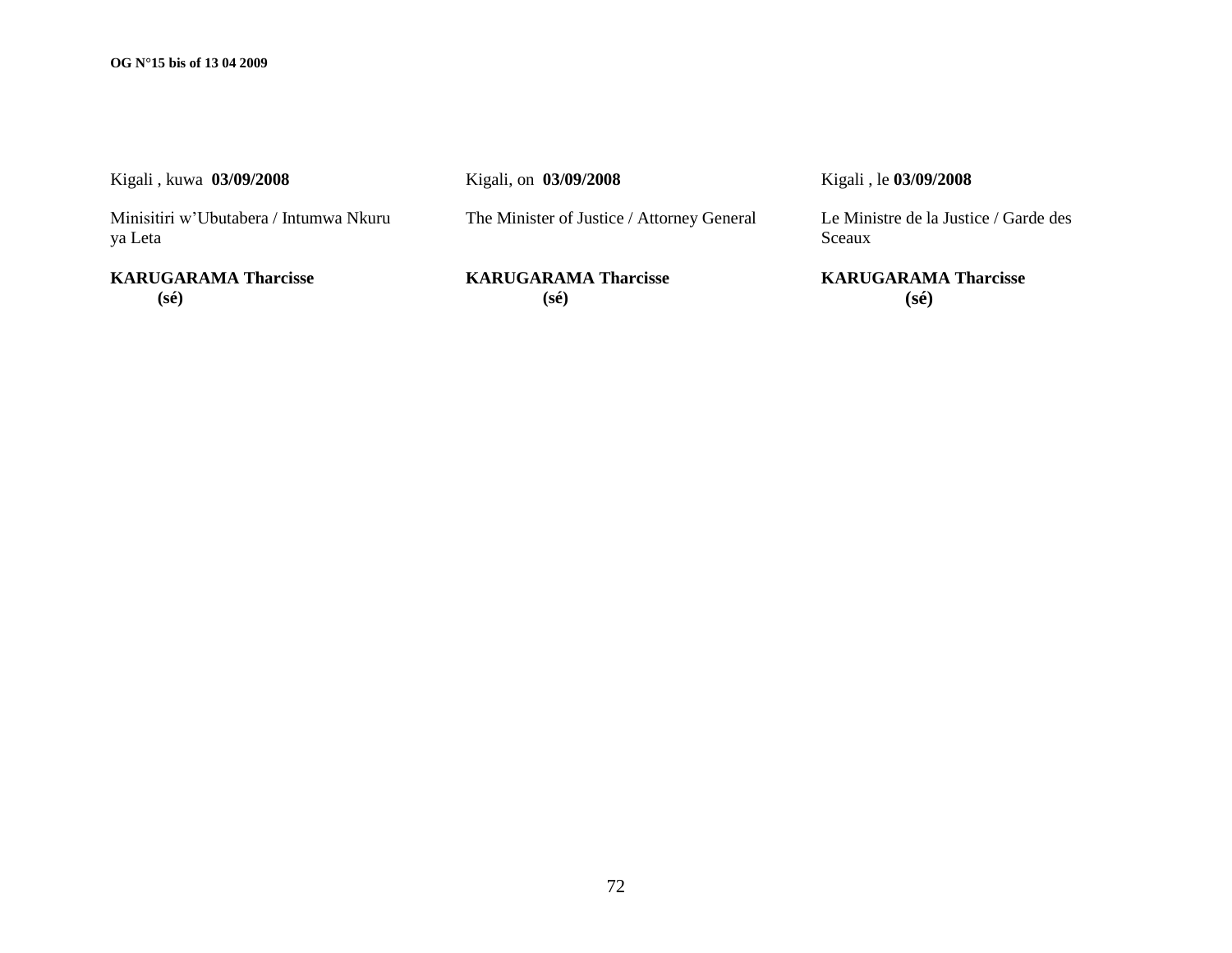# **AMATEGEKO AGENGA ISHYIRAHAMWE "HAGURUKA ASSOCIATION OF DISABLED PERSONS**" **( H.A.D.P)**

#### **INTERURO YA MBERE**: **IREMWA RY"ISHYIRAHAMWE**

#### **Ingingo ya mbere**:

Abashyize umukono kuri aya mategeko, dushinze Ishyirahamwe rigamije guteza imbere no gusubiza mu buzima bwiza abanyamuryango abazahajwe n"ubumuga n"ubukene. Iryo shyirahamwe rigengwa n"amategeko ariho mu gihugu kandi rirayubahiriza.

#### **Ingingo ya 2: Izina ry"Ishyirahamwe**

Izina ry"Ishyirahamwe ni "**HAGURUKA ASSOCIATION OF DISABLED PERSONS ( H.A.D.P)"**

#### **Ingingo ya 3: Icyicaro**

-

Ishyirahamwe (H.A.D.P) rifite icyicaro ku murenge wa Nsinda, mu Mujyi wa Rwamagana , mu Ntara y"Iburasirazuba.

#### **Ingingo ya 4: Imbibi z"aho Ishyirahamwe rikorera**

Ishyirahamwe rikorera mu karere ako ari ko kose k"u Rwanda bitewe n"uko ribonye inyungu mu mishinga inyuranye riteganya, cyane cyane mu Murwa Mukuru wa Kigali Ngali.

#### **Ingingo ya 5: Intego y"Ishyirahamwe**

- Gufasha abanyamuryango gusubira mu buzima bwiza
- Gufasha abanyamuryango kwiteza imbere, guteza imiryango yabo imbere ndetse n" akarere batuyemo
- Gutuma abanyamuryango bamenyera umuco wo gukora ntibahore bateze ak"imuhana kaza imvura ihise.

#### **Ingingoya 6**: **Igihe Ishyirahamwe rizamara**

Ishyirahamwe rikimara gushingwa ryiyemeje kumara igihe kidateganijwe.

#### **INTERURO YA 2: ABANYAMURYANGO**

#### **Ingingo ya 7**: **Iyemezwa ry" Abanyamuryango**

Kugira ngo umuntu yemerwe kuba umunyamuryango agomba kuba yujuje ibi bikurikira :

- Kuba umunyarwanda;
- Kuba afite nibura imyaka 18 y"amavuko;
- Kuba atigeze afungwa;
- Kuba atazwiho uburiganya bw'amafaranga igihe cy'amezi ageze kuri 6;
- Kuba ari indakemwa mu mico no mu myifatire;
- Kwishyura imigabane yose y'Ishyirahamwe;
- Kuba yemerewe n"Inama Rusange.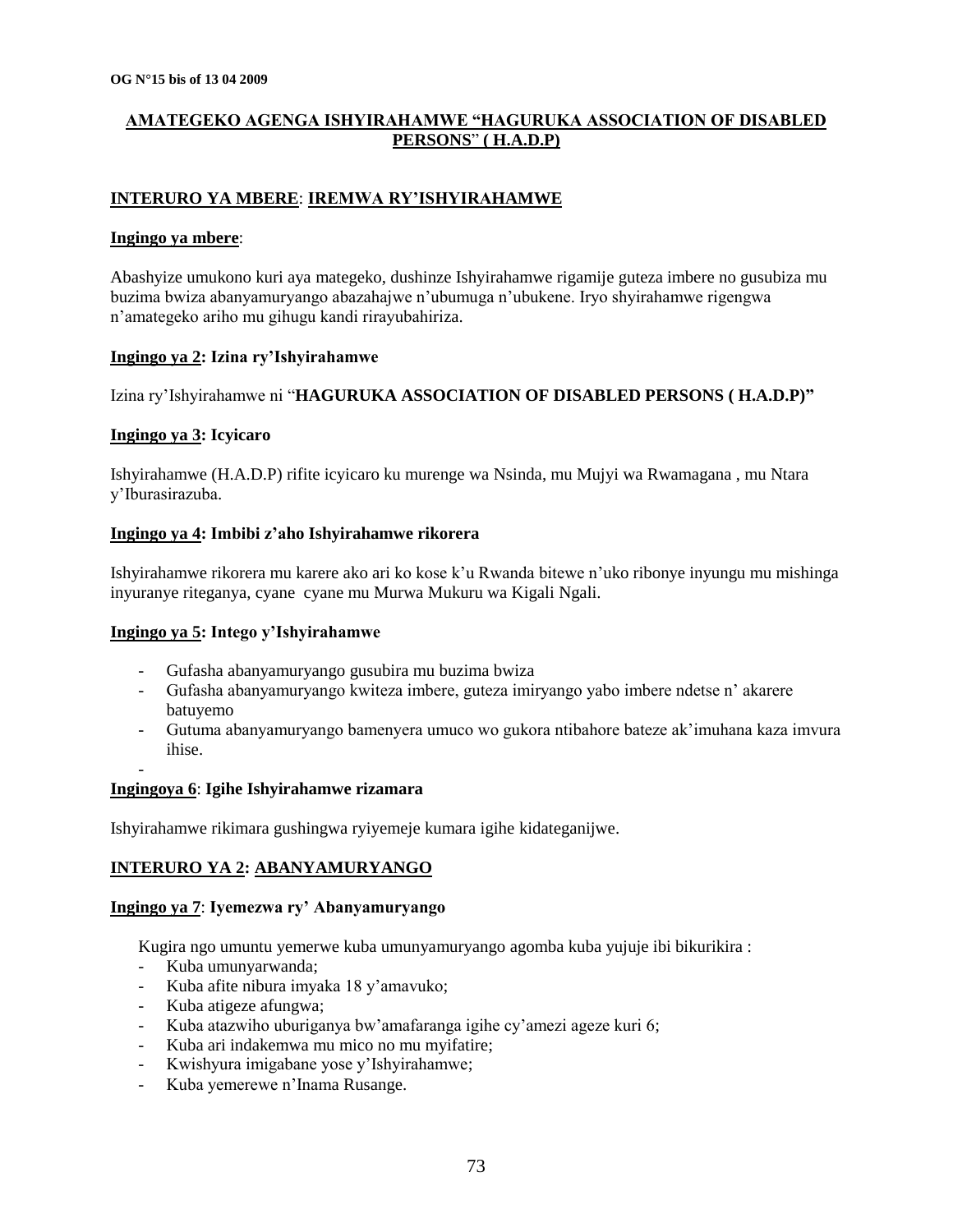#### **Ingingo ya 8: Imikorere**

- a) Mu bagize Ishyirahamwe , buri wese agomba gukora kugira ngo ariteze imbere.
- b) Igihe umwe mu banyamuryango agaragaweho ubunebwe cyangwa gukora nabi akazi ashinzwe, ahagarikwa by"agateganyo amezi 3, amafaranga ye y" imisanzu ndetse n"inyungu muri icyo gihe biba iby"Ishyirahamwe.
- c) Azahagarikwa burundu, umunyamuryango wese uzanyereza umutungo w"Ishyirahamwe, azaryozwa n"ubutegetsi ibyo azaba yanyereje kandi azakwa 3 % ku yo yari afite mu Ishyirahamwe mu gihe cy"isezerano rye.

#### **Ingingo ya 9: Kureka kuba umunyamuryango**

Umuntu wese areka kuba umunyamuryango bitewe n"urupfu, ukuregwa, kwirukanwa cyangwa gusezera.

#### **Ingingo ya 10**: **Isubizwa ry"umugabane**

Buri munyamuryango usezeye cyangwa wirukanwe afite uburenganzira bwo gusubizwa mu gihe kitarenze imyaka ibiri imigabane ye.

Ntashobora kwemererwa kuvamo igihe Ishyirahamwe ryafashe inguzanyo kandi itarishyurwa kandi nawe yaragize uruhare mu gusaba iyo nguzanyo cyangwa inkunga.

#### **Ingingo ya 11**: **Izungurwa ry"umuryango**

Iyo umunyamuryango apfuye, abamuzunguye bashobora kwandikira Inama rusange babinyujije kuri Prezida w"Inama y"Ubutegetsi basaba ko umwe muri bo yakwemerwa n"Ishyirahamwe mu kigwi cy"uwapfuye.

#### **Ingingo ya 12**: **Imirimo ikorwa n"Ishyirahamwe n"abakozi rikoresha**

Mu mirimo ibyara inyungu, Ishyirahamwe ryiyemeje gukora ubucuruzi bw"amapiyesi y"amagare. Ubu rikaba riteganya kongeraho ubucuruzi bw"amapiyesi bw"inka, n"ibizikomokaho bijyanye n"ubuhinzi n"ubworozi.

#### **INTERURO YA 3: Imari y"Ishyirahamwe**

#### **Ingingo ya 13: Uko Imari y"Ishyirahamwe iteye**

Imari y"Ishyirahamwe igizwe n"amafaranga 500.000 FRW ; umugabane wa buri muntu ni 50.000.

#### **Ingingo ya 14**:

Imari y"Ishyirahamwe ishobora kongerwa cyangwa kugabanywa n"Inama rusange cyangwa kuzibukira imigabane.

#### **Ingingo ya 15**:

Inama y" Ubutegetsi ari nayo ishinzwe ubugenzuzi isomera raporo Inama rusange buri mezi abiri ikagira icyo ibivugaho;

Inyungu igabanywa hakurikijwe uko buri munyamuryango yatanze umugabane.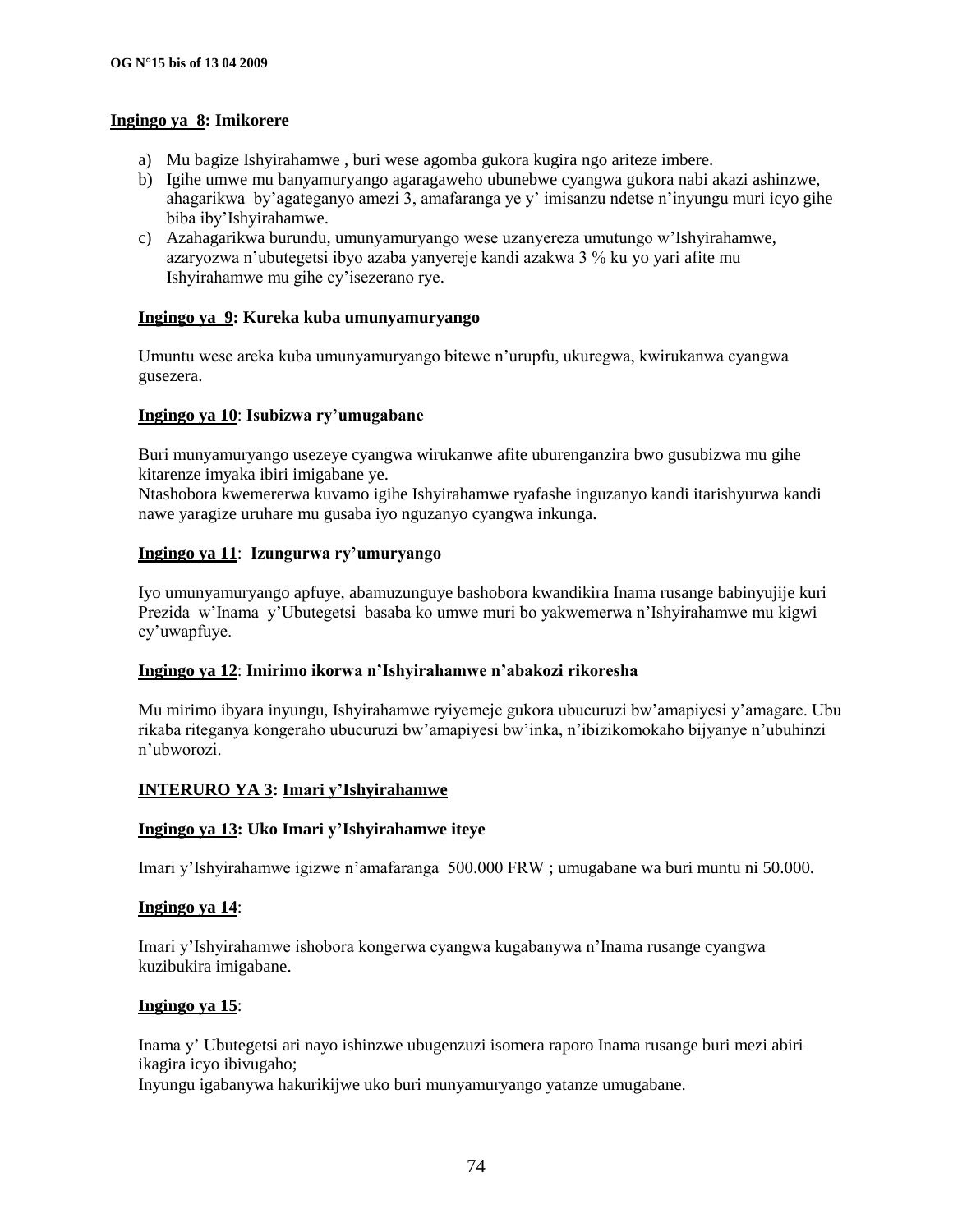# **INTERURO YA 4: INZEGO Z"UBUYOBOZI N"UBUBASHA BWAZO:**

#### **Ingingo ya 16**:

Inama rusange ni rwo rwego rw"ikirenga rw"ubuyobozi bw"Ishyirahamwe, ni narwo rufata icyemezo ku migendekere yose y"imirimo ikorwa mu Ishyirahamwe;

- Ni yo ishyiraho amategeko agenga Ishyirahamwe ;
- Ihindura intego Ishyirahamwe ryihaye , iyikuraho iyongeraho iyindi ;
- Ishyiraho kandi igakuraho abagize Inama y"Ubutegetsi n"abagize Inama y"Ubugenzuzi n"Ubucungamari;
- Ni yo igena igihe bazamaraho ikabaha n"imirongo bagenderaho;
- Yumva raporo y"ubuyobozi n"umutungo;
- Isuzuma iboneza mutungo igakoresha ubushishozi ikareba inguzanyo n"ibihombo byabonetse.

#### **Ingingo ya 17**:

Hashobora gutumizwa inama idasanzwe igihe cyose mu gihe cy"amezi 2 hakurikijwe inyungu Ishyirahamwe ribifitemo.

#### **Ingingo ya 18**:

Inama rusange itumizwa na Perezida w"Inama y"Ubutegetsi hasigaye iminsi 7 ngo iterane . Ubutumire bugaragaza umurongo w"ibizigwa.

#### **Ingingo ya 19:**

Buri munyamuryango afite ijambo mu nama.

#### **Ingingo ya 20**: **Ubutegetsi, Ubugenzuzi, Ubucungamari**

Ishyirahamwe ritegekwa n"Inama y"Ubutegetsi. Abagize inama y"Ubutegetsi y"Ishyirahamwe ni nabo bagize Inama y"Ubugenzuzi . Izo nama zombi zigizwe n"abantu batatu ari bo :

- Perezida
- Vice Perezida
- Umunyamabanga

Batorerwa imyaka ibiri.

#### **Ingingo ya 21**:

Umucungamari ashyirwaho n"Inama rusange akagira igihe cy"imyaka ibiri ishobora no kongerwa.

#### **Ingingo ya 22: Inama y"Ubugenzuzi**:

- Abagize Inama y"Ubugenzuzi ni nabo bagize Inama y"Ubutegetsi kugeza igihe Ishyirahamwe rizabonera umubare mwinshi w"abanyamuryango.
- Umucungamari atumirwa n"Inama y"Ubugenzuzi ngo atange ibisobanuro ku mutungo w"Ishyirahamwe.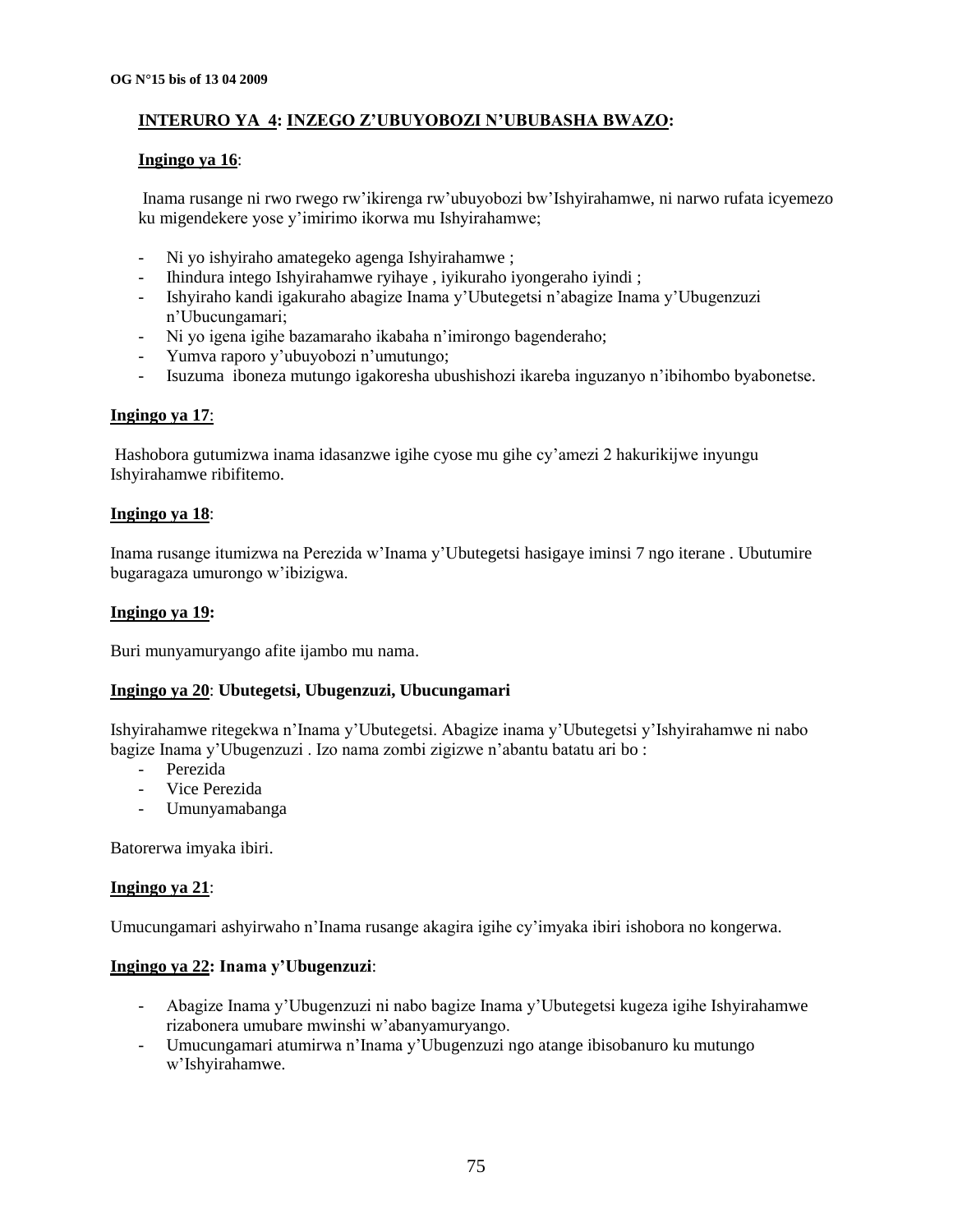#### **Ingingo ya 23**: **Iseswa ry"Ishyirahamwe**

Mu gihe Ishyirahamwe rizaba ritakiriho, umutungo waryo uzagabanywa abanyamuryango bitewe n"uko imigabane yabo ingana.

#### **Bikorewe i Kigali, ku wa 23/10/2001**

#### **ABAYOBOZI BAHAGARARIYE ISHYIRAHAMWE (H.A.D.P)**

Twiyemeje guharanira iterambere ry"Ishyirahamwe ryacu kugira ngo abanyamuryango baryo bashobore kugira imibereho myiza no kwiteza imbere muri rusange.

Amazina y"Abayobozi ni aya akurikira:

- 1) KANAMUGIRE Cyrille : Perezida
- 2) Kamugisha Patrick : Visi Perezida
- 
- 3) KAREBA ANDREW : Umunyamabanga 4) Kamukama Jimmy

Abo bayobozi bose batuye ku murenge wa Nsinda, Umujyi wa Rwamagana, Intara ya Kibungo.

#### **ABANYAMURYANGO: Members**

| 1. Kanamugire Cyrille | Perezida      |
|-----------------------|---------------|
| 2. Kamugisha Patrick  | Visi Perezida |
| 3. Kareba Andrew      | Secretaire    |
| 4. Kamukama Jimmy     | Umucungamari  |
| 5. Ruzindana Jerome   | Member        |
| 6. Batamuriza Chantal | Member        |
| 7. Murenzi Jimmy      | Member        |
| 8. Kazora Robert Ivan | Member        |
| 9. Kantengwa Allen    | Member        |
| 10 Kabana Annet       | Member        |
| 11. Dusabemungu Habib | Member        |
| 12. Mukangoga SAHALA  | Member        |
| 13. Karimba Musa      | Member        |
| 14. Rwigamba Zacharia | Member        |
| 15. Umurisa Rehema    | Member        |
| 16. Nyiraneza Zaituna | Member        |
|                       |               |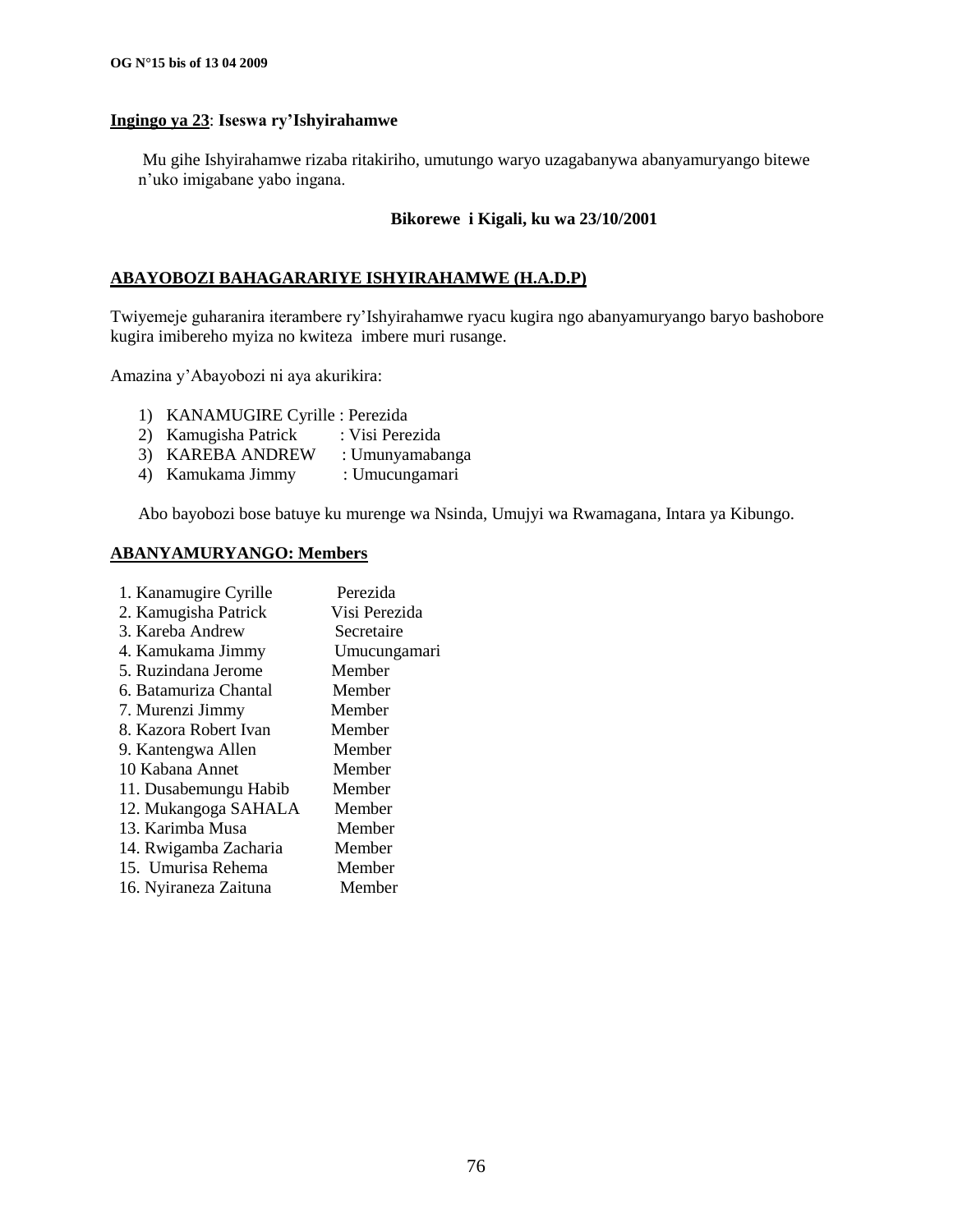**ITEKA RYA MINISITIRI N°24/11 RYO MINISTERIAL ORDER N° 24/11 OF ARRETE MINISTERIEL N° 24/11 DU KU WA 05/02/2009 RITANGA UBURENGANZIRA BWO GUHINDURA ALTERATION IZINA AUTHORISING 05/2/2008 PORTANT AUTORISATION DE CHANGEMENT DE NOM ISHAKIRO TABLE OF CONTENTS TABLE DES MATIÈRES Ingingo ya mbere**: Uburenganzira bwo guhindura izina **Article One**: Authorisation to alter name **Article premier**: Autorisation de changement de nom

> **Article 2**: Délais de changement au Registre de l"Etat Civil

**Ingigo ya 2**: Igihe cyo guhinduza mu gitabo **Article 2**: Duration for alteration in the Civil

**Ingingo ya 3**: Igihe iteka ritangira gukurikizwa

cy"Irangamimerere

**Article 3**: Commencement **Article 3**: Entrée en vigueur

77

Registry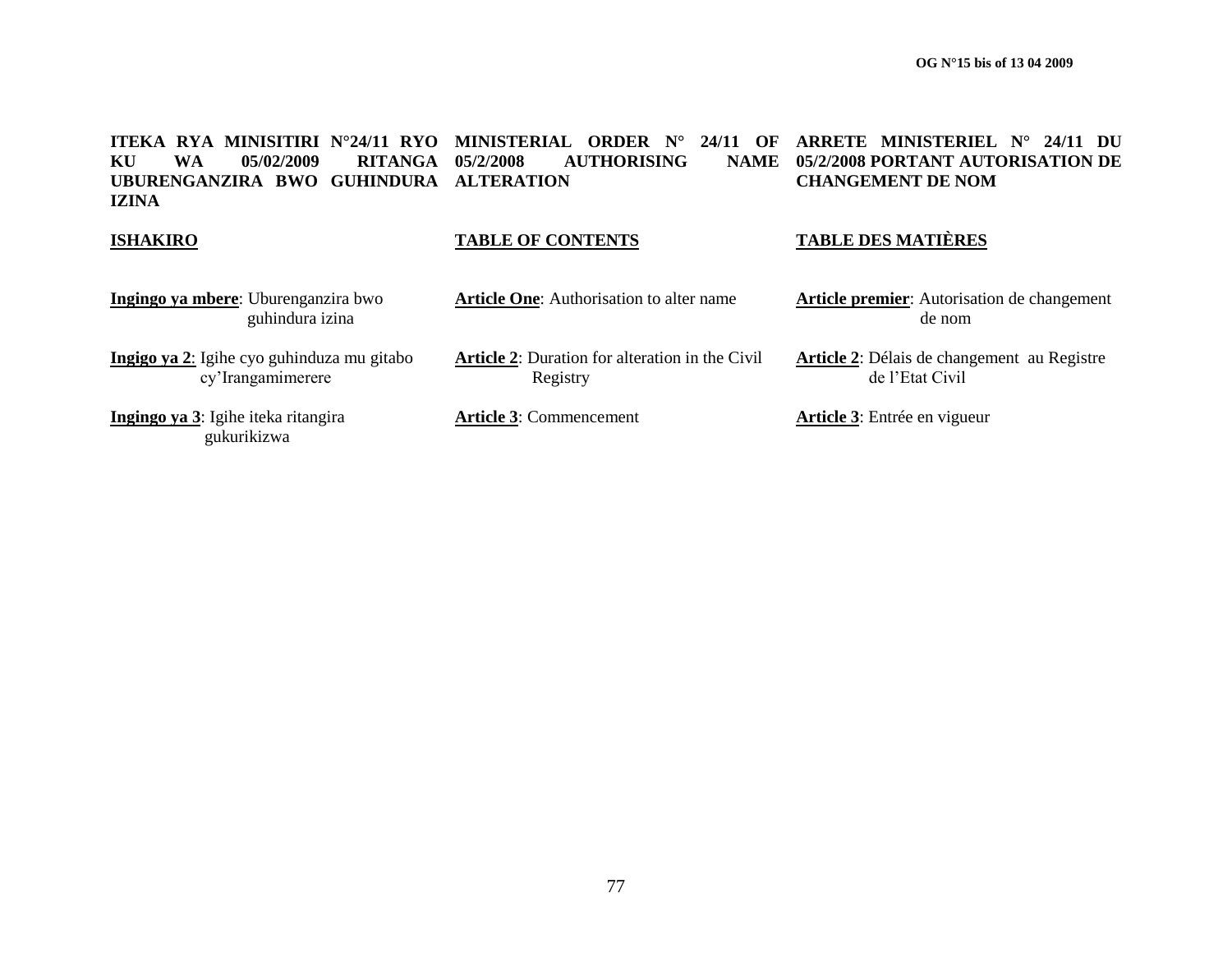#### **ITEKA RYA MINISITIRI N°24/11 RYO MINISTERIAL ORDER N° 24/11 OF ARRETE MINISTERIEL N° 24/11 DU KUWA 05/2/2009 RITANGA UBURENGANZIRA BWO GUHINDURA IZINA AUTHORISING ALTERATION CHANGEMENT DE NOM**

#### **Minisitiri w"Ubutabera / Intumwa Nkuru ya Leta**

Ashingiye ku Itegeko Nshinga rya Repubulika y"u Rwanda ryo kuwa 04 Kamena 2003 nk"uko ryavuguruwe kugeza ubu, cyane cyane mu ngingo zaryo iya 120, n"iya 121;

Ashingiye ku Itegeko n° 42/1988 ryo kuwa 27 Pursuant to Law n° 42/1988 of 27 October Vu la Loi n° 42/1988 du 27 Octobre 1988 rw"Amategeko Mbonezamubano, cyane cyane Articles 65 to 71; mu ngingo zaryo, kuva ku ya 65 kugeza ku ya 71;

ku wa 18/07/2004 rigena amwe mu mateka y"Abaminisitiri yemezwa atanyuze mu Nama y"Abaminisitiri, cyane cyane mu ngingo yaryo ya mbere;

Amaze kubona Iteka rya Minisitiri n° 019/17 ryo kuwa 05/12/2001 rihindura Iteka rya 5/12/2001, modifying Ministerial Order n° Minisitiri n<sup>o</sup> 097/05 ryo ku wa 25/03/1992 097/05 of 25/03/1992, establishing the amount 097/05 du 25/03/1992 portant fixation du rishyiraho umubare w"amafaranga atangwa of fees to be paid for altering names and n"abashaka guhinduza amazina yabo n"uburyo modalities for their collection, especially in yakirwa, cyane cyane mu ngingo yaryo ya Article One; mbere;

**Théophile** utuye i Gisenyi, Akarere ka RUBAVU, Intara y'Iburengerazuba rwandiko rwe rwakiriwe ku wa 30/03/2007;

Pursuant to the Constitution of the Republic of Rwanda of 04 June 2003 as amended to date, especially in Articles 120 and 121;

Ukwakira 1988 rishyiraho Interuro y"Ibanze 1988, establishing the Preliminary Title and instituant le Titre Préliminaire et le Livre n"Igitabo cya Mbere cy"Urwunge Volume One of the Civil Code, especially in Premier du Code Civil, spécialement en ses

Ashingiye ku Iteka rya Perezida n° 27/01 ryo Pursuant to the Presidential Order n° 27/01 of Vu l"Arrêté Présidentiel n° 27/01 du 18/07/2004, determining certain Ministerial 18/07/2004 déterminant certains Arrêtés Orders which are adopted without Ministériels qui ne sont pas adoptés par le consideration by the Cabinet, especially in Conseil de Ministres, spécialement en son Article One;

Pursuant to Ministerial Order n° 019/17 of

mu District, Western, on  $30/03/2007$ ;

# **05/2/2009 PORTANT AUTORISATION DE**

#### Le Ministre de la Justice / Garde des Sceaux

Vu la Constitution de la République du Rwanda du 04 juin 2003 telle que révisée à ce jour, spécialement en ses articles 120 et 121;

articles de 65 à 71;

article premier;

Considérant l"Arrêté Ministériel n° 019/17 du 05/12/2001 modifiant l"Arrêté Ministériel n° montant des frais relatifs au changement de noms ou prénoms ainsi que les modalités de leur perception, spécialement en son article premier;

Abisabwe na Bwana **NTEZIRIZAZA**  Upon request lodged by Mr. **NTEZIRIZAZA**  Sur requête de Monsieur **NTEZIRIZAZA Théophile** domiciled in Gisenyi, Rubavu **Théohile ,** domicilié à Gisenyi, District de Rubavu, Province de l"Ouest, reçue le 30/03/2007;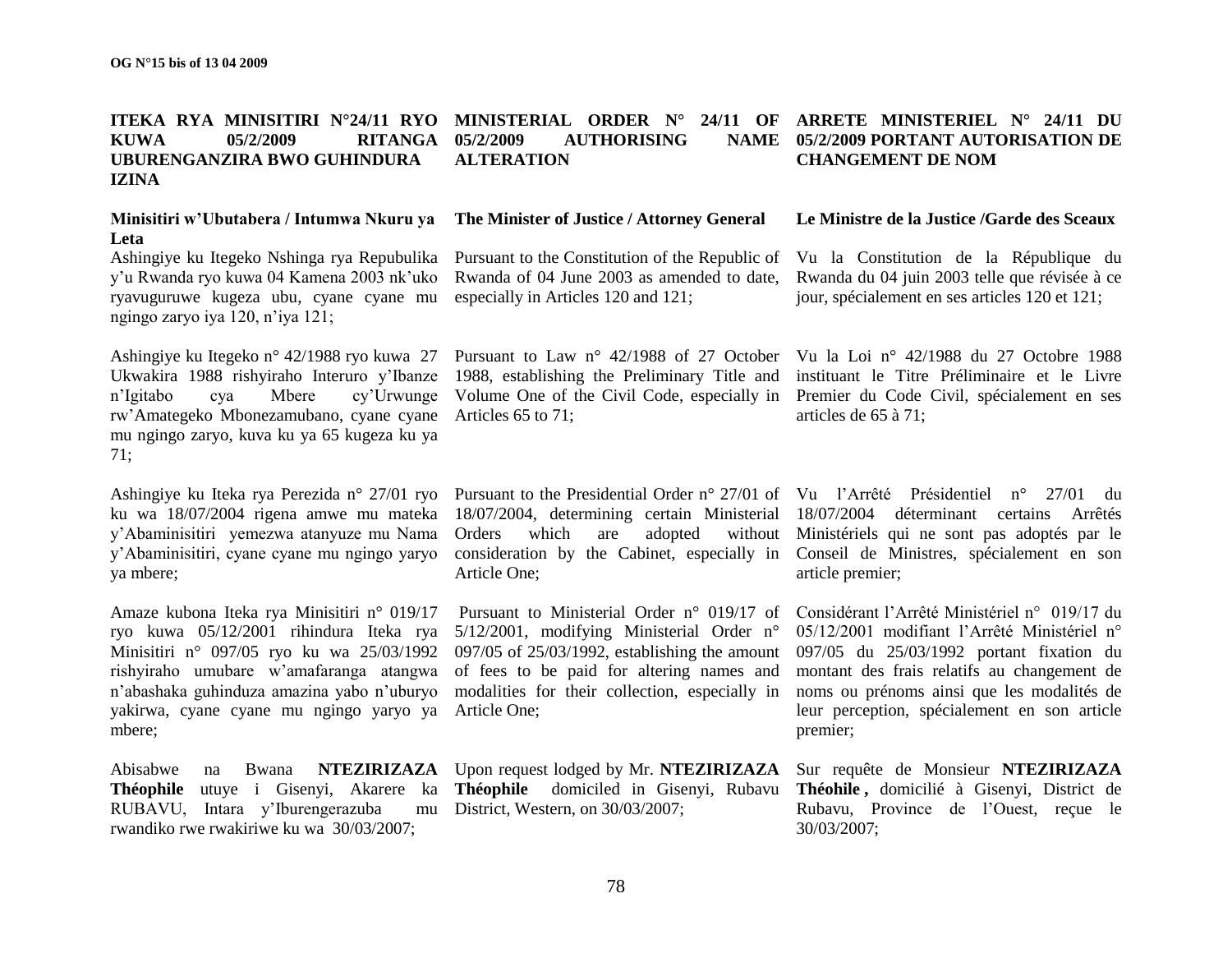**OG N°15 bis of 13 04 2009**

#### **ATAGETSE: ORDERS: ARRETE:**

**Ingingo ya mbere**: **Uburenganzira bwo guhindura izina**

Bwana **NTEZIRIZAZA Théophile**, utuye i Mr. **NTEZIRIZAZA Théophile**, domiciled in Gisenyi, Akarere ka Rubavu, Intara y"Iburengerazuba, ahawe uburenganzira bwo is hereby authorised to replace the name of de l"Ouest, est autorisé à remplacer le nom de gukura izina rya **NTEZIRIZAZA** mu irangamimerere ye rigasimbuzwa **SEWIMFURA**.

#### **Ingingo ya 2: Igihe cyo guhinduza mu gitabo cy"irangamimerere**

Bwana **NTEZIRIZAZA Théophile** ahawe igihe cy"amezi atatu uhereye ku munsi iri Teka ritangarijweho mu Igazeti ya Leta ya date of publication of this Order in the Official Repubulika y'u Rwanda kugira ngo asimbuze Gazette of the Republic of Rwanda to replace izina rya **NTEZIRIZAZA** irya **SEWIMFURA** mu gitabo cy'irangamimerere **SEWIMFURA** in the Civil Registry of births. kirimo inyandiko y"ivuka.

#### **Ingingo ya 3**: **Igihe Iteka ritangira gukurikizwa Article 3**: **Commencement Article 3**: **Entrée en vigueur** Iri teka ritangira gukurikizwa umunsi ritangarijweho mu Igazeti ya Leta ya Repubulika y"u Rwanda. This Order shall come into force on the date of Le présent Arrêté entre en vigueur le jour de sa its publication in the Official Gazette of the Republic of Rwanda. République du Rwanda. **Kigali, ku wa 05/2/2009 Kigali, on 05/2/2009 Kigali, le 05/2/2009** Minisitiri w"Ubutabera/ Intumwa Nkuru ya Leta The Minister of Justice/Attorney General Le Ministre de la Justice/Garde des Sceaux **KARUGARAMA Tharcisse (sé) KARUGARAMA Tharcisse (sé) KARUGARAMA Tharcisse (sé)**

**Article One**: **Authorisation to alter name Article premier: Autorisation de** 

Gisenyi, Rubavu District, Western Province, **NTEZIRIZAZA** in his identification with **NTEZIRIZAZA** par celui de **SEWIMFURA SEWIMFURA.**

#### **Article 2: Duration for alteration in the Civil Registry**

Mr **NTEZIRIZAZA** Théophile is hereby given three months commencing from the commencing from the name **NTEZIRIZAZA** with

**changement de nom**

Monsieur **NTEZIRIZAZA Théophile** domicilié à Gisenyi , District Rubavu, Province dans son identification.

**Article 2: Délai de changement au Registre de l"Etat Civil**

Monsieur **NTEZIRIZAZA Théophile** dispose d"un délai de trois mois à dater de la publication du présent Arrêté au Journal Officiel de la République du Rwanda, pour remplacer le nom **NTEZIRIZAZA** par celui de **SEWIMFURA** dans le Registre de l"Etat Civil contenant son acte de naissance.

publication au Journal Officiel de la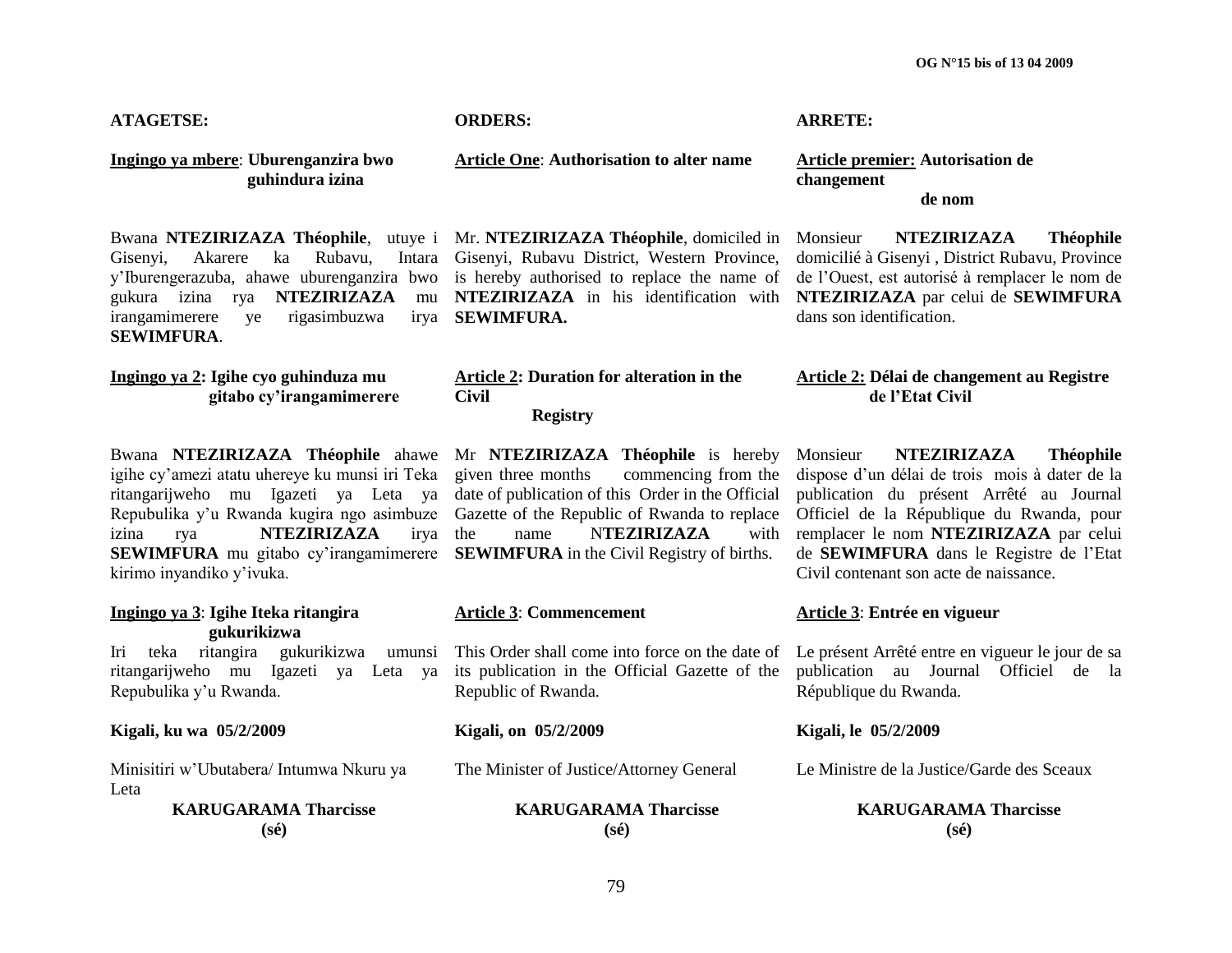# **SOHYBAT STATUTS**

**Entre les soussignés :**

**TWIZEYIMANA Clémentine, résidant à Kigali NGARAMBE Damascène, résidant à Kigali NGIZUMUREMYI Zéphanie., résidant à Kigali KWIRINGIRA Hyacinthe, résidant à Kigali**

Il a été convenu ce qui suit :

#### **CHAPITRE PREMIER: DENOMINATION, SIEGE SOCIAL – OBJET - DUREE**

#### **Article premier : De la constitution**

Il est constitué entre les soussignés, une société à responsabilité limitée régie par les lois en vigueur au Rwanda et par les présents statuts, dénommée "Société des travaux d"hydraulique et bâtiments**.", SOHYBAT** sarl en sigle, dont l"objet principal est les études, exécution et surveillance des travaux d"Ingénierie, la fourniture et le commerce général d"importation et exportation, la représentation des sociétés, ainsi que les formations.

#### **Article 2 : Du Siège social**

Le siège social est établi dans le District Nyarugenge, de la Ville de Kigali en République du Rwanda, où tous les actes doivent être notifiés. Le siège social pourra être transféré en toute autre localité de la République du Rwanda ou ailleurs dans le monde par décision de l"Assemblée Générale. La société peut avoir des succursales, agences ou représentations tant au Rwanda qu'à l'étranger.

#### **Article 3 : De l"Objet**

La société a pour objet, l"exécution des travaux de génie civil, hydraulique et bâtiments.

La société pourra accomplir ainsi toutes les opérations généralement quelconques, financières, mobilières ou immobilières, se rapportant directement ou indirectement à son objet ou de nature à le favoriser. Elle pourra notamment s'intéresser à toute entreprise ayant un objet similaire, analogue ou connexe au sien ou simplement utile à la réalisation de tout ou partie de son objet social.

#### **Article 4 : De la durée des activités**

La société est créée pour une durée indéterminée prenant cours à la date d'immatriculation au registre de commerce. Elle peut être dissoute à tout moment par décision de l'Assemblée Générale.

### **CHAPITRE II : CAPITAL SOCIAL-PARTS SOCIALES**

#### **Article 5 : Du Capital social**

Le capital social est fixé à la somme de un million de francs rwandais (1,000.000 FRW), répartis en 100 parts sociales de 10.000 FRW chacune. Les parts sont intégralement souscrites et entièrement libérées comme suit :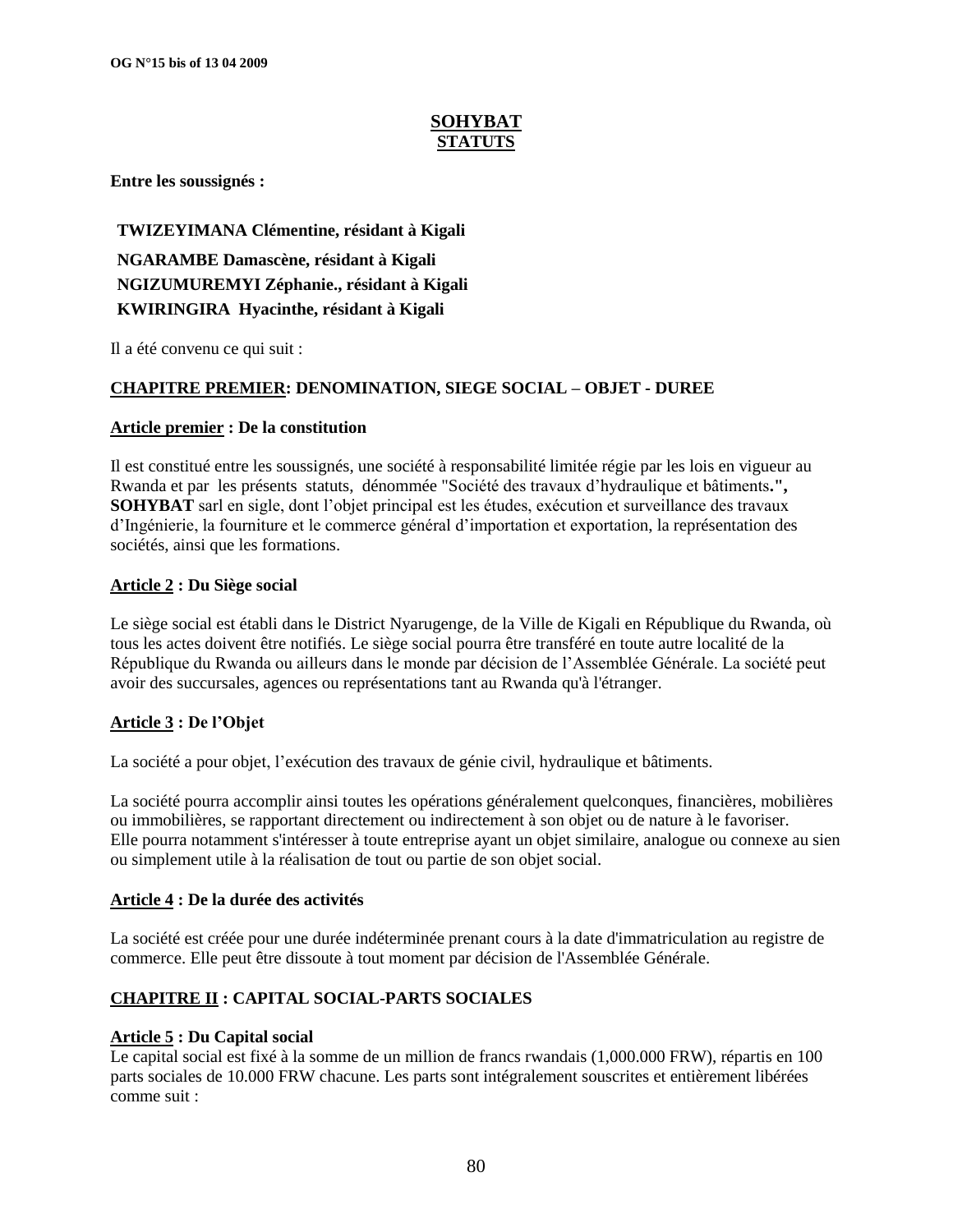| <b>TWIZEYIMANA Clémentine : 40 parts sociales</b> |                   |
|---------------------------------------------------|-------------------|
| <b>NGARAMBE Damascène :</b>                       | 25 parts sociales |
| <b>NGIZUMUREMYI Zéphanie: 20 parts sociales</b>   |                   |
| <b>KWIRINGIRA Hyacinthe:</b>                      | 15 parts sociales |

#### **Article 6 : Du changement du Capital Social**

Le capital social peut être augmenté ou réduit par décision de l'Assemblée Générale statuant dans les conditions requises pour la modification des statuts.

En cas d'augmentation du capital, les associés disposent d'un droit de préférence pour la souscription de tout ou partie de ladite augmentation. Le cas échéant, l'Assemblée Générale décide de l'importance dudit droit de préférence ainsi que du délai dans lequel il devra être exercé et toutes autres modalités de son exercice.

#### **Article 7 : De l"engagement des associés vis-à-vis de la société**

Les associés ne sont responsables des engagements de la société que jusqu'à concurrence du montant de leurs parts souscrites.

#### **Article 8 : Du registre des parts sociales**

Les parts sont nominatives. Il est tenu au siège social un registre des associés qui mentionne la désignation précise de chaque associé et le nombre de ses parts, les cessions des parts datées et signées par le cédant et le cessionnaire ou par leurs fondés de pouvoir, les transmissions à cause de mort et les attributions par suite de partage datées et signées par les bénéficiaires et le Directeur Général.

Tout associé et tout tiers intéressé peut en prendre connaissance sans le déplacer.

#### **Article 9 : De la cession des parts sociales**

Les parts sociales sont librement cessibles entre les associés. Toute cession ou transmission des parts sociales à d'autres personnes est subordonnée à l'agrément de l'Assemblée Générale, sauf si la cession ou transmission s'opère au profit du conjoint de l'associé cédant ou défunt, ou de ses ascendants ou descendants en ligne directe.

#### **CHAPITRE III : ADMINISTRATION – SURVEILLANCE**

#### **Article 10 : De l"administration de la société**

La société est gérée et administrée par un Directeur Général, associé ou non, nommé par l'Assemblée Générale pour une durée de deux ans renouvelable.

#### **Article 11 : Du pouvoir du Directeur Général**

Le Directeur Général a les pouvoirs les plus étendus pour gérer et administrer les biens et affaires de la société dans les limites de l'objet social. Tout ce qui n'est pas expressément réservé à l'Assemblée Générale par la loi ou par les statuts est de sa compétence.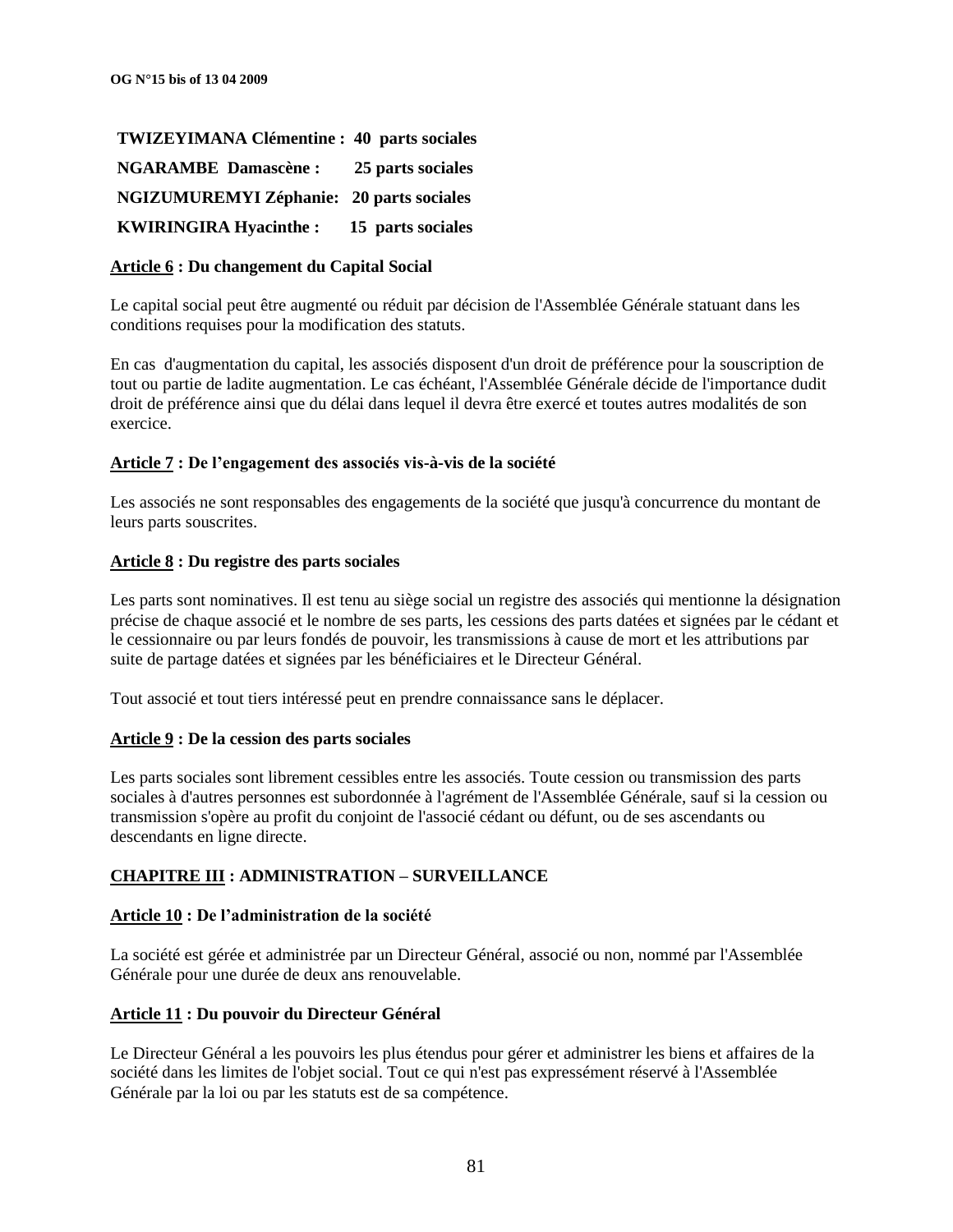Les actions en justice tant en demandant qu'en défendant, de même que tous recours judiciaires ou administratifs, sont intentés, formés ou soutenus au nom de la société, poursuites et diligences du Directeur Général pouvant se substituer un mandataire de son choix mais toute fois approuvé par l"Assemblée Générale.

#### **Article 12 : Du contrôle des opérations de la société**

Les opérations de la société sont contrôlées par les associés eux-mêmes. Ils jouissent du libre accès aux archives de la société et peuvent vérifier sans les déplacer, tous les documents comptables.

#### **CHAPITRE IV : ASSEMBLEE GENERALE**

#### **Article 13 : Du comité de l"Assemblée Générale et de l"obligeance des associés**

D"un comité de trois personnes dont le Président, le Vice-président et le Secrétaire, toutes associés et élues pour un mandat de 3 ans renouvelable,

L'Assemblée Générale régulièrement constituée représente l'universalité des associés. Les délibérations, prises conformément à la loi et aux statuts, obligent tous les associés, même les absents, les dissidents ou les incapables.

#### **Article 14 : Des séances de l"Assemblée Générale**

L'Assemblée Générale ordinaire se tient deux fois par an, dans la première quinzaine du mois de Mai et dans la deuxième quinzaine du mois de Novembre.

Des assemblées extraordinaires se tiennent chaque fois que l'intérêt de la société l'exige ou à la demande d'un groupe des associés réunissant à eux seuls au moins 45% de toutes les parts sociales.

#### **Article 15 : Des résolutions de l"Assemblée Générale**

Les résolutions se prennent à la majorité absolue de toutes les parts sociales de la société. Pour délibérer valablement l"Assemblée Générale doit réunir au moins ¾ des parts sociales.

Si le quorum requis n"est pas atteint pour délibérer valablement, l"Assemblée Générale est reportée à un jour tombant deux semaines après la réunion échouée, et les décisions seront prises sur majorité absolue des parts sociales présentes à la réunion.

#### **CHAPITRE V : BILAN-INVENTAIRE-REPARTITION DES BENEFICES**

#### **Article 16 : De l"exercice social de la société**

L'exercice social commence le premier janvier pour se terminer le 31 décembre de chaque année. Toutefois le premier exercice de la société commence le jour de l'immatriculation au registre de commerce pour expirer le 31 décembre suivant.

#### **Article 17 : De l"inventaire de la société**

Il est établi à la fin de chaque exercice social, par les soins du Directeur Général, un inventaire général de l'actif et du passif, un compte des pertes et profits.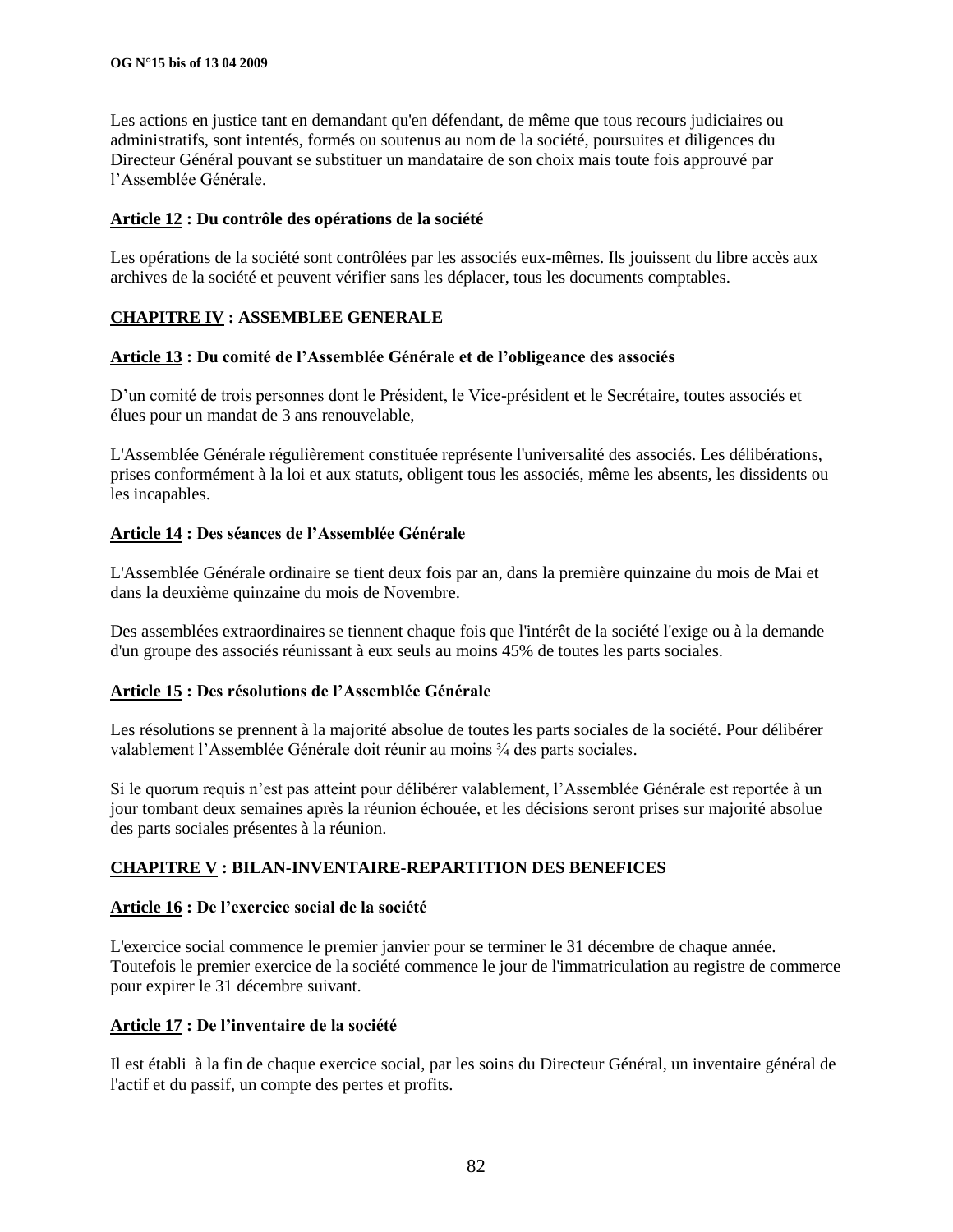#### **OG N°15 bis of 13 04 2009**

La tenue de la comptabilité est journalière et, à la fin de un an d'exercice, le Directeur Général arrête la situation comptable qu'il présente à l'Assemblée Générale ordinaire pour information et approbation de la bonne marche de la société.

#### **Article 18 : De l"adoption du bilan**

L"Assemblée Générale ordinaire statue sur l'adoption du bilan et les comptes des pertes et profits ; elle se prononce après l'adoption du bilan par un vote spécial, sur décharge du Directeur Général.

#### **Article 19 : De la répartition des bénéfices**

Les bénéfices sont répartis entre les associés au prorata de leurs parts dans les limites et selon les modalités fixées comme suivant :, 10%: Constitution d"un fond de sécurité de la société, 40%: Payement des dividendes des associés, 50%: Augmentation du Capital de la société.

Toute fois, sur décision de l"Assemblée Générale, la part des dividendes des associées peut être gardée momentanément ou définitivement et utilisée pour l"augmentation du capital de la société et conséquemment des parts sociales des associés.

# **CHAPITRE VI : DISSOLUTION-LIQUIDATION**

#### **Article 20 : Du risque de faillite de la société**

En cas de perte du quart du capital, le Directeur Général doit convoquer une Assemblée Générale extraordinaire et lui soumettre les mesures de redressement de la société.

S"'il y a lieu de prononcer la dissolution de la société ou son désinvestissement dans une activité quelconque, la décision devra être soutenue par majorité absolue des parts, sinon les parties lésées auront droit de retirer leurs parts et les intérêts ou déficits y relatifs.

#### **Article 21 : De la dissolution de la société**

En cas de dissolution, le solde bénéficiaire de la liquidation est partagé entre les associés suivant le nombre de leurs parts respectives, chaque part conférant un droit égal. Les pertes éventuelles sont supportées entre les associés dans la même proportion, sans toutefois qu'un associé puisse être tenu d'effectuer un versement au delà de son apport en société.

### **CHAPITRE VII : DISPOSITIONS FINALES**

#### **Article 22 : De l"Election du domicile**

Pour l'exécution des présents statuts, les soussignés font élection de domicile au siège social de la société avec attributions de juridiction aux tribunaux du Rwanda.

#### **Article 23 : De ce qui n"est pas prévu dans le statut**

Toute disposition légale à laquelle il n'est pas licitement dérogé par les présents statuts y est réputée inscrite, et toute clause des présents statuts qui serait contraire à une disposition impérative de la loi est réputée non écrite.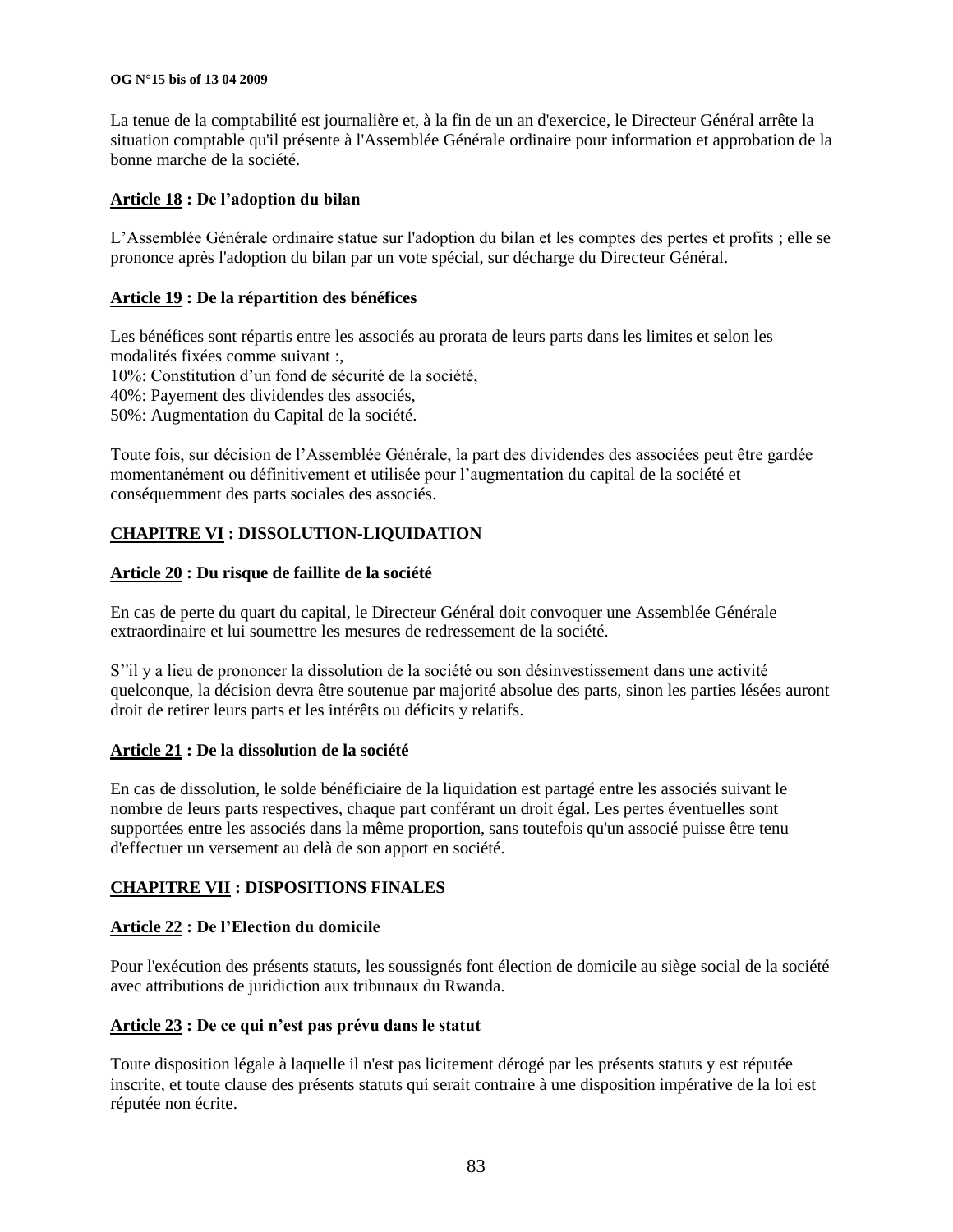#### **Article 24 : Des frais de constitution de la société**

Les associés déclarent que les frais de constitution de la société s'élèvent à DEUX CENTS MILLE FRANCS RWANDAIS.

Fait à Kigali, le 6/05/2008

#### **LES ASSOCIES**

**1.TWIZEYIMANA Clémentine(sé) 2.NGARAMBE Damascène(sé) 3.NGIZUMUREMYI Zéphanie(sé) 4. KWIRINGIRA Hyacinthe(sé)**

#### **ACTE NOTARIE NUMERO SIX MILLE TROIS CENT QUATRE –VINGT- HUIT, VOLUME CVII.**

L'an deux mille huit, le quinzième jour du mois de décembre; Nous UWITONZE Nasira, Notaire du District de Nyarugenge, étant et résidant à Kigali, certifions que l'acte dont les clauses sont reproduites ciavant Nous a été présenté par:

#### **BIREGEYA André, résidant à Kigali**

#### **NGARAMBE Damascène, résidant à Kigali**

### **NZABIRINDA Anastase, résidant à Kigali GATARIKI RUDAKENGA, résidant à Kigali**

En présence de GASANGWA J.M.V et de IYAMUREMYE Innocent, témoins instrumentaires à ce requis et réunissant les conditions exigées par la loi.

Lecture du contenu de l'acte ayant été faite aux comparants et aux témoins, les comparants ont déclaré devant Nous et en présence des dits témoins que l'acte tel qu'il est rédigé renferme bien l"expression de leur volonté.

En foi de quoi, le présent acte a été signé par les comparants, les témoins et Nous, Notaire, et revêtu du sceau de Disrtict de NYARUGENGE.

#### **LES COMPARANTS**:

1. TWIZEYIMANA Clémentine(sé) 2. NGARAMBE Damascène(sé)

3.NGIZUMUREMYI Zéphanie (sé) 4.KWIRINGIRA Hyacinthe(sé)

### **LES TEMOINS:**

1. BIRARA Charles(sé) 2.HALELUYA Phanuel(sé)

**LE NOTAIRE UWITONZE Nasira (sé)**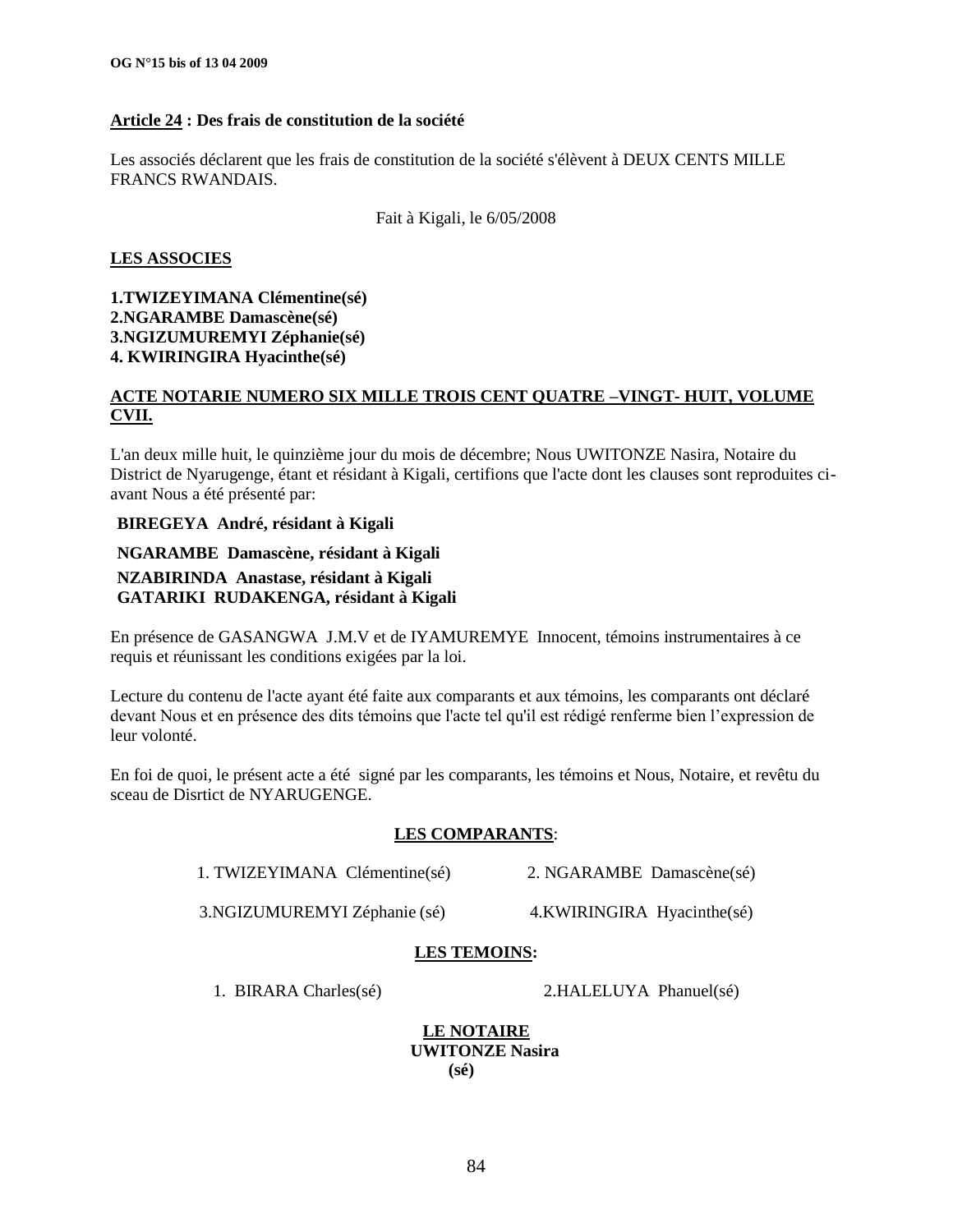#### **DROITS PERCUS:**

**Frais d'acte**: Deux mille cinq cents francs rwandais (2500Frw), enregistré par Nous UWITONZE Nasira, Notaire du District de NYARUGENGE , étant et résidant à Kigali, sous le numéro 6388, Volume CVII, dont coût deux mille cinq cents francs rwandais perçus suivant quittances n°311957 du 10 décembre deux mille huit et nº 312855 du 12 décembre deux mille huit délivrées par le Comptable du District de Nyarugenge.

# **LE NOTAIRE: UWITONZE Nasira**

#### **(sé)**

#### **FRAIS D'EXPEDITION:**

POUR EXPEDITION AUTHENTIQUE DONT LE COUT DE HUIT MILLE FRANCS RWANDAIS, PERCUS POUR UNE EXPEDITION AUTHENTIQUE SUR LA MEME QUITTANCE.

#### **LE NOTAIRE UWITONZE Nasira**

 **(sé)**

#### **A.S. n° 50**

Reçu en dépôt au greffe du Bureau de l"Agence Nationale d"Enregistrement Commercial, le 30/05/2008 et inscrit au registre ad hoc des actes de sociétés sous le n° R.C 0041/08/NYR, le dépôt des statuts de la Société **SOHYBAT SARL.**

#### **Droits perçus** :

-Droit de dépôt : 5 000 FRW -Amende pour dépôt tardif : - FRW -Droit proportionnel (1,20% du capital) : -FRW suivant quittance n°3206652 du 30/05/2008

#### **LE REGISTRAIRE GENERAL KABERA ERASTE (sé)**

85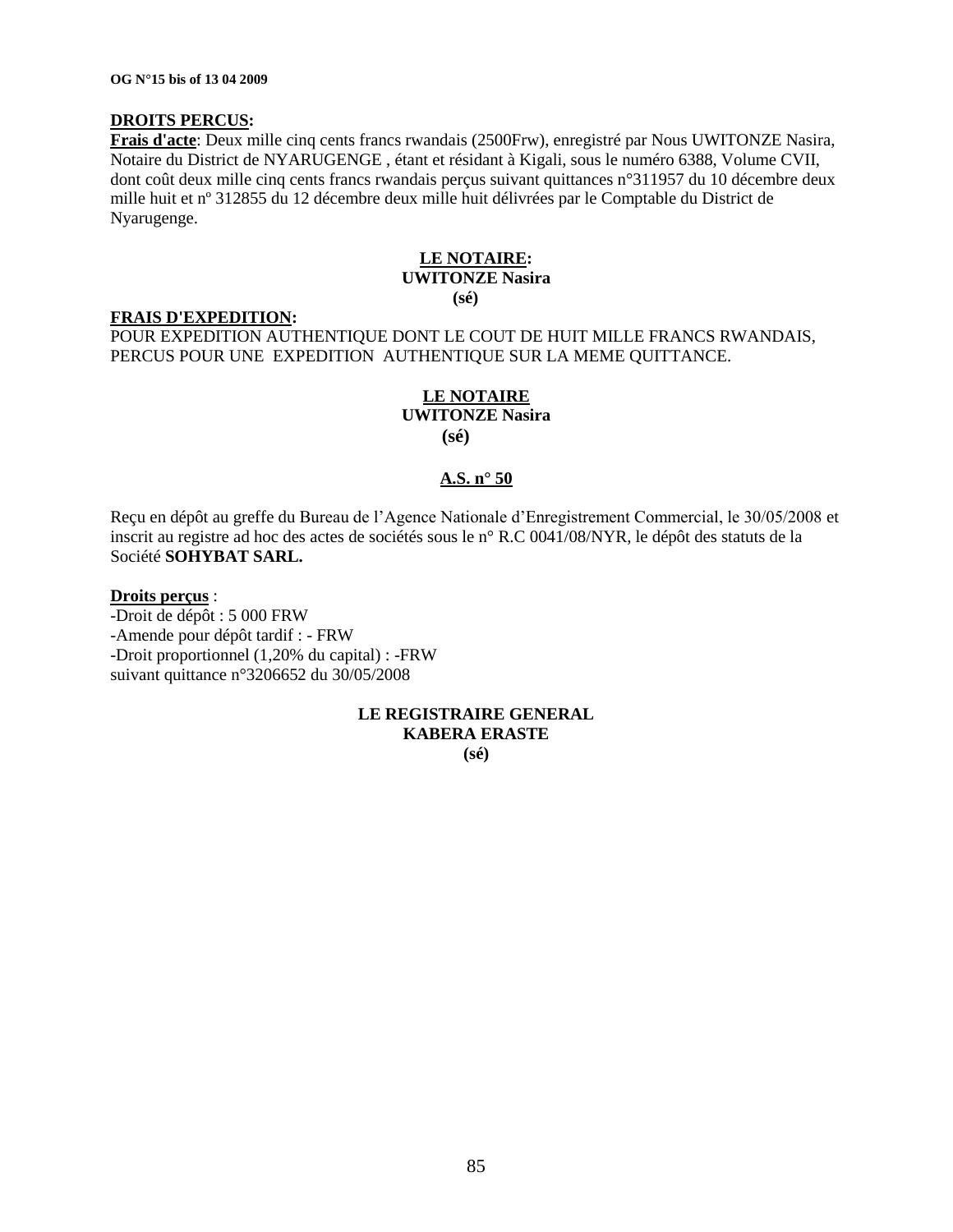#### **ROKO - RWANDA S.A.R.L MEMORANDUM AND ARTICLES OF ASSOCIATION**

#### **The undersigned:**

- 1. ROKO CONSTRUCTION Limited, a company incorporated carrying on business in the Republic of UGANDA
- 2. KURT BLAETTLET, OF SWISS nationality. holding Passport no 6133352, issue on and expiring on  $12^{th}/5/2004$

#### **Do hereby agree on the following:**

#### **CHAPTER ONE**

### **FORM, NAME, OBJECTIVES, HEAD OFFICE, DURATION.**

#### **ARTICLE One:**

A limited liability company to be known as ROKO-RWANDA, SARL, is hereby established.It shall be governed by the laws in force in Rwanda and by the Articles of Association of the company.

### **ARTICLE 2:**

The objectives for which the company is established are:

- 1. to carry on the trade or business of builders and contractors for construction work of any kind and for the demolition of any structure, and to purchase or otherwise acquire lands, houses, offices, workshops buildings and premises for the purpose of such trade or business;
- 2. to carry on any business relating to the importation, distribution and supply of building and construction materials, building equipment and machinery and to deal in all kinds and classes of such materials and equipment and to act as manufacturer's representative and commission agents and dealers in all kinds of materials, goods, equipment and machinery normally used in the construction industry and to assist in the installation of any equipment and machinery supplied by the company or the Company"s principals and to provide equipment repair and maintenance, technical support and after sale services to customers of the company government institutions, local government or other bodies whether corporate or otherwise;
- 3. to invest the capital of the company in and to deal with the shares, stocks, bonds, debentures, obligations or other securities of any company or association formed for the establishment or working in any part of world of railways, canals, gasworks, waterworks, docks, telegraphs, or other undertakings, and to sell dispose of or repurchase any securities;
- 4. to purchase or otherwise acquire or to carry on the manufacture of bricks, stones or other building material of any kind whatsoever and all implements machinery bulldozers, tractors, cranes, transport vehicles, scaffolding and all things used by builders and contractors. And to carry on the trade of business of electrical heating and constructional engineers whether for the purpose of temporary installations during building operations or for the purpose of permanent use of buildings erected;
- 5. to manufacture and deal in all the kinds of machinery implements, appliances, apparatus, lubricants, implements solutions enamels and all other things capable of being used therewith or in the maintenance and working thereof respectively;
- 6. to establish and carry on the business of quarry masters and stone merchants and to buy, sell, get, work, shape, hew, carve, polish, crush and prepare for market or use stone of all kinds in the construction of which stone is required;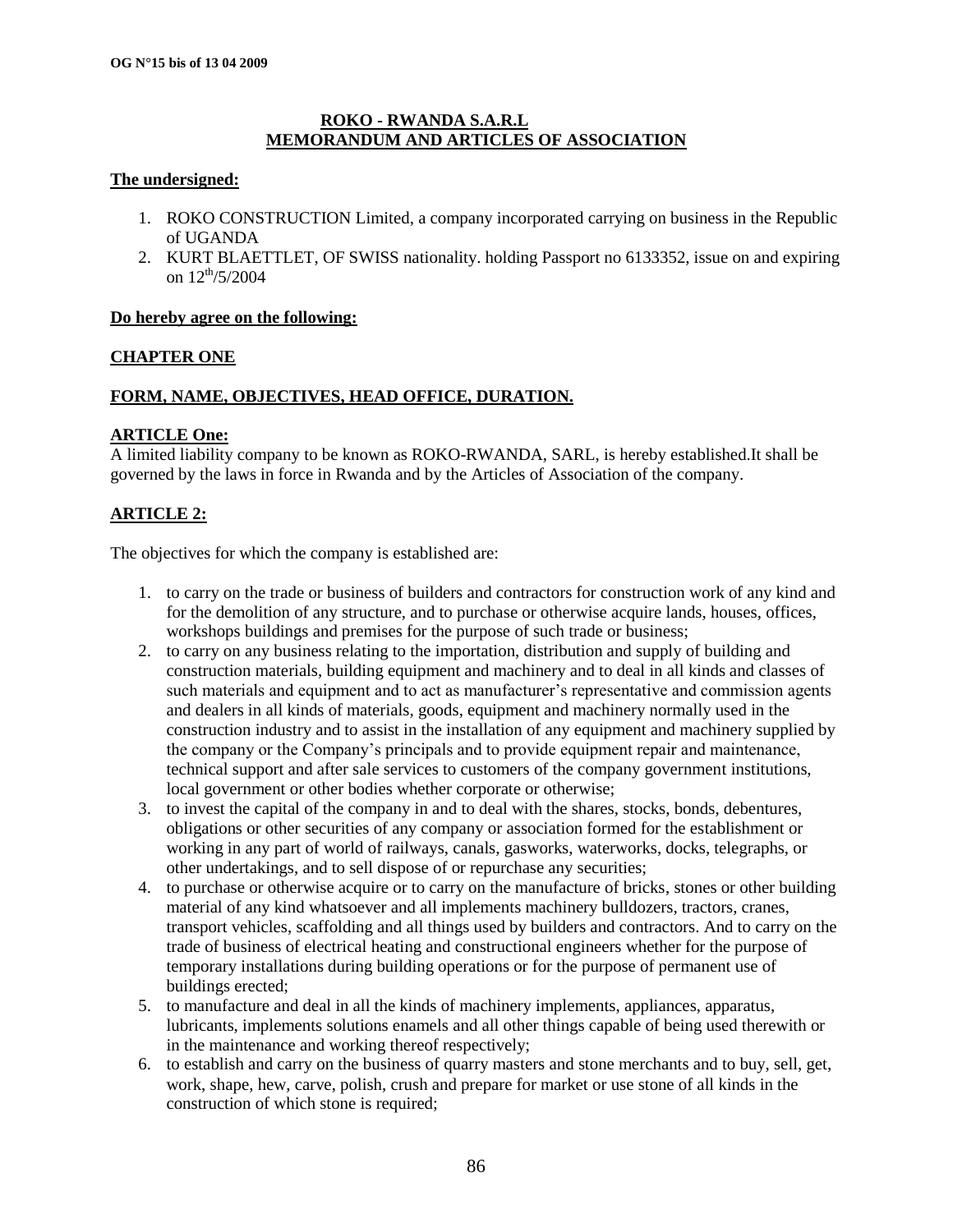- 7. to carry on the business of glass blowing and glass and looking glass manufacture, glass bevellers, patent silverers, glass embossers, lead-workers, glass tablet show card and show case manufacturers and glass importers and exporters;
- 8. to carry on the business of general motor electrical engineers, plumbers and gas fitters and any other business which may conveniently be carried on in connection therewith;
- 9. to carry on the business of garage proprietors, haulage and transport contractors, omnibus proprietors, clearing and forwarding agents and any other business which may be conveniently carried on in connection therewith:
- 10. to carry on the business of whole and retail dealers of and in ironmongery turnery, household fittings and utensils and dealers in hardware and tools of every description including goods of metal, china, pottery, glass, electrical appliances, wiring and materials, wireless apparatus and such other goods as are usually dealt with in the hardware merchants;
- 11. to carry on the business of wholesale and retail dealers of and in piece goods of silk, cotton, linen and other materials, cotton, ,(whether raw or ginned), coffee, cocoa, tea, simsim seed, groundnuts and all other produce, groceries, flour, rations, meat, fish., fruits, vegetable, milk, cream, butter, ghee and all other food-stuffs, of any description, flowers, seeds, plants, shrubs, trees, and other similar productions;
- 12. to manufacture and carry on the business of all kinds of oils, whether vegetable or mineral, paints, colour, varnish skins, hides, curios, horns, trophies and other goods of similar nature as usually dealt with by a firm of painters and decorators, cement, glass, stone or building merchants, tools and machinery of all description and dealers in sports goods;
- 13. to carry on all or any of the business of wholesale and dealers of and in motor-cars, motor cycles and accessories thereof, petrol and petroleum products, tyres, tubes and other rubber goods, ivory (whether manufactured or unmanufatured) and any other business which may conveniently be carried on in connection therewith;
- 14. to carry on the business furnishers, upholsters and dealers in and hirers, repairers, cleaners, stores and warehouses of furniture carpets, linoleums and other floor coverings, household utensils, china and glass goods, fittings curtains, and other home furnishings and household requisites of all kinds and all things capable of being used therewith, or in the maintenance, repair or manufacture thereof;
- 15. to carry on the business of dealers and fitters of wireless and electrical goods of all descriptions and any other business which may conveniently be carried on in connection therewith;
- 16. to carry on business of railway or other wagon or railway or other coach builders, carriage, car, cart and wagon or other vehicle builders, iron founders, mechanical engineers and manufacturers of implements and machinery, iron and brass founders metal workers, boiler makers, furniture and cabinet makers and general merchants;
- 17. to carry on the business of dealers in fire-arms, ammunition and explosive for use in mining or otherwise and any other business which may conveniently be carried on in connection therewith;
- 18. to carry on the business of auctioneers, brokers, estate or commission agents or any other business;
- 19. to build construct, maintain, alter, enlarge, pull down and remove or replace any buildings, factories, mills, machinery, banks dams, sluices or water course and to clear sites for the same or to join with any person, firm or company in doing any of the things aforesaid and to work manage and control the same or join with others in so doing
- 20. to apply for, purchase or by other means acquire and protect, prolong and renew whether in Tanzania or elsewhere any patents, patent rights, brevets, invention, licenses, protections and concessions which may appear likely to be advantageous or useful to the company and use and turn to account and to manufacture under or grant licenses or privileges in respect of the same and expend money in experimenting upon and testing and in improving or seeking to improve any patents inventions or rights which the company may acquire or propose to acquire;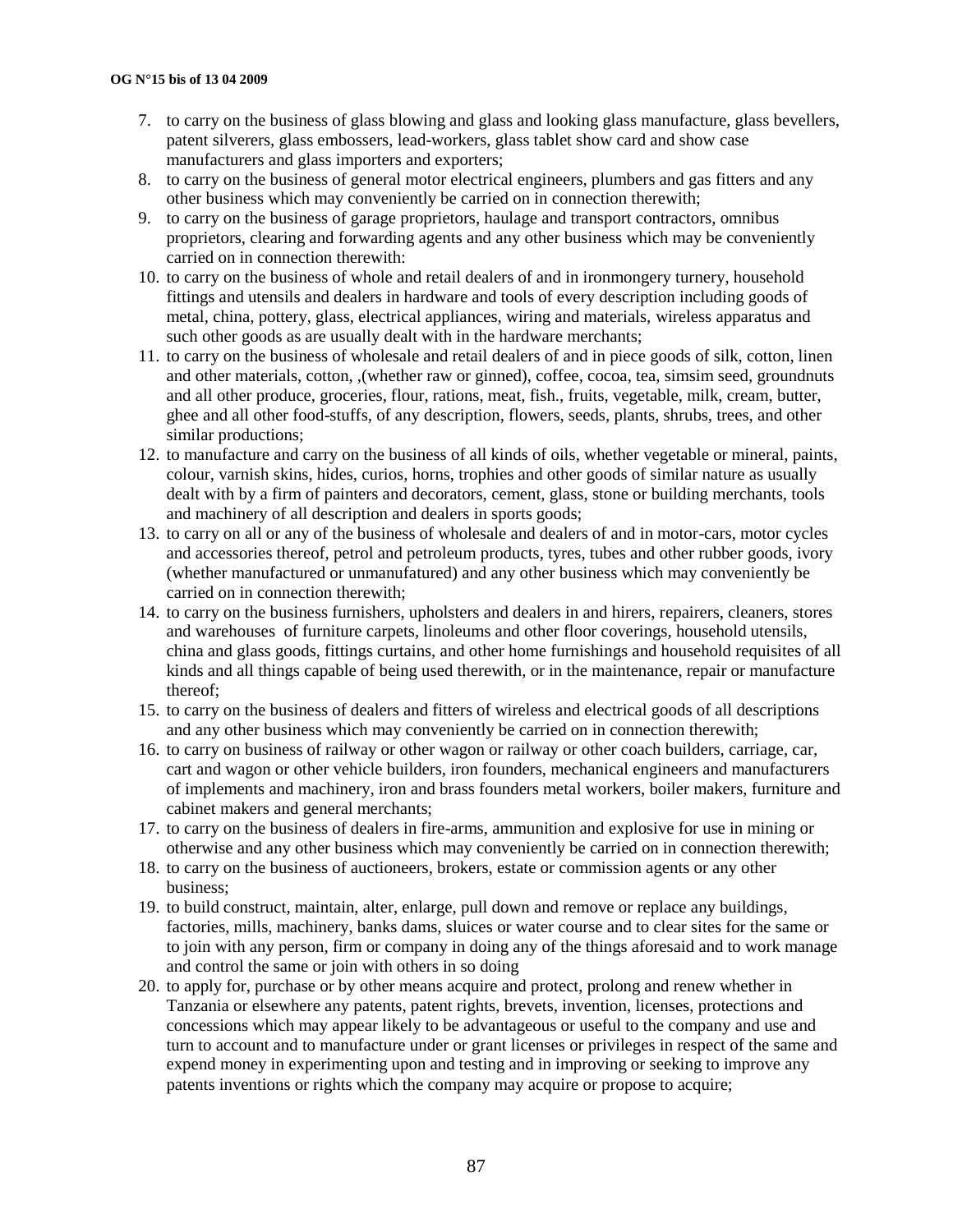- 21. to improve, manage, cultivate, develop, exchange let on lease or otherwise, mortgage, charge sell dispose of turn to account, grant rights and privileges in respect of or otherwise and with all or any part of the property and right of the company
- 22. To enter into partnership or any other arrangement for sharing profits, union of interest, cooperation, reciprocation in concerns or otherwise with any person or persons firm or firms or company or co-operation carrying on or about to carry on or engaged in any business or transactions which the company is authorized to carry on or which may seem to the company capable of being conveniently carried on in connection with the above or calculated directly or indirectly to enhance the value of or render profitable any of the company"s property and/or whereby the company would be benefited;
- 23. to enter into any arrangements with any governments or authorities (supreme, municipal, local or otherwise) or any corporations, companies, or persons that seem conducive to the company"s objects or any of them and to obtain from any government, authority, corporation, company or person any charters, contracts, decrees, rights, privileges and concessions which the company may think desirable and to carry out, exercise and comply with any such charter, contracts, decrees rights, privileges and concessions and to represent and advocate the views and policies of the company to governments and other authorities;
- 24. to subscribe, take, purchase or otherwise acquire and hold shares or the other interest in or securities of any company having objects or in part similar to those of this company or carrying on any business capable of being conducted so as directly or indirectly to benefit this company;
- 25. to act as agents or brokers and as trustees for any person firm or company and to undertake and perform sub-contractors and also to act in any of the businesses or the company through or by means of agents, brokers, sub-constructors or others;
- 26. to remunerate any person, firm or company, rendering services to this company whether by cash payment or by the allotment to him or them of shares or securities of the company credited as paid up full or part or otherwise;
- 27. to pay all any expenses incurred in connection with the formation, promotion and incorporation of the company or to contract with any person, firm or company to pay commission to brokers and others for underwriting placing, selling or guaranteeing the subscription of any shares, debentures or securities of any company purchasing the same;
- 28. to sell or otherwise dispose of the whole or any part of the undertaking of the company either together or in portions for such consideration as the company may think fit and in particular for shares, debentures or securities of any company purchasing the same;
- 29. amalgamate with any other having objects altogether or in part similar to those of this company;
- 30. to distribute among the members of the company in kind any property of the company and in particular any shares, debentures or securities of other companies belonging to this company or of which this company may have the power of disposing:
- 31. to give bonds to become bails for or in respect of any person, firm corporation for whatever purpose as the company may seem fit
- 32. to develop the resources of the same property by building, re-claiming, clearing, draining and otherwise improving, farming and planting, on any terms of system that may be considered advisable;
- 33. to make, provide and use railways, tramways, telegraphs, canals, road and all other works and means transport by land or water necessary or expedient for the improvement of the property of the company, and to contribute to the expense for promoting, making and using the said works or any of them;
- 34. to purchase or otherwise acquire any personal estate for the objects and purpose of the company and to sell, lease, exchange, mortgage, or otherwise deal with all or any of the real and personal property of the company;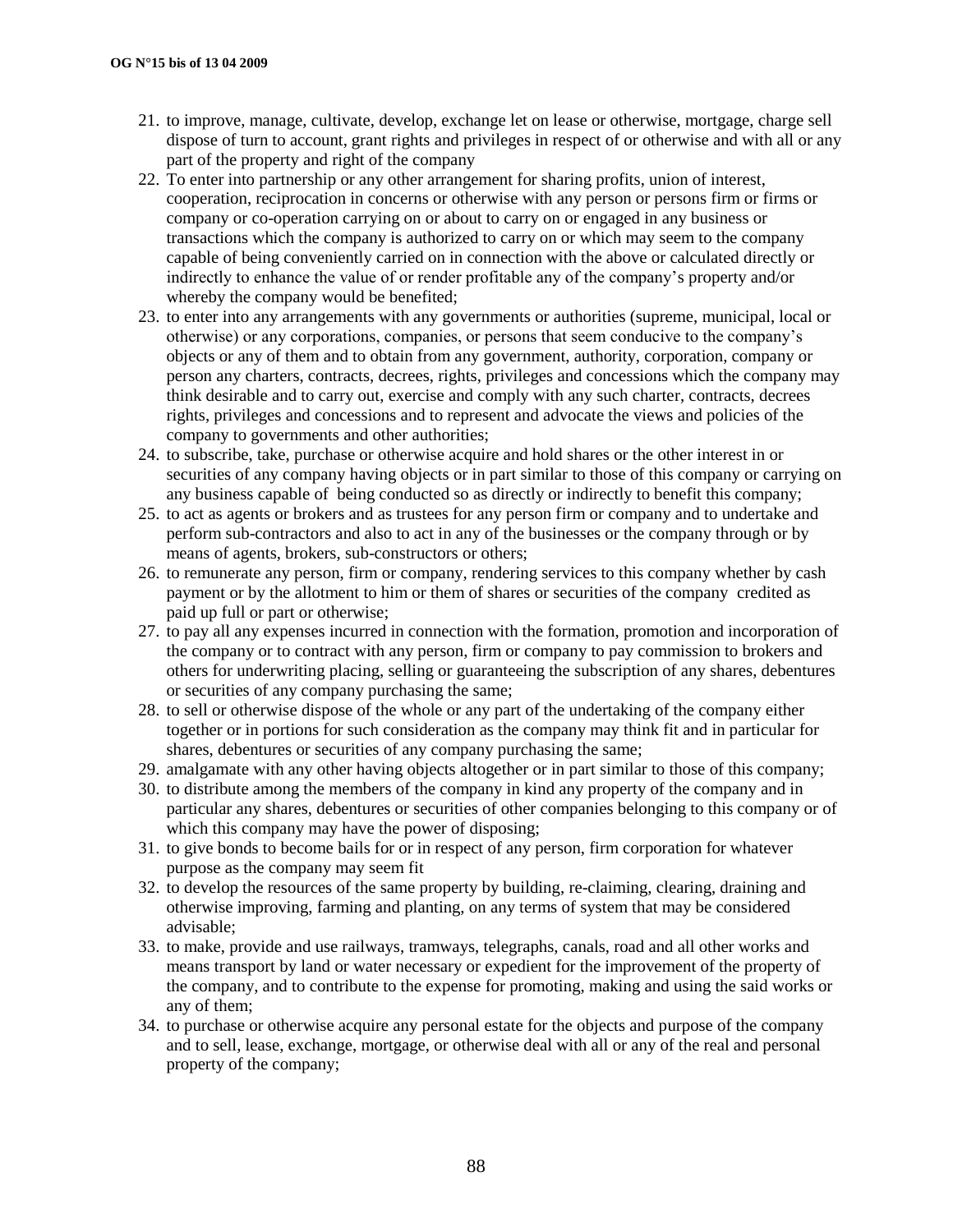### **ARTICLE 3 :**

The head-office of the company shall be situated at Kigali the capital city of Rwanda. It may be transferred to any other place in the Republic of Rwanda if the general meeting so decides.

#### **ARTICLE 4 :**

The company may upon a decision by the general meeting, establish branches or subsidiaries in the Republic of Rwanda as well as else where in the world.

#### **ARTICLE 5:**

The registration of the company shall be completed upon entering its name in the register of companies. The company shall continue to exist for unknown period of time. It may however be dissolved by the general meeting.

#### **CHAPTER TWO SHARE CAPITAL-SHARES**

#### **ARTICLE 6:**

The authorized share capital of company is three million (3.000.000 Frw) divided into three thousand (3000) shares of one thousand Rwandese francs (1000Frw) each.

The shares are fully paid for in the following manner:

- 1. ROKO-CONSTRUCTION Limited two thousand nine hundred and ninety nine (2.999) shares valued at two million nine hundred and ninety nine thousand Rwandese francs (2.999.000 Frw).
- 2. KURT BLAETTLER (1) shares valued at one thousand Rwandese francs (1000 Frw)

### **ARTICLE 7:**

The company has the power from time to time to increase the authorized capital.

#### **ARTICLE 8:**

The liability of the members is limited.

#### **ARTICLE 9:**

In accordance with legal provisions, register of shareholders shall be kept at head-office of the company. Any shareholder and other interested party shall have access to the same without moving it.

#### **ARTICLE 10:**

Any shares may be transferred at any time by a member to any other member or to any child, or other issues, son-in-law, father, mother, brother, sister, husband, wife, nephew, niece or other members and any share of a deceased member may be transferred by his legal representatives to any of the said relations of the deceased member to whom such directors may decline to any register any transfer of shares to the transferee of whom they do not approve or may suspend the registration of any transfers upon some terms and conditions as the directors may deem fit.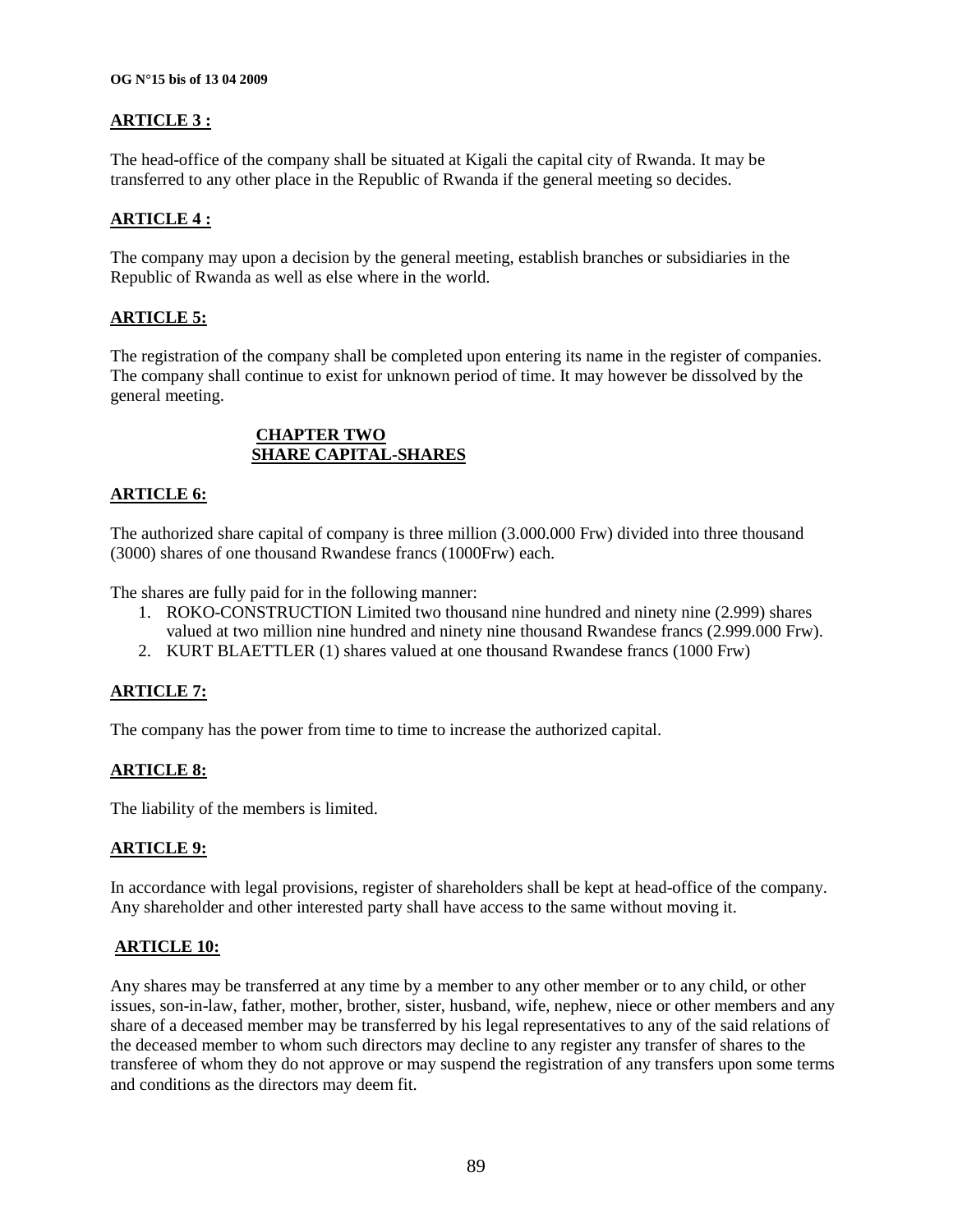# **ARTICLE 11:**

The legal personal representative of a deceased shareholder shall be the only person recognized by the company as having any title to the shares of the deceased member.

#### **ARTICLE 12:**

Shares are indivisible. In case there are several claimants to one share, all rights arising from the share shall be suspended until one person is decided upon as the rightful owner of the share.

#### **ARTICLE 13:**

The general meeting may suspend the exercise of the rights pertaining to share under ownership of a usufruct or security until only one person is designated as owner of the same shares before the company.

# **CHAPTER THREE MANAGEMENT**

#### **ARTICLE 14:**

The company shall be managed by a general Manager appointed by the ROKO-RWANDA "s.a.r.l" for a three year term which may be renewed. He/she may also be dismissed by ROKO-RWANDA Sarl before the expiry of the term but only in accordance with the regulations to be down by the company.

### **ARTICLE 15:**

- a) KURT BLAETTLER is hereby appointed the first general manager of the company.
- b) The General Manager shall have full powers to manage and assets and activities of the company within the limits of the company's objects. It shall be within his powers to carry out all those duties which are not expressly reserved for the general meeting either by the law or by these articles of association.

#### **ARTICLE 16:**

The auditors shall be appointed and their duties shall be regulated by the general meeting.

#### **CHAPTER FOUR GENERAL MEETING**

#### **ARTICLE 17:**

The fully constituted general meeting shall be representative of the share holders interests and all decisions taken there at which are in conformity with the law and company"s articles of association shall be binding on all shareholders.

### **ARTICLE 18:**

The general meeting shall convene once a year at the head-office of the company or at any other place mentioned in the notice of the meeting. Such general meeting shall be called "ordinary meeting".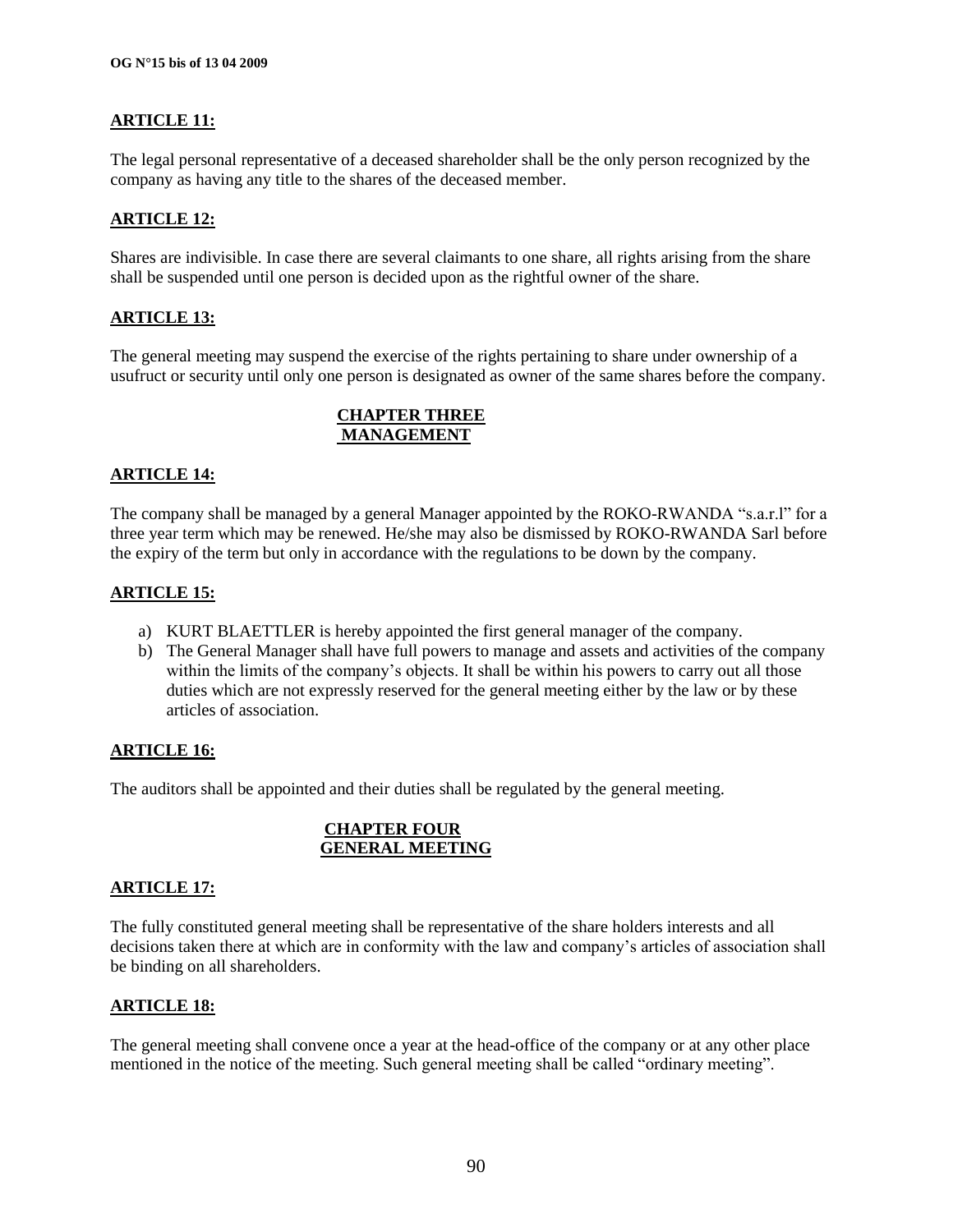#### **ARTICLE 19:**

An extra-ordinary meeting may be called each time the company deems it necessary. The resolutions shall be taken on the basis of majority vote.

# **ARTICLE 20:**

Resolutions of the general meeting shall be signed by the chairman and such other members that the company may appoint and shall be kept in the special register to be found at the company"s head-office.

#### **CHAPTER FIVE BALANCE SHEET-DIVIDENDS**

#### **ARTICLE 21:**

The financial year starts on the  $1<sup>st</sup>$  January and ends on the  $31<sup>st</sup>$  December of that year. The first financial year starts on the day the company is entered into the register of companies and ends on 31<sup>st</sup> December of the same year.

#### **ARTICLE 22:**

The general manager shall cause proper books of accounts to be kept with respect to:

- a) All sums of money received and expended by the company and matters in respect of which the receipt and expenditure took place
- b) All sales and purchase of goods by the company, and
- c) The assets and liabilities of the company.

#### **ARTICLE 23:**

The General Manager shall from time to time cause to be prepared and to be laid before the company in general meeting such profit and loss accounts, balance sheets and such other reports that shall be required by the General meeting.

#### **ARTICLE 24:**

- 1) The profits of the company available for dividends and resolved to be distributed shall be applied in the payment of dividends to the members accordingly
- 2) The company in a general meeting may declare dividends accordingly
- 3) No dividends shall be payable except out of profits of the company

#### **ARTICLE 25:**

After approval by the General meeting, the balance sheet and profit and loss account shall be to the court of first instance at Kigali for publication in the official gazette.

#### **CHAPTER SIX WINDING UP**

#### **ARTICLE 26:**

If the company's share capital shall for reason be reduced by  $\frac{1}{2}$ , then the General Manager shall cause the matter to be tabled before an extra-ordinary general meeting which shall decide on the winding up of the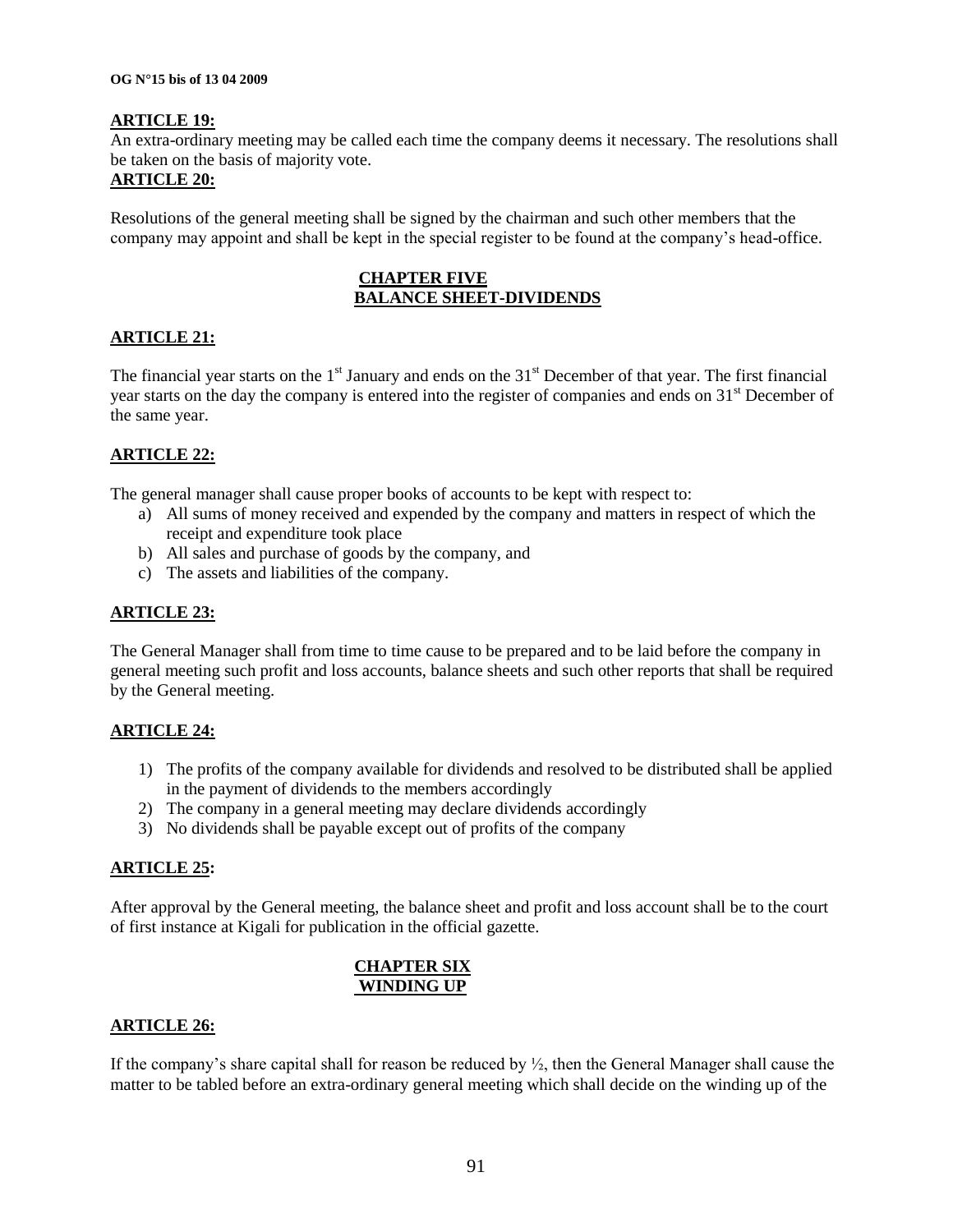company. If the company shall be wound up; the members in spicier or in kind the whole or any part of the assets of the company

# **ARTICLE 27:**

If the company shall be wound up, the assets remaining after payment of debts and the costs of liquidation, will be applied, first, in repaying to the members the amount paid up on the shares held by them respectively and balance(if any) shall be distributed among the members in proportion to the number of shares held by them respectively.

In winding up, any part of assets of the company including any shares in or securities of other companies may be closed and the company dissolved so that no member shall be compelled to any shares whereon there is any liability.

#### **CHAPTER SEVEN MISCELLANEOUS PROVISIONS**

#### **ARTICLE 28:**

For any matter not taken care of these articles of association, the members shall refer to the laws governing companies in the republic of Rwanda.

#### **ARTICLE 29:**

The members declare that the company"s incorporation charges are two thousand Rwandese francs (200.000 Frw).

#### **ARTICLE 30:**

All disputes involving the company shall first be brought to the attention of the General meeting and when the General meeting fails to resolve the matter, it shall be referred to an arbitrator agreed upon by the parties. When the dispute remains unresolved it shall be taken to the court of first instance of Kigali.

This done at Kigali on the  $25<sup>th</sup>$  June 2001

### **THE SUBSCRIBERS**.

#### **1. ROKO CONSTRUCTION Limited (sé),**

**2. KURT BLAETTLET (sé).**

#### **ACTE NOTARIE NUMERO VINGT ET UN MILLE TROIS CENT TREIZE VOLUME CDXXI**

L"an deux mille et un, le vingt cinquième jour du mois de juin, Nous MUTABAZI Etienne, Notaire Officiel de l"Etat Rwandais, étant et résidant à Kigali, certifions que l"acte dont les clauses sont reproduites ci- avant Nous a été présenté par :

#### **1. ROKO CONSTRUCTION, Ltd**

#### **2. KURT BLAETTLET, commerçant résidant à Kampala.**

En présence de Monsieur GATERA Lambert résidant à Kigali et de Monsieur NSENGIMANA Amiel résidant à Kigali, témoins instrumentaires à ce requis et réunissant les conditions exigées par la loi.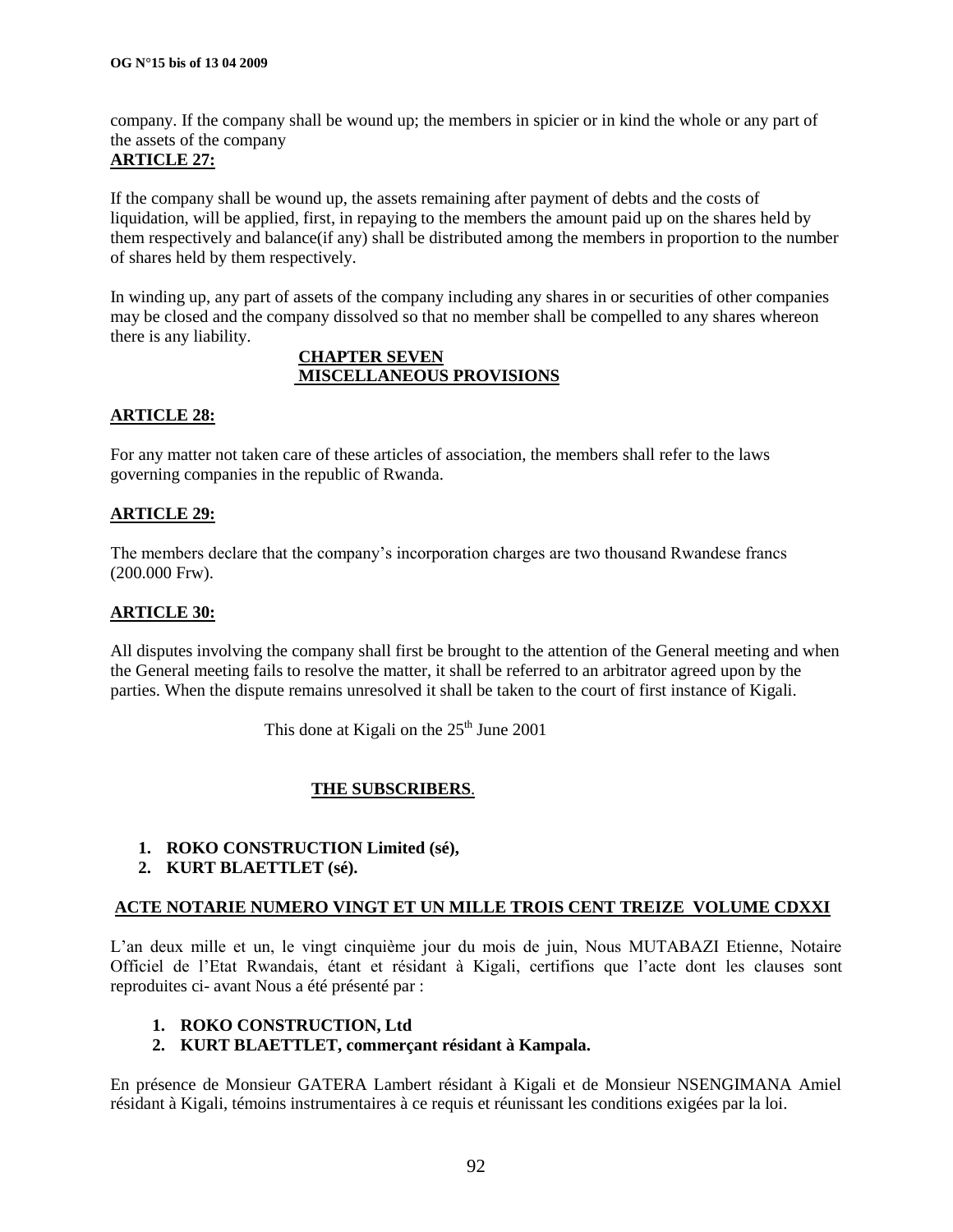Lecture du contenu de l"acte ayant été faite aux comparants et aux témoins, les comparants ont déclaré devant Nous et en présence desdits témoins que l"acte tel qu"il est rédigé, renferme bien l"expression de leur volonté.

En foi de quoi, le présent acte a été signé par les comparants, les témoins et Nous, Notaire et revêtu du sceau de l"office Notarial de Kigali.

#### **LES COMPARANTS**

#### **1. ROKO CONSTRUCTION, Ltd (sé)**

#### **2. KURT BLAETTLET(sé)**

#### **LES TEMOINS**

1. **Mr. GATERA Lambert (sé) 2. Mr. NSENGIMANA Amiel (sé)**

#### **LE NOTAIRE MUTABAZI Etienne (sé)**

#### **Droit perçus :**

**Frais d"acte** : mille huit cents francs rwandais.

Enregistré par Nous, MUTABAZI Etienne, Notaire Officiel de l"Etat Rwandais étant et résidant à Kigali, sous le numéro 21.313, Volume CDXXI dont le coût mille huit cents francs rwandais perçus suivant quittance no 0311366/D du 21 Juin 2001, délivrée par le comptable public de Kigali.

# **LE NOTAIRE**

#### **MUTABAZI Etienne**

**(sé)**

#### **FRAIS D"EXPEDITION :**

POUR EXPEDITION AUTHENTIQUE DONT COUT SIX MILLE TROIS CENTS FRANCS RWANDAIS, PERCUS POUR UNE EXPEDITION AUTHENTIQUE SUR LA MEME QUITTANCE.

#### **LE NOTAIRE MUTABAZI Etienne (sé)**

#### **A.S. n° 42854**

Reçu en dépôt au greffe du Tribunal de Grande Instance de Nyarugenge le 22/11/2007 et inscrit au registre ad hoc des actes de sociétés sous le n° 1985/KGL, le dépôt des statuts de la Société **ROKO-RWANDA** 

#### **SARL.**

#### **Droits perçus** :

-Droit de dépôt : 5 000 FRW

-Amende pour dépôt tardif : - FRW

-Droit proportionnel (1,20% du capital) : -FRW

suivant quittance n°2859234 du 23/11/2007

### **LE GREFFIER DU TRIBUNAL DE GRANDE INSTANCE DE NYARUGENGE MUNYENTWALI Charles**

**(sé)**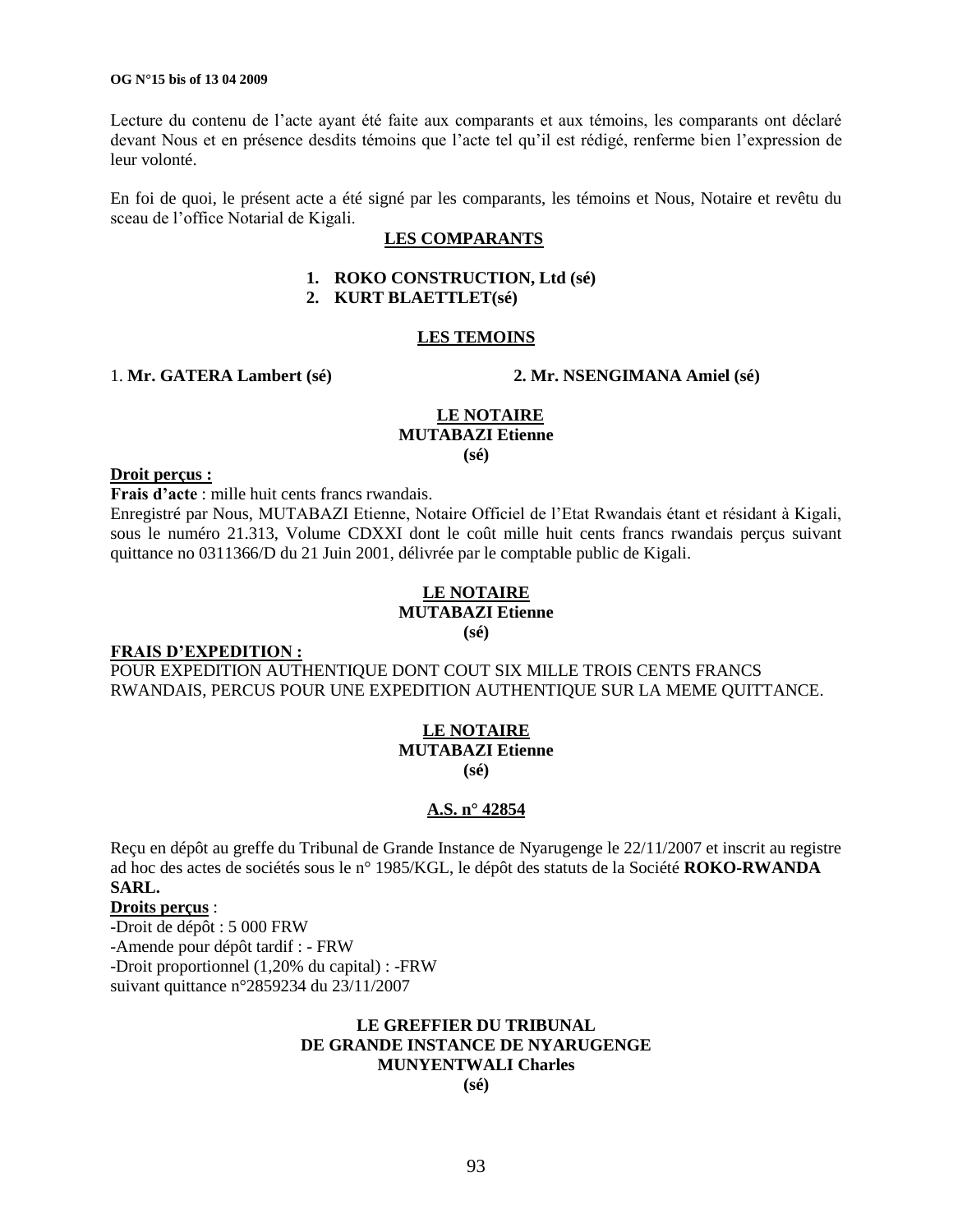# **STATUTS DE LA SOCIETE EDIMAP SARL**

#### **Entre les soussignés** :

- 1. Martin RWANDANGA, résidant à KIGALI, BP 910 KIGALI
- 2. Dative MUKANSANGA, résidant à KIGALI, BP 910 KIGALI
- 3. Régis RWANDANGA, résidant à KIGALI, BP 910 KIGALI
- 4. Nadia UMUTONI, résidant à KIGALI, BP 910 KIGALI
- 5. Armand RWANDANGA, résidant à KIGALI, BP 910 KIGALI
- 6. Nina UMUTESI, résidant à KIGALI, BP 910 KIGALI

Il a été convenu ce qui suit :

#### **TITRE PREMIER : DENOMINATION – SIEGE – DUREE – OBJET**

#### **Article Premier :**

Il est constitué entre les soussignés, une société à responsabilité limitée régie par le lois en vigueur au RWANDA et par les présents statuts, dénommée :

«ENTREPRISE DE DISTRIBUTION DU MATERIEL PEDAGOGIQUE, DE BUREAUTIQUE , DES PRODUITS ET SERVICES INFORMATIQUES, DES PRODUITS ET SERVICES COMMERCIAUX DIVERS » EDIMAP SARL

#### **Article 2 :**

Le siège social est établi à KIGALI, District de NYARUGENGE, Mairie de la Ville de KIGALI. Il peut être transféré en tout autre lieu de la République sur décision de l" Assemblée Générale des Associés, qui peut établir des sièges administratifs, des succursales tant au RWANDA qu"à l"étranger.

#### **Article 3 :**

La société est constituée pour une durée indéterminée, prenant cours le jour de l"immatriculation au registre de commerce. Elle pourra être dissoute à tout moment par décision de l" Assemblée Générale des Associés

#### **Article 4 :**

La société a pour objet :

- l"importation et la vente du matériel pédagogique, bureautique et produits et services informatiques.
- l"importation, l"exportation, l"achat et la vente de tous produits et services commerciaux.
- la représentation des sociétés étrangères spécialisées dans les domaines indiquées ci - haut au RWANDA.

### **TITRE II : CAPITAL SOCIAL – PARTS SOCIALES**

#### **Article 5 :**

Le capital social est fixé à la somme de DEUX MILLIONS DE FRANCS RWANDAIS( 2.000.000 FW ) répartis en 200 parts dont chacune a une valeur de 10.000 frw . Les parts sont souscrites et entièrement libérées comme suit :

1. Martin RWANDANGA, 70 parts sociales soit 700.000FRW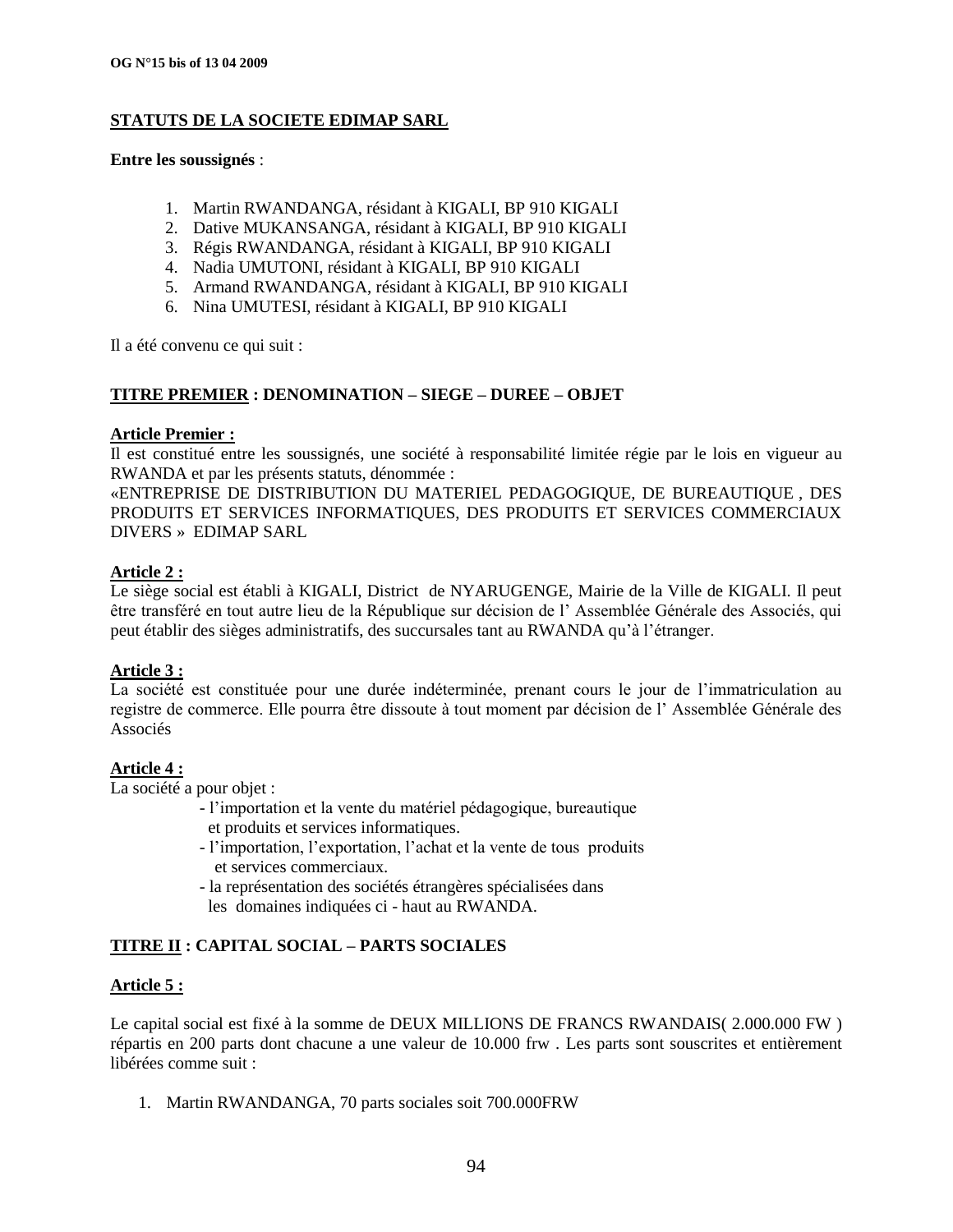- 2. Dative MUKANSANGA, 50 parts sociales soit 500.000FRW
- 3. Régis RWANDANGA, 20 parts sociales soit 200.000FRW
- 4. Nadia UMUTONI, 20parts sociales soit 200.000FRW
- 5. Armand RWANDANGA, 20 parts sociales soit 200.000 FRW
- 6. Nina UMUTESI, 20 parts sociales soit 200.000FRW

#### **Article 6 :**

Les parts sociales sont nominatives. Elles sont inscrites dans le registre des associés tenu au siège de la société. Il y est mentionné le nom, l"adresse complète et le nombre de parts de chaque associé ainsi que l"indication des versements effectués. Le registre peut être consulté par tout associé ou tiers intéressé.

#### **Article 7 :**

Les cessions de parts entre vifs ne sont autorisées qu'avec l'assentiment exprès et spécial des associes représentant les ¾ au moins du capital

#### **Article 8 :**

Les associés ne sont responsables des engagements de la société que jusqu"à concurrence de leurs parts souscrites.

#### **Article 9 :**

La société ne peut être dissoute par le décès, le retrait, l"interdiction, la faillite ou la déconfiture d"un des associés. En cas de décès d"un associé la société continuera entre les survivants et un ou plusieurs héritiers du décédé. Ceux-ci sont désignés dans le testament ou à défaut par l"ensemble des héritiers. Le ou les héritiers désignés doivent être agrées dans les formes de l"article 7, faute de quoi il sera procédé au rachat de la part du décédé par les associés survivants.

Pour l"application du présent article, la valeur de la part est celle qui résulte du dernier bilan ou du dernier exercice fiscal.

#### **TITRE III : ADMINISTRATION - SURVEILLANCE**

#### **Article 10 :**

La gestion de la société est confiée à un Gérant associé on non, nommé pour 3 ans par l" Assemblée Générale. Son mandat est renouvelable. Il peut être révoqué avant l"expiration de ce terme dans les mêmes formes que sa nomination.

#### **Article 11 :**

Le gérant ne peut exercer aucune autre activité ou en parallèle exercer une activité qui pourrait concurrencer les activités de la société.

#### **Article 12 :**

Le gérant a les pouvoirs les plus étendus pour assurer la gestion journalière de la société. Toutefois tous les actes engageant la société notamment pour effectuer des retraits à la banque, signer des titres de dettes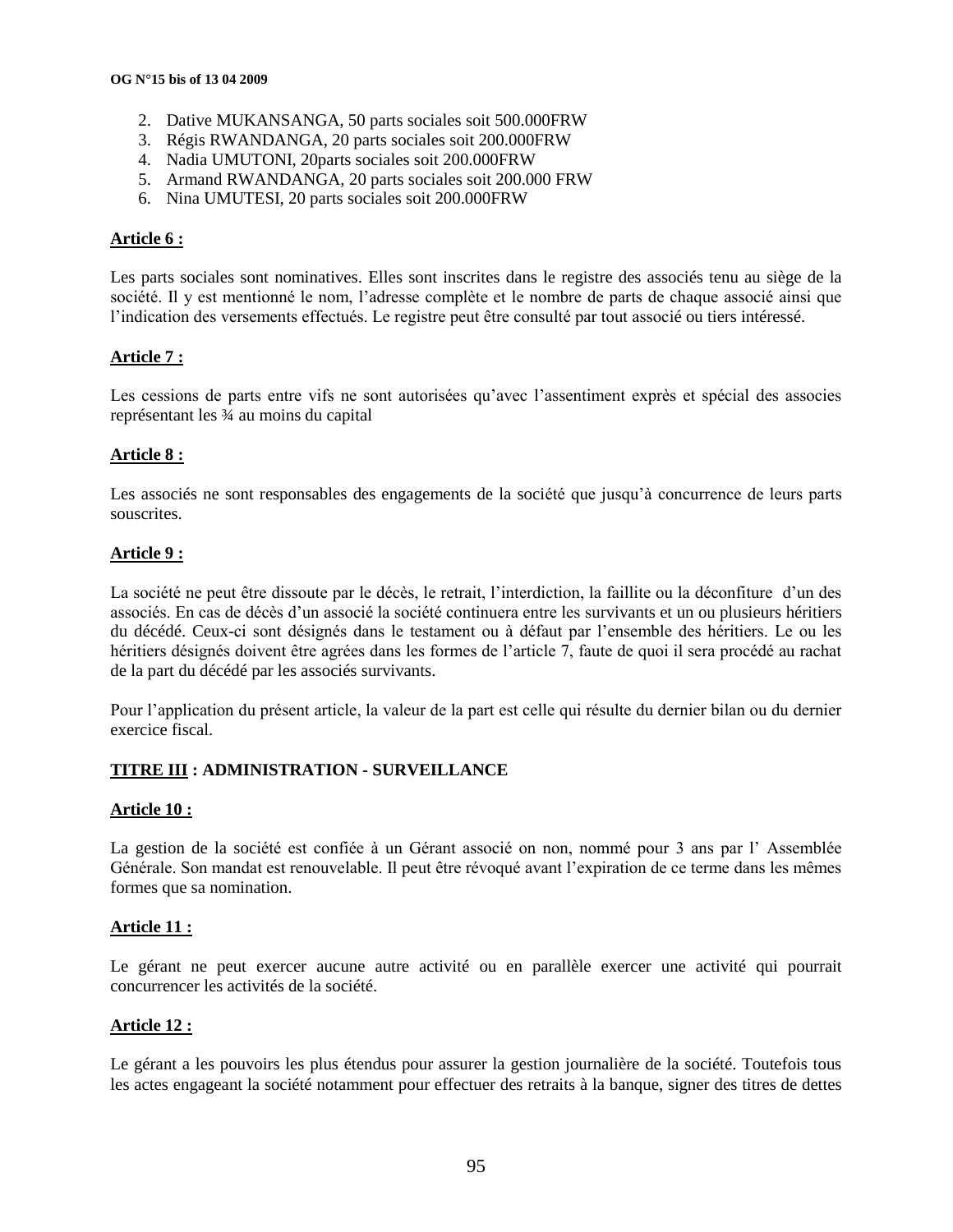ou de créances, signer tous contrats, doivent requérir deux signatures, celle du gérant et d"un membre associé.

#### **Article 13 :**

Le Gérant peut démissionner à tout moment. Cette démission doit être remise à l'Assemblée Générale qui procède alors à la remise / reprise.

#### **Article 14 :**

Le gérant est responsable devant l'Assemblée Générale. Il doit faire un rapport détaillé à chaque assemblée générale ordinaire et répondre à toutes questions posées par les associés relativement à la marche de la société, à l"occasion ou en dehors des séances de l" Assemblée Générale.

#### **Article 15 :**

Le contrôle financier de la société appartient à tout associé. Les associes ont accès à toutes les archives de la société et peuvent vérifier la comptabilité ainsi que tout document intéressant la société.

#### **Article 16 :**

Est nommé pour la 1ère fois Gérant Monsieur Martin RWANDANGA pour une durée de 3 années renouvelables.

#### **Article 17 :**

Les opérations financières de la société sont surveillées par un commissaire aux comptes nommé par l' Assemblée Générale pour un mandat de 3 ans renouvelables.

Le commissaire au compte établit au moins 2 fois par an un rapport résumant la situation active et passive accompagnée de leurs observations. A la fin de l"exercice social, il établit un rapport général sur les opérations de l"année écoulée accompagné de leurs commentaires.

#### **TITRE IV : ASSEMBLEE GENERALE** .

#### **Article 18 :**

L" Assemblée Générale régulièrement constituée représente l"universalité des associés. Les délibérations prises conformément à la loi et aux statuts obligent tous les associés même les absents, les dissidents ou les incapables.

#### **Article 19 :**

L" Assemblée Générale Ordinaire se tiendra semestriellement au jour et à l"endroit fixés par la précédente Assemblée . Des Assemblées Extraordinaires se tiendront chaque fois que l"intérêt de la société l"exigera. Les Assemblées Générales sont présidées par un président élu parmi ses pairs.

L" Assemblée Générale est convoquée par son président, par le Gérant ou par le Commissaire aux comptes, par lettre recommandée avec avis de réception. expédié quinze jours au moins avant la réunion à chacun des associés à son dernier domicile connu. La convocation indique la date, le lieu ainsi que l"ordre du jour de la réunion dont le libellé doit faire apparaître clairement le contenu et la portée des questions qui y sont inscrites.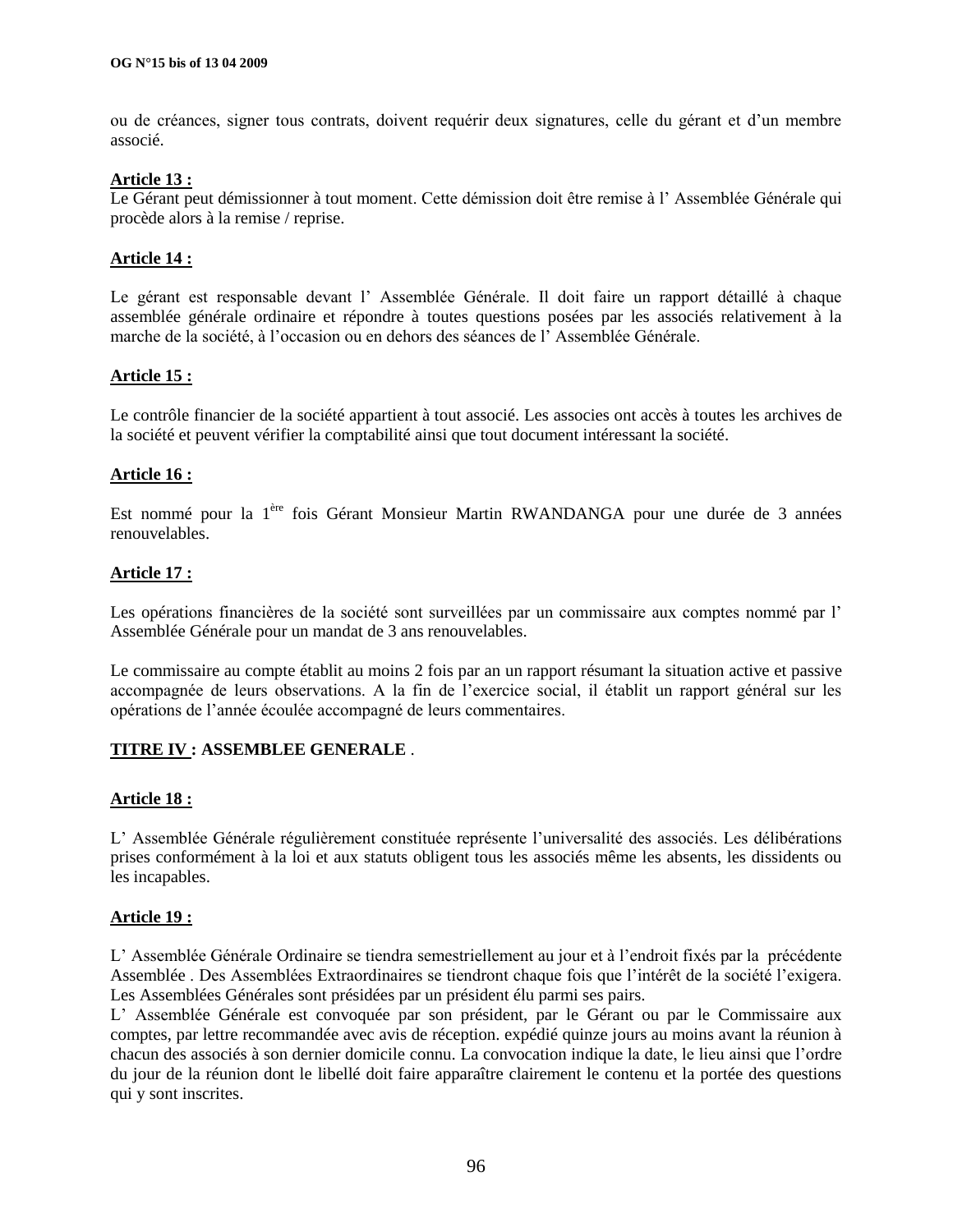#### **OG N°15 bis of 13 04 2009**

#### **Article 20 :**

Les résolutions se prennent à la majorité simple des voix des associés présents ou représentés, chaque part donnant droit à une voix. Pour délibérer

l" Assemblée Générale doit réunir les ¾ des parts sociales.

#### **Article 21**

Tout propriétaire de part sociale peut se faire représenter à l" Assemblée Générale par un mandataire spécial agrée par les autres associés.

### **TITRE V :BILAN - INVENTAIRE – DIVIDENDES – LIQUIDATION**

#### **Article 22**

L' année sociale commence le 1<sup>er</sup> janvier de l'année et se termine le 31 décembre de la même année. Cependant le premier exercice commencera à la date d"immatriculation au registre de commerce pour se terminer le 31 décembre suivant.

#### **Article 23 :**

Il est établi à la fin de chaque exercice social, par les soins du gérant un inventaire général de l"actif et du passif, un bilan et un compte de pertes et profits. La tenue de la comptabilité est journalière.

#### **Article 24 :**

L" Assemblée Générale ordinaire statue sur l"adoption du bilan et des comptes de pertes et profits. Elle se prononce après l"adoption du bilan par un vote spécial sur la décharge du gérant .

#### **Article 25 :**

Les bénéfices sont répartis aux associés au prorata de leurs parts dans les limites et selon les modalités à fixer par l'Assemblée Générale qui pourra affecter tout ou partie des bénéfices à telles réserves qu'elle estime nécessaires ou utiles :

#### **Article 26 :**

En cas de dissolution de la société, le solde bénéficiaire de la liquidation sera partagé entre les associés suivant le nombre de leurs parts respectives, chaque part conférant un droit égal.

Les pertes éventuelles seront supportées entre les associés dans la même proportion, sans toutefois qu'un associé puisse être tenu d"effectuer un versement au delà de son apport en société.

#### **TITRE VI :DISPOSITIONS FINALES**

Toute contestation qui résulterait de l"interprétation des présents statuts sera soumise à l" Assemblée générale pour un règlement à l" amiable. Si cela est impossible, le différend sera porté devant les tribunaux du lieu du siège social de la société.

#### **Article 28 :**

Pour tout ce qui n"est pas prévu aux présents statuts, les associés déclarent se conformer à la législation en vigueur au RWANDA .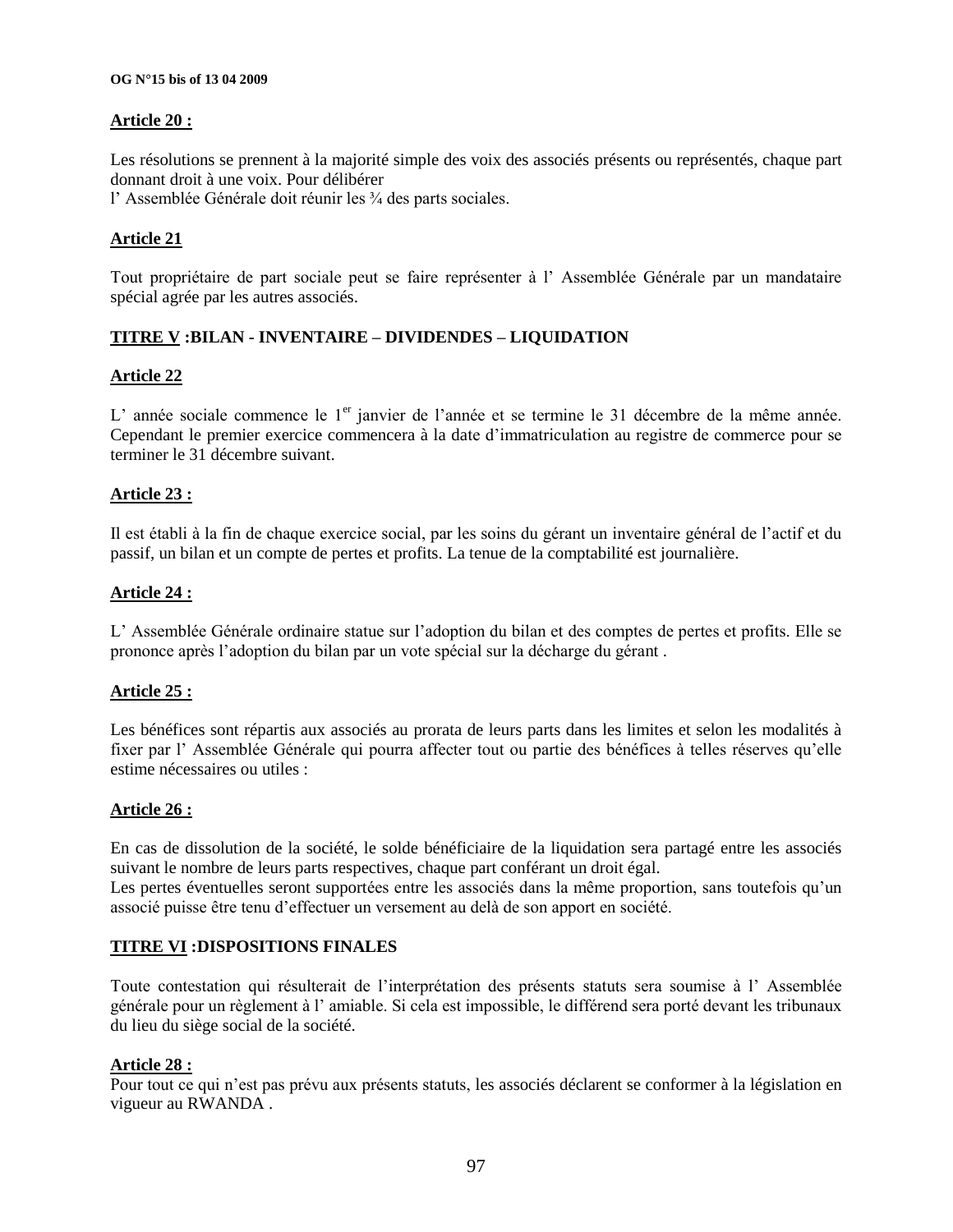#### **Article 29 :**

Les frais de constitution de la société sont estimés à deux cent mille francs rwandais

#### **Fait à KIGALI, le 27/10/2005**

#### **Les Associés**

| Martin RWANDANGA(sé)  | Nadia UMUTONI(sé)    |
|-----------------------|----------------------|
| Dative MUKANSANGA(sé) | Armand RWANDANGA(sé) |
| Régis RWANDANGA(sé)   | Nina UMUTESI(sé)     |

#### **ACTE NOTARIE NUMERO TRENTE MILLE CENT VINGT VOLUME DXCVI**

L'an deux mille cinq,  $27^{\text{eme}}$  jour du mois de octobre, Nous NDIBWAMI Alain, Notaire Officiel de l'Etat Rwandais, étant et résident à Kigali, certifions que l"acte dont les clauses sont reproduites ci avant Nous a été présenté par :

- 1. RWANDANGA Martin
- 2. MUKANSANGA Dative
- 3. RWANDANGA Régis
- 4. UMUTONI Nadia
- 5. RWANDANGA Armand
- 6. UMUTESI Nina

En présence de KAYIHURA et de ANINAHAZWE témoins instrumentaires . à ce requis et réunissant les conditions exigées par la loi.

Lecture du contenu de l"acte ayant été faite aux comparants, et aux témoins, les comparants ont déclaré devant Nous et en présence desdits témoins que l"acte tel qu"il est rédigé renferme bien l"expression de leur volonté

En foi de quoi, le présent acte a été signé par les comparants, les témoins et Nous, Notaire, et revêtu du sceau de l"Office Notarial de Kigali.

#### **LES COMPARANTS**

- 1. RWANDANGA Martin(sé)
- 2. MUKANSANGA Dative(sé)
- 3. RWANDANGA Régis(sé)
- 4. UMUTONI Nadia(sé)
- 5. RWANDANGA Armand(sé)
- 6. UMUTESI Nina(sé)

#### **LES TEMOINS**

- 1. KAYIHURA Désiré(sé)
- 2. ANINAHAZWE Gloria(sé)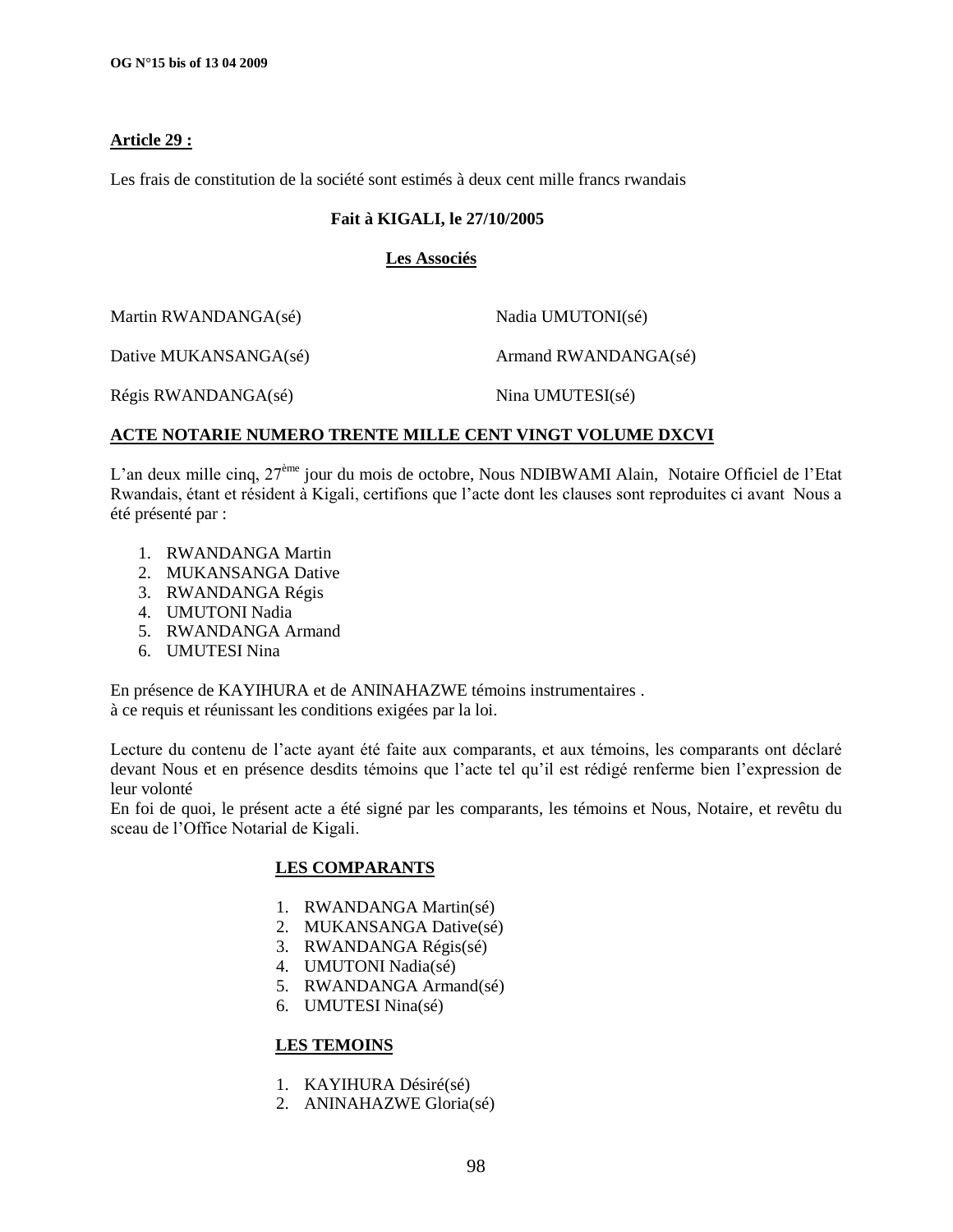#### **LE NOTAIRE**

#### NDIBWAMI Alain

(sé)

#### **DROITS PERCUS** :

**Frais d"acte** : Deux mille cinq cents francs rwandais, enregistre par Nous, NDIBWAMI Alain, Notaire officiel de l"Etat –Rwandais étant et résidant à Kigali, sous le Numéro 30120 volume DXCVI dont le coût deux mille cinq cents francs rwandais perçus suivant quittance n° 1916586 du 26/10 deux mille cinq délivrée par le Comptable Public de Kigali.

#### **LE NOTAIRE**

NDIBWAMI Alain (sé)

**FRAIS D"EXPEDITION** : POUR EXPEDITION AUTHENTIQUE DONT COUT 5600 FRANCS RWANDAIS, PERCUS POUR UNE EXPEDITION AUTHENTIQUE SUR LA MEME QUITTANCE.

 **LE NOTAIRE** NDIBWAMI Alain  **(sé)**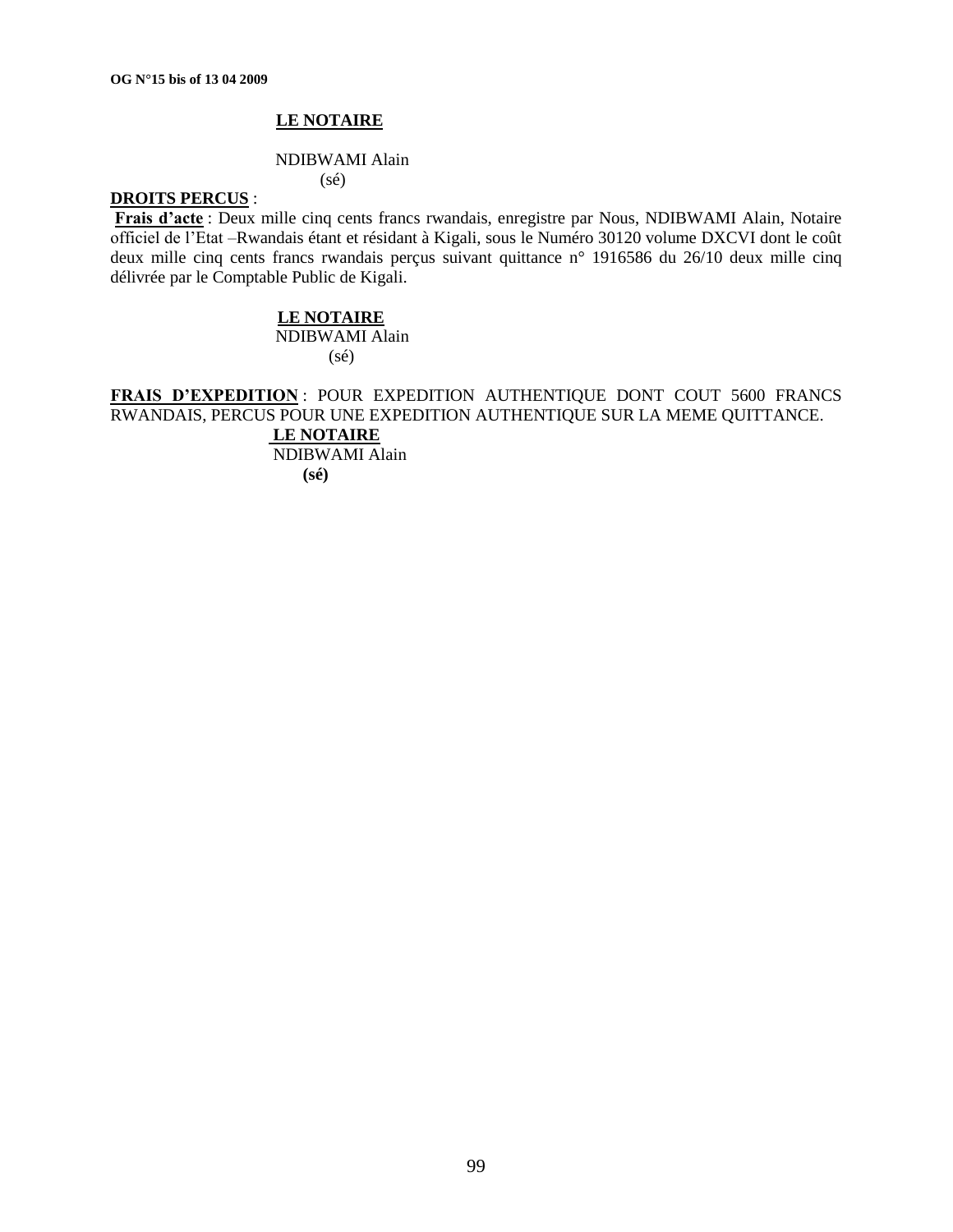#### **PROCES VERBAL DE L"ASSEMBLEE GENERALE EXTRAORDINAIRE D"EDIMAP s.a.r.l. Samedi 14 Février 2009 à Muhima, au siège de la société**

Le seizième jour du mois de février deux mille neuf, à Muhima, dans le District de Nyarugenge, Mairie de la Ville de Kigali, s'est tenue une Assemblée Générale Ordinaire Extraordinaire de l'Entreprise de Distribution du Materiel Pédagogique, Informatique, des Produits et Services Commerciaux Divers " EDIMAP" s.a.r.l.

#### **Etaient présents :**

- Martin RWANDANGA; propriétaire de 70 parts sociales
- Dative MUKANSANGA; propriétaire de 50 parts sociales

#### **Etaient représenté (es):**

#### **a) Mr Martin RWANDANGA représente :**

- Régis RWANDANGA ; propriétaire de 20 parts sociales
- Nadia UMUTONI ; propriétaire de 20 parts sociales

#### **b) Mme Dative MUKANSANGA représente :**

- Armand RWANDANGA ; propriétaire de 20 parts sociales
- Nina UMUTESI ; propriétaire de 20 parts sociales

Total des parts présentes et représentées: 200 parts sur 200 parts composant le capital social.

Le Président constate que l"Assemblée Générale Extraordinaire est valablement constituée et il déclare qu"elle peut délibérer et prendre les décisions à la majorité requise.

Etait fixé à l"ordre du jour le point suivant :

Modifier et/ou compléter l'objet de la société EDIMAP s.a.r.l. de l'article 4 des statuts Le Président déclare la discussion ouverte

### **Exposé :**

Suite aux décisions de certains associés pour modifier et/ou compléter les objets de la société, décision imposée par une mise en conformité des statuts en fonction des nouvelles activités voulues par les associés ;

Les associés réunis en Assemblée Générale Extraordinaire le 14 Février 2009, sont donc appelés à compléter les statuts de la Société EDIMAP s.a.r.l.

Suite à la lecture, il en ressort que l"article 4 doit être complété pour une mise application de l"objet de la société.

Une discussion débute avec questionnement et dialogue sur les contraintes de l"application de certains points et orientation de la société qui risquent d"être irréalisable.

Des explications, éclaircissements et interprétations sont donnés.

 Après cette discussion, personne ne demandant plus la parole, le Président met aux voix la résolution figurant à l'ordre du jour :

#### **PREMIERE RESOLUTION :**

Sous la condition suspensive de l"objet de la société, l"assemblée générale décide de compléter comme suit l"article 4 des statuts :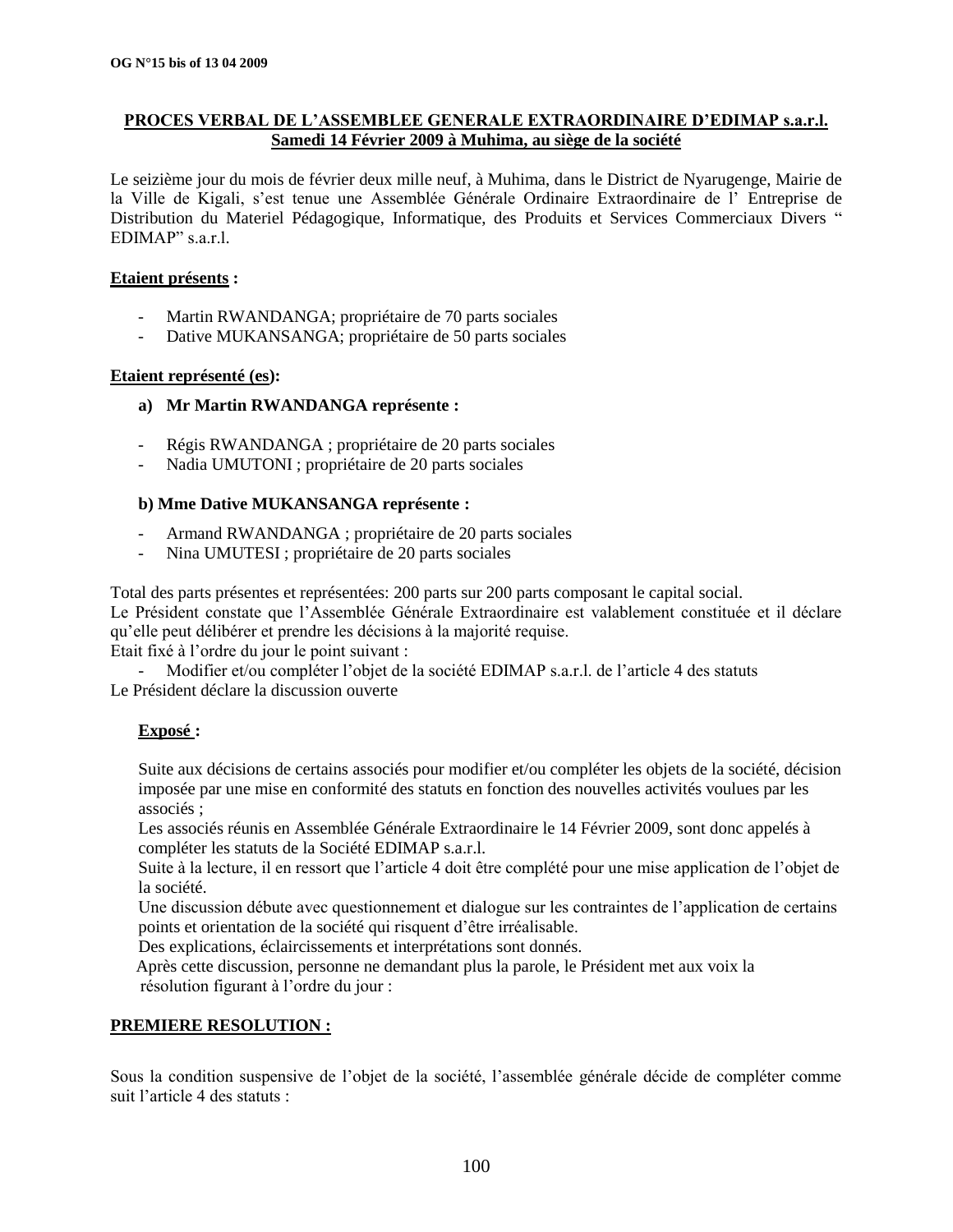#### **OG N°15 bis of 13 04 2009**

La société a pour objet :

- l'importation et la vente du matériel pédagogique, bureautique et produits et services informatiques ;
- l'importation, l'exploitation, l'achat et la vente de tous produits et services commerciaux ;
- la représentation des sociétés étrangères spécialisées dans les domaines indiquées ci-haut au Rwanda ;
- l'importation et la vente du matériel de laboratoire, matériels médicaux et matériels des énergies renouvelables ;
- l"importation et la vente des matériels et produits divers

Cette résolution mise aux voix, est adoptée à l"unanimité.

#### **DEUXIEME RESOLUTION :**

L"Assemblée Générale Extraordinaire donne pouvoir à Mr Martin RWANDANGA pour effectuer les formalités de publicité afférentes aux décisions ci-dessus adoptées.

L"ordre du jour étant épuisé et personne ne demandant plus parole, la séance est levée.

De tout ce qui précède, il a été dressé le présent procès-verbal qui a été signé par tous les associés présents et représenté (es).

### **Les Associés**

- Martin RWANDANGA (sé) Nadia UMUTONI(sé)
- Régis RWANDANGA (sé)
- Dative MUKANSANGA (sé) Armand RWANDANGA (sé)
	-

- Nina UMUTESI(sé)

### **A.S. n° 909**

Reçu en dépôt au Bureau de l"Agence Nationale d"Enregistrement Commercial, le 19/02/2009 et inscrit au registre ad hoc des actes de sociétés sous le n° R.C.A 067/0/KIG, le dépôt des statuts et Procès Verbal de l"Assemblée Général Ordinaire Constituante et Extraordinaire de la Société **EDIMAP SARL.**

#### **Droits perçus** :

-Droit de dépôt : 5 000 FRW -Amende pour dépôt tardif : - FRW -Droit proportionnel (1,20% du capital) : -FRW suivant quittance n°1319/09 du 19/02/2009

# **LE REGISTRAIRE GENERAL KABERA ERASTE**

**(sé)**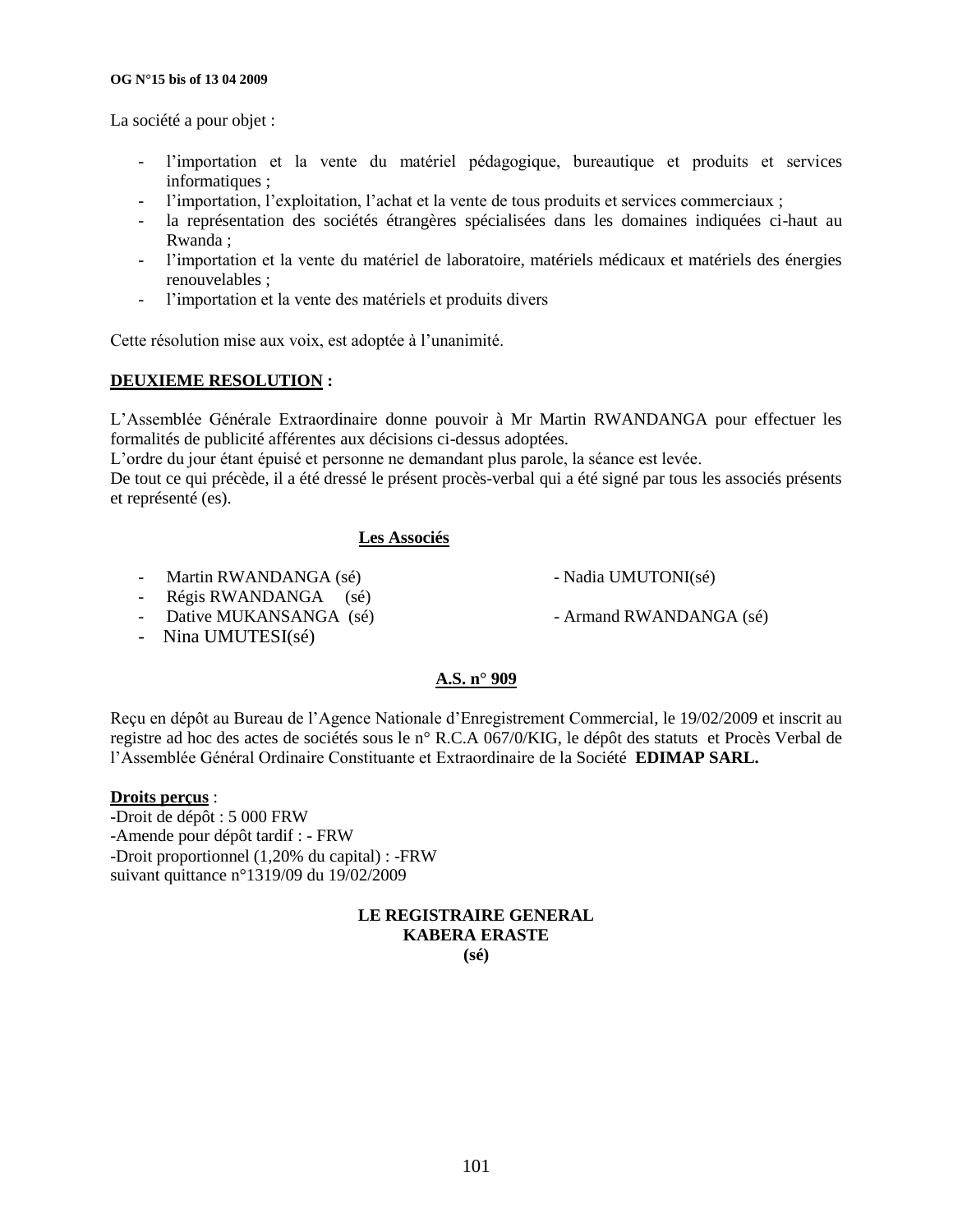#### **CRAMONI RWANDA LIMITED MEMORANDUM AND ARTICLES OF ASSOCIATION**

The undersigned;

- 1. CRAMONIE TRADING LTD, a company registered in Republic of Cyprus with reg. no 86300, represented under BoD dated 11<sup>th</sup> December 2008, by MARIANNA GAVRIEL a Cypriot national holding the passport n° J044277 issued on 30<sup>th</sup> December 2008 by the Republic of Cyprus.
- 2. MARIANNA GAVRIEL a Cypriot national holding the passport  $n^{\circ}$  J044277 issued on 30<sup>th</sup> December 2008 by the Republic of Cyprus.

Do hereby agree on the following:

#### **CHAPTER ONE: NAME, OBJECTIVES, HEAD OFFICE, DURATION**

#### **Article One:**

A limited liability Company to be known as CRAMONI RWANDA LIMITED is hereby established. It shall be governed by the laws in force in Rwanda and by the Memorandum and Articles of Association of the Company.

#### **Article 2:**

The objective for which the Company is established is to profitably engage telecommunication networks and infrastructure development by undertaking the following activities:

- Construction of telecommunication infrastructure and cellular site development,
- Telecommunication infrastructure and telecommunication project management
- Telecom engineering and consultancy and cellular network deployment,
- Development and installation of Computer Software digitization for documentation and data and file management,
- To import telecommunication materials
- Provision of Telecom security systems
- Deal in any other business that the Company deems appropriate provided it does not contravene the laws of Rwanda;
- To take or enter into contracts of any kind, to execute the same, let the same to sub contractors and also to become surety for the due execution and performance by any person of contracts or sub-contracts and to indemnify any;
- To establish or promote, procure or participate in establishing or promoting any company the establishment or promotion of which shall be considered desirable in the interest of the Company and to subscribe for, underwrite purchase or otherwise acquire the shares, stocks and securities of any such company or of any company carrying on or proposing to own a business or activity within the objects of the Company, and
- To do all such other things as are incidental or may be deemed conducive to the attainment of the above objects or any one of them.

The objective set forth in any sub-clause of this Clause shall not be restrictively construed, but the widest interpretation shall be given thereto, and they shall not, except when the context expressly so requires, be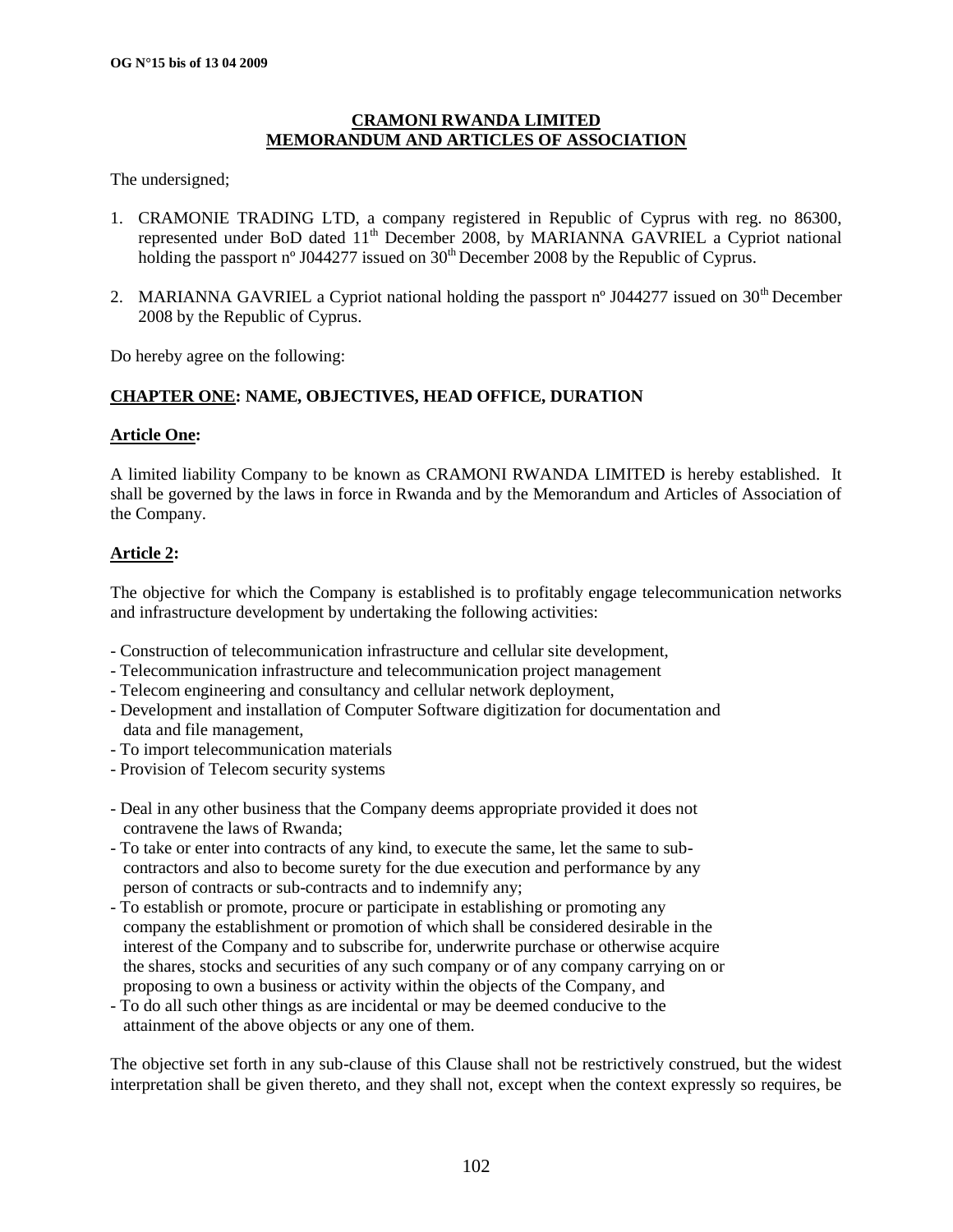#### **OG N°15 bis of 13 04 2009**

in any way limited to or restricted by reference to or inference from any other object or set forth in such sub-clause or from the terms of any other sub-clause or by the name of the Company.

#### **Article 3**:

The head office of the Company shall be situated at Kigali in the Republic of Rwanda. It may be transferred to any other place in the Republic of Rwanda after approval by the Board of Directors.

#### **Article 4**:

The Company may upon decision by the Directors, establish branches or subsidiaries in the Republic of Rwanda as well as elsewhere in the world.

#### **Article 5**:

The registration of the Company shall be completed upon entering its names in the register of companies. The Company shall continue to exist for an unknown period of time. It may however be dissolved by the General Meeting.

#### **CHAPTER TWO: SHARE CAPITAL-SHARES**

#### **Article 6**:

The initial authorized share capital of the Company is one hundred eighty million Rwandan francs divided into one hundred and eight (180.000) shares of one thousand (1,000) Rwandese Francs each.

The shares are fully paid for in the following manner:

- 1. CRAMONI TRADING LTD one hundred seventy eight and two hundred shares (178.200 ) valued at 99 % the initial capital, to be contributed in cash within one (1) month of the date of this Memorandum & Articles of Association;
- 2. MARIANNA GAVRIEL one thousand eight hundred shares (1.800) equivalent to 1% of the initial capital to be contributed in cash within one (1) month of the date of this Memorandum & Articles of Association.

Subject to the approval of the General Meeting, shares may be issued or transferred to new shareholders in the Company provided that they undertake to abide by the terms and conditions determined by the existing shareholders as well as all provisions of these Memorandum and Articles of Association.

#### **Article 7:**

The Company has the power from time to time to increase the authorised capital. The Company may not issue or offer to issue any shares without the unanimous approval of the Board and the Shareholders.

If the authorised capital is increased and new shares are to be issued by the Company, the shareholders shall approve the terms and conditions of subscription for the new shares and the allocation of the new shares.

The shares may also be consolidated into shares of a larger amount or subdivided into shares of a lesser amount; issued at par, at a premium or (if and so far as the law for the time being shall permit) at a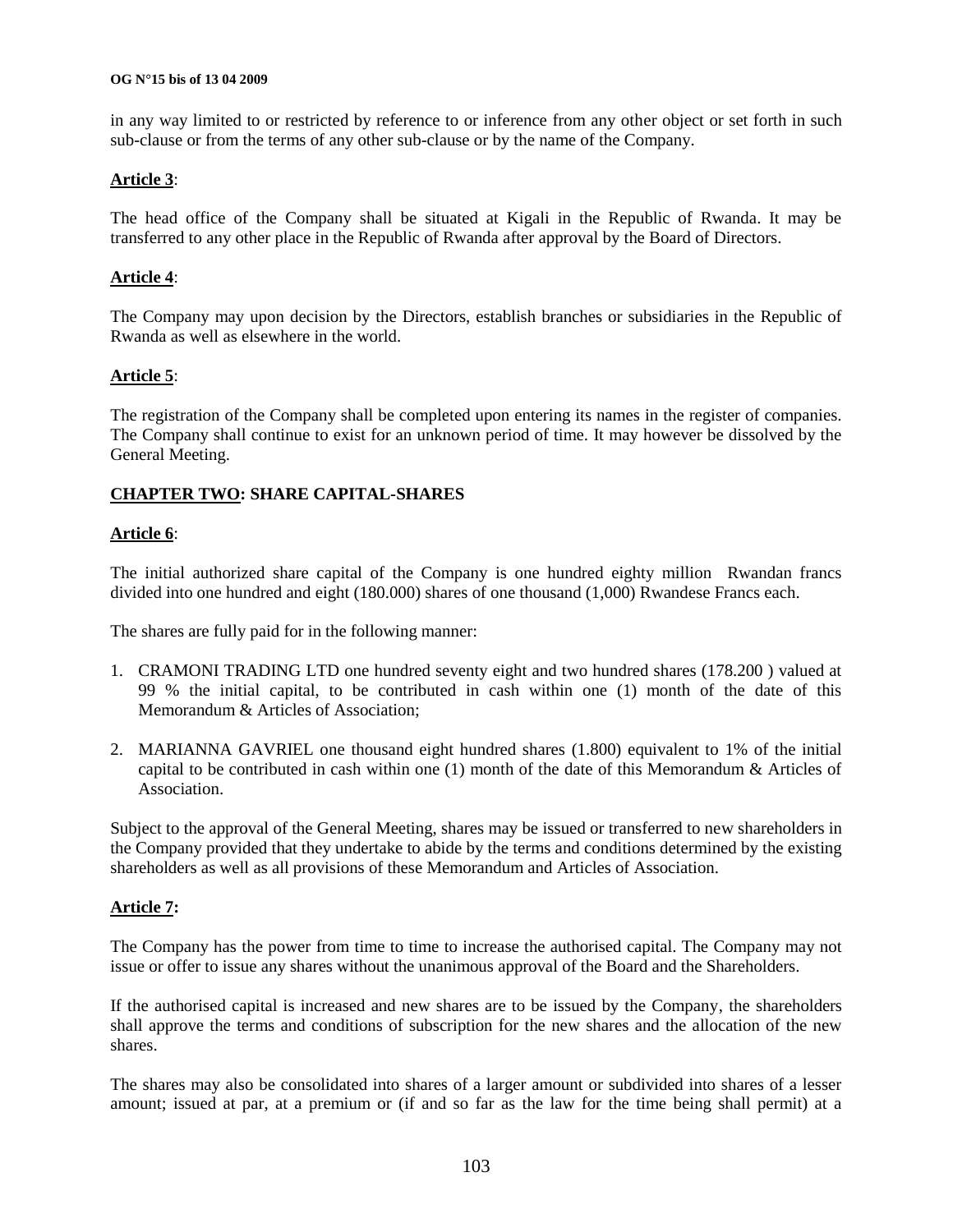discount; divided into different classes with guaranteed, preferential or other special rights, privileges or advantages over any shares previously issued or to be thereafter issued; issued with different or qualified rights; or subject to such restrictions or limitations as may be prescribed by the Memorandum and Articles of Association or deemed by the resolution authorising the issue of such shares but so that the special rights or privileges belonging to the holders of any shares that may be issued with preferred or any special rights shall not be varied, abrogated or affected except by such sanctions as are provided by the Memorandum and Articles of Association of the Company for the time being.

#### **Article 8:**

The liability of the shareholders is limited to the amount owing on their shares.

#### **Article 9:**

In accordance with legal provisions, a register of shareholders shall be kept at the head office. This register shall indicate the name, address, and number of shares of every shareholder. It shall show the amount of money invested into the Company or shares transferred to other persons. Any shareholder and any other interested party shall have access to the register without moving it.

#### **Article 10:**

Shares are indivisible. In case there are several claimants to one share, all rights arising from the share will be suspended until one person is decided upon as the rightful owned of the share.

#### **Article 11:**

The transfer of any share in the Company shall be in writing in any usual or common form or in any other form approved by the Directors and shall be signed by the transferor and the transferee. The transferor shall be deemed to remain the holder of the share until the name of the transferee is entered into the register of the members in respect thereof. The Company shall retain all instruments of transfer, when registered.

#### **Article 12:**

For a transfer of shares to be registered, the following documents must be lodged at the company's registered office:

The share transfer form; the share certificate (if there is one) or evidence satisfactory to the Directors of its loss or destruction; any other information the Directors require to establish the transferor's right to transfer the ownership of the shares.

#### **Article 13:**

The Directors may refuse to register a transfer of shares in their absolute discretion without assigning any reason. The Company must give written notice to the person who lodged the transfer within 7 days after a refusal to register a transfer. Except in the case of suspected fraud, the Company must return the transfer to that person.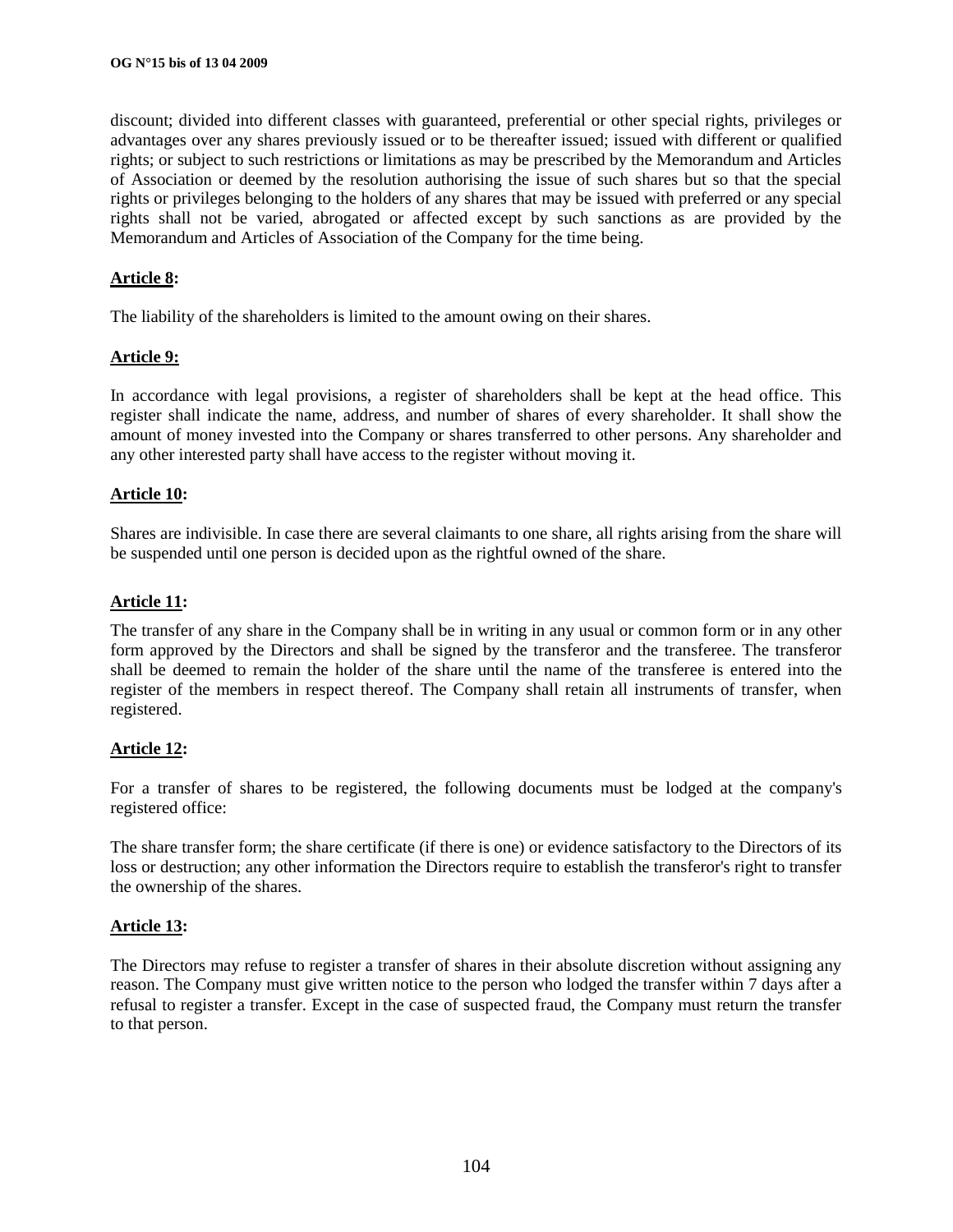#### **OG N°15 bis of 13 04 2009**

#### **Article 14:**

In case of the death of a member, the executors or administrators of the deceased shall be the only person recognized by the Company as having title to his shares; provided that nothing herein contained shall release the estate of the deceased member from any liability in respect of any share held by him.

#### **Article 15:**

Any person becoming entitled to a share as a consequence of a death of a member shall, upon such evidence being produced as may from time to time be required by the Company, have the right either to be registered as a member in respect of the share or instead of being registered himself, to make such transfer of the share as the deceased person could have made, and the Company shall in either case, have the right to refuse or suspend registration as it would have had in the case of a transfer of the share by the deceased before the death.

#### **Article 16:**

A person becoming entitled to a share by reason of the death of the holder shall be entitled to the same dividends and other advantages to which he would be entitled if he were the registered holder of the share except that shall be entitled in respect of it to exercise any right conferred by membership in relation to General Meetings of the Company, provided that the Company may at any time, give notice requiring any such person to elect either to be registered himself or transfer the share, and if notice is not complied with within three months after the date of service thereof, the Company may, thereafter, withhold payment of dividends and other monies payable in respect of the share until compliance with the notice has been effected.

### **CHAPTER THREE: DIRECTORS**

#### **Article 17:**

The business of the Company shall be managed by the Board of Directors who may exercise all such powers of the Company as are not, by the Companies Act or these regulations, required to be exercised by the Company in General Meeting.

The major Shareholder must give Company notice of each appointment and removal of a Director. Any appointment or removal takes effect

#### **Article 18:**

A Director may appoint any person to act in his or her place as an alternate director for any period the Director thinks fit. The appointment must be in writing and delivered to the Company at its head office.

An Alternate Director is entitled to notice of Directors' meetings and, if the appointing Director is not present at a meeting, the Alternate is entitled to attend, be counted in a quorum and vote as a Director.

An Alternate Director is not the appointing Director's agent and is personally responsible to the Company for his or her conduct.

An Alternate Director may resign by delivering a written notice to the Company at its head office. An appointing Director may terminate the appointment of his or her alternate, or suspended the appointment,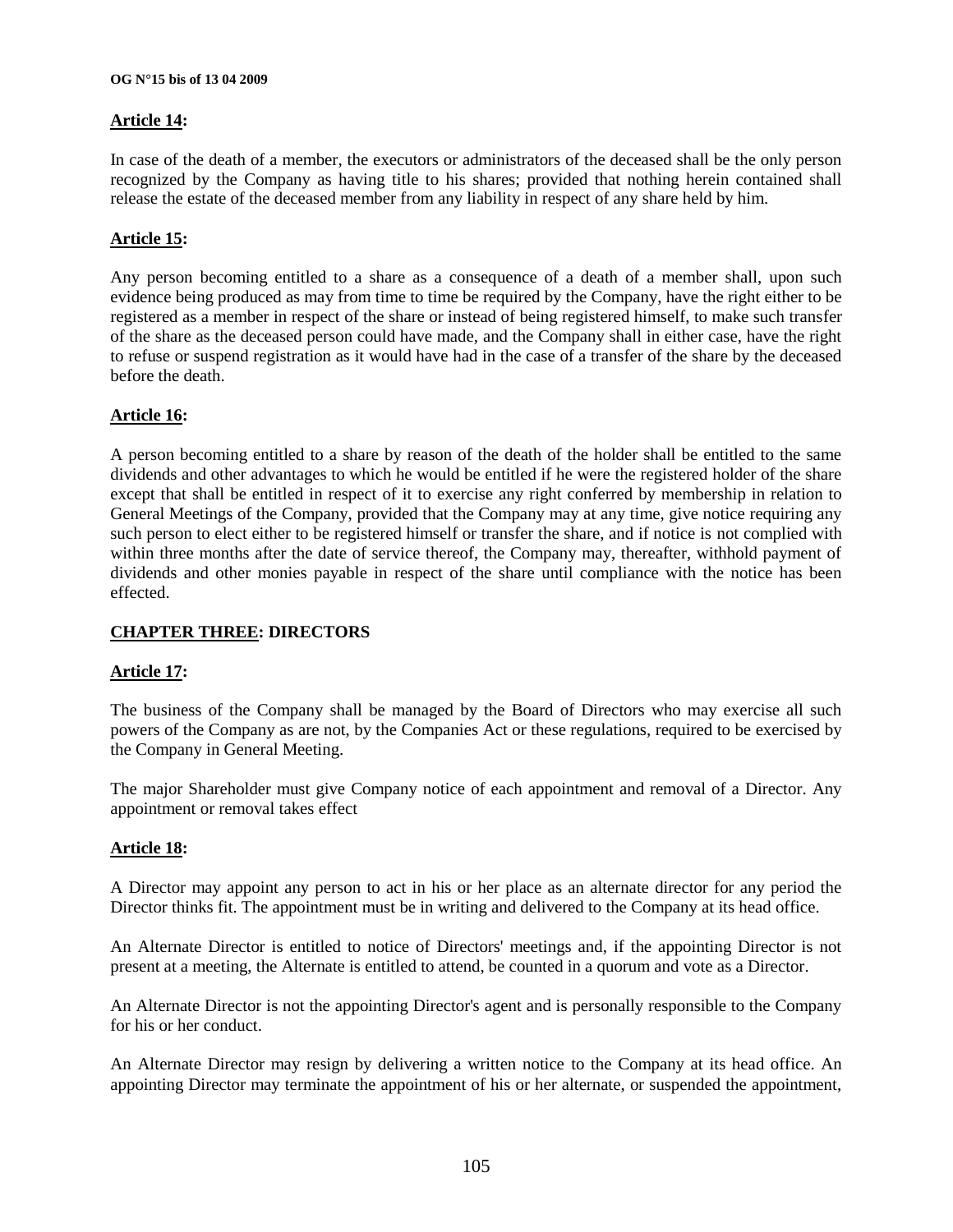by giving delivering a written notice to the Company at its head office. The appointment of an Alternate Director terminates automatically if the appointing Director ceases to be a Director.

#### **CHAPTER FOUR: REMUNERATION OF DIRECTORS**

#### **Article 19**:

- (a) Non-executive Directors' fees shall be paid for the shareholder who appointed them.
- (b) In addition to their fees the Directors are entitled to be paid or reimbursed for all travelling and other expenses they properly incur in relation to exercising their powers and performing their duties in relation to:
	- (i) a meeting of Directors;
	- (ii) a meeting of a Committee of Directors;
	- (iii) a General Meeting of the Company; or
	- (iv) the business or affairs of the Company.
- (c) A Director shall be reimbursed by the Company within 20 Business Days after it receives a statement of account for those expenses and whatever substantiation it reasonably requires.

#### **Article 20:**

#### **DIRECTORS' INTERESTS**

A Director who to his knowledge is in any way, whether directly or indirectly, interested in a contract or proposed contract with the Company shall declare his interest at a meeting of the Board.

#### **PROCEEDINGS OF DIRECTORS**

#### **Article 21:**

Subject to the provisions of these Articles, the Directors may meet together for the despatch of business, adjourn and otherwise regulate their meetings as they think fit. Questions arising at any meeting shall be decided by a majority of votes. A Director may, and the Secretary upon the request of a Director shall at any time convene a meeting of the Board. Directors do not have to be physically present in the same place and may attend Board meetings using any technology that allows each Director to hear proceedings and be heard by the other Directors.

The Chairman will be selected by the Directors. The Chairman does not receive additional voting powers.

A resolution in writing signed by a majority of Directors entitled to vote on it shall be as valid and effectual as if it had been passed at a meeting of the Directors duly convened and held. The resolution is valid from the last Director signs it and is taken to have been passed at that time. The resolution may be contained in one document or in several documents in like form each signed by a Director. Faxed documents are acceptable.

Any action that may be taken by the Board of Directors at a meeting may be taken without a meeting if consent in writing, setting forth the action so to be taken, shall be signed before such action by a majority of the Directors.

Any vacancy occurring in the Board of Directors may be filled by the affirmative vote of a majority of the remaining Directors though less than a quorum of the Board of Directors, unless otherwise provided by law. A Director elected to fill a vacancy shall be elected for reason of an increase in the number of Directors may be filled by the Board of Directors for a term of office continuing only until the next election of Directors by the shareholders.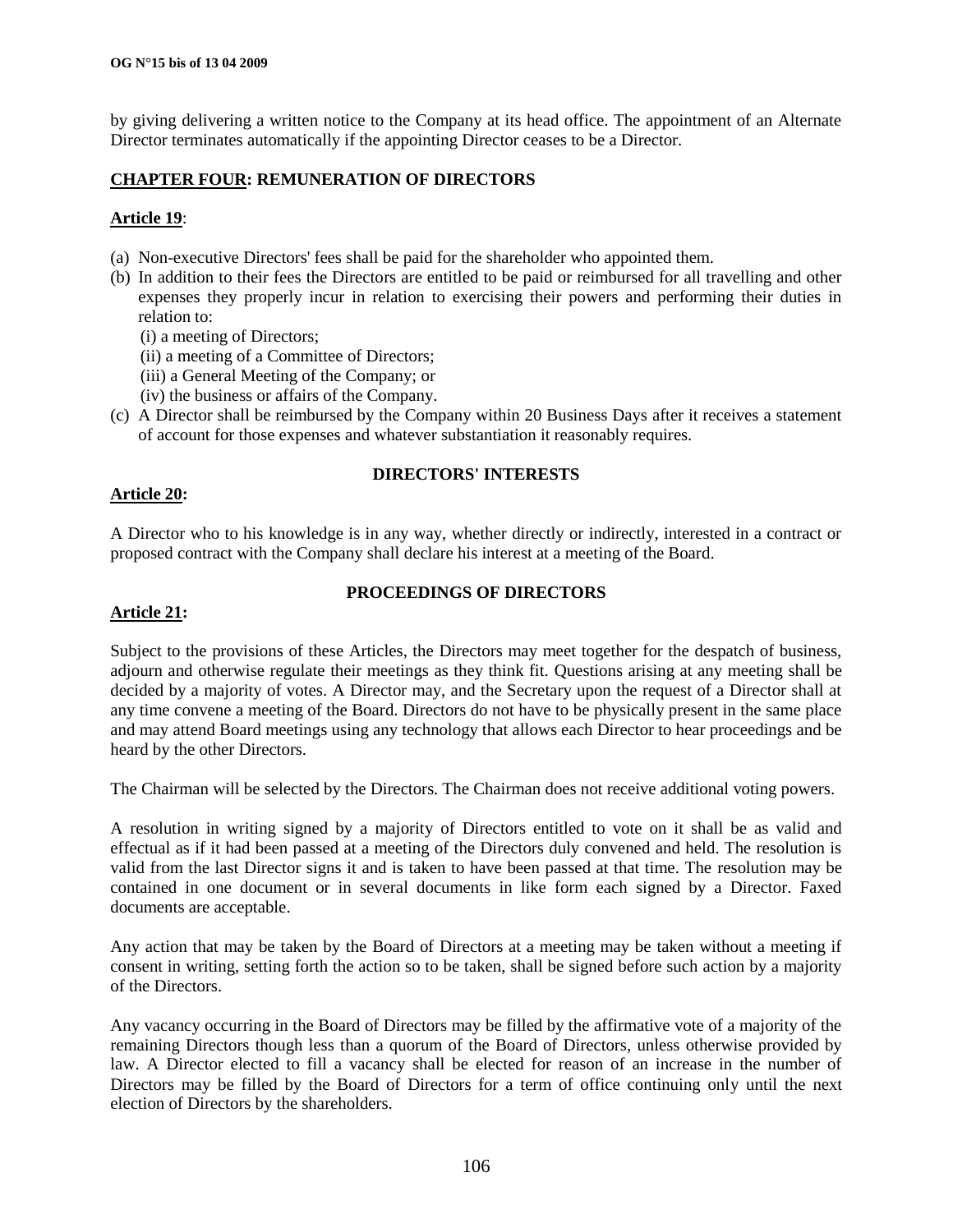#### **MANAGING DIRECTOR**

The Directors may from time to time appoint a person to the office of the managing Director for such period and on such terms as they think fit and, subject to the terms of any agreement entered into in any particular case, may revoke such appointment.

A Managing Director shall receive remuneration (whether by way of salary, commission or participation in profits partly in one way and partly in another) as the Directors in their meeting may determine.

The Directors may entrust to and confer upon a Managing Director any of the powers exercisable by them upon such terms and conditions and with such restrictions as they think fit, and either collaterally with or to the exclusion of their own powers, and may from time to time revoke, alter or vary all or any such powers

#### **SECRETARY**

Mrs. MARIANA Gavriel is appointed as the Managing Director and the board of Directors Secretary for a period of three years.

#### **MINUTES**

The Directors shall cause minutes to be made in books provided for the purpose:

- (a) of all appointments of officers;
- (b) of the names of the Directors present at each meeting of the Directors and of any committee of the Directors;
- (c) of all resolutions and proceedings at all meetings of the Company and of the Directors and of committees of Directors and of all resolutions determined without meetings, and
- (d) of all declarations and notices of interest made and given by a Director.

The Chairman of the meeting or the next meeting must sign the minutes as a true and correct record of the meeting. That person's signing of the minutes is sufficient evidence of the proceedings recorded and of what was done at the meeting.

#### **CHAPTER FIVE: GENERAL MEETING**

#### **Article 22:**

The General Meeting shall convene once a year at the head office of the Company or at other place mentioned in the notice. The Board shall cause the General Meeting to convene and such meeting shall be called Ordinary General Meeting.

#### **Article 23:**

All General Meetings other than annual General Meetings shall be called extraordinary meetings.

#### **Article 24:**

The fully constitution General meeting shall be representative of all the shareholders' interests and all decisions taken there that are conformity with the law and the Company's Memorandum & Articles of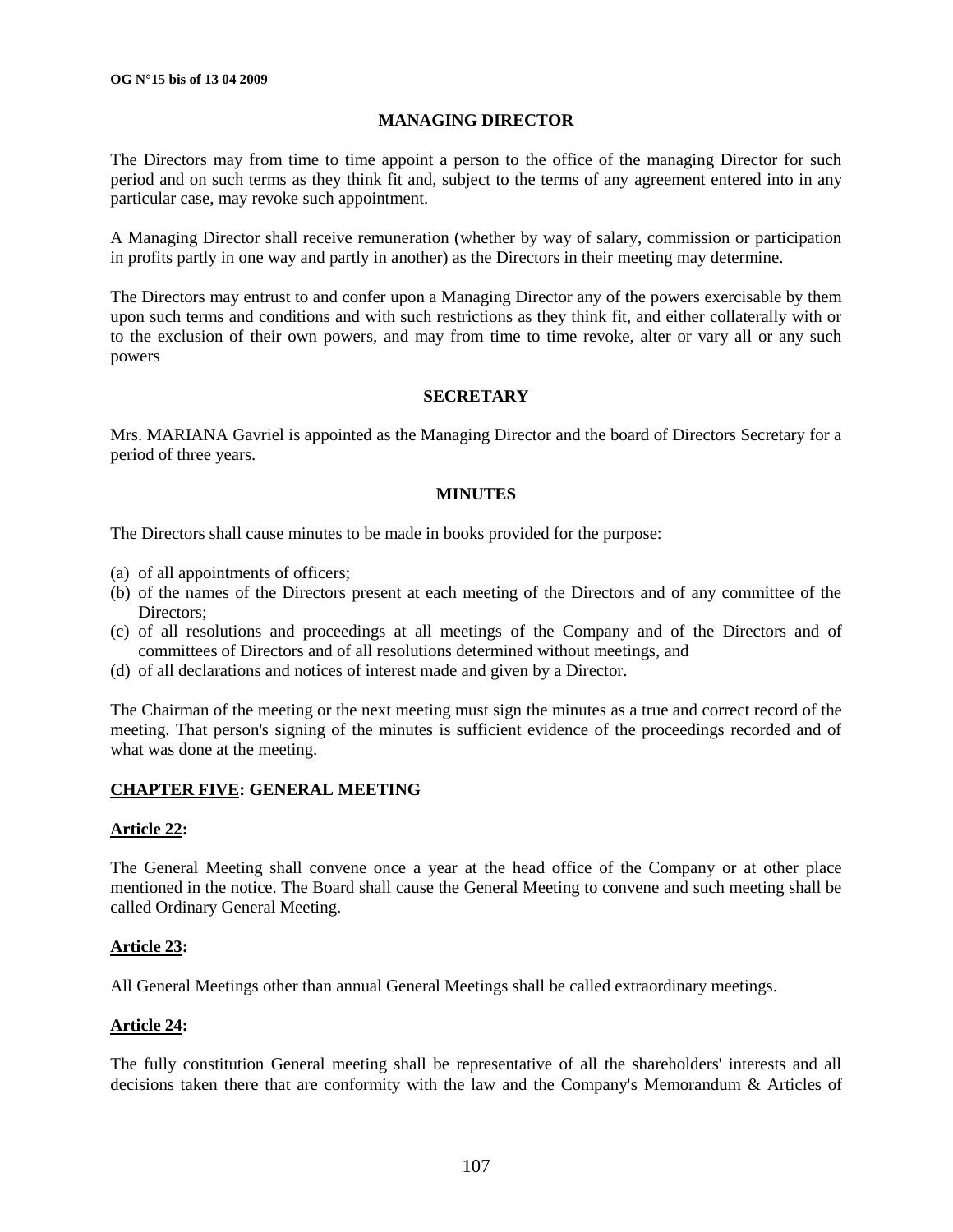Association shall be binding on all shareholders. The quorum necessary for the General Meeting shall be the presence in person of two Directors.

#### **Article 25:**

The General Meeting shall appoint for three renewable years auditors to supervise the Company's operations. The auditors shall have an unlimited right of supervision and control on all Company's operations. They may peruse without movement, books, correspondences, minutes and generally any other Company's documents.

#### **Article 26:**

The Board shall from time to time cause to be prepared and to be laid before the Company in a General Meeting such profit loss accounts, balance sheets and such other reports that shall be required by the General meeting.

#### **Article 27:**

Decisions of the General Meeting and extraordinary meeting are taken by majority vote. Important changes to the Memorandum and Articles of Association shall require 4/5 majority vote and 3/4 of the share capital being represented.

Such important changes include the following:

- The objects of the Company;
- Transfer of head office abroad;
- Changing the legal status of the Company;
- Merger of the Company;
- Splitting up of the Company;
- Introduction of restrictions to the free negotiability of shares;
- Issue of debentures into shares;
- Any other matter which has been designated so by the shareholders.

#### **Article 28:**

The Dividends shall be declared and paid according to the par value of the paid up shares by the General Meeting. The General Meeting also determines the amount of profits to be retained by the Company as social reserves.

### **CHAPTER SIX: BALANCE SHEET & DIVIDENDS**

#### **Article 29:**

The financial year starts on the 1st January and ends on the 31st of December of the same year. The starts financial year starts on the day the Company is entered into the Register of Companies and ends 31st December of the same year.

The Board shall cause accounts to be kept according to generally accepted international accounting principles, polices, practices and procedures with respect to:

- All sums of money received and expended by the Company and the matters in respect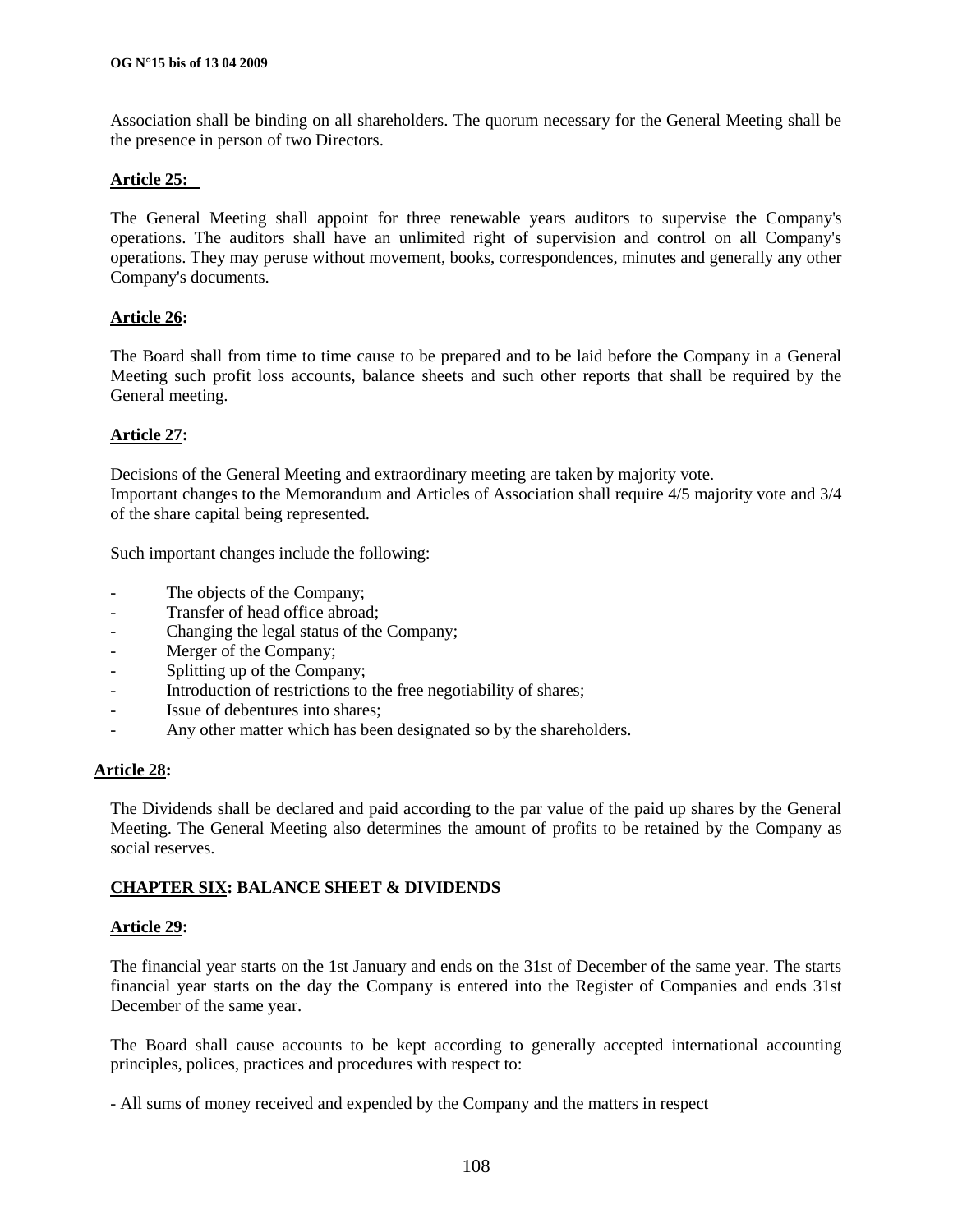#### **OG N°15 bis of 13 04 2009**

- of which the receipt and expenditure took place;
- The assets and liabilities of the Company.

The profits of the Company available for dividends and resolved to be distributed shall be applied in the payment of dividends to members accordingly.

The Company in a General Meeting may declare dividends accordingly.

No dividend shall be payable except out of profits of the Company or in excess of the amount recommended by the General Meeting.

### **Article 30:**

After approval by the General Meeting, the balance sheet and the profits and loss accounts shall be published in the Official Gazette.

The declaration of dividends will be done at places and periods determined by the General Meeting of shareholders. The General Meeting may decide to pay an interim or final dividend on shares.

Notice of any dividend that may have been declared shall be given to each shareholder and all dividends unclaimed for three years having been declared may be forfeited by the Directors for the benefit of the Company.

### **CHAPTER SEVEN: WINDING UP**

### **Article 31:**

If the Company's capital shall for any reason be reduced by 1/2, then they shall cause the matter to be tabled before an Extraordinary General Meeting, which will decide on the winding up of the Company. If the Company shall be wound up, the members shall appoint a liquidator who with the authority of an extraordinary resolution shall divide among the members in specie or in kind the whole or any part of the Company. The costs of liquidation shall be borne by the Company.

### **Article 32:**

If the Company is wound up, the assets remaining after payment of debts and liabilities of the Company and the costs of the liquidation, will be applied first, in repaying to the members, the amounts paid or credited as paid up on shares held by them respectively and the balance (if any) shall be distributed among the members in proportion to the number of shares held by them respectively. All shares shall have equal value.

### **CHAPTER EIGHT: MISCELLANEOUS PROVISIONS**

#### **Article 33:**

For any matter not taken care of by the Memorandum & Articles of Association, laws governing companies in the Republic of Rwanda shall bind the members.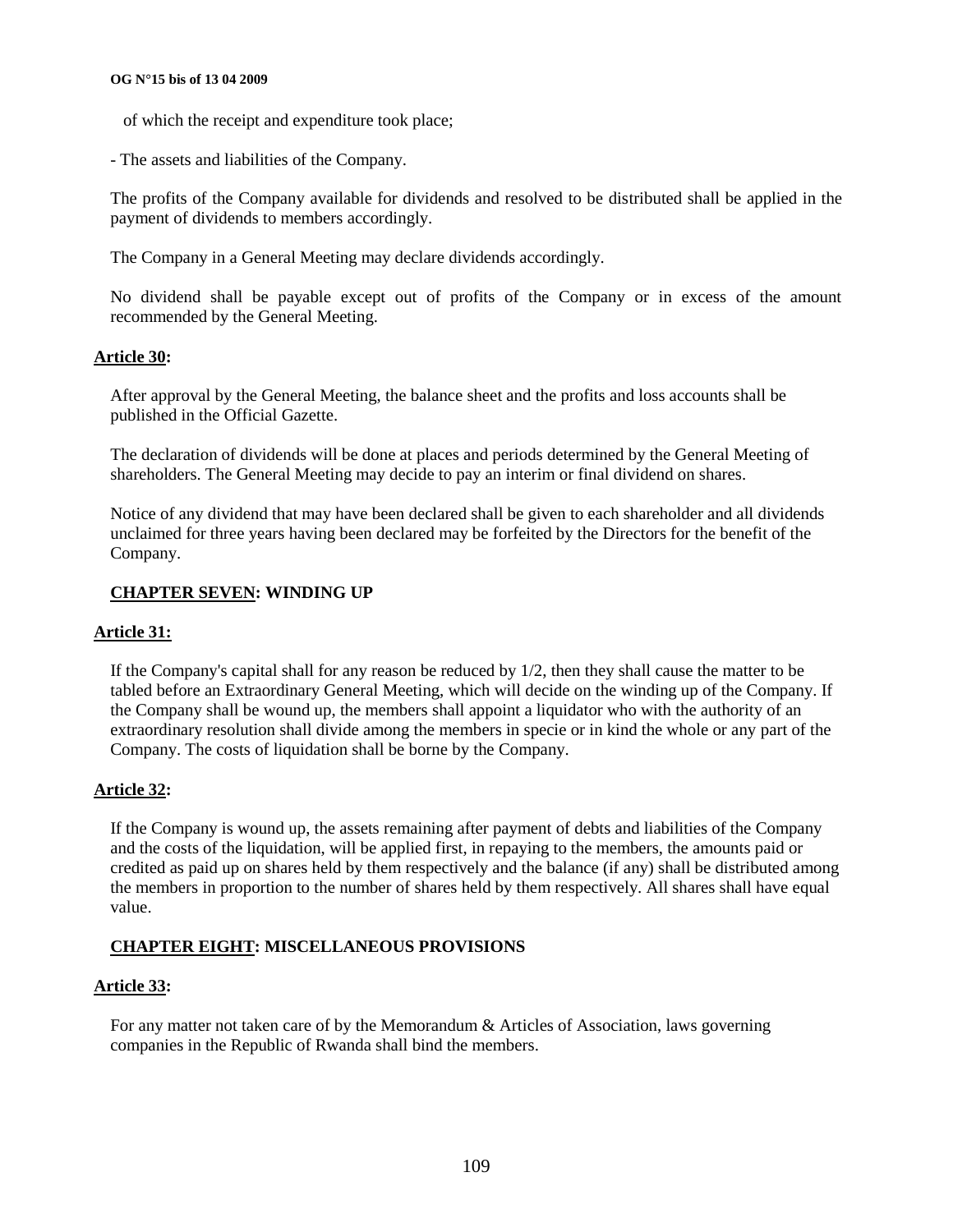# **Article 34:**

The signatory in all financial transactions shall be the Managing Director appointed by the Board from time to time.

### **Article 35:**

All disputes involving the Company shall first be brought to the attention of the General Meeting and when the General Meeting fails to resolve the matter; it shall be referred to the arbitrator agreed upon by the parties. When the dispute remains unresolved it shall be taken to the Rwandan Competent Courts of law.

Done in Kigali on  $13<sup>th</sup>$  February 2009.

# **AUTHENTIC DEED NUMBER 275, VOLUME VII**

The year two thousand nine, the thirteenth day of February We, KARIMA DAVID, the Rwanda State Notary, being in Rwanda Development Board, certify that the deed, the clauses of which are here before reproduced were presented to us by:

1. CRAMONI TRADING LTD a company registered in the Republic of Cyprus as represented hereby by Mrs Marianna Gavriel;

2. Mrs MARIANNA GAVRIEL a Cypriot national holding the passport  $n^{\circ}$  J044277 issued on 30<sup>th</sup> December 2008 by the Republic on Cyprus.

Were present Mr ELIE TAGER and Mr Jean Pierre SAGAHUTU as witnesses to the deed and who fulfilled the legal requirements.

Having read to the associated members and witnesses the content of the deed, the associated members have declared before us and in the presence of the aforesaid witnesses that the deed as it is written down include well their will.

In witness whereof, the hereby deed was signed by the associated members and Us, Authenticated and imprinted of the Seal of Rwanda Development Board.

### **THE ASSOCIATED MEMBERS**

**1. CRAMONI TRADING LTD (sé) 2. Mrs MARIANNA GAVRIEL (sé**)

### **THE WITNESSES**

1. **Mr ELIE TAGER (sé)** 2. Mr Jean Pierre SAGAHUTU (sé)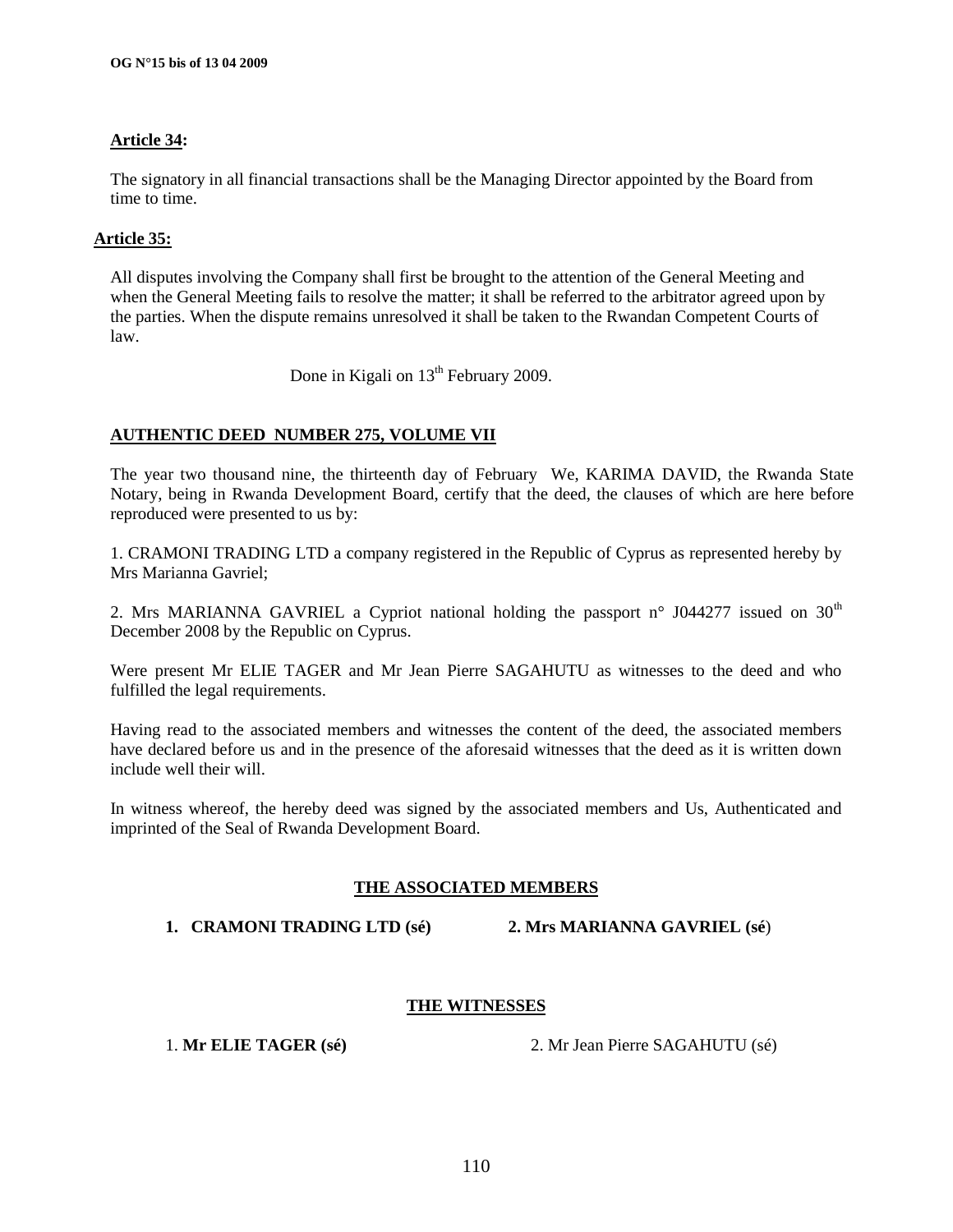# **THE NOTARY: KARIMA DAVID**

 **(sé)**

### **DERIVED RIGHTS:**

The deed fees: Two thousand five hundred Rwandese francs registered by us, KARIMA DAVID, the Rwanda State Notary being in Rwanda Development Board, under number 275, Volume VII, the price of which amounts to two thousand five hundred Rwandese francs derived and receipt n° 0200618 as of the 13<sup>th</sup> February two thousand and nine, and issued by Rwanda Revenue Authority.

#### **THE NOTARY: KARIMA DAVID (sé)**

### **A.S. n° 887**

Reçu en dépôt au Bureau de l"Agence Nationale d"Enregistrement Commercial, le 17/02/2009 et inscrit au registre ad hoc des actes de sociétés sous le n° R.C.A 155/09/NYR, le dépôt des statuts de la Société **CRAMONI RWANDA LTD.**

### **Droits perçus** :

-Droit de dépôt : 5 000 FRW -Amende pour dépôt tardif : - FRW -Droit proportionnel (1,20% du capital) : -FRW suivant quittance n°1246 du 16/02/2009

> **LE REGISTRAIRE GENERAL KABERA ERASTE (sé)**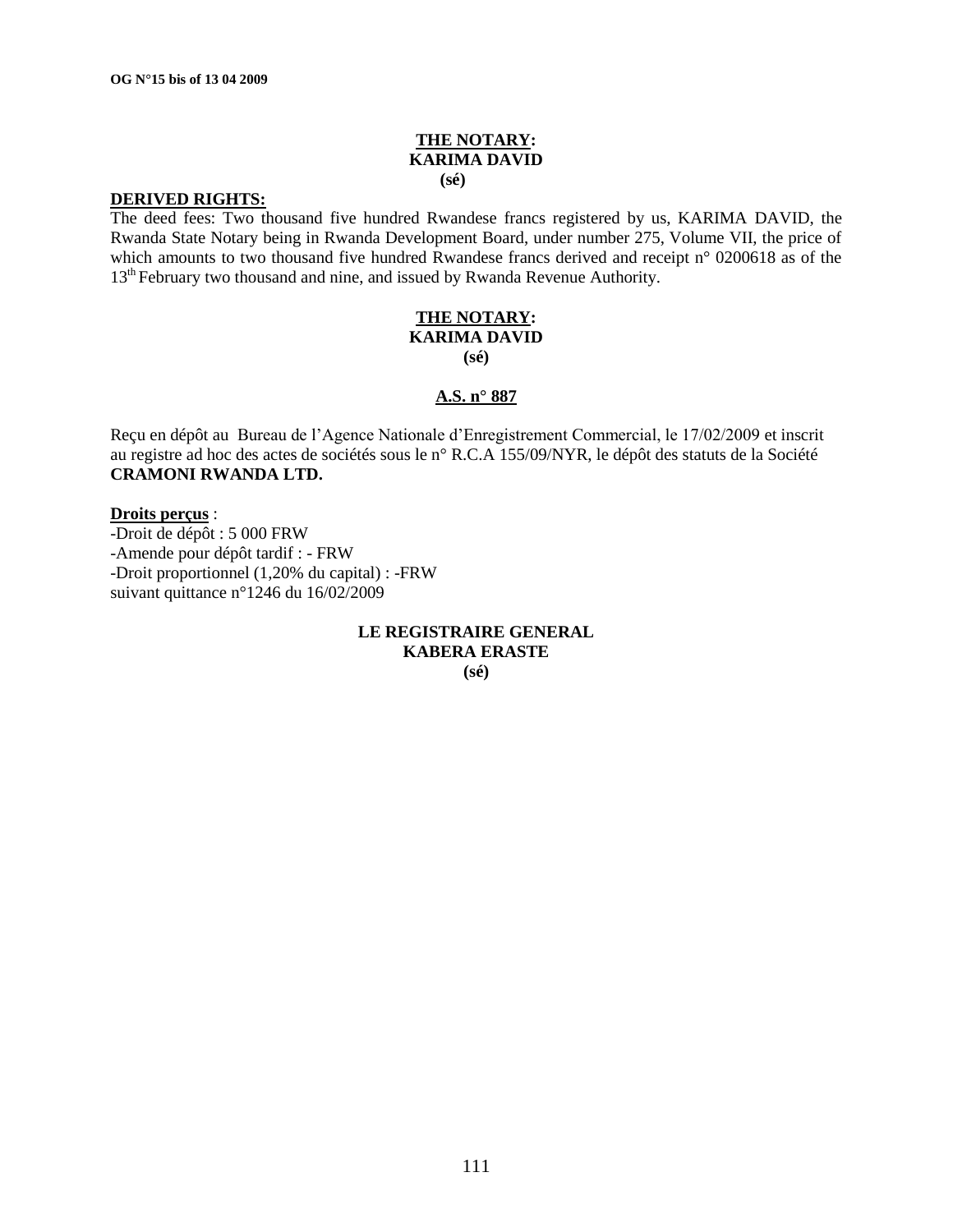### **SERVICES PROFESSIONNELS INTERMEDIAIRES "S.P.I RWANDA SARL"**

### **STATUTS**

### **LES SOUSSIGNES** :

1. Monsieur HARELIMANA Dieudonné, de nationalité Rwandaise, résident à Kigali-Nyamirambo, B.P. 1056 Kigali;

2. Mademoiselle MUNYANEZA Espérance, de nationalité Rwandaise, résident à Kigali-Kicukiro; déclarent constituer une société à responsabilité limitée (SARL) dont les statuts suivants :

# **TITRE PREMIER :**

# **FORME-DENOMINATION-SIEGE-DUREE-OBJET**

### **Article 1er :**

Sous le régime de la législation en vigueur au Rwanda, il est constitué une société à responsabilité limitée dénommée SERVICES PROFESSIONNELS INTERMEDIAIRES, en abrégé « S.P.I. RWANDA SARL »

### **Article 2** :

Le siège social est établi à Kigali. Il peut être transféré en toute autre localité du Rwanda sur décision de l"Assemblée générale des associés délibérant dans les formes requises par la loi pour la modification des statuts. Des bureaux, succursales et agences peuvent être ouverts ailleurs au Rwanda ou à l"étranger par simple décision de l"Assemblée Générale.

### **Article 3** :

La société est constituée pour une durée indéterminée. Elle peut être dessous à tout moment par décision de l"Assemblée générale des associés délibérant dans les conditions requises pour la modification des statuts. En cas décès d"un associé, la société pourra décider soit la dissolution, soit le maintien avec l"héritier désigné par le testament ou avec les associés survivants.

### **Article 4 :**

La société a pour objet d"effectuer toutes opérations de service en général, notamment celles liées à l"importation et exportation, transport et transit, dédouanement, agence de voyage et à la fiscalité.

D'une manière générale, la société pourra s'intéresser à toutes opérations industrielles, commerciales, financière, mobilière ou immobilière.

L"objet social peut à tout moment être étendu ou restreint par voie de modification des statuts.

# **TITRE II :**

# **CAPITAL SOCIAL-PARTS SOCIALES-SOUSCRIPTION-LIBERATION**

### **Article 5 :**

Le Capital social est fixé deux millions de francs rwandais (2.000.000Frw) et il est représenté par deux cent parts (200 parts) d"une valeur nominale de dix mille francs rwandais (10.000Frw) chacune.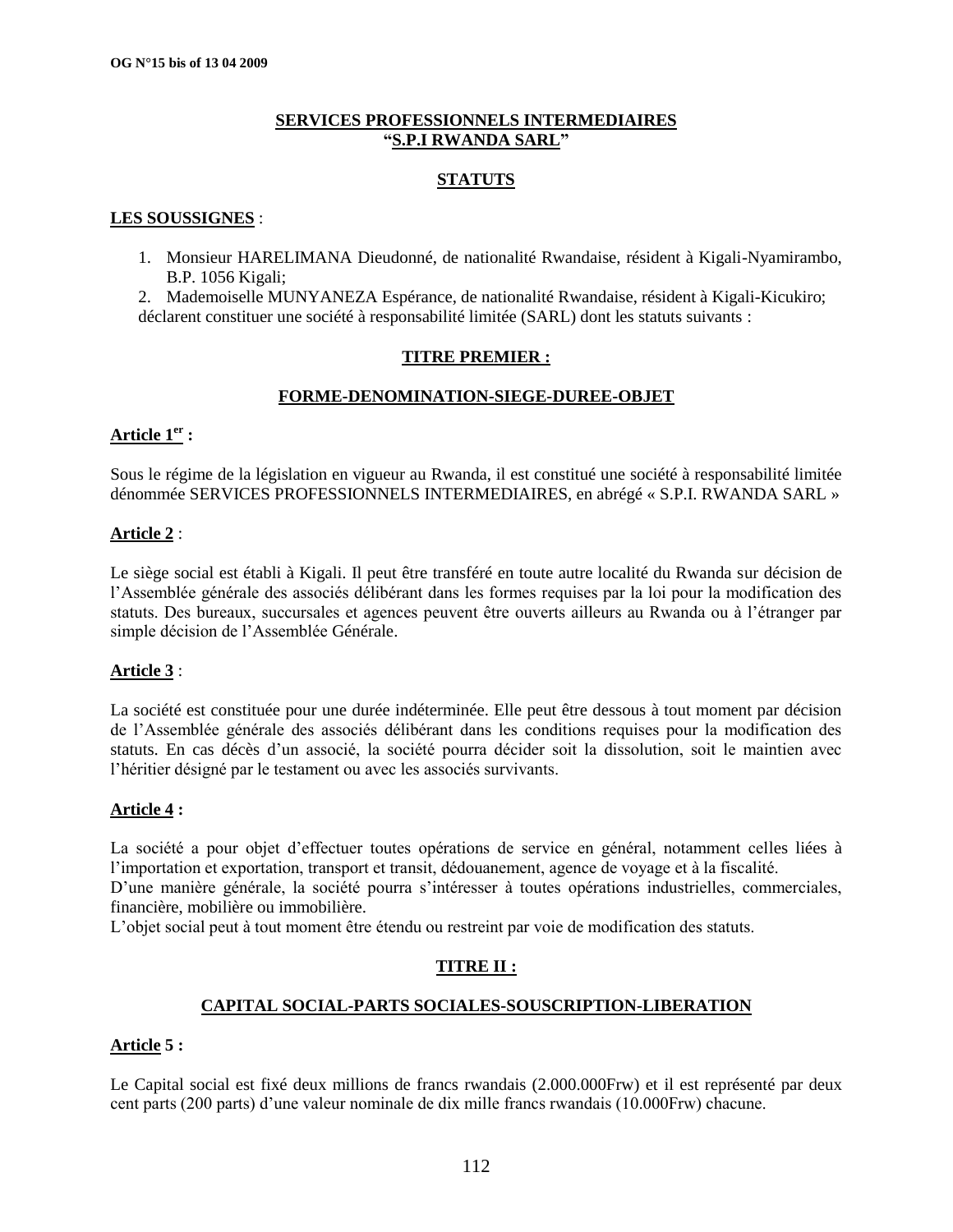#### **OG N°15 bis of 13 04 2009**

Les deux cent parts sociales sont entièrement souscrites et libérées comme suit :

- 1. Monsieur HARERIMANA Dieudonné : 170 parts, soit 1.700.000Frw, soit 85%.
- 2. Mademoiselle MUNYANEZA Espérance : 30 parts, soit 300.000Frw, soit 15%.

# **TOTAL : 200 parts, soit 2.000.000Frw, soit 100%.**

### **Article 6 :**

Le capital social pourra être augmenté ou réduit une ou plusieurs fois, par décision de l"Assemblée générale délibérant dans les conditions prévues pour la modification des statuts. Lors de toute augmentation du capital, l"Assemblée générale fixe le taux et les conditions d"émission des parts sociales nouvelles, celles-ci sont offertes par préférence aux propriétaires des parts sociales existant au jour de l'émission au prorata des titres appartenant à chacun d'eux.

# **Article 7 :**

Les parts sociales sont nominatives et indivisibles et ne peuvent être cédées qu"avec l"agrément de l"Assemblée Générale délibérant dans les conditions prévues pour la modification statutaire. Les associés jouissent d'un droit préemption sur les part cédées par les autres associés.

### **Article 8 :**

Les associés ne sont responsables des engagements de la société qu"a concurrence de la valeur des parts souscrites par eux. La possession d"une part emporte adhésion aux statuts et aux décisions régulières des Assemblées Générales.

### **Article 9 :**

En cas de saisie, les associés ou la société peuvent empêcher la vente publique de la totalité ou d"une partie des parts d"un associé soit en indiquant d"autres biens suffisants pour couvrir le créancier de ses droits, soit en payant de leurs derniers, en tout ou en partie, le créancier au droit duquel ils sont de plain droit subrogés, soit en acquérant les parts saisies, conformément au prescrit de l"article précédent.

# **TITRE III :**

# **ADMINISTRATION-SURVEILLANCE**

### **Articles 10 :**

La société est administrée par un Directeur Général, associé ou non, nommé par l"Assemblée Générale des associées. A la constitution de la Société, Monsieur HARERIMANA Dieudonné est nommé Directeur Général de la société **Services Professionnels Intermédiaires.**

### **Article 11 :**

Les opérations de la Société sont contrôlées par les associés eux-mêmes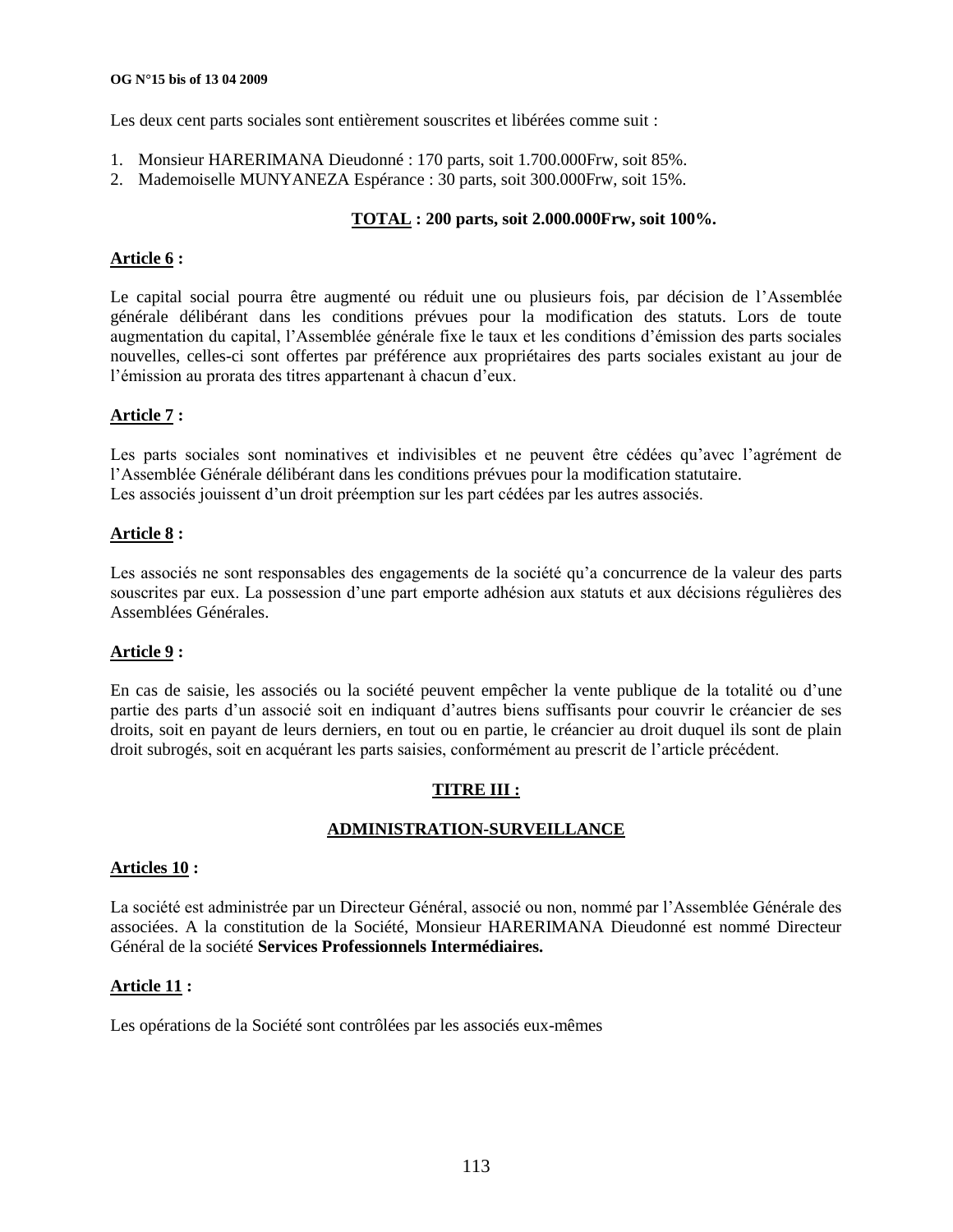# **TITRES V : ASSEMBLEES GENERALES**

# **Articles 12 :**

L"Assemblée Générale se compose de tous les associés, quelques soit le nombre de leurs parts sociales.

L"assemblée générale régulièrement constituée représente l"universalité des associés. Ses délibérations, prises conformément à la loi et aux statuts, obligent tous les associés, même les absents, les dissidents ou les incapables.

# **Articles 13 :**

L"assemblée Générale est convoquée, par le Directeur Général, soit par un mandataire en justice à la demande d"associés disposant d"au moins un cinquième du capital. Les convocations contenant l"ordre du jour et fixant la date, l"heure et le lieu de l"assemblée, doivent être envoyées aux associés par lettres recommandées ou remises en mains contre accusé de réception, quinze jours au moins avant la date de l"assemblée.

Sur deuxième convocation, le délai de convocation peut réduit à huit jours au moins. Tout associé qui assiste à une assemblée générale ou s"y fait représenter est considéré comme ayant été régulièrement convoqué.

L"assemblée générale peut décider de toute question qui n"est pas expressément réservée par la loi ou par les statuts à un autre organe.

### **Article 14 :**

L"Assemblée Générale ordinaire se tient chaque année au siège social le 30 avril à 10 heures. Si ce jour est un jour férié, l'Assemblée a lieu le jour ouvrable suivant. L'avancement ou le report d'un mois maximum est possible moyennant un motif sérieux et la notification à tous les associés au moins quinze jour à l"avance.

L"Assemblée Générale ordinaire est compétente pour :

- a) Statuer sur le bilan, le compte de profit et pertes et la répartition des bénéfices ;
- b) Donner décharge au Directeur Général ; la décharge accordée par l"Assemblée aux organes de la société n"est valable que si le bilan, le compte de profits et pertes et le rapport ne comportent ni erreur ni omission ;
- c) Nommer et révoquer le Directeur Général ;
- d) Déterminer les émoluments du Directeur Général ;
- e) Se prononcer sur toute question qui n"est pas réservée au Directeur Général ou à l"Assemblée générale extraordinaire.

Les décisions de l"assemblée générale sont adoptées par consensus. Si le Directeur Général n"est pas un associé, son avis n"est que consultatif.

### **Articles 15 :**

Des assemblées générales extraordinaires peuvent être convoquée aussi souvent que l"intérêt de la société l"exige.

Il est dès lors procédé comme dit aux articles traitant de la convocation.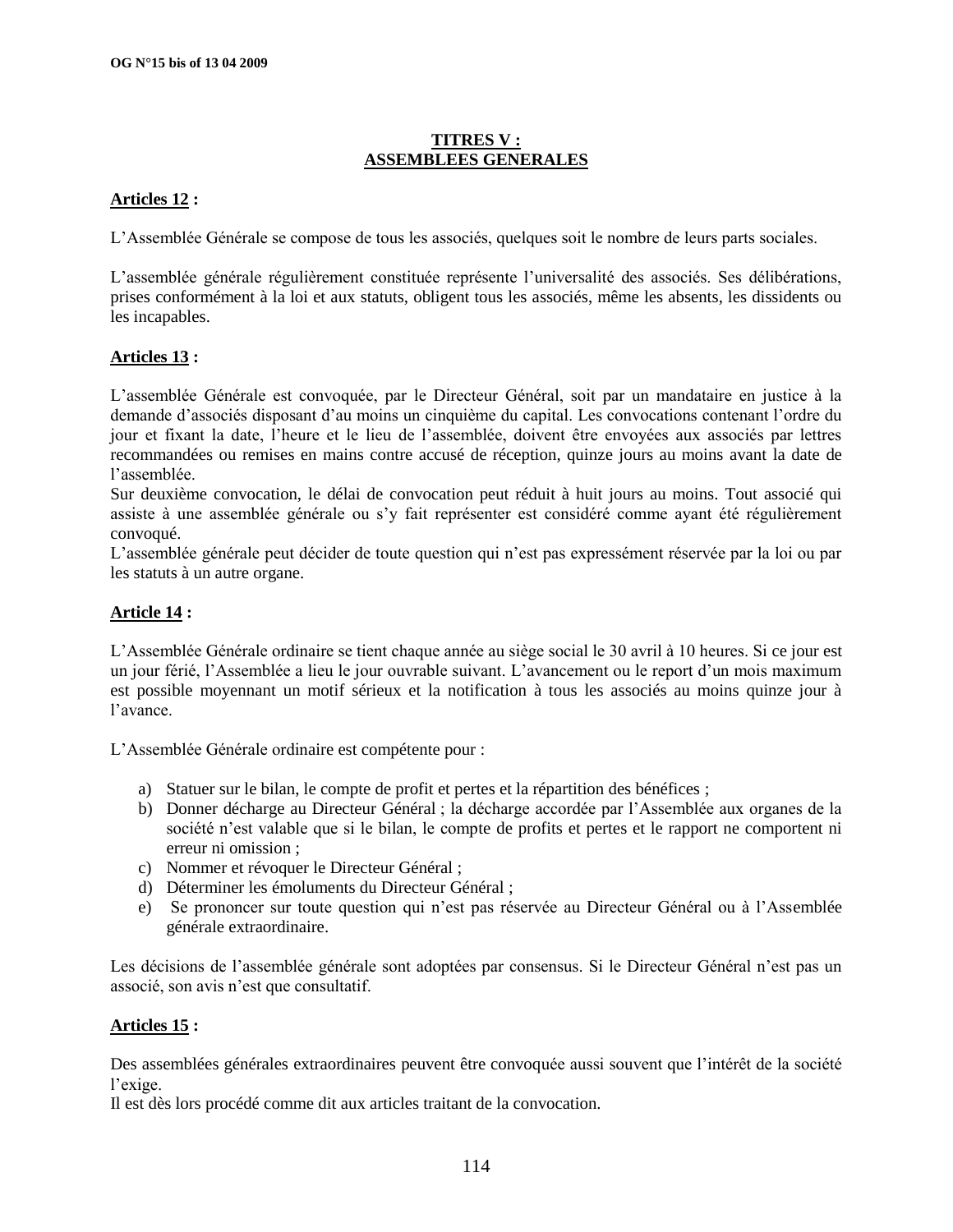#### **OG N°15 bis of 13 04 2009**

De telles assemblées sont convoquées soit par le Directeur Général, soit par les liquidateurs, soit par un mandataire en justice dûment requis par des associés disposant d"au moins un dixième du capital social. L'assemblée générale extraordinaire est compétente pour toutes les modifications aux statuts et pour toute autre question jugée grave et urgente pour la vie de la société.

### **Article 16 :**

Les procès-verbaux de l'assemblée générale sont signés par tous les associés ou mandataires ayant participé aux réunions.

### **Articles 17 :**

Les copies conformes, les expéditions et les extraits à produire en justice ou ailleurs sont signés, par les présidents de l"Assemblée Générale.

# **TITRE VI :**

# **INVENTAIRE – COMPTES ANNUELS – RESERVES DISTRIBUTIONS DES BENEFICES**

#### **Articles 18 :**

L"exercice social commence le premier janvier et se termine le tente et un décembre de chaque année. Toutefois, le premier exercice commence le jour de l"immatriculation de la Société au registre de commerce pour se terminer le trente et un décembre suivant.

#### **Articles 19 :**

Le Directeur Général établit à la fin de chacun année sociale un inventaire général contenant l"indication des valeurs mobilières et immobilières et des dettes de la société, un compte de profits et pertes, un bilan et un rapport sur l"exercice révolu, sur les mesures à prendre pour la gestion ultérieure de la société.

Ce rapport doit contenir un exposé détaillé du bilan et du compte de profits et pertes, des indications précises sur l"ensemble des rémunérations ou autres avantages alloués aux organes de la société et des propositions pour la distribution des bénéfices.

#### **Articles 20 :**

Les documents repris à l"article précédent sont tenus à la disposition des associés trente jours au moins avant l"Assemblée Générale annuelle.

L"inventaire, le bilan et le compte de profits et pertes, le rapport du Directeur Général et, généralement, tous documents qui, d"après la loi, doivent communiqué à l"assemblée, doivent être tenus à la disposition des associés, au siège social, quinze jours au moins avant la date de l"assemblée, le tout sans préjudice de tous autres droits de communication susceptibles d"être conférés aux associés ou aux tiers par la législation en vigueur.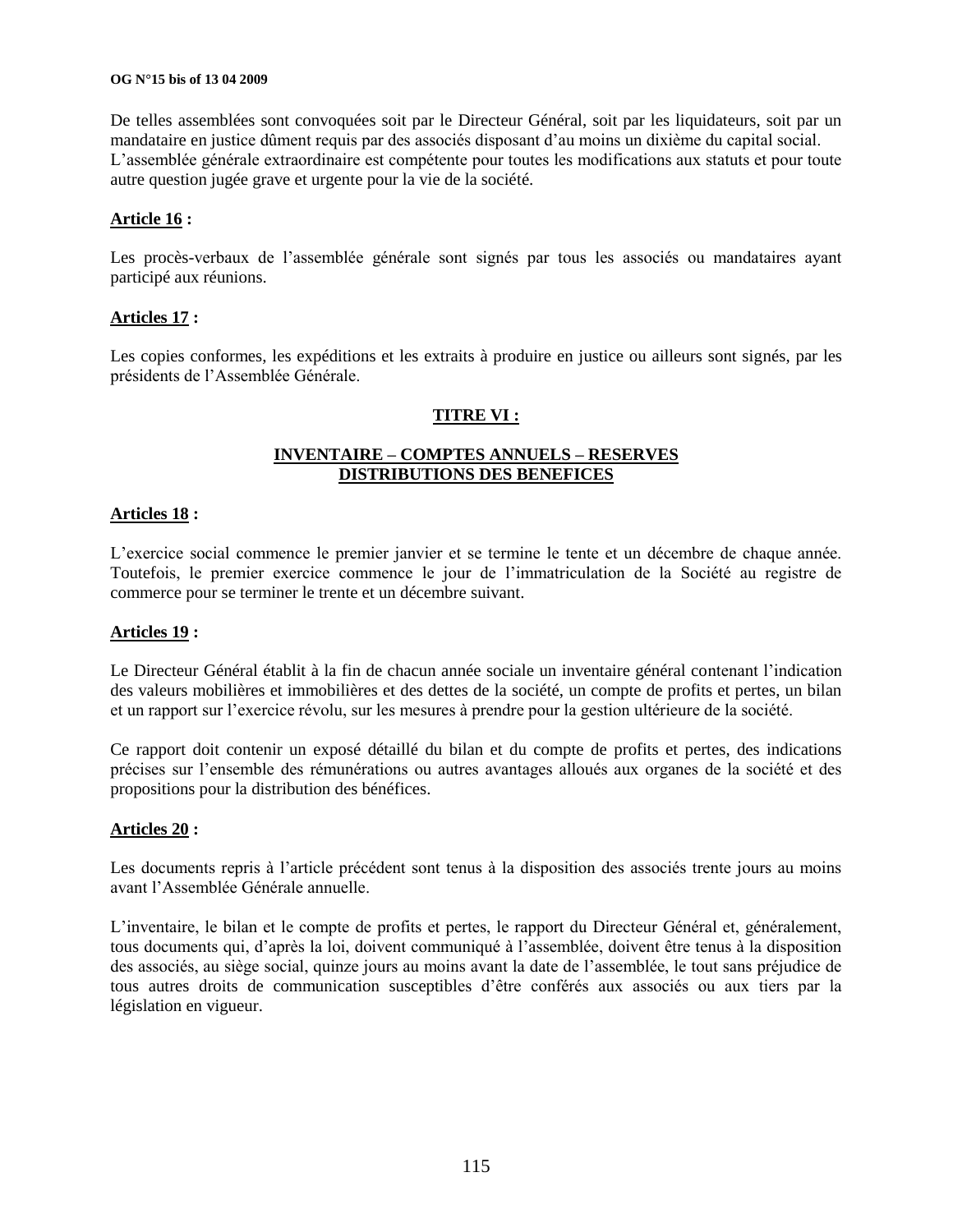# **Articles 21 :**

Les produits nets constatés lors de la clôture d'un exercice après déduction des frais généraux et des autres charges sociales, de tous amortissements de l"actif et toutes provisions pour risques commerciaux ou industriels constituent les bénéfices nets.

Sur ces bénéfices diminués, le cas échéant, des pertes antérieures, il est prélevé :

- 1°. 20% au moins pour la réserve fiscale prévue par l"article 65 de la loi n° 97 du 26/06/1997 portant création des procédures fiscales ;
- 2°. 5% au moins affectés à la constitution d"un fonds de réserve prévu par l"article 220 de la loi n° 06/1988 régissant les sociétés commerciales.

Ces prélèvements cessent d"être obligatoires lorsque ces fonds atteignent le 1/10 du capital social.

Le bénéfice distribuable est constitué par le bénéfice net de l"exercice diminué des pertes antérieurs et des prélèvements prévus ci-dessus.

En outre, l"assemblée peut décider la mise en distribution de sommes prélevées sur les réserves dont elle a la disposition. En ce cas, la décision indique expressément les postes de réserves sur lesquels les prélèvements sont effectués.

Sur le bénéfice distribuable, l"assemblée générale annuelle sur proposition du Directeur Général, a le droit de prélever toutes sommes qu"elle juge convenable de fixe, soit pour être reportée à nouveau sur l"exercice suivant, soit pour être affectés à un ou plusieurs fonds de réserves extraordinaires, généraux ou spéciaux. Ce ou ces fonds de réservent recevoir toutes affectations décidées par l"assemblée générale, sur proposition du Directeur Général.

### **TITRE VII : DISSOLUTION-LIQUIDATION**

### **Article 22 :**

En cas de perte du quart du capital, le Directeur Général doit convoquer une assemblée extraordinaire et lui soumettre les mesures de redressement de la société.

Si la perte du capital atteint la moitié du capital, le Directeur Général est tenu de convoquer l"Assemblée Générale des associés à l"effet de décider s"il a lieu de prononcer la dissolution de la société. A défaut de convocation par le Directeur Général, le commissaire doit réunir l"Assemblée Générale.

La dissolution peut être décidée par les associés possédant la moitié des parts pour lesquelles il est pris part au vote. Si à la suite de pertes, l"avoir social n"atteint plus les trois quarts du capital minimum, la société est dissoute à la demande de tout intéressé à moins que le capital ne soit complété à due concurrence.

### **TITRE VIII : DISPODITIONS GENERALES**

### **Article 23 :**

Pour tout ce qui n"est pas prévu par les présents statuts, de même que pour leur Interprétation les associés se conformeront à la législation en vigueur au Rwanda. En conséquence, les dispositions de cette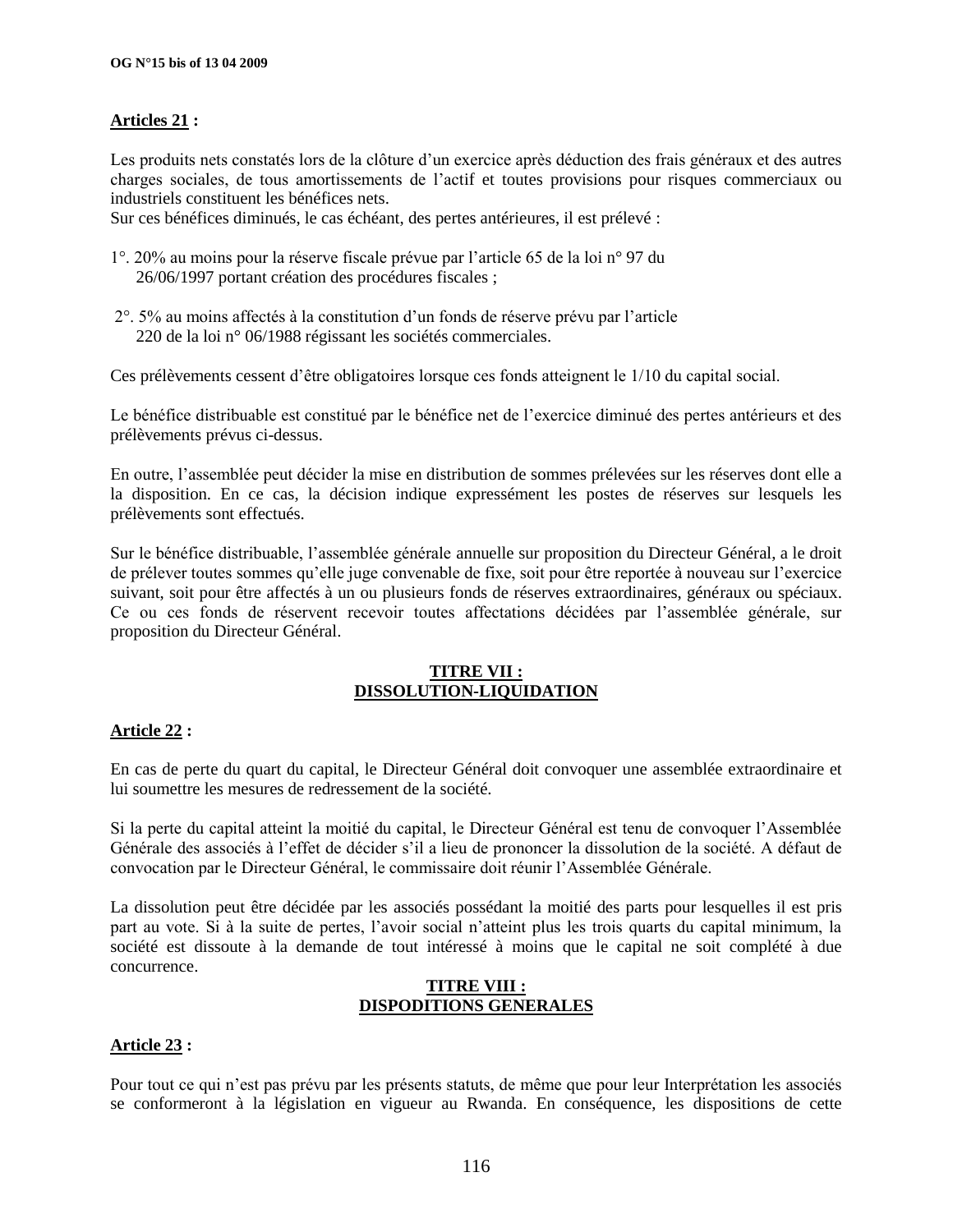#### **OG N°15 bis of 13 04 2009**

législation auxquelles il n'est pas licitement dérogé par les présents statuts y sont réputées inscrites et les clauses qui seraient contraires aux dispositions impératives de ces lois sont réputées non écrites.

### **Article 24 :**

Toutes contestations généralement quelconques concernant l"interprétation l"exécution des présents statuts seront de la compétence exclusive, au premier degré, des tribunaux du siège à moins que la société n"y renonce expressément.

# **Article 25 :**

Le montant approximatif des frais, dépenses, rémunérations ou charges, sous quelque forme que ce soit, qui incombent à la société ou qui mis à sa charge en raison de sa constitution s"élèvent approximativement à trois cents mille francs rwandais.

### **Fait à Kigali, le 07/10/2005**

### **Les Associés :**

- 1. Monsieur HARERIMANA Dieudonné (sé)
- 2. Mademoiselle MUNYANEZA Espérance (sé)

### **ACTE NOTARIE NUMERO VINGT MILLE NEUF CENT TRENTE ET UN VOLUME DXCII**

L"an deux mille cinq, le septième jour due mois d"octobre, nous NDIBWAMI Alain, Notaire Officiel de l"Etat Rwandais, étant et résidant à Kigali, certifions que l"acte dont les clauses sont reproduites ci avant Nous a été présenté par :

- 1. HARELIMANA Dieudonné, résidant à Kigali.
- 2. Mademoiselle MUNYANEZA Espérance, résidant à Kigali.

En présence de MVUNABO Eric et DJUMAPILI Kassim, témoins instrumentaires à ce requis et réunissant les conditions exigées par la loi.

Lecture du contenu de l'acte ayant été faite aux comparants et aux témoins, les comparants ont déclaré devant nous et en présence desdits témoins que l"acte tel qu"il est rédigé renferme bien l"expression de leur volonté.

En foi de quoi, la présente à été signé par les comparants, les témoins et Nous, Notaire et revêtu du sceau de l"Office Notarial de Kigali.

### **LES COMPARANTS**

**1. HARELIMANA Dieudonné (sé) 2. Mademoiselle MUNYANEZA Espérance (sé**)

### **LES TEMOINS**

**1**. **MVUNABO Eric (sé) 2. DJUMAPILI Kassim (sé)**

**LE NOTAIRE NDIBWAMI Alain (sé)**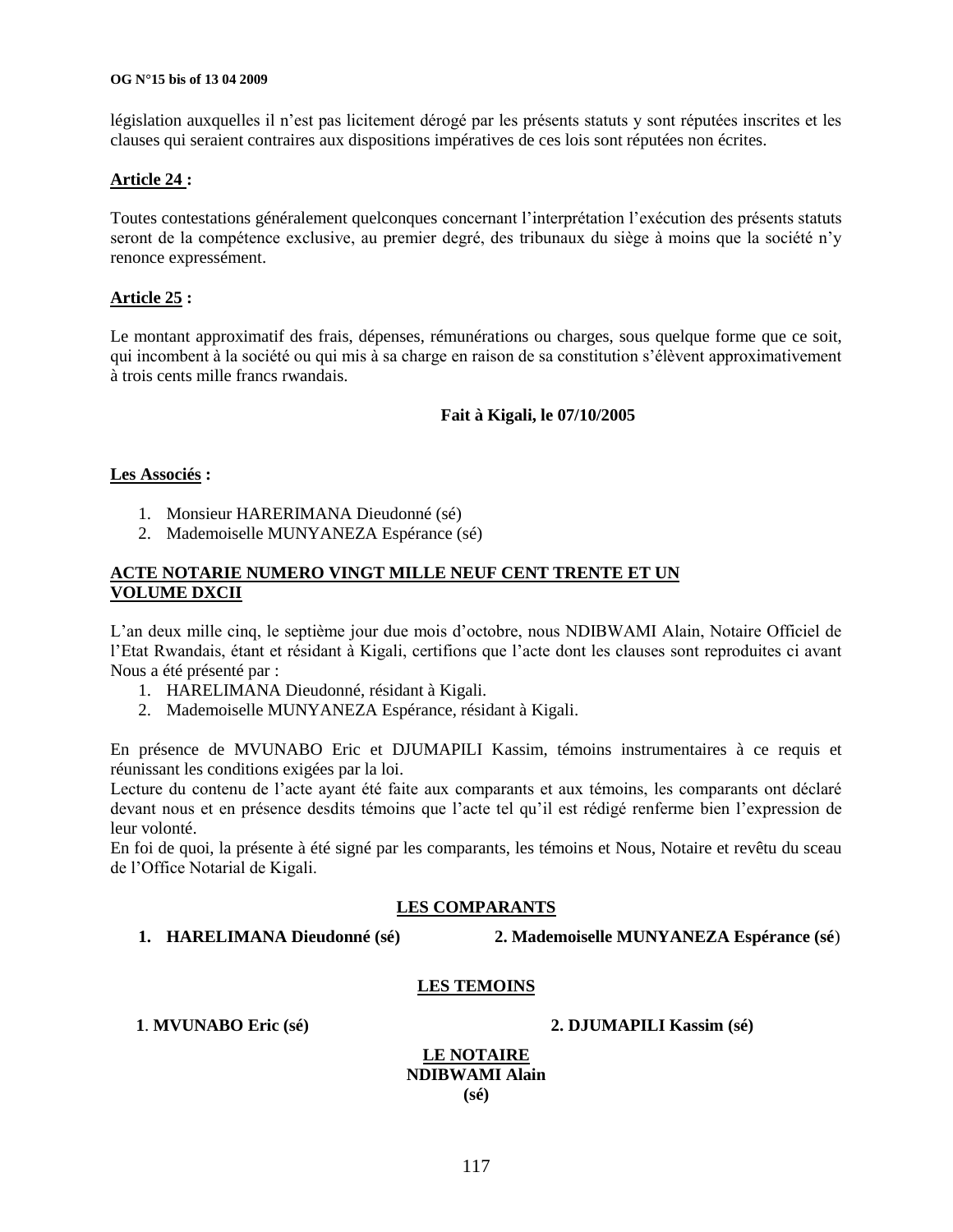### **DROITS PERCUS :**

**Frais d"acte :** deux mille cinq cents francs rwandais, enregistré par nous NDIBWAMI Alain, Notaire Officier de l"Etat Rwandais, étant et résidant à Kigali, sous le n°29.93, VOLUME DXCII dont le coût de deux mille cinq cents francs rwandais perçus suivant quittance n°1888276 du 05/10/10 deux mille cinq délivré par le Comptable Public de Kigali.

### **LE NOTAIRE NDIBWAMI Alain (sé)**

FRAIS D"EXPEDITION POUR D"EXPEDITION AUTHENTIQUE DONT COUT 5600 FRANCS RWANDAIS, PRECUS POUR EXPEDITION AUTHENTIQUE SUR LA MEME QUITTANCE.

### **LE NOTAIRE NDIBWAMI Alain (sé)**

### **REPUBLIQUE DU RWANDA TRIBUNAL DE LA VILLE DE KIGALI**

### **A.S. n° 41448**

Réçu en dépôt au greffe du Tribunal de la Ville de Kigali, le 23/3/2006 et inscrit au Registre ad hoc des actes de société, sous le n° R.C A 128/06/KIG, le dépôt de: Statuts de la société **S.P.I. RWANDA SARL**

### **Droits perçus:**

|                                              | - Droit de dépôt                         | : 5000 FRW    |  |
|----------------------------------------------|------------------------------------------|---------------|--|
|                                              |                                          |               |  |
|                                              | - Droit proportionnel (1.20% du capital) | $: 24000$ FRW |  |
| Suivant quittance n° 2080538 du $13/03/2006$ |                                          |               |  |
|                                              |                                          |               |  |

# **LE GREFFIER DU TRIBUNAL DE LA VILLE DE KIGALI MUNYENTWALI Charles**

 **(sé)**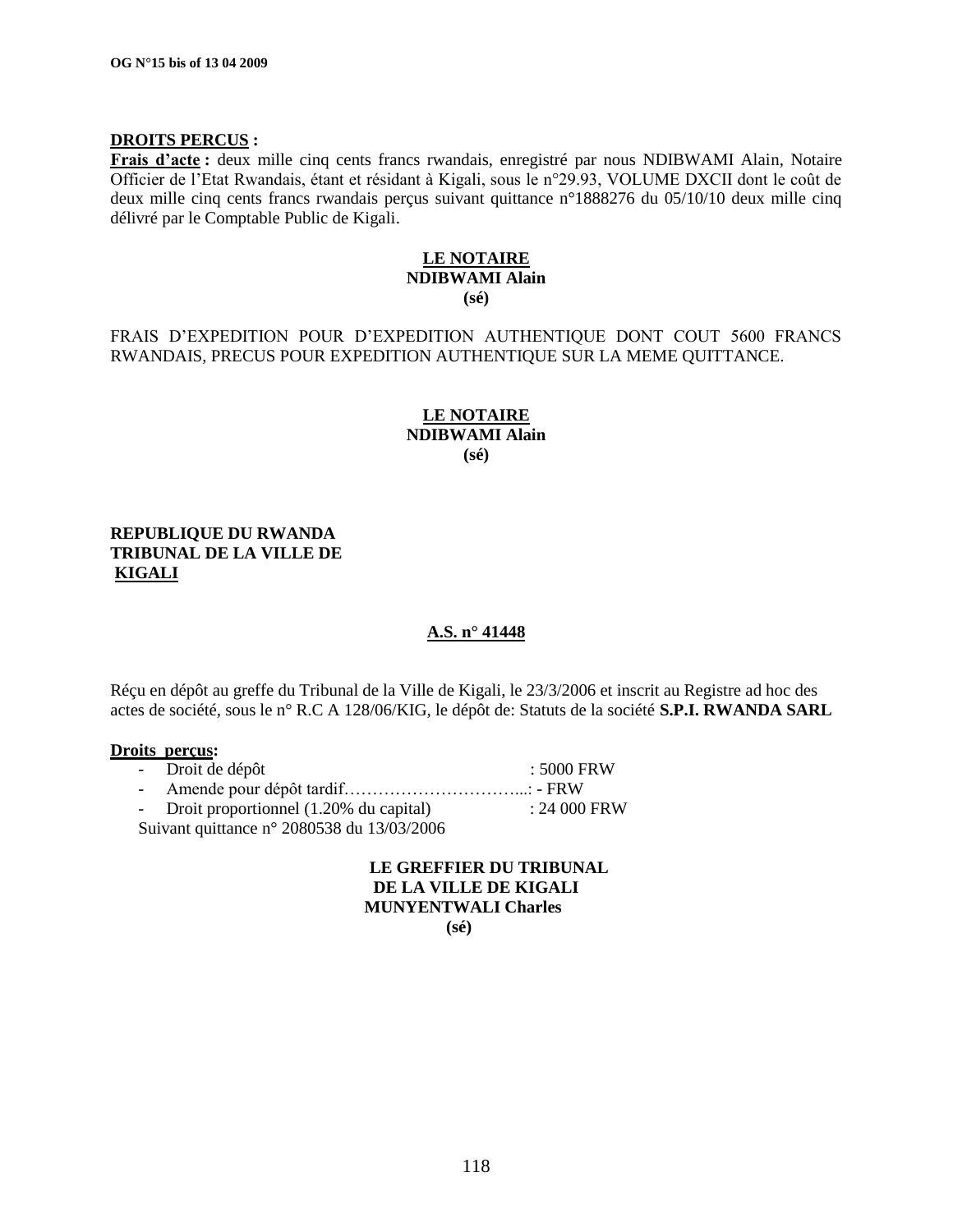# **RURAL ENERGY PROMOTION S.A.R.L REPRO S.A.R.L**

### **STATUTS**

#### **Les soussignés** :

**1. Monsieur Tayi Gregory,** de nationalité Rwandaise, résidant à Nyarutarama, District de Gasabo, Ville de Kigali ;

**2. Monsieur Boudewijn Ploos van Amstel**, de nationalité Hollandaise, résidant à Amsterdam Déclarent constituer une société à responsabilité limitée dont les statuts sont les suivants

### **TITRE PREMIER :**

#### **Dénomination - Siège - Objet - Durée.**

#### **Article premier :**

Il est formé entre les propriétaires de parts ci-après, et de ceux qui pourront l'être ultérieurement, une Société à responsabilité limitée, dénommée "**RURAL ENERGY PROMOTION SARL**" : **REPRO S.A.R.L** en sigle.

### **Article 2 :**

Le siège de la société est établi à Kigali. Il peut être transféré dans toute autre localité du Rwanda par décision de l'Assemblée Générale.

### **Article 3 :**

La société a pour objet de faire pour elle-même ou pour le compte de tiers, toutes sortes d'opérations commerciales, industrielles ou financières ayant trait à :

- La promotion et production de l'énergie renouvelable en milieu rural
- La distribution et la commercialisation en gros ou au détail de l'énergie renouvelable
- ainsi que toutes autres activités ou services afférents à la production et la vente de l"énergie électriques.

### **Article 4 :**

La société est créée pour une durée indéterminée prenant cours le jour de l'immatriculation au Registre de Commerce. Elle pourra être dissoute par décision de l'Assemblée Générale des associés.

### **TITRE II : Capital social - Parts Sociales**

# **Article 5 :**

Le capital social initial est fixé à deux cent un millions sept cent mille francs Rwandais (201, 700,000). Il est représenté par 20.170 parts sociales d'une valeur de 10.000 FRW chacune. Les parts sociales sont souscrites comme suit :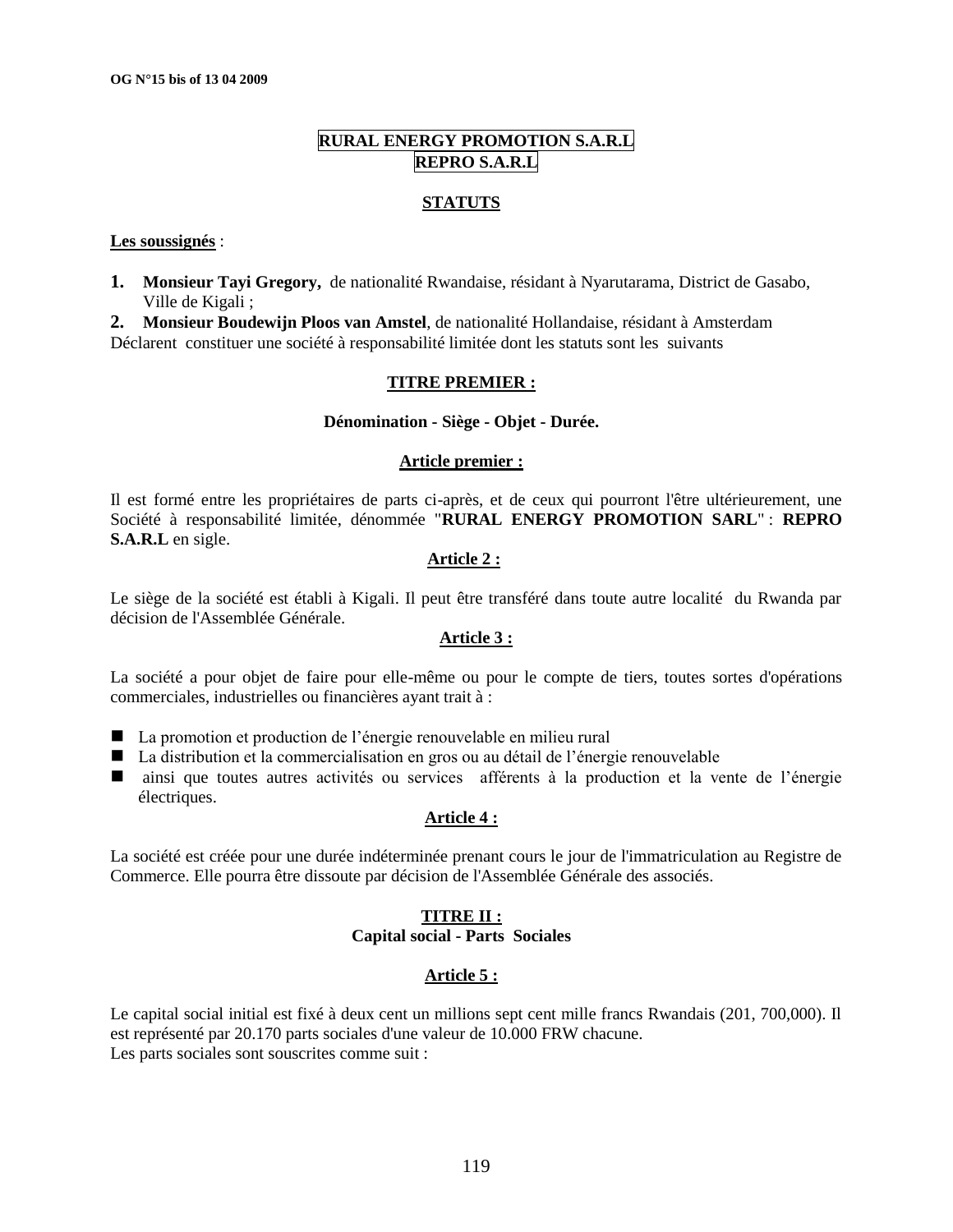| <b>Associés</b>                   | <b>Pourcentage</b> | <b>Souscription</b>           |
|-----------------------------------|--------------------|-------------------------------|
| Tayi Gregory                      | 80%                | 161.360.000 soit 16 136 parts |
| <b>Boudewijn Ploos van Amstel</b> | 20%                | 40.340.000 soit 4 034 parts   |

### **Article 6 :**

Les Associés ne sont responsables des engagements de la société que jusqu'à concurrence du montant de leur souscription. La possession d'une part emporte adhésion aux statuts et aux décisions des Assemblées Générales.

# **Article 7 :**

Le capital social peut être augmenté ou réduit par décision de l'Assemblée Générale statuant dans les conditions prévues par la loi relative aux sociétés commerciales.

# **Article 8 :**

Les parts sociales sont nominatives et indivisibles et ne peuvent être cédées qu'avec l'agrément de l'Assemblée Générale, siégeant et délibérant dans les conditions prévues pour la modification des statuts. Les associés jouissent d'un droit de préemption sur les parts cédées par les autres associés.

# **Article 9 :**

La société n'est pas dissoute par le décès d'un associé. En cas de décès d'un associé la société continuera avec un ou plusieurs héritiers du défunt.

En cas de retrait de la succession, la valeur de la part remboursable ou cessible est celle qui résulte du dernier bilan.

# **TITRE III :**

### **Administration - Direction - Pouvoirs - Surveillance.**

# **Article 10 :**

La société est dirigée par un directeur général, associé ou non, nommé par l'Assemblée Générale pour un mandat qu"elle détermine. Le directeur dispose des pouvoirs les plus étendus pour la réalisation de l"objet social et pour représenter la société.

# **Article 11 :**

Tous les actes engageant la société doivent porter la signature du Directeur Général. La société est représentée en justice par le Directeur Général ou son mandataire.

# **Article 12 :**

Les opérations de la société sont surveillées par un Commissaire aux comptes. Ils sont nommés pour un mandat déterminé par l'Assemblée Générale.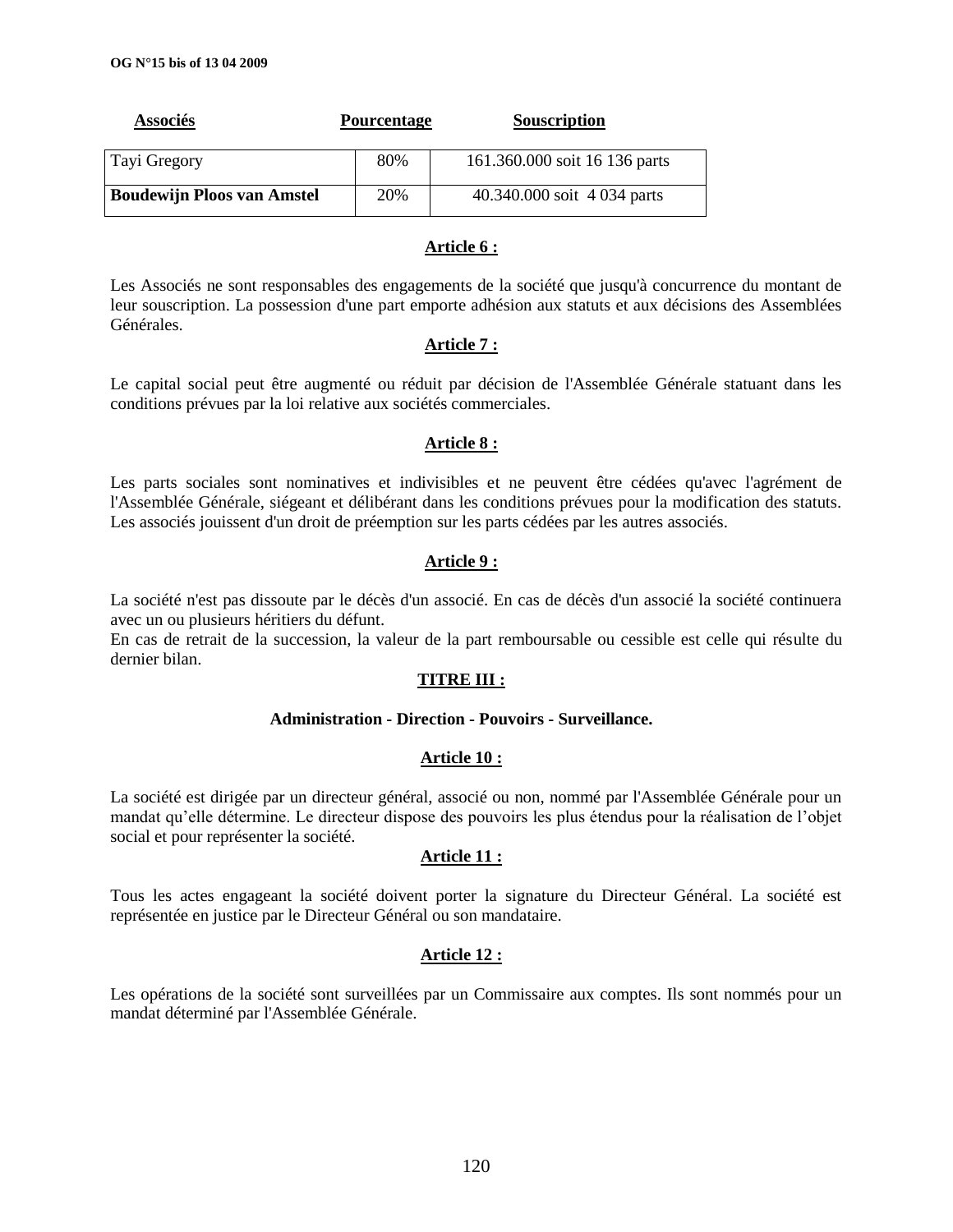### **TITRE IV : Assemblée Générale des Associés.**

### **Article 13 :**

L'Assemblée Générale régulièrement constituée représente l'universalité des associés. Elle se tient au siège social de la société ou exceptionnellement en tout autre endroit du Rwanda indiqué dans les convocations. Elle est convoquée par le Président.

L'Assemblée Générale régulièrement constituée possède les pouvoirs les plus étendus pour faire ou ratifier les actes qui intéressent la société.

Elle a le droit d'apporter des modifications aux statuts et aux pouvoirs du Conseil d'Administration.

### **Article 14 :**

L'Assemblée Générale Ordinaire se réunit une fois l"an, la dernière semaine du mois de janvier, après l"approbation des états financiers, à l'heure et à l'endroit indiqués dans la convocation. Elle se réunit en session extraordinaire chaque fois que de besoin. Elle ne délibère que sur l'objet pour lequel elle a été convoquée.

### **Article 15 :**

Les convocations à toute Assemblée Générale contiennent l'ordre du jour et sont faites 30 jours au moins avant la réunion par lettre.

### **Article 16 :**

Pour délibérer valablement, l'Assemblée Générale doit être composée d'un nombre d'associés représentant les 2/3 au moins du capital social formé par les parts non privées du droit de vote en vertu de dispositions législatives ou réglementaires, à défaut, l'Assemblée est convoquée à nouveau et ses décisions sont valables quel que soit le nombre de parts représentées, mais elles ne peuvent porter que sur les questions mises à l'ordre du jour de la première réunion.

Les décisions sont prises à la majorité des voix pour lesquelles il est pris part au vote.

### **TITRE V : Inventaire - Bilan - Répartition - Réserve**

### **Article 17 :**

L'exercice social commence le premier janvier pour se terminer le trente et un décembre de chaque année. Toutefois, le premier exercice commence le jour de l'immatriculation au Registre de commerce et se termine le trente et un décembre de la même année.

### **Article 18 :**

Le Directeur général établit, à la fin de chaque année sociale, un inventaire général contenant l'indication des valeurs mobilières et immobilières et de toutes les dettes de la société, un compte de pertes et profits et un bilan.

L'inventaire, le bilan et le compte de pertes et profits d'Administration sont mis à la disposition des Commissaires aux comptes soixante jours au moins avant l'Assemblée Générale annuelle. Les Commissaires aux Comptes disposent de trente jours pour les examiner et faire leur rapport.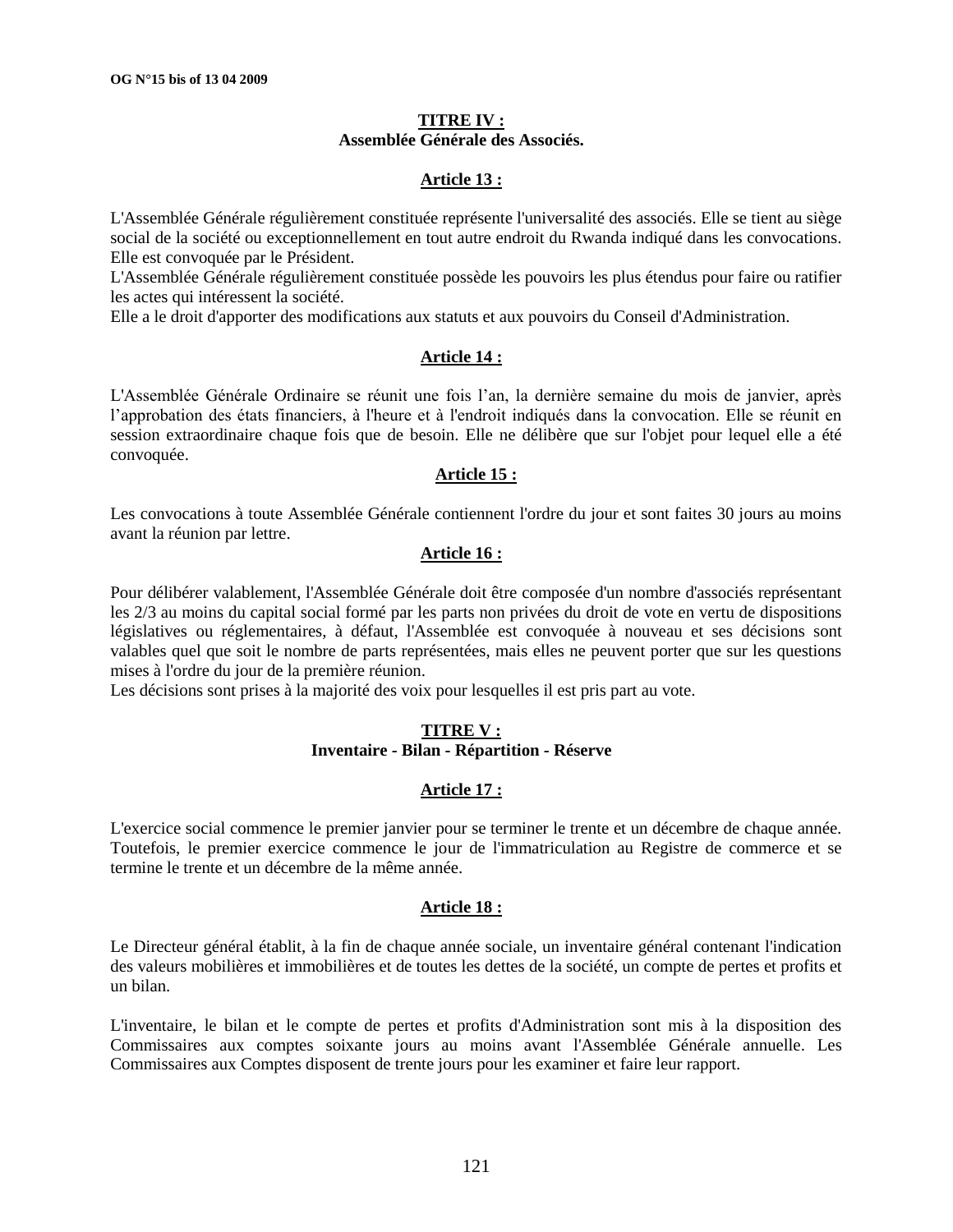L'inventaire, le bilan et le compte de pertes et profit, et généralement tous les documents qui, d'après la loi, doivent être communiqués à l'Assemblée, sont mis à la disposition des associés, au siège social, trente jours au moins avant la date de l'Assemblée, le tout sans préjudice de tous autres droits de communication susceptibles d'être conférés aux associés ou à tous tiers par la législation en vigueur.

# **Article 19 :**

Le produit net constaté lors d'un exercice, après déduction des frais généraux et des autres charges sociales, de tous amortissements de l'actif et de toutes provisions constituent le bénéfice net.

1) Sur ce bénéfice net, diminué le cas échéant des pertes antérieures, il est prélevé :

Un montant dont le taux est fixé par la législation en vigueur pour être affecté à la formation d'un fonds de réserve légale, ce prélèvement cesse d'être obligatoire en cas d'abrogation des dispositions légales l'imposant et en tous cas lorsque la réserve a atteint 10% du capital.

2) 5% affectés à la constitution d'un fonds de réserve légal. Ce prélèvement cesse d'être obligatoire lorsque ce fonds atteint le 1/10 du capital social.

Le bénéfice distribuable est constitué par le bénéfice net de l'exercice diminué des pertes antérieures et des prélèvements prévus ci-dessus, et augmenté des reports bénéficiaires. Le bénéfice distribuable est reparti entre les associés au prorata de leurs parts sociales sous forme de dividendes aux époques fixées par l'assemble général.

En outre, l'Assemblée peut décider la mise en distribution de sommes prélevées sur les réserves dont elle a la disposition. En ce cas, la décision indique expressément les postes de réserves sur lesquels les prélèvements sont effectués.

# **TITRE VI : Dissolution - Liquidation**

### **Article 20 :**

La société peut être dissoute par décision de l"assemblée Générale dans les conditions légales prévues par la modification des statuts. Elle peut être dissoute soit, à la suite de la démission d"un ou plusieurs associés, soit en cas de perte du capital, soit par voie judiciaire.

En cas de dissolution pour quelque cause que ce soit, l'Assemblée Générale désigne le ou les Liquidateurs, définit leurs pouvoirs et fixe leurs émoluments ainsi que le mode de liquidation. L'Assemblée jouit à cette fin des droits les plus étendus.

Les Liquidateurs auront les pouvoirs les plus étendus à l'effet de réaliser, même à l'amiable, tout l'actif de la société et d'éteindre son passif.

Après apurement de toutes les dettes et charges de la société et des frais de liquidation, y compris la rémunération des liquidateurs ou consignation faite pour ces règlements, l'actif net est réparti, en espèce ou en titres, entre toutes les parts sociales.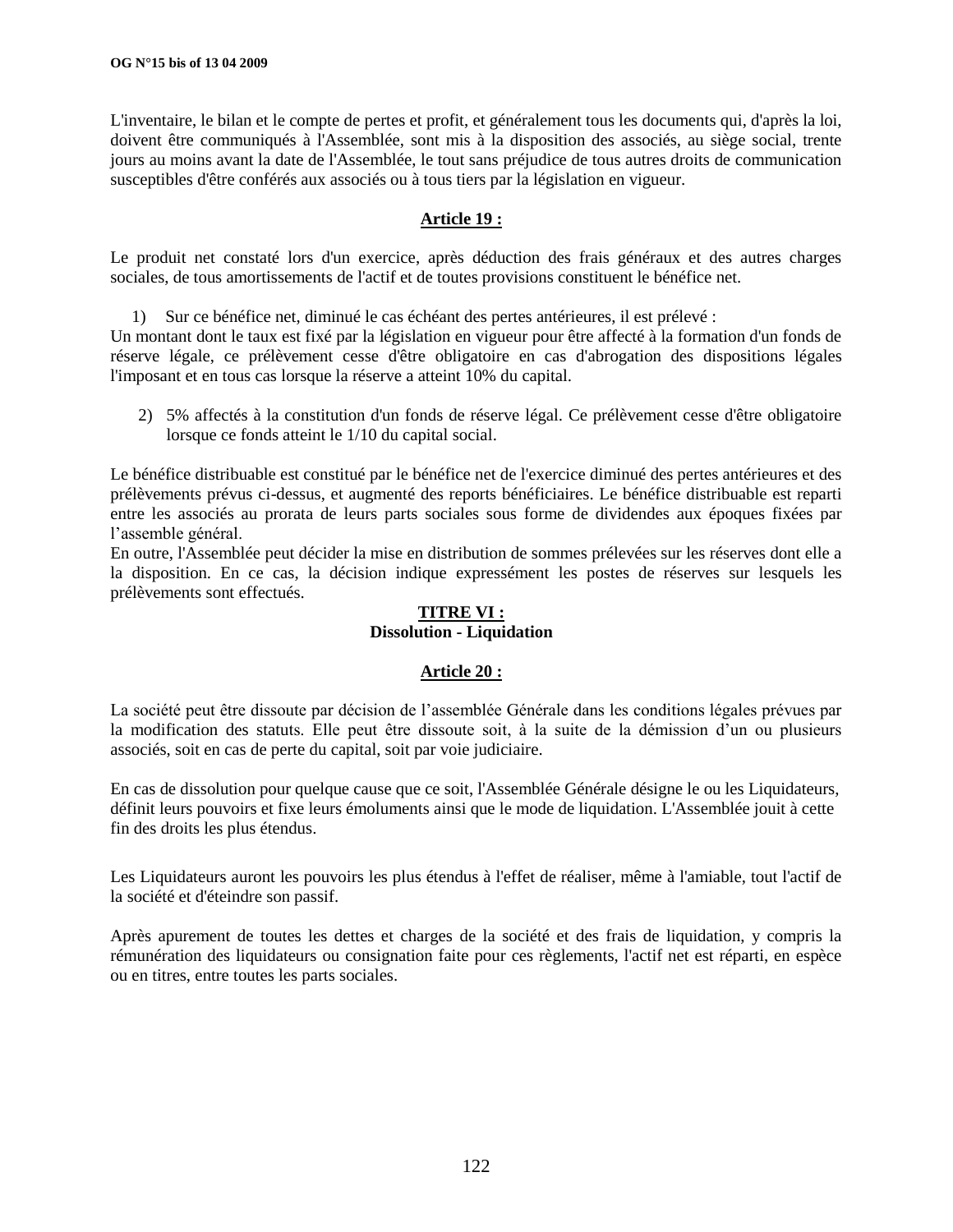### **TITRE VII : Dispositions Générales**

### **Article 21 :**

Pour l'exécution des présents statuts chaque associé en nom, Commissaire ou Liquidateur qui n'aurait pas de domicile au Rwanda est censé avoir élu domicile au siège social, où toutes notifications peuvent valablement lui être adressées.

#### **Article 22 :**

Pour tout ce qui n'est pas prévu dans les présents statuts, les associés déclarent se conformer à la législation en vigueur au Rwanda sur les Sociétés Commerciales.

En conséquence, les dispositions de cette législation auxquelles il ne serait pas explicitement dérogé par les présents statuts y seront réputées inscrites et les clauses qui seraient contraires aux dispositions impératives de cette législation sont censées non écrites.

#### **Article 23 :**

Toutes contestations qui peuvent s'élever pendant le cours de la société ou de sa liquidation, soit entre les associés et la société, soit entre les associés eux-mêmes, au sujet ou à raison des affaires sociales, sont soumises aux tribunaux compétents du lieu du siège social.

### **Article 24 :**

Une Assemblée Générale, tenue sans convocation préalable immédiatement après la constitution de la société, a approuvé les opérations effectuées pour le compte de la société en formation, et a arrêté les frais de la constitution de la société à cinq cent mille Francs Rwandais.

L"Assemblée a également procédé à la nomination d"un Directeur Général en la personne de Monsieur, **Tayi Gregory** pour un mandat de 5 ans renouvelable.

#### **TITRE VIII Dispositions finales**

# **Article 25 :**

Les soussignés représentant l'universalité des associés constatent que toutes les conditions requises sont réunies pour la constitution d'une société à responsabilité limitée.

Ainsi fait à Kigali, le 28/09/ 2007.

#### **LES ASSOCIES:**

- **1. Monsieur Tayi Gregory (sé)**
- **2. Monsieur Boudewijn Ploos van Amstel( sé)**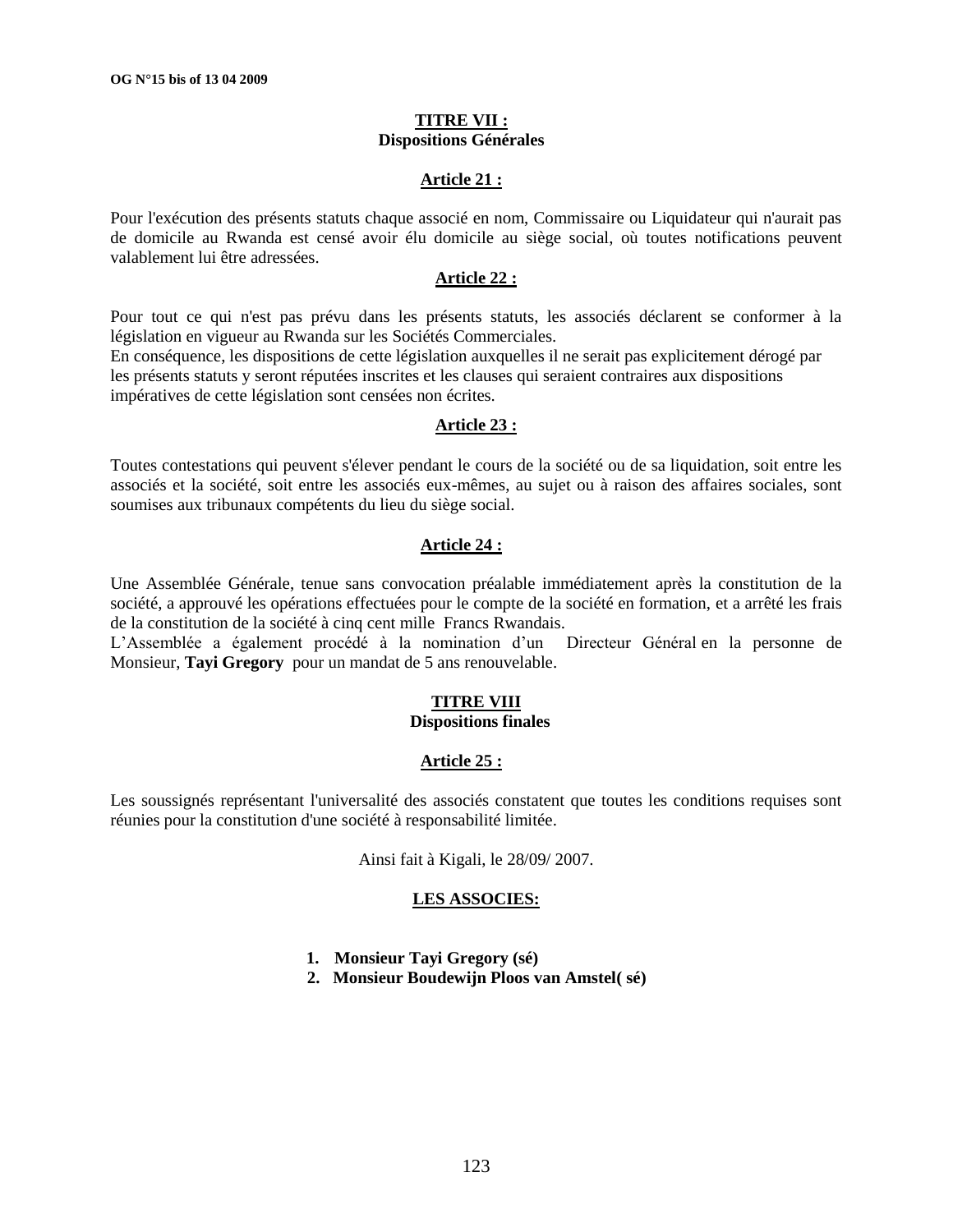# **ACTE NOTARIE NUMERO DEUX MILLE QUATRE CENT QUARANTE -SIX VOLUME LVII/D.K.**

L'an deux mille sept, le vingt huitième jour du mois de septembre, Nous RUZINDANA Landrine, Notaire officiel de l'Etat Rwandais près le District de Kicukiro, certifions que l'acte dont les clauses sont reproduites ci avant Nous a été présenté par :

- **1. Monsieur TAYI Gregory**, de nationalité Rwandaise, résidant à Kigali,
- **2. Monsieur PLOOS Van Amstel Boudewijn,** représenté par Andréas Borck

En présence de RWIGEMA Gonzague et de NGORORABANGA Olivier, témoins instrumentaires à ce requis et réunissant les conditions exigées par la loi.

Lecture du contenu de l'acte ayant été faite aux comparants et aux témoins, les comparants ont déclaré devant Nous et en présence des dits témoins que l'acte tel qu'il est rédigé, renferme bien l'expression de leur volonté.

En foi de quoi, le présent acte a été signé par les comparants, les témoins et Nous, Notaire et revêtu du sceau de l'Office Notarial près le District de Kicukiro.

# **LES COMPARANTS**

**1. TAYI Gregory (sé) 2. PLOOS Van Amstel Boudewijn (sé)**

### **LES TEMOINS**

**1. RWIGEMA Gonzague (sé) 2. NGORORABANGA Olivier (sé**)

### **LE NOTAIRE RUZINDANA Landrine (sé)**

### **DROITS PERÇUS** :

Frais d'acte : Deux mille cinq cents francs Rwandais enregistré par Nous, RUZINDANA Landrine, Notaire Officiel de l'Etat Rwandais près le District de Kicukiro étant et résidant à Kigali, sous le numéro 2446, Volume LVII dont le coût deux mille cinq cents francs Rwandais perçus suivant quittance n° 174745/D.K du 28/09/2007 délivrée par le Comptable du District de Kicukiro.

# **LE NOTAIRE RUZINDANA Landrine**

**(sé)**

**Frais d'expédition :** POUR EXPEDITION AUTHENTIQUE DONT LE COUT VINGT QUATRE MILLE .FRANCS RWANDAIS, PERCUS SUR QUITTANCE N0174745/D.K du 28/09/2007, DELIVREE PAR LE COMPTABLE DU DISTRICT DE KICUKIRO.

# **LE NOTAIRE RUZINDANA Landrine (sé)**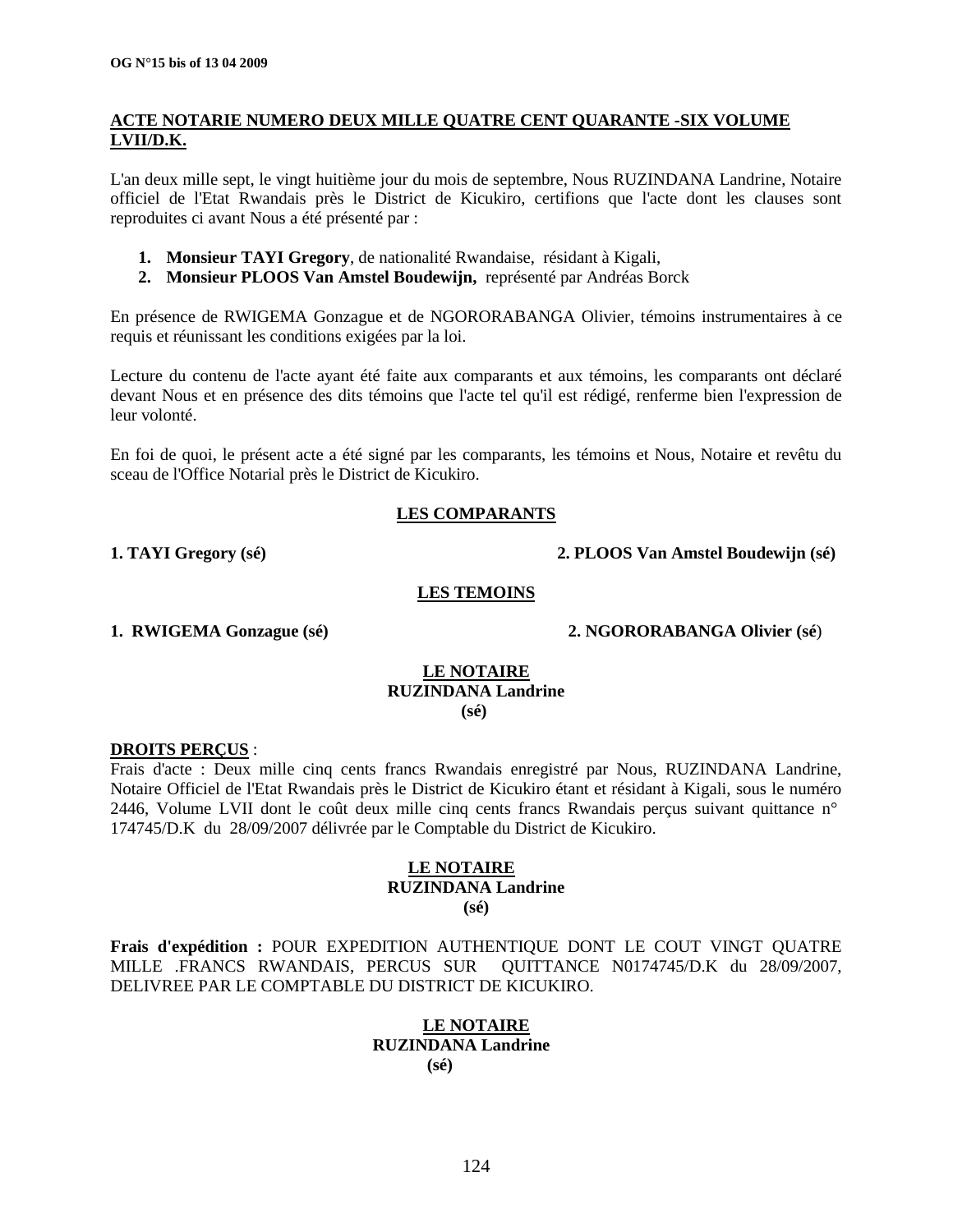# **REPUBLIQUE DU RWANDA TRIBUNAL DE GRANDE INSTANCE DE NYARUGENGE**

# **A.S. n° 42725**

Réçu en dépôt au greffe du Tribunal de Grande Instance de Nyarugengei, le 02/10/2007 et inscrit au Registre ad hoc des actes de société, sous le n° R.C A 619/07/KIG, le dépôt de: Statuts de la société **REPRO SARL**

### **Droits perçus:**

|                                            | - Droit de dépôt                         | $\pm 5000$ FRW |  |  |
|--------------------------------------------|------------------------------------------|----------------|--|--|
|                                            |                                          |                |  |  |
|                                            | - Droit proportionnel (1.20% du capital) | : --- FRW      |  |  |
| Suivant quittance n° 2838235 du 02/10/2007 |                                          |                |  |  |

# **LE GREFFIER DU TRIBUNAL DE GRANDE INSTANCE DE NYARUGENGE MUNYENTWALI Charles**

 **(sé)**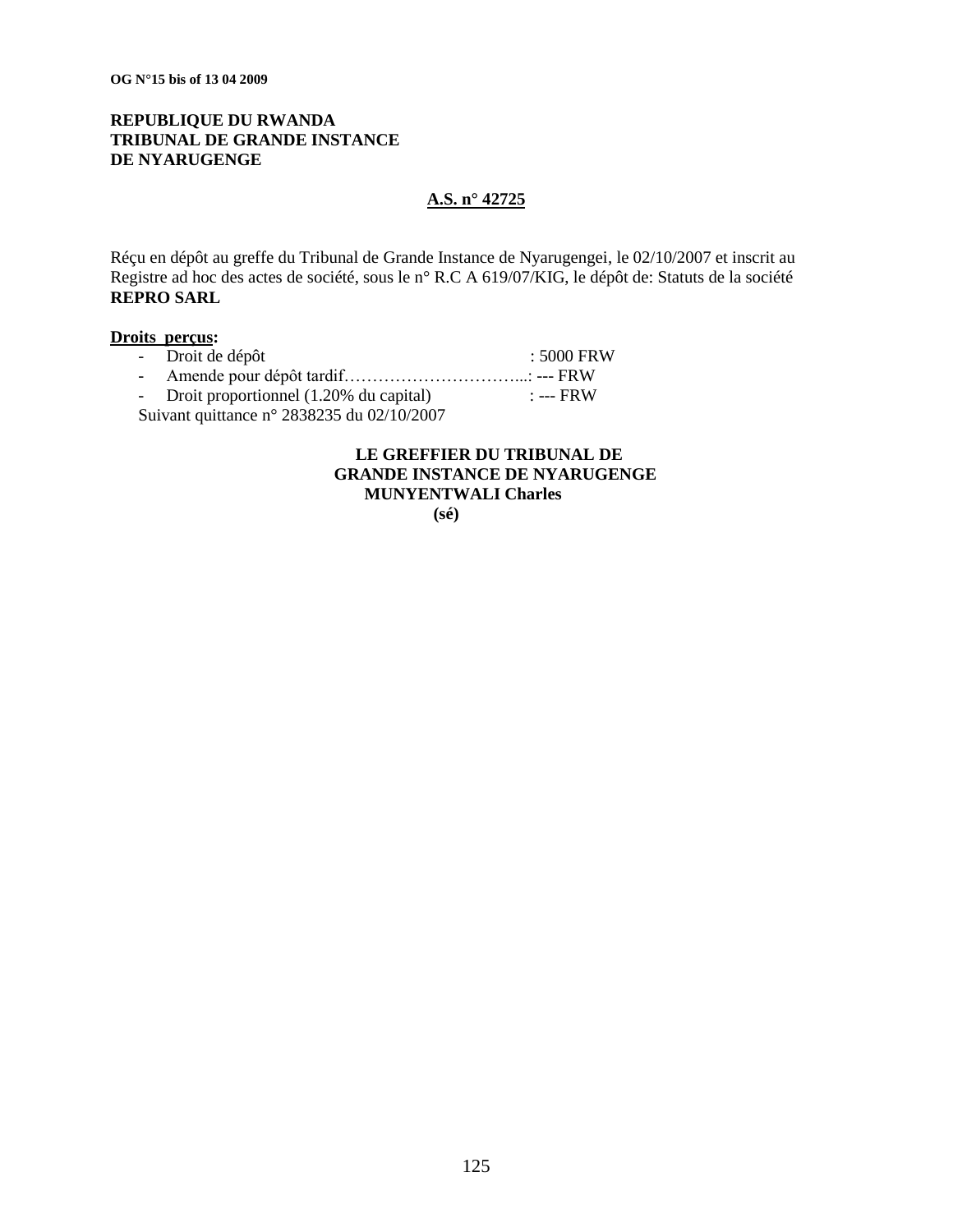### **ICYEMEZO N° RCA/0608/2009 CYO KUWA 05 MUTARAMA 2009 GIHA UBUZIMAGATOZI KOPERATIVE"RWANDA BEEKEEPER" ( KRB)**

### **Umuyobozi w"Ikigo cy"Igihugu gishinzwe guteza imbere Amakoperative;**

Ashingiye ku Itegeko n° 50/2007 ryo ku wa 18 Nzeri 2007 rigena ishyirwaho, imiterere n"imikorere y"amakoperative mu Rwanda, cyane cyane mu ngingo yaryo ya 23, igika cya 3;

Ashingiye ku Itegeko n° 16/2008 ryo ku wa 11/06/2008 rishyiraho Ikigo cy"Igihugu gishinzwe guteza imbere Amakoperative, cyane cyane mu ngingo yaryo ya 3, igika cya 2;

Abisabwe na Perezida wa Koperative "**RWANDA BEEKEEPER**", ifite icyicaro i Muganza, Akarere ka Nyaruguru, Intara y"Amajyepho, mu rwandiko rwe rwo ku wa 25 Kanama 2008;

### **YEMEJE:**

### **Ingingo ya mbere**:

Koperative "**RWANDA BEEKEEPER**", ifite icyicaro i Muganza, Umurenge wa Muganza, Akarere ka Nyaruguru, Intara y"Amajyepfo, ihawe ubuzimagatozi.

#### **Ingingo ya 2:**

Koperative "**RWANDA BEEKEEPER**" igamije guteza imbere ubworozi bw"inzuki n"ubucuruzi bw"ubuki. Ntiyemerewe gukora indi mirimo inyuranye n"iyo iherewe ubuzimagatozi, keretse ibanje kubisaba ikanabiherwa uburenganzira.

### **Ingingo ya 3:**

Iki Cyemezo kigira agaciro guhera umunsi cyatangarijweho mu Igazeti ya Leta ya Repubulika y"u Rwanda.

Kigali, ku wa 15 Mutarama 2009.

 **Umuyobozi w"Ikigo cy"Igihugu gishinzwe guteza imbere Amakoperative MUGABO Damien (sé)**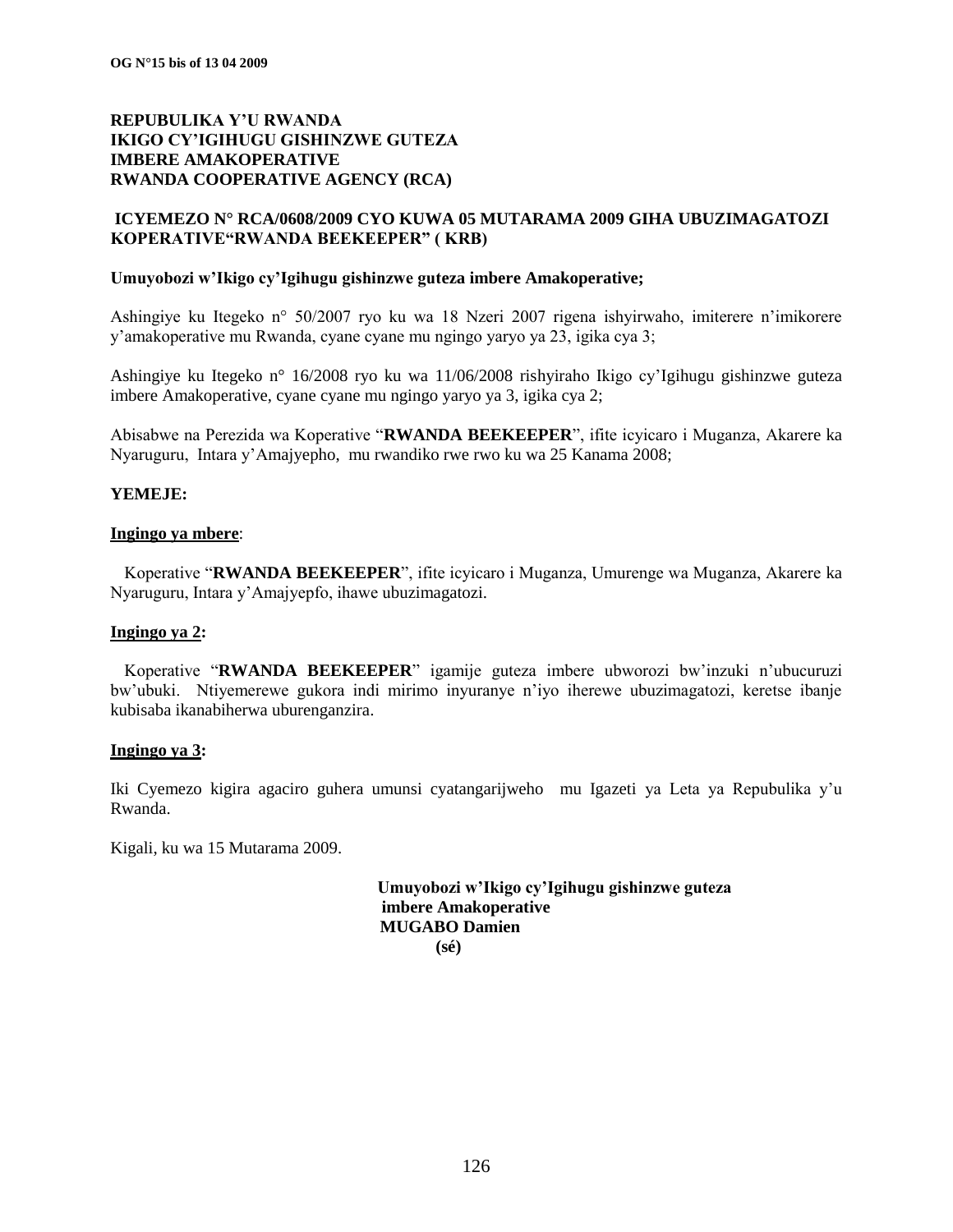### **ICYEMEZO N° RCA/0263/2009 CYO KUWA 15 MUTARAMA 2009 GIHA UBUZIMAGATOZI "COOPERATIVE DE FABRICATION DE BRIQUES CUITES DE MUSANZE" (CFBMU).**

### **Umuyobozi w"Ikigo cy"Igihugu gishinzwe guteza imbere Amakoperative;**

Ashingiye ku Itegeko n° 50/2007 ryo ku wa 18 Nzeri 2007 rigena ishyirwaho, imiterere n"imikorere y"Amakoperative mu Rwanda, cyane cyane mu ngingo yaryo ya 23, igika cya 3;

Ashingiye ku Itegeko n° 16/2008 ryo ku wa 11/06/2008 rishyiraho Ikigo cy"Igihugu gishinzwe guteza imbere Amakoperative, cyane cyane mu ngingo yaryo ya 3, igika cya 2;

Abisabwe na Perezida wa Koperative "**CFBMU** C", ifite icyicaro mu Kagari ka Gikombe, Umurenge wa Muhoza, Akarere ka Musanze, Intara y"Amajyaruguru mu rwandiko rwe rwo ku wa 20 Werurwe 2008;

### **YEMEJE:**

### **Ingingo ya mbere**:

Koperative "**CFBMU**", ifite icyicaro mu Kagari ka Gikombe, Umurenge wa Muhoza, Akarere ka Musanze, Intara y"Amajyaruguru, ihawe ubuzimagatozi.

#### **Ingingo ya 2:**

Koperative "**CFBMU**" igamije guteza imbere ububumbyi bw"amatafari. Ntiyemerewe gukora indi mirimo inyuranye n"iyo iherewe ubuzimagatozi, keretse ibanje kubisaba ikanabiherwa uburenganzira.

#### **Ingingo ya 3:**

Iki Cyemezo kigira agaciro guhera umunsi cyatangarijweho mu Igazeti ya Leta ya Repubulika y"u Rwanda.

Kigali, ku wa 15 Mutarama 2009.

 **Umuyobozi w"Ikigo cy"Igihugu gishinzwe guteza imbere Amakoperative MUGABO Damien (sé)**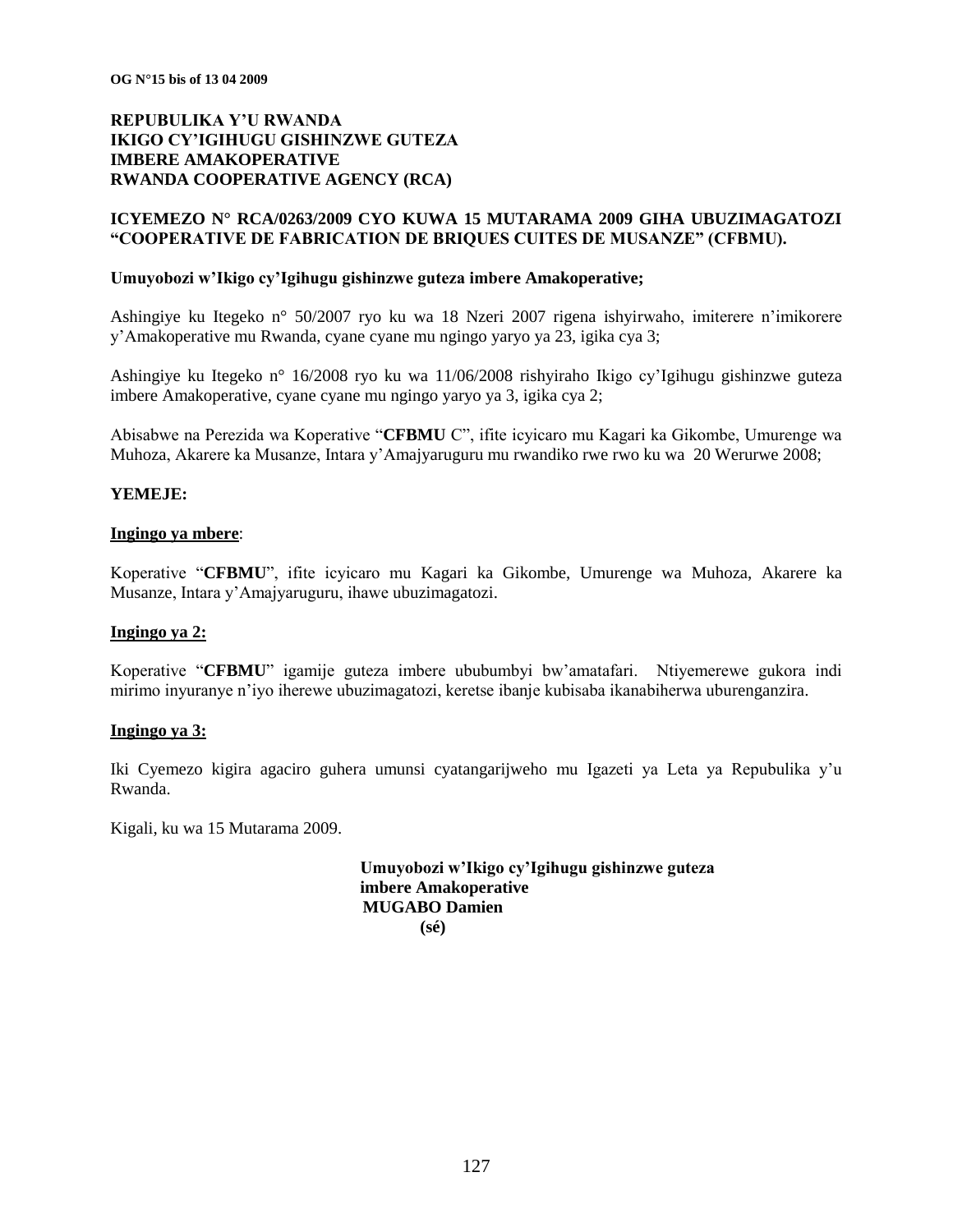### **ICYEMEZO N° RCA/0462/2009 CYO KU WA 15 MUTARAMA 2009 GIHA UBUZIMAGATOZI "KOPERATIVE "ABAHUZA.**

### **Umuyobozi w"ikigo cy"Igihugu gishinzwe guteza imbere Amakoperative;**

Ashingiye ku Itegeko n° 50/2007 ryo ku wa 18 Nzeri 2007 rigena ishyirwaho, imiterere n"imikorere y"Amakoperative mu Rwanda, cyane cyane mu ngingo yaryo ya 23, igika cya 3;

Ashingiye ku Itegeko n° 16/2008 ryo ku wa 11/06/2008 rishyiraho Ikigo cy"Igihugu gishinzwe guteza imbere Amakoperative, cyane cyane mu ngingo yaryo ya 3, igika cya 2;

Abisabwe na Perezida wa Koperative "**ABAHUZA**", ifite icyicaro ku Kicukiro, Umurenge wa Kicukiro, Akarere ka Kicukiro, Umujyi wa Kigali, mu rwandiko rwe rwo ku wa 04/08/2008;

### **YEMEJE:**

### **Ingingo ya mbere**:

Koperative "**ABAHUZA**", ifite icyicaro ku Kicukiro, Umurenge wa Kicukiro, Akarere ka Kicukiro, Umujyi wa Kigali, ihawe ubuzimagatozi.

#### **Ingingo ya 2**:

Koperative "**ABAHUZA**" igamije gutwara abantu n"ibintu hakoreshejwe amapikipiki. Ntiyemerewe gukora indi mirimo inyuranye n"iyo iherewe ubuzimagatozi, keretse ibanje kubisaba ikanabiherwa uburenganzira.

#### **Ingingo ya 3**:

Iki Cyemezo kigira agaciro guhera umunsi cyatangarijweho mu Igazeti ya Leta ya Repubulika y"u Rwanda.

Kigali, ku wa 15 Mutarama 2009.

 **Umuyobozi w"Ikigo cy"Igihugu gishinzwe guteza imbere Amakoperative MUGABO Damien (sé)**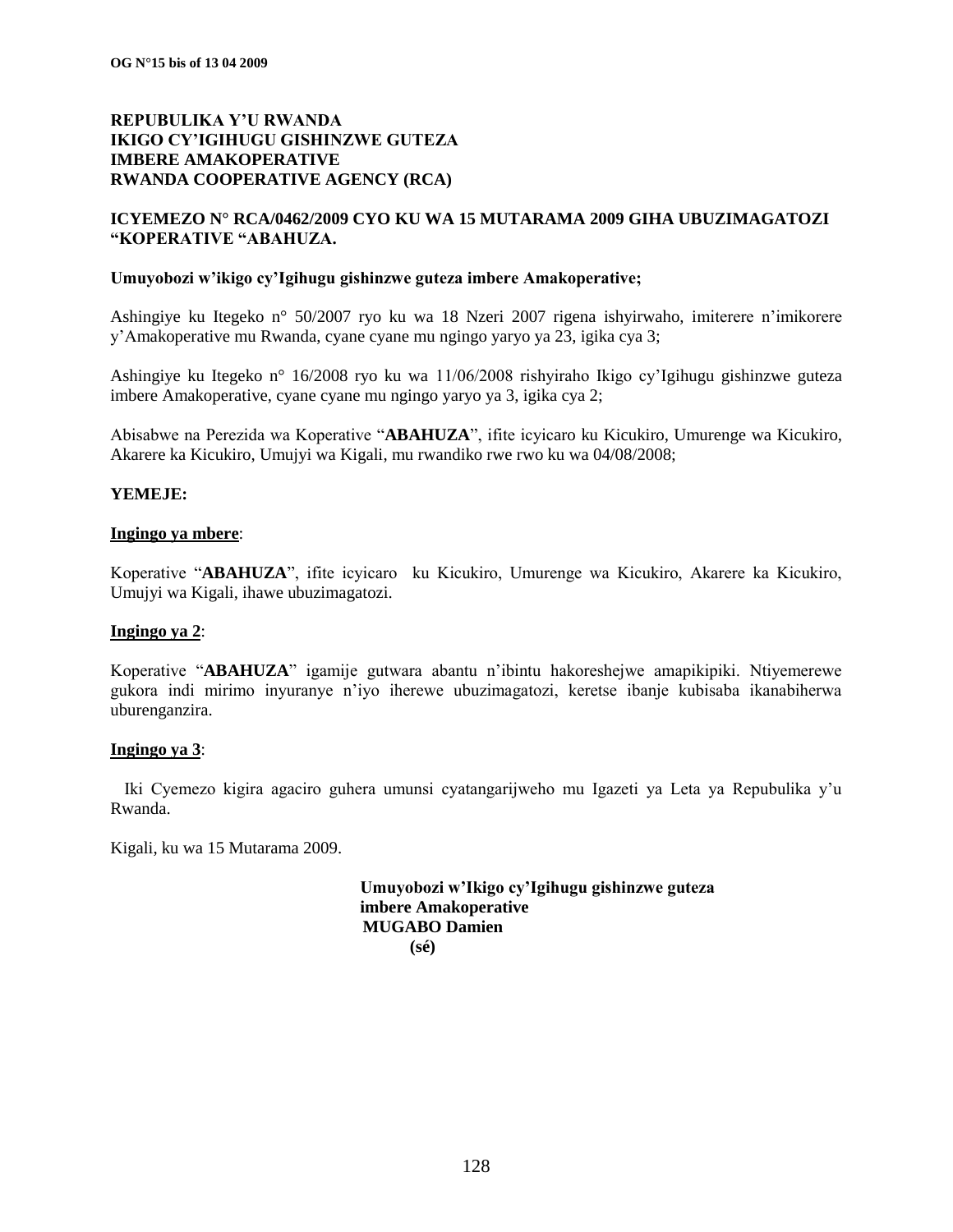### **ICYEMEZO N° RCA/0211/2009 CYO KUWA 15 MUTARAMA 2009 GIHA UBUZIMAGATOZI "COOPERATIVE D"ACTION POUR LA PROTECTION DE L"ENVIRONNEMENT- TWISUNGANE " (APE – TWISUNGANE).**

#### **Umuyobozi w"Ikigo cy"Igihugu gishinzwe guteza imbere Amakoperative;**

Ashingiye ku Itegeko n° 50/2007 ryo ku wa 18 Nzeri 2007 rigena ishyirwaho, imiterere n"imikorere y"Amakoperative mu Rwanda, cyane cyane mu ngingo yaryo ya 23, igika cya 3;

Ashingiye ku Itegeko n° 16/2008 ryo ku wa 11/06/2008 rishyiraho Ikigo cy"Igihugu gishinzwe guteza imbere Amakoperative, cyane cyane mu ngingo yaryo ya 3, igika cya 2;

Abisabwe na Perezidante wa Koperative "**APE – TWISUNGANE**", ifite icyicaro mu Kagari ka Nyenyeri, Umurenge wa Kabaya, Akarere ka Ngororero, Intara y"Iburengerazuba, mu rwandiko rwe rwo ku wa 10 Mata 2008;

### **YEMEJE:**

#### **Ingingo ya mbere**:

Koperative "**APE – TWISUNGANE**", ifite icyicaro mu Kagari ka Nyenyeri, Umurenge wa Kabaya, Akarere ka Ngororero, Intara y"Iburengerazuba, ihawe ubuzimagatozi.

### **Ingingo ya 2:**

Koperative "**APE – TWISUNGANE**" igamije guteza imbere ubuhinzi bw"imbuto (maracuja n"ibinyomoro) no gukora papiniyeri z"ibiti by"imbuto ziribwa, iz"ibivangwa n"imyaka n"iz"ibiti by"amashyamba. Ntiyemerewe gukora indi mirimo inyuranye n"iyo iherewe ubuzimagatozi, keretse ibanje kubisaba ikanabiherwa uburenganzira.

#### **Ingingo ya 3:**

Iki Cyemezo kigira agaciro guhera umunsi cyatangarijweho mu Igazeti ya Leta ya Repubulika y"u Rwanda.

Kigali, ku wa 15 Mutarama 2009.

 **Umuyobozi w"Ikigo cy"Igihugu gishinzwe guteza imbere Amakoperative. MUGABO Damien (sé)**